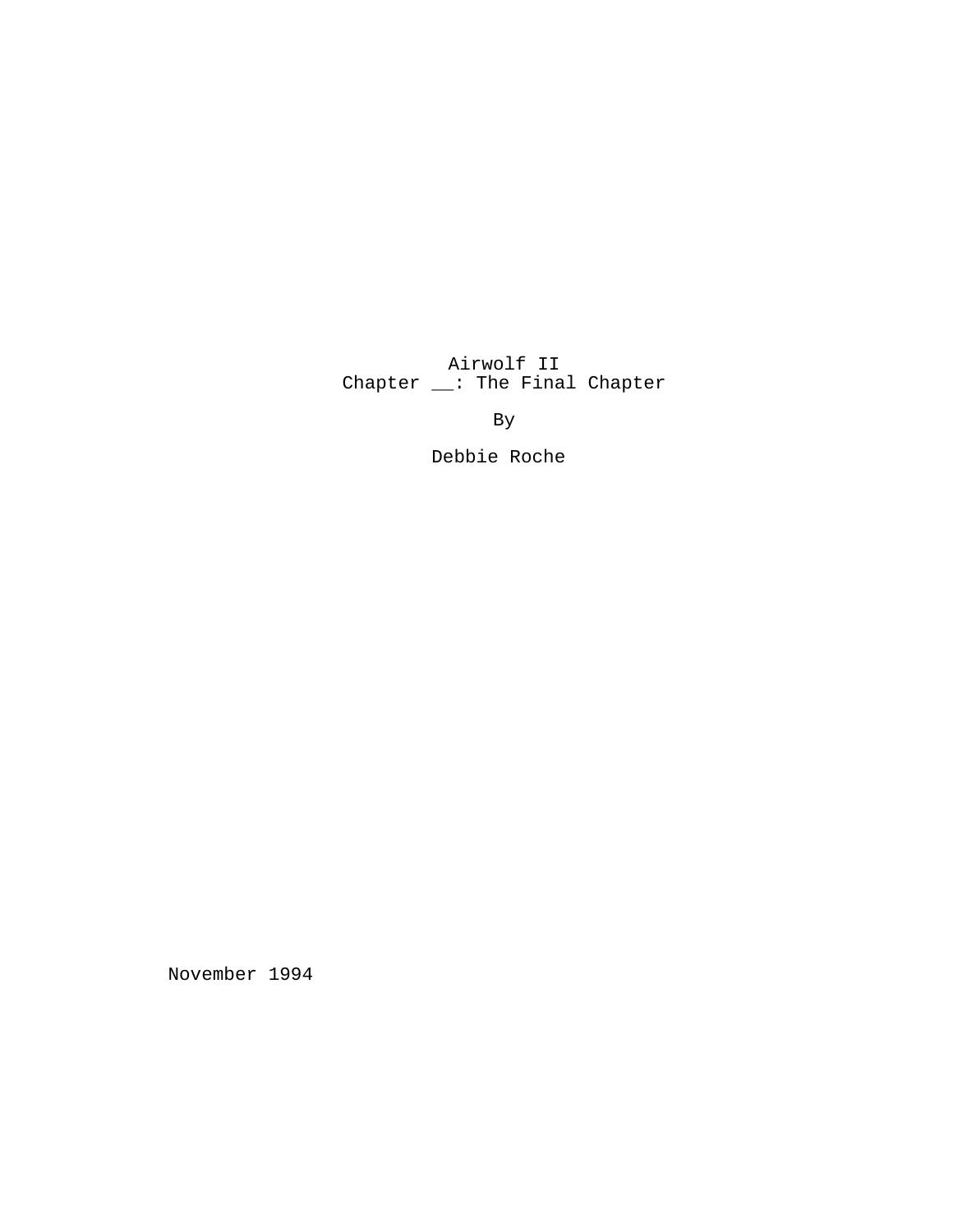#### **TUESDAY DECEMBER 14th 1993**

1 EXT: DESERTED FIELD (12:30PM) 1

A man is standing in a field. He is holding a briefcase. He is waiting, and pacing. He's looking at his watch while pacing. He hears a noise, a soft humming noise, and looks up. It's Airwolf. Airwolf descends. JO opens the back door, and the man runs to Airwolf. Airwolf's nose is facing the man. The man goes to JO's door, and climbs in.

CONTINUE TO:

2 INT: AIRWOLF 2

MAN You're late! I'm on a tight schedule here, and...

ST. JOHN Sorry. Something came up at the last minute. It couldn't be...

MAN Well, what I have in here... (tap briefcase) ...is just what you guys need... I mean want!

ST. JOHN and MIKE exchange a look. ST. JOHN addresses JO over the headset.

> ST. JOHN Jo, open a channel to Jason.

### CUT TO:

# 3 INT: LAIR 3

DEBBIE and JASON are waiting. DEBBIE is pacing. JASON is sitting at the communications computer.

> DEBBIE I don't like this. They should've been there b...

ST. JOHN (VO) Lady to base. Lady to Base.

JASON (open comm channel) Go ahead St. John.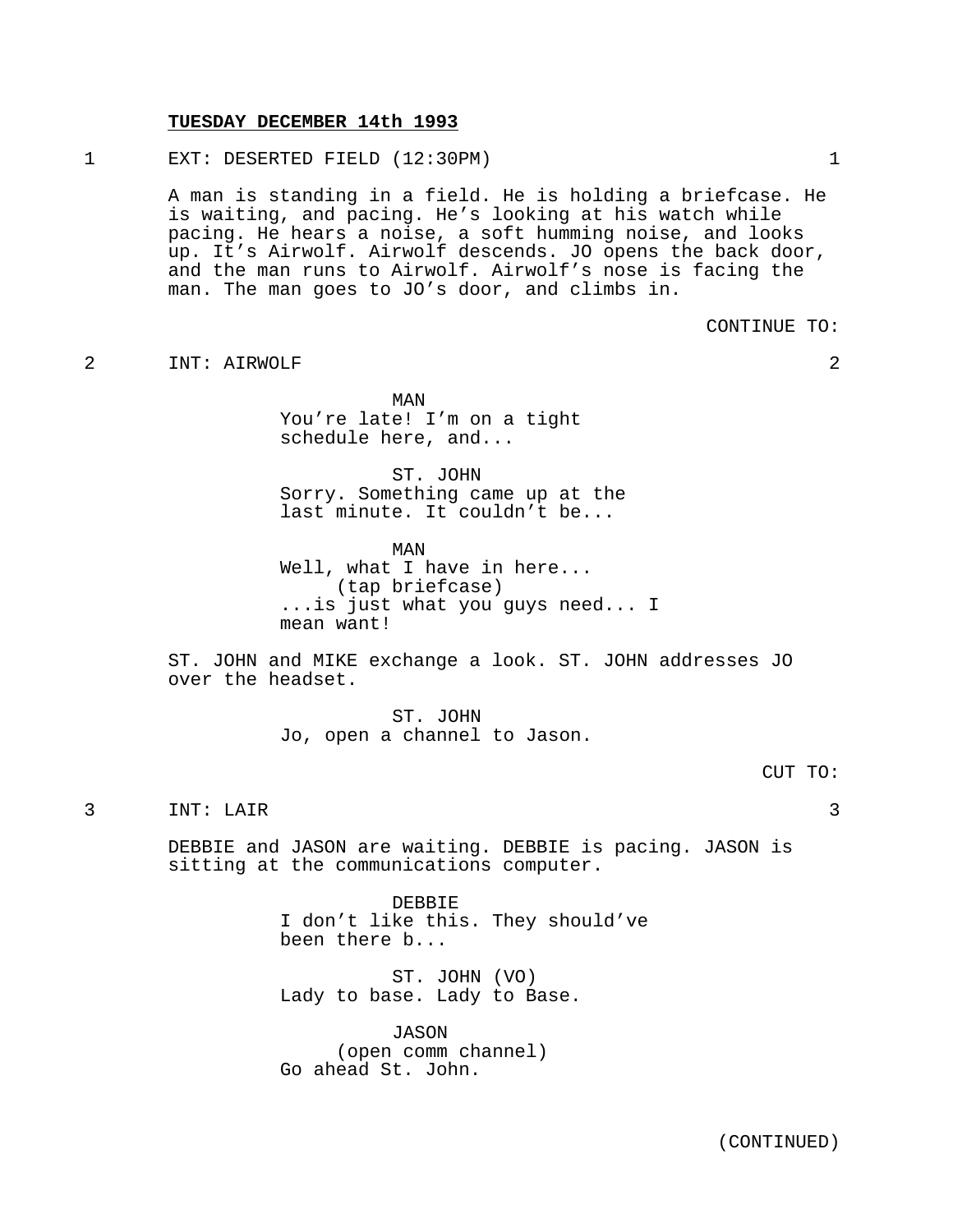ST. JOHN (VO) Package on board. We're heading home. JASON We'll be waiting. DEBBIE Oh, Stj, I just... JO (VO) (frantic) Internal scanners are regis... The comm-channel goes dead. All that comes through, is static.

> JASON St. John? (flick a switch) Respond. Over? (beat) Mike? Jo? Respond guys? (flick another switch) Airwolf. Respond? (beat) Airwolf?

DEBBIE What's happening up there? Why aren't they responding?

JASON I don't know.

JASON fiddles with the comm switches and dials. Trying to reach them. No luck.

> DEBBIE I don't understand. How can 5 separate communications all fail simultaneously. Unless...

DEBBIE goes over to the terminal behind her, and starts typing something. JASON turns to her.

> JASON What are you doing?

The computer monitor displays: SEARCHING...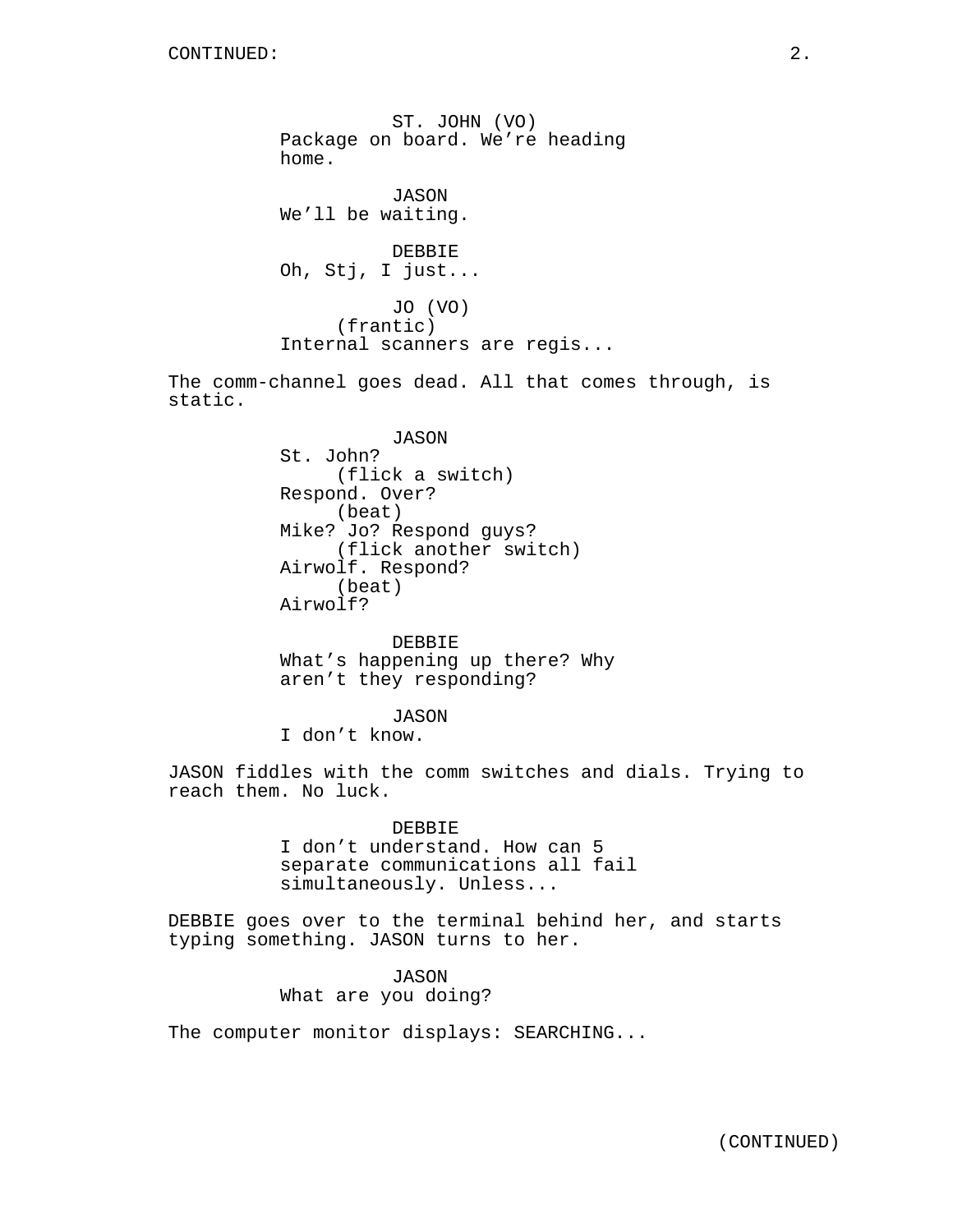DEBBIE Trying to lock onto their homing devices. (beat) Come on, come on, can't you go any faster.

The computer searches. In a few moments the message changes to: ALL SEARCHES NEGATIVE.

> DEBBIE No. It can't be.

She enters the command again. JASON walks over to her, and stands behind her. Computer displays: SEARCHING. Computer searches. After a few moments the message changes to: ALL SEARCHES NEGATIVE.

DEBBIE

NO!!!!

DEBBIE slams the table.

JASON Calm down. Don't think the worse. I...

DEBBIE Dammit, Jason! (beat) The computer can't locate them. (beat) Or Airwolf. (beat) The comm-systems are dead. And unless they just got transported off the planet, there is only one possible reason that they'd...

JASON You know that's impossible. Nothing can...

DEBBIE Nothing that we know of. But...

The red phone, in the corner, rings. DEBBIE and JASON look at each other.

> JASON I have to get that.

JASON walks over to the phone, and answers it.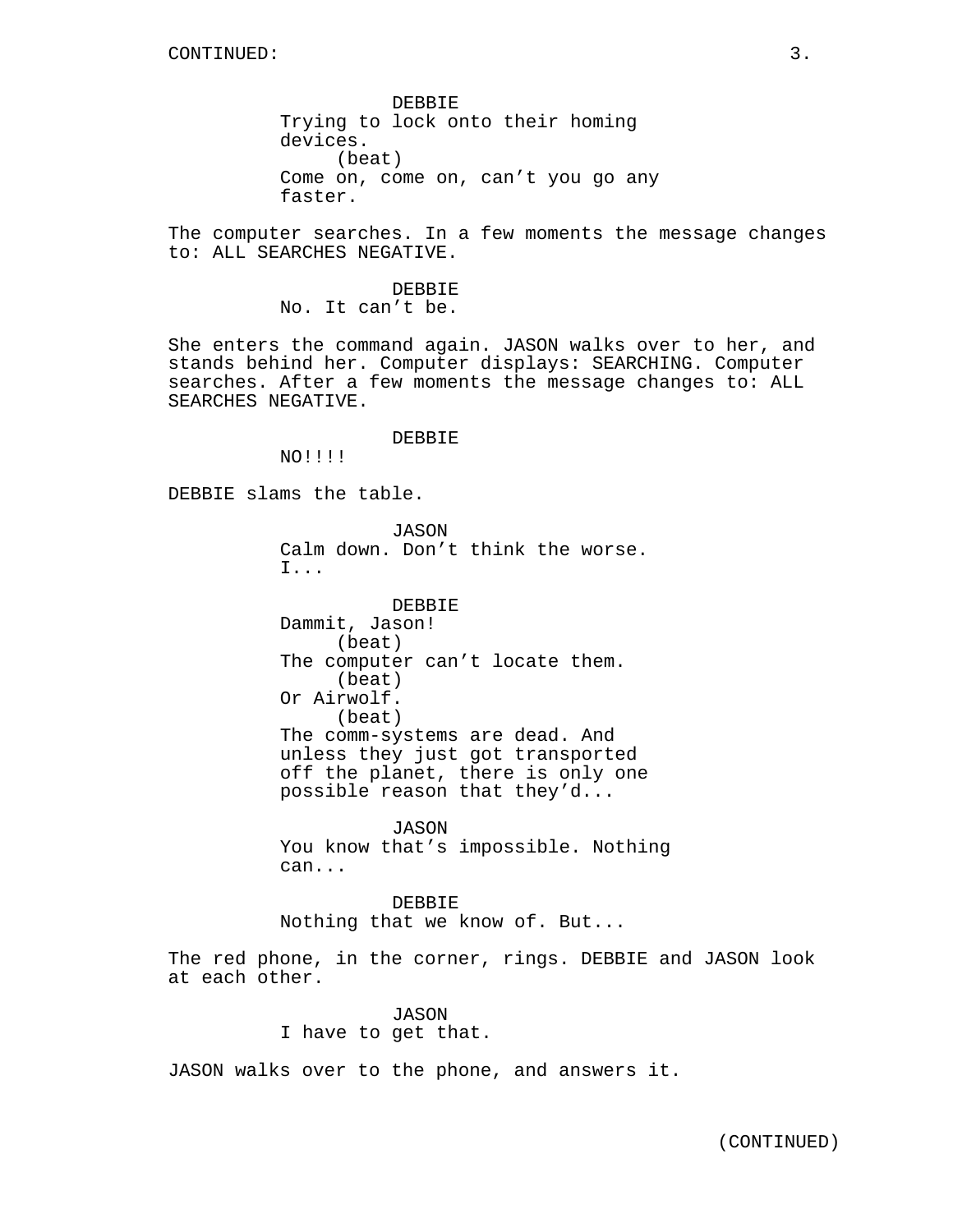```
JASON
Locke.
     (beatx2)
What?
     (beatx2)
How'd you...
     (beatx3)
You sure?
     (beatx3)
But she's...
     (beatx2)
Yes.
     (beatx2)
Yes.
     (beatx2)
I understand, sir.
     (beatx2)
No, I'll tell her.
    (beatx2)
Bye.
```
JASON hangs up the phone. He looks down at the floor. DEBBIE is getting a very bad feeling.

> DEBBIE Tell who, what? (beat) Jase?

JASON That was HQ. (beat) They...

DEBBIE (beat x2) Jase, look at me. Jase?

JASON looks up. DEBBIE can tell from the look in his eyes that she was right. Airwolf's gone. Destroyed.

> DEBBIE No. (beat) No. I... JASON I'm sorry. I wish... DEBBIE

No!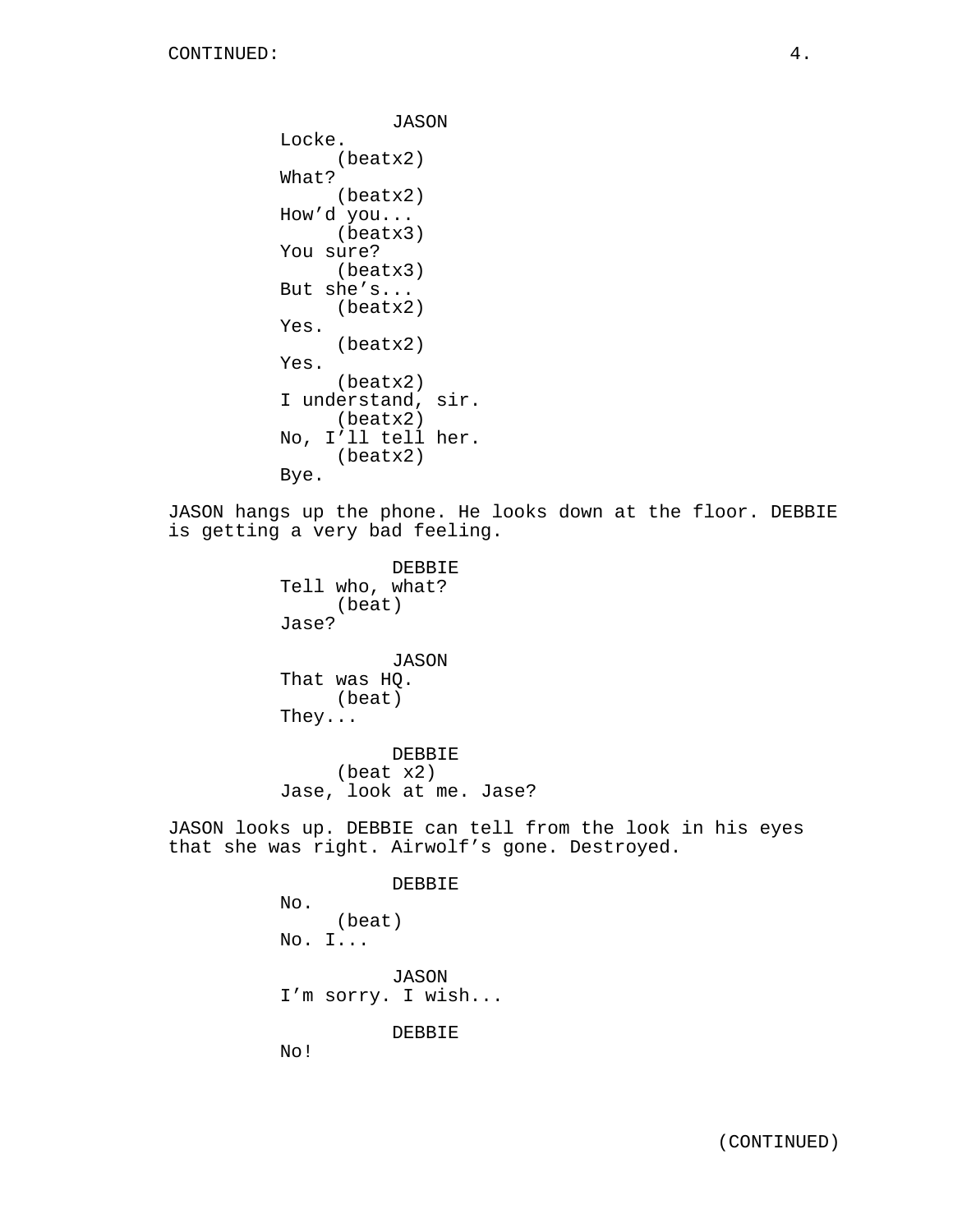DEBBIE starts to cry. JASON walks over to her and holds her. She cries in his arms for a while. Then, she composes herself, and he releases her. She wipes a tear from her eye, and looks up at him.

### DEBBIE

How?

JASON They're not sure yet. The internal tracker went dead. They're sending a team out to her LKC to search for wreckage.

BEAT C'mon, I'll take you home.

DEBBIE nods. They exit The Lair.

JUMP TO:

4 INT: HAWKE RESIDENCE (2:00PM) 4

The front door opens. DEBBIE enters and closes the door. She goes to the living room, walks to the couch, and sits down. She looks over at the phone. She has been crying again. She tries to compose herself, as she picks up the phone. She dials a number, from heart. (1-202-555-8729) The phone on the other end, rings 3 times.

DALE (VO)

Hello?

DEBBIE Hi. It's me. I... I need you. I...

DALE (VO) What's wrong? What's happened?

DEBBIE It's St. John. He's... He's... dead. I...

DALE (VO) (shock) How? What...?

DEBBIE I need to see you. I'll ex...

DALE (VO) Okay, okay. I'm leaving now.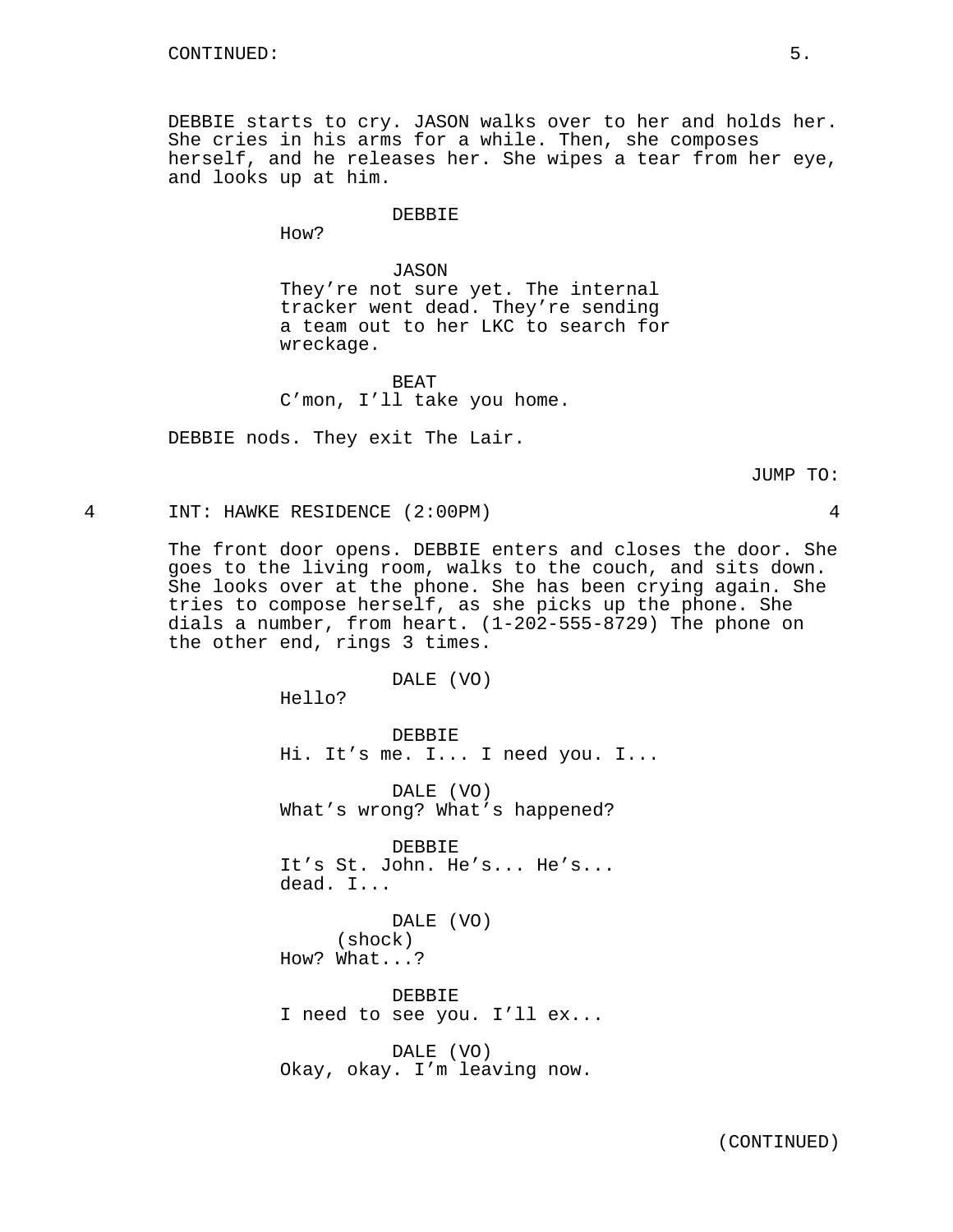### DEBBIE

Thanks.

DEBBIE hangs up the phone, and starts to cry again.

FADE TO:

5 FLASHBACK #1 (DEBBIE'S POV) 5

Chapter 1: Scenes 38, 41-43, 45, 49, and 51

FADE TO:

6 INT: LIVING ROOM (8:00PM) 6

DEBBIE is sitting on the couch. She is staring at a picture. It is of her and ST. JOHN on their wedding day. She's crying. There is a knock on the door. She puts the picture down.

DEBBIE

Coming!

She rises from the couch, and walks to the door. She reaches the door, and places her hand on the knob.

> DEBBIE Who is it?

> > DALE (VO)

It's me.

DEBBIE opens the door and hugs him.

DEBBIE Thanks for coming.

DALE Tell me what happened.

She lets him go, and motions for him to come in. He enters. She closes the door. They walk over to the couch, and sit down. DEBBIE is quiet. DALE looks at her.

DALE

Well?

DEBBIE

He was...

She is about to say "on a mission" but stops herself.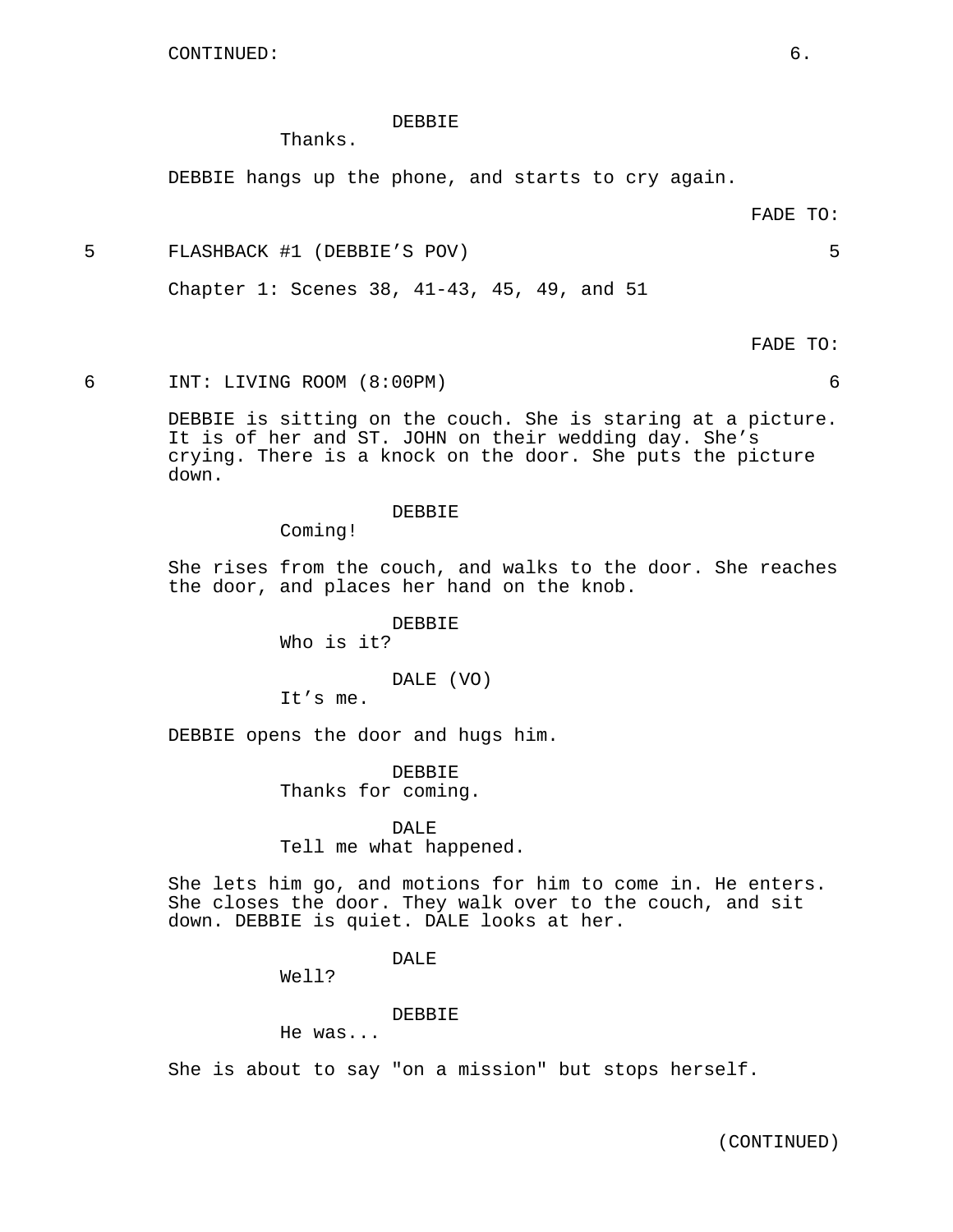DEBBIE ...flying with Mike and Jo, and... and something happened... DALE (confused) Something? (beat) Like what? (Pause) What happened? DEBBIE Air... She almost says Airwolf, but again, stops herself. DEBBIE Their helicopter, just... she just... DALE Just what? DEBBIE Exploded. DALE (raise eyebrow) Exploded? (beat) How? Why? DEBBIE I don't know. DEBBIE starts to cry again. DALE takes her in his arms, and let's her cry on his chest. DEBBIE I'm... I'm glad you could... I... DALE (stroke her hair) I'll be here as long as you need me. DEBBIE continues crying.

FADE TO: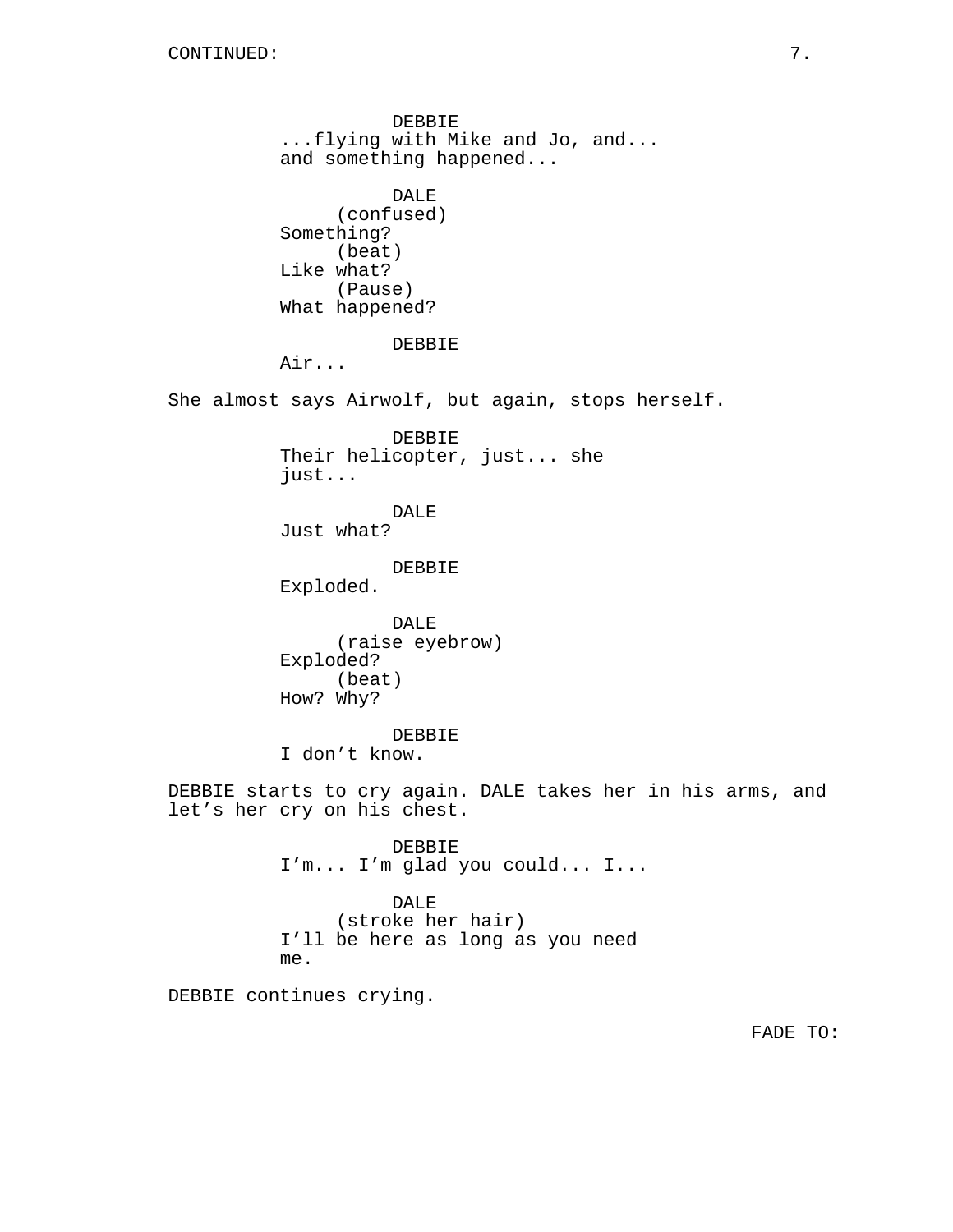7 FLASHBACK #2 (DEBBIE'S POV) 7

Chapter 7: Scenes 123-132.

8 INT: LIVING ROOM (9:30PM) 8

DEBBIE and DALE are sitting on the couch. There is a knock on the door. DEBBIE looks at DALE, then back at the door. The person at the door knocks again. DALE looks at her.

> DALE Want me to get it?

DEBBIE nods. DALE heads to the door. He opens it. It's JASON. Not knowing him, JASON gives him a strange look.

DALE

Yes?

JASON Ah, I... Who are...?

DEBBIE (VO)

Jase?

JASON enters and walks over to DEBBIE. DALE mutters to himself while closing the door.

## DALE.

Come on in.

DALE heads over to DEBBIE and JASON.

DEBBIE Jason, this is Dale Lambert. Dale, Jason Locke. St. John works... worked, for him.

JASON and DALE nod "hello" to each other.

DEBBIE So, what brings you out here, Jase?

JASON turns to DEBBIE. He talks as if DALE wasn't in the room.

> JASON I just wanted you to know that IA wants to talk to you.

FADE TO:

8.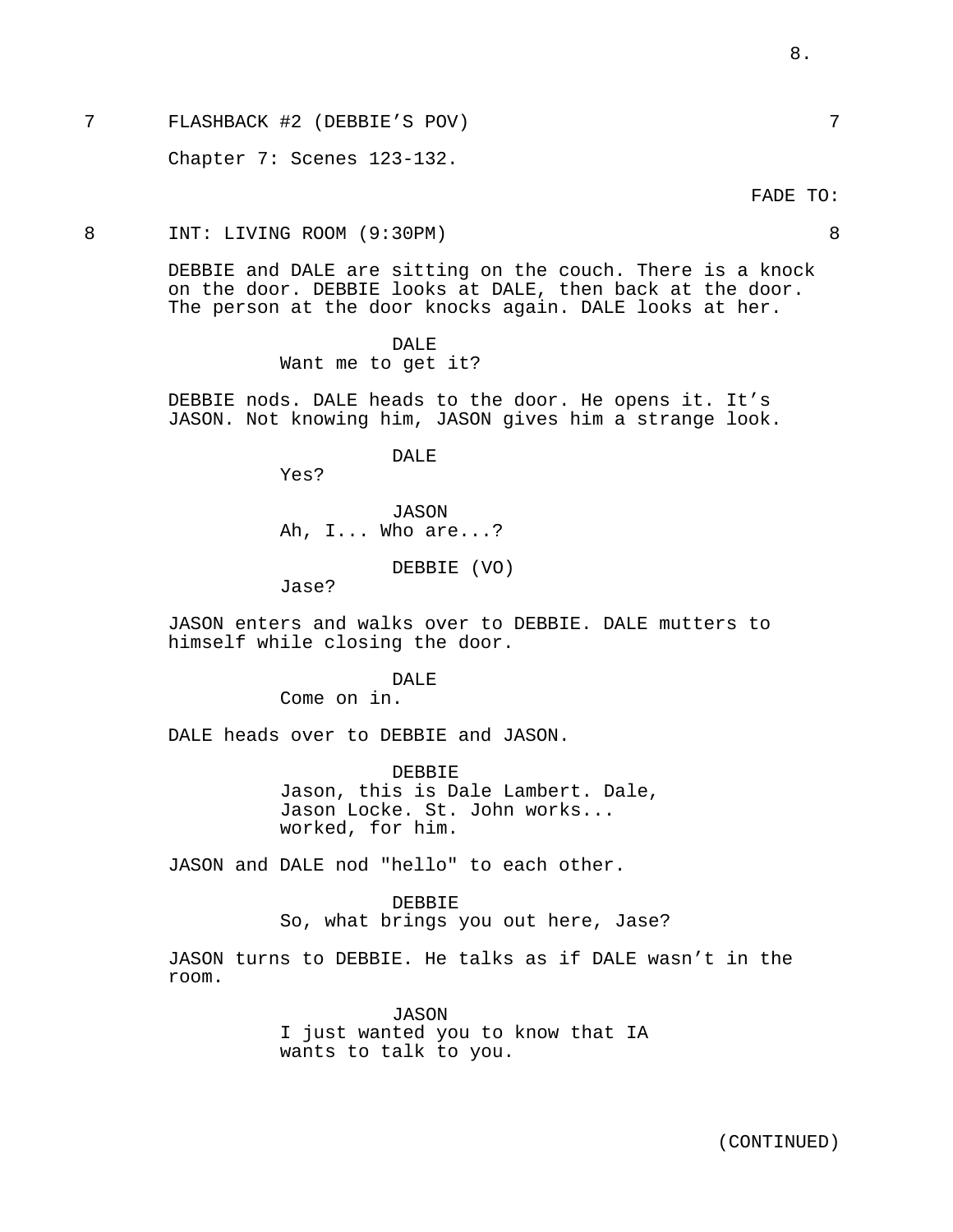DEBBIE What? JASON I've stalled them till the morning. So you... DEBBIE Why would IA want... JASON

From what they found, they believe that the bomb had...

DEBBIE / DALE

Bomb?

JASON (nod) They believe it blew her apart from the inside, out.

DEBBIE But how could a...

JASON That's what IA wants to know. They're questioning everyone that had access to Airwolf. I'm sure...

DALE raises an eyebrow at the name AIRWOLF, as if he recognizes it.

DEBBIE

Why would...

DALE (to Debbie) I'll tell you why. (to Jason) They think it was an inside job, right?

JASON looks at DALE with an eyebrow, wondering who this guy is. He nods affirmatively in answer to the question.

> JASON Yeh. That's where everything's leading.

DEBBIE What did they recover at her LKC?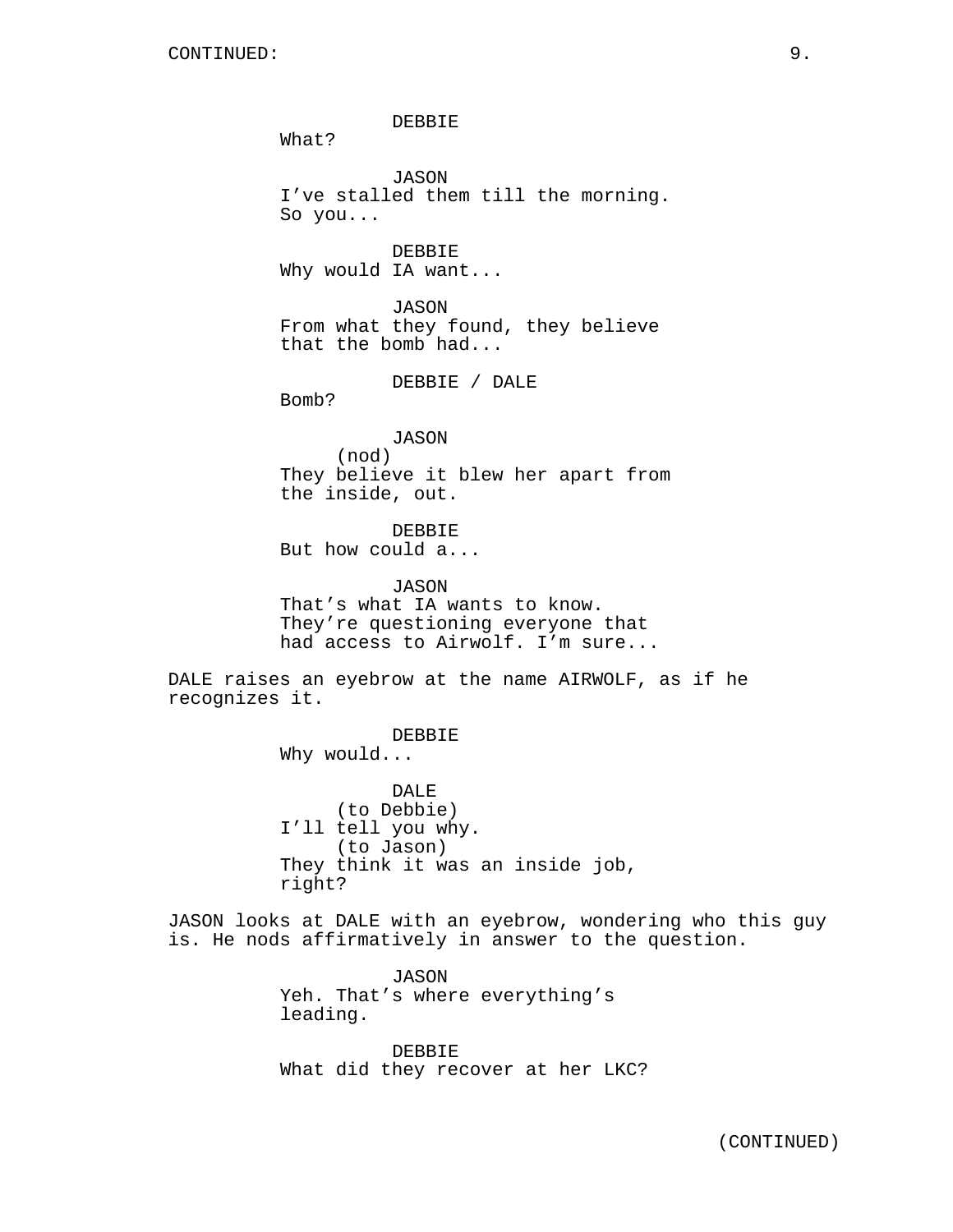JASON Not much. (beat) Her camera, some computer parts, and...

JASON reaches into his pocket and removes a small envelope.

### JASON

...these.

JASON hands her the envelope. She takes it and opens it. She dumps the contents in her hand. Its contents are: the ID bracelet she once gave ST. JOHN, and ST. JOHN's wedding ring. She stares at them.

> JASON I've, ah, got to go now. Just thought I'd warn you, and give them...

JASON looks at ring and bracelet.

JASON ...to you. I can... I can see myself out.

JASON heads to the door. DALE sits back beside DEBBIE on the couch. She is just staring at the bracelet and ring. DALE places a hand on her shoulder.

### DALE

Deb?

DEBBIE turns to him, and leans on his shoulder. He comforts her. JASON opens the door, and looks back as he is exiting. JASON sees them. JASON closes the door, and leaves.

> DEBBIE What am I going to do, Dale? I've lost everything. St. John, Mi...

> DALE (stroke her hair) You could come back to Washington with me?

DEBBIE (look at him) What?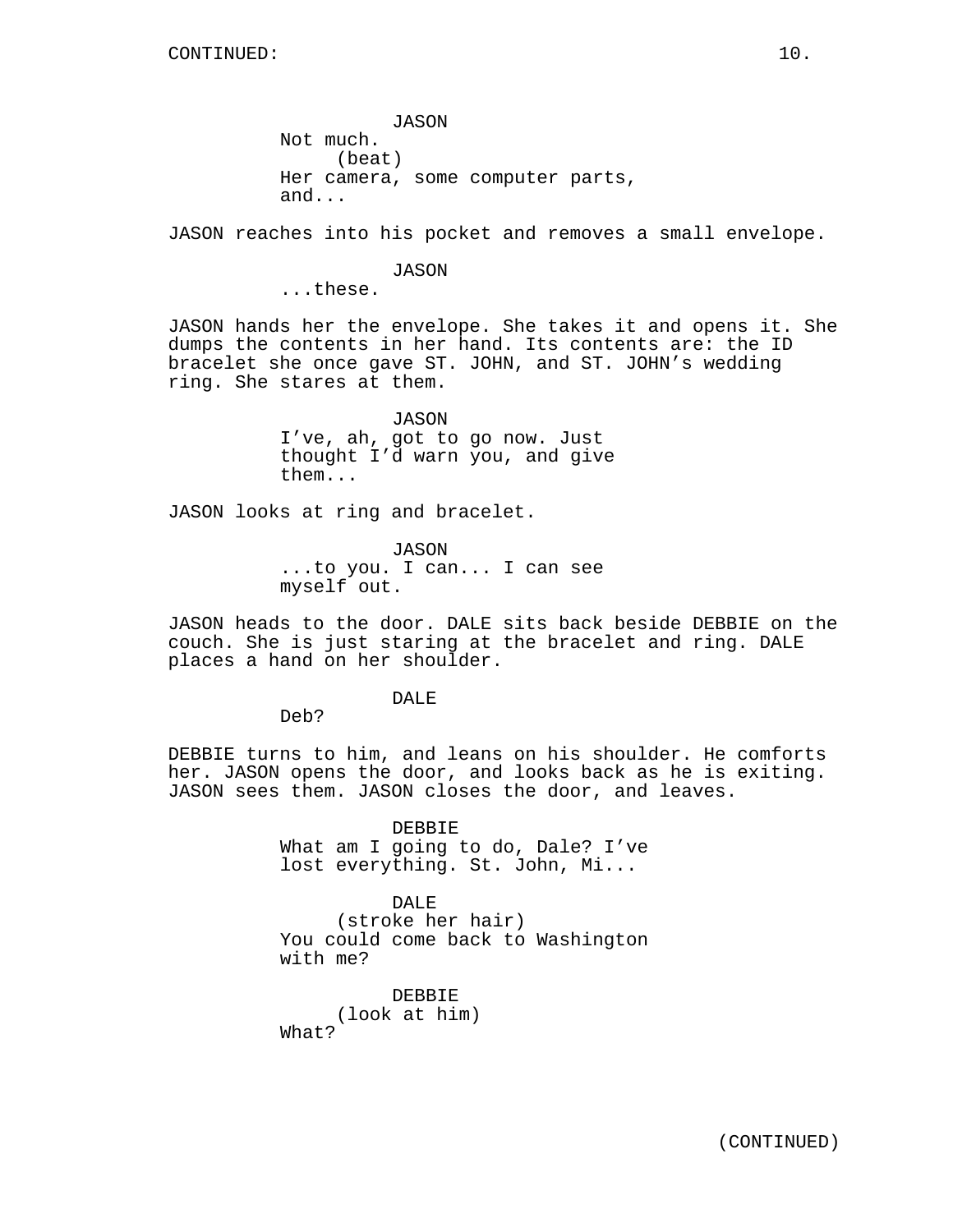DALE I never found anyone who... (place hand under her chin) ...made me feel like you do... I love you. I've always loved you. (beat) You were right. We were meant for each other. If only I'd listened then. Maybe...

DEBBIE Dale, I...

DALE moves his hand up the side of face, then brings it back down and under her chin. Their eyes lock. DALE brings her lips to his, and kisses her. She breaks the kiss and walks off to the bedroom. DALE watches her go, then leans back on the couch and remembers.

9 FLASHBACK #3 (DALE'S POV) 9

Chapter 7: Scenes 141 and 143.

# **WEDNESDAY DECEMBER 15th 1993**

10 INT: MASTER BEDROOM (9:00AM 10

DEBBIE is awake. She is wearing a nightgown. She has her pillow propped up against the bed board, and her back is resting on it. She is playing with her wedding ring, twisting it on her finger. Her thoughts are interrupted by a knock on the door. She rises out of bed, and exits the room.

CONTINUE TO:

11 INT: HALLWAY 11 21

DEBBIE

Coming!

She walks to the door.

CONTINUE TO:

FADE TO:

FADE TO: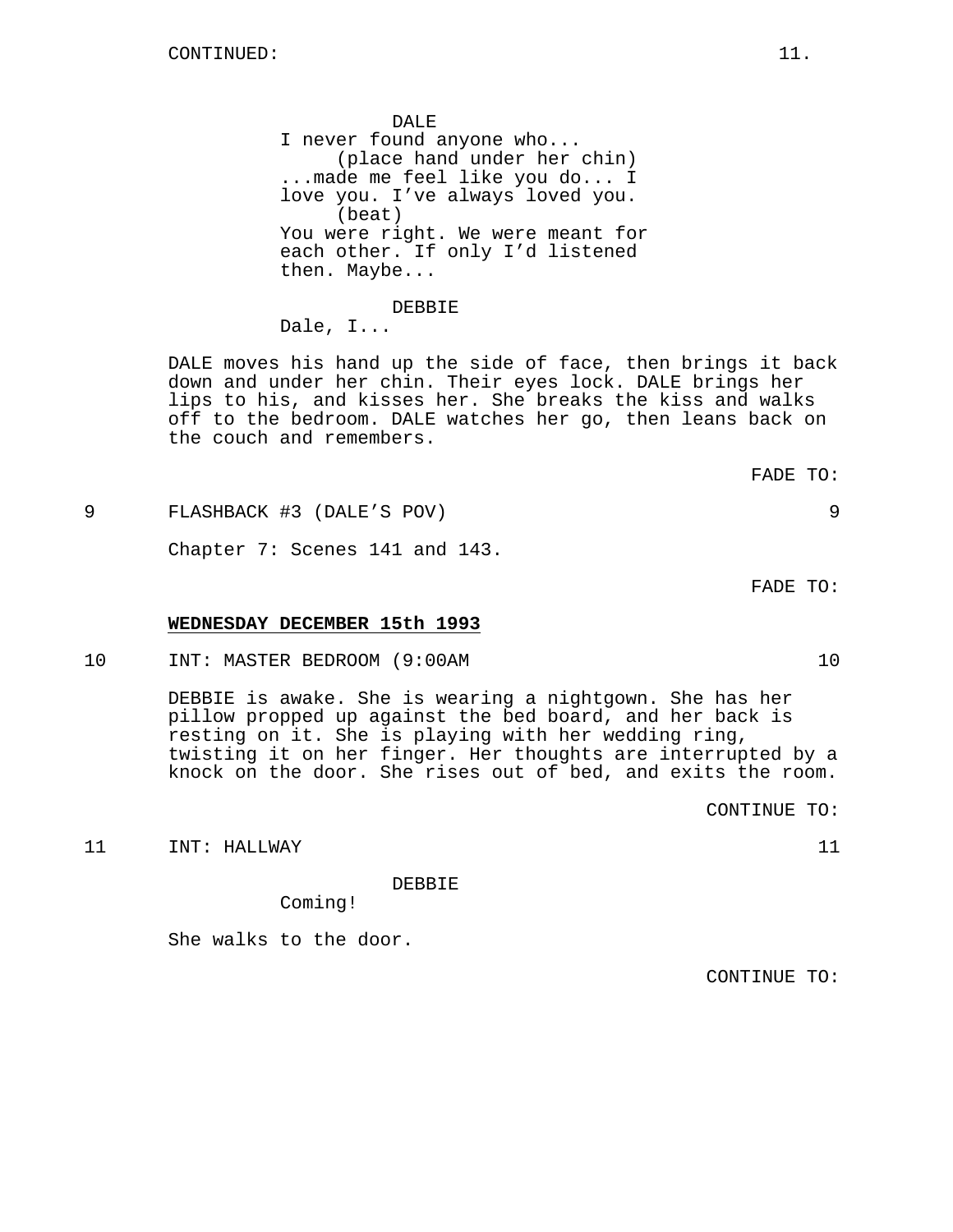She opens it. There are two men, in suits, standing there. They flash their DNS-IA badges.

> ALAN Alan Parker, IA. This is my partner, Jack Foster. (beat) We have a few questions to ask you, Mrs. Hawke.

> > DEBBIE

Ah, I...

ALAN Can we come in?

DEBBIE is about to say something, but ALAN and JACK just enter.

> DEBBIE (mutter) Sure, come on in.

DEBBIE looks down hall to the spare bedroom where DALE is staying.

> DEBBIE (quietly) Please don't wake up. I wouldn't want...

JACK What was that?

DEBBIE Nothing. Let's go into the living room, shall we.

DEBBIE leads them into the living room.

CONTINUE TO:

13 INT: LIVING ROOM 13

ALAN and JACK sit on the couch. DEBBIE sits in a chair. JACK takes out a note pad and a pen.

> ALAN Let me start by saying that, I'm sorry. Hawke was one hell of an agent. A great guy too.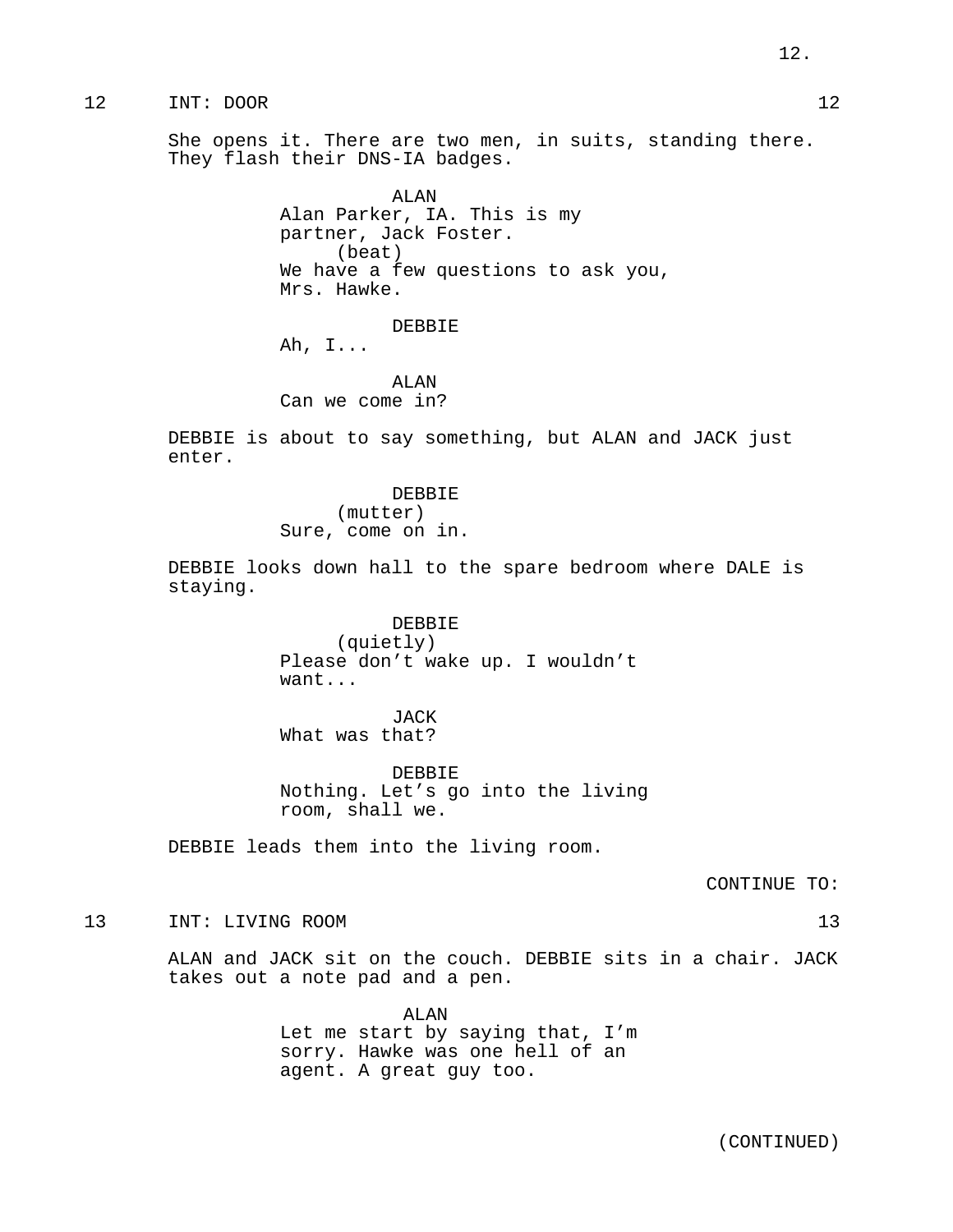DEBBIE

Thanks.

JACK He talked about you all the time.

DEBBIE

You knew him?

JACK

Sorta.

Momentary pause. DALE exits the bedroom.

DEBBIE So, what did you...

DALE enters the living room, tying the belt on his robe.

DALE Did I hear...

DALE looks up, and sees ALAN and JACK. They look at DALE, then at DEBBIE, then back to DALE.

> DALE Oh, sorry. I...

JACK Who are you?

DALE Dale Lambert. Who are you?

ALAN (ignore the question) Let me guess... (beat) You're an 'old friend', right?

DALE That's right. I am. We've...

ALAN How long have you been in town, Mr. Lambert?

DEBBIE (look at Dale) You don't have to answer that.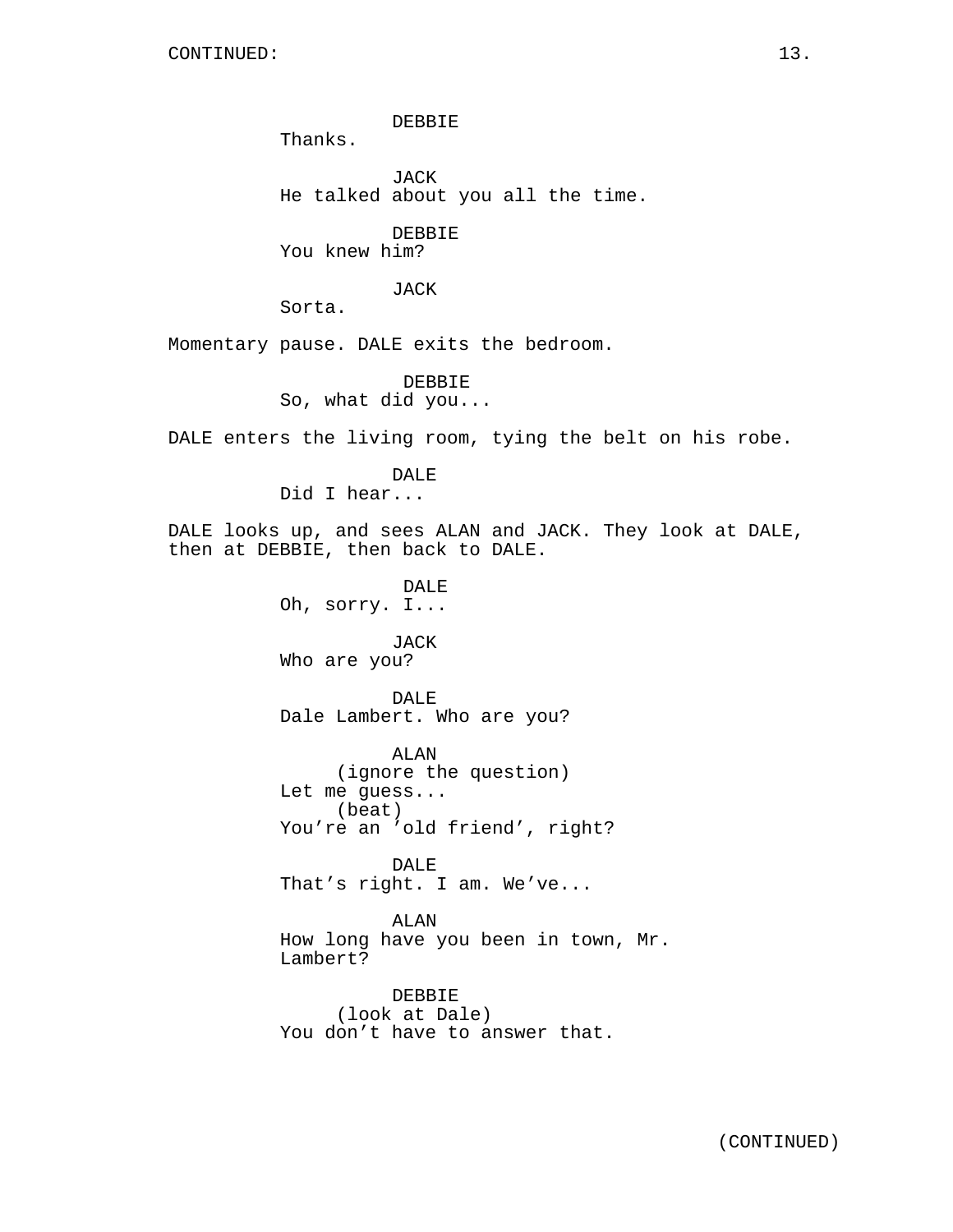DALE Since last night. Deb called me in Washington and...

ALAN (raise eyebrow) Washington? The city or the State?

DALE

The city.

ALAN I see. (turn to Jack) Write that down, Jack.

JACK writes it down. ALAN rises.

DALE Look, I don't know who you two think you are, but...

ALAN (to Debbie) We'll be back, Mrs. Hawke. Count on it.

JACK rises.

ALAN We can see ourselves out. Sorry for the 'interruption'. (beat) Please, go back to whatever it was you we're doing.

ALAN and JACK exit the living room. DALE sits on the couch and looks at DEBBIE. The front door's heard opening, and closing.

> DALE You mind telling me, what that was all about? Who were they? Cops?

> > DEBBIE

Worse.

DALE Worse? (beat) What could be worse than two...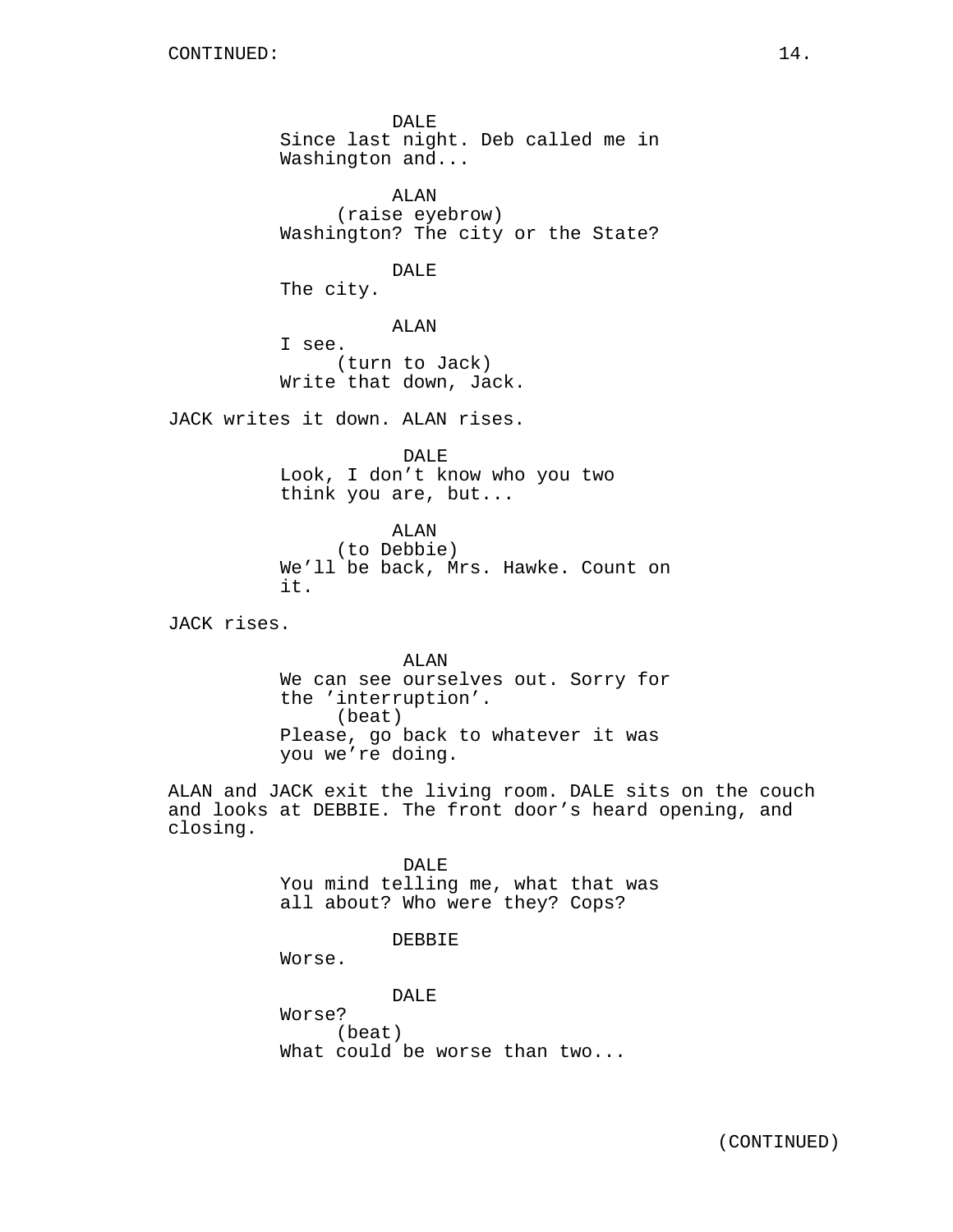DEBBIE (look at him) DNS-IA.

DALE (surprise) DNS? St. John worked for DNS?

#### DEBBIE

Yeh.

DALE Hmph. You think you know someone.

CUT TO:

14 INT: JASON'S OFFICE (11:30AM) 14

JASON is sitting at his desk, writing something down. Knock on door. JASON doesn't look up as he speaks, he continues writing.

### JASON

Come in.

The door opens. ALAN and JACK enter. JACK has a file in his hands. JASON is still not looking up.

> JASON Have a seat, I'll be right with you.

ALAN and JACK sit. ALAN takes out a note pad, he'll be making notes throughout the following conversation. Pause. ALAN clears his throat.

> ALAN Um, Mr Locke...

JASON (look up) Sorry. What can I do for you?

ALAN IA. We have a few questions for you.

JASON gets an 'oh-oh' look on his face.

ALAN Let's get right down to business, shall we? (beat) (MORE)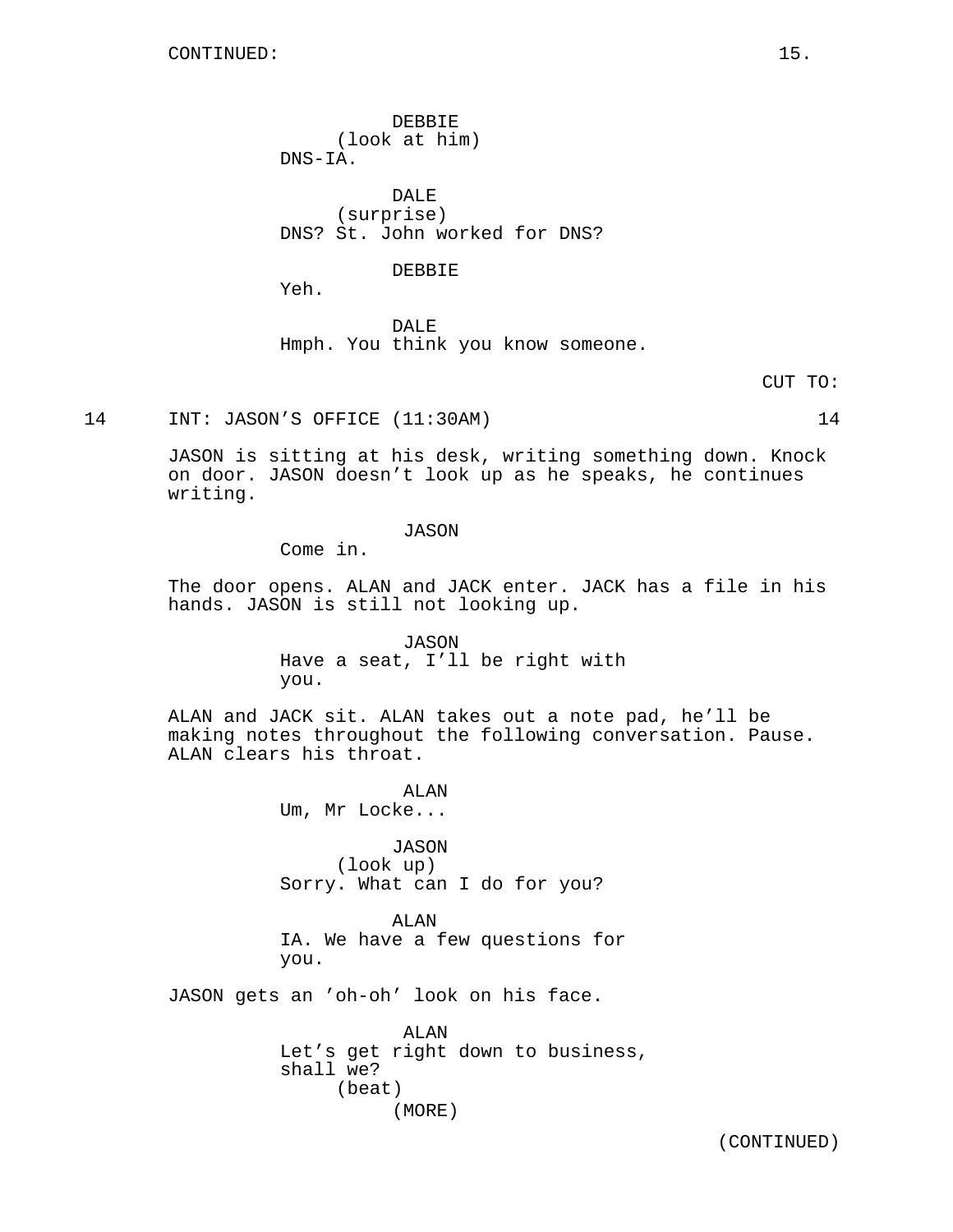ALAN (cont'd) Airwolf is... was... a classified project. Who had access to Airwolf on the day of the 'accident'.

JASON Just the regular people.

ALAN That would be... (look at note pad) Hawke, Rivers, Mrs. Stein, and yourself, right?

JASON And Debbie.

ALAN Debbie. That would be, Mrs. Hawke, correct?

JASON

Yes.

ALAN Isn't it true that when Airwolf's left alone in the lair, it has a security lock code engaged?

JASON is about to correct ALAN's "it" to "she" but decides not to.

JASON

Yes.

ALAN And, who knows... knew... that code?

JASON St. John, Mike, Jo, myself, and...

ALAN ...and Mrs. Hawke.

JASON

Yes, but...

ALAN Was Mrs. Hawke anywhere near Airwolf before it left on that fatal mission?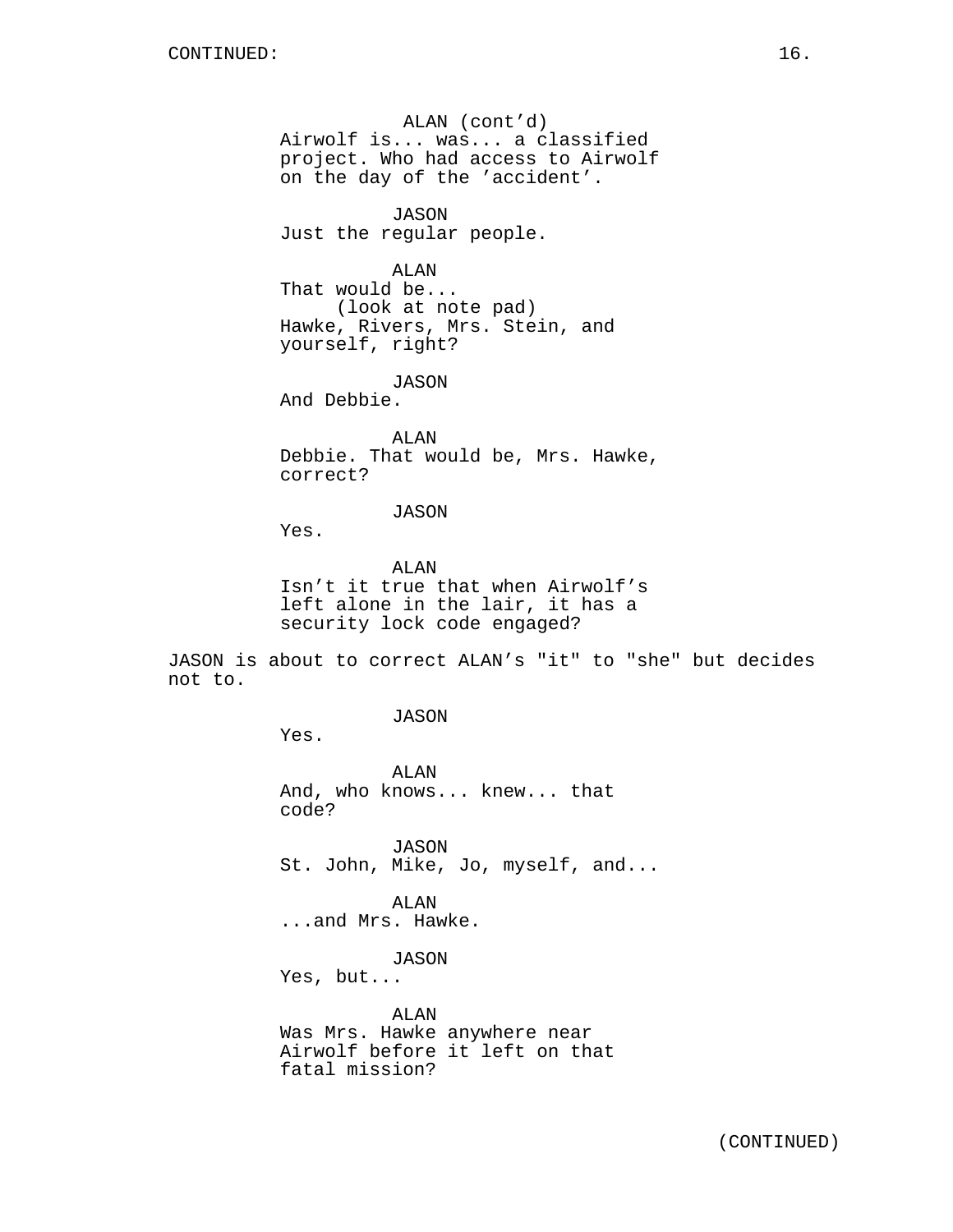JASON (defensively)

No.

ALAN Are you sure?

JASON

I...

JASON thinks.

ALAN Just answer the question, Mr. Locke. Was she, or wasn't she?

JASON flashes back to that day.

15 FLASHBACK 15

## **INT: THE LAIR -- TUESDAY DECEMBER 14th 1993 (10:00am)**

JASON and DEBBIE are sitting at the computers. MIKE and ST. JOHN are in AIRWOLF.

> JASON ..just finishing installing that new system before you leave.

The phone rings.

DEBBIE I'll get it. (answer phone) Hello? (beat) Hi Jo. (beat) We haven't left yet. (beat) Not sure. Hang on. (call to St. John) Stj, how much longer do you think you'll... ST. JOHN (yell) About 1/2 an hour.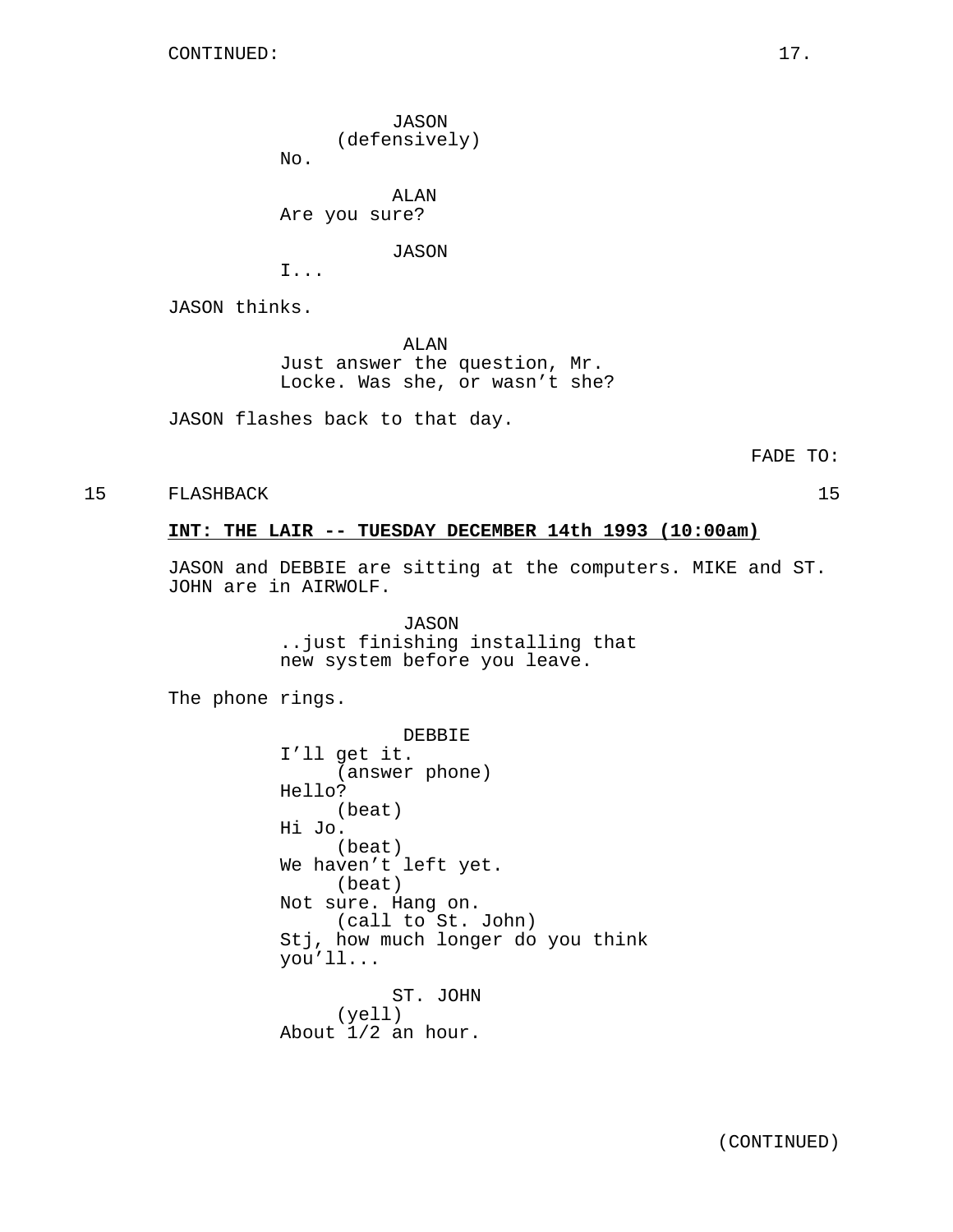DEBBIE (to Jo) About 1/2 an hour. (beat) Okay, I'll tell them. (beat) Bye. DEBBIE hangs up the phone, and turns to Jason. DEBBIE Jo's charter just canceled. She's on her way over. CONTINUE TO: 16 TIME FLIES 2012 16 ST. JOHN and MIKE take longer than they thought they would. JO arrives at the Lair before they leave. CONTINUE TO: 17 TIME RESUMES 17 JO You guys still here? Shouldn't... ST. JOHN We're just about finished. (beat) There. Done. ST. JOHN and MIKE walk over to DEBBIE, JASON, and JO. MIKE So, which of you lovely ladies are going to accompany us on this mission, and which will stay and hold down the fort with Jason? JO and DEBBIE look to each other. DEBBIE I'll stay. (beat) There's a few things I'd like to check out on the new system from this end. (beat) But, before you leave, I have to see if my missing earring is in Airwolf.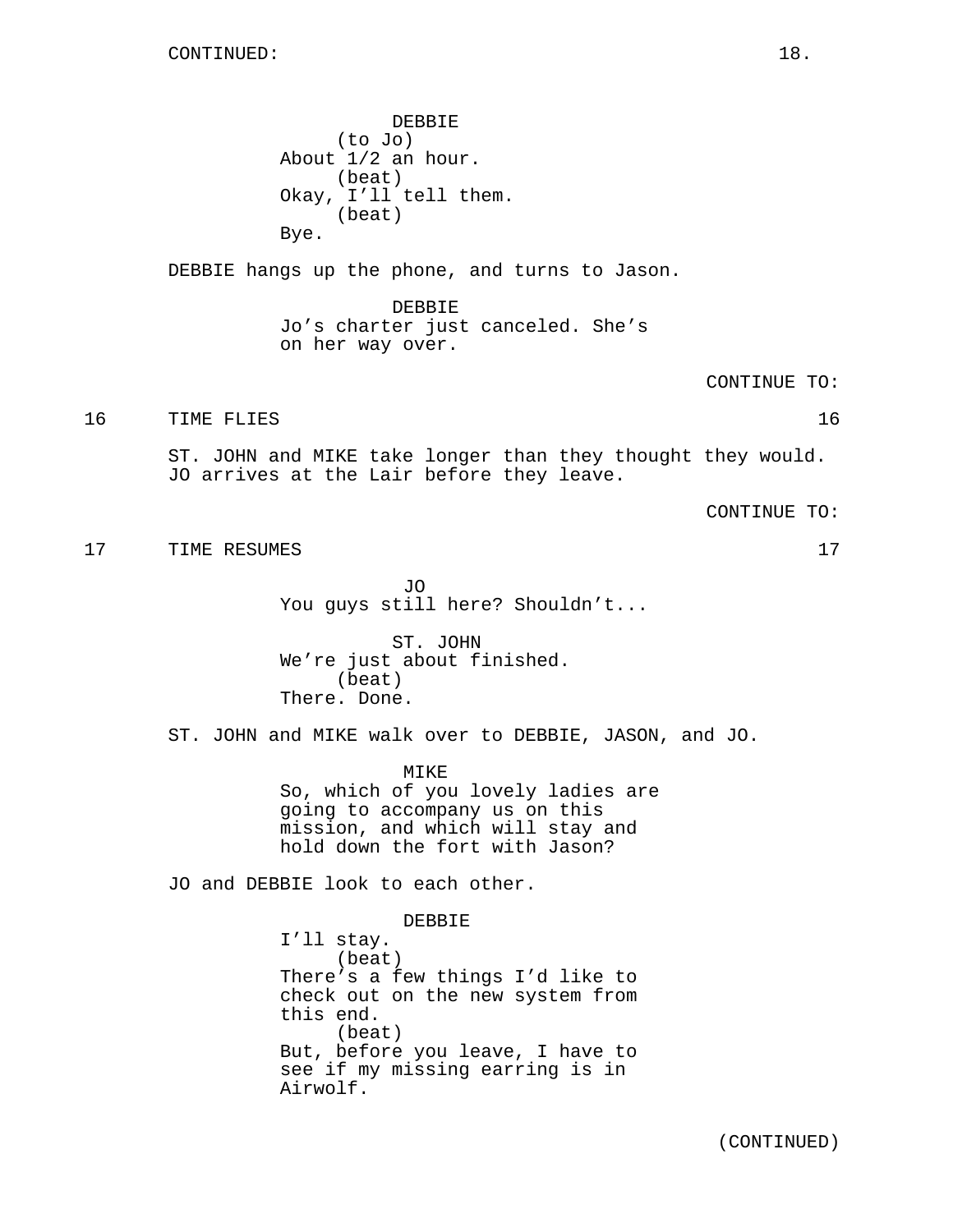DEBBIE goes to AIRWOLF. JO Guess that means you guys are stuck with me... (beat) Come on. ST. JOHN, MIKE, and JO, head to AIRWOLF. DEBBIE is exiting as they get there and... FADE TO: 18 INT: JASON'S OFFICE 18 ALAN and JACK are looking at JASON. ALAN Mr. Locke... (beat) I asked you a question! Was Mrs. Hawke anywhere... JASON Yes. She was. She went to look for an earring. ALAN An earring? (beat) How long was this before Airwolf left? JASON Not long. A few moments. ALAN Okay. So, she had the opportunity to... JASON Look, I don't know what you two are implying but... (beat) But Debbie had nothing to do with it. Do you hear me? Nothing! ALAN And what makes you...

JASON stands up, slams his hands on the desk, and looks at them.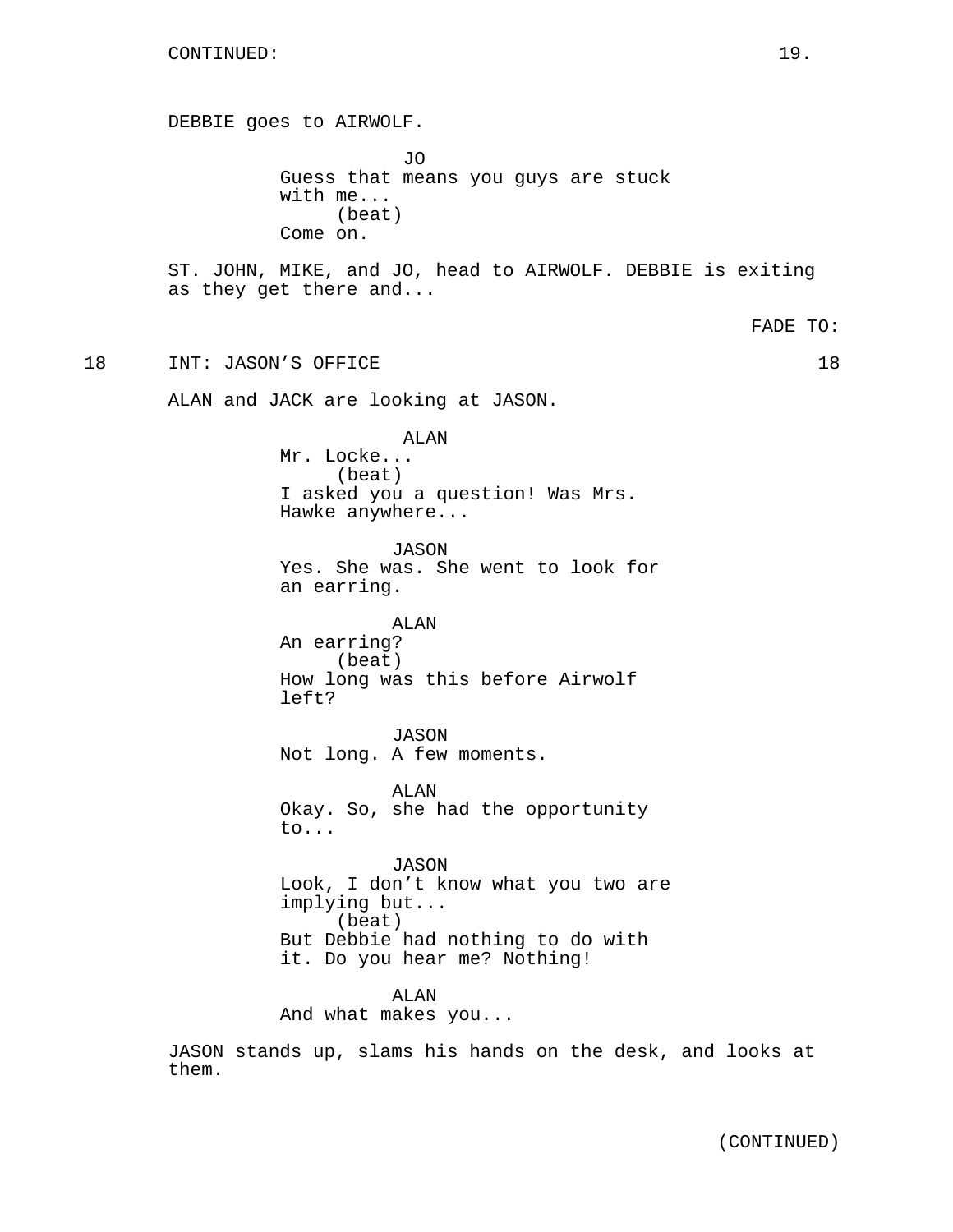JASON Because she was supposed to be on that mission! Not Jo!!

This fact seems to take both ALAN and JACK by surprise. JASON sits back down.

JACK

Wait... (beat) Mrs. Hawke, was supposed to be on the mission?

JASON nods affirmatively.

ALAN Why would she...

#### JASON

Jo had a charter scheduled. The time frames over lapped. So, Debbie volunteered to take her place on the mission.

JACK Why couldn't De... Mrs. Hawke... take the charter, instead?

JASON

Deb's not part of Santini Air. She doesn't...

ALAN How did Mrs. Stein wind up on Airwolf, then?

JASON The client never showed.

ALAN How do you know the client never showed?

JASON Jo called the Lair to say she was heading over.

ALAN And, you took the call.

JASON Well, no, actually. It was...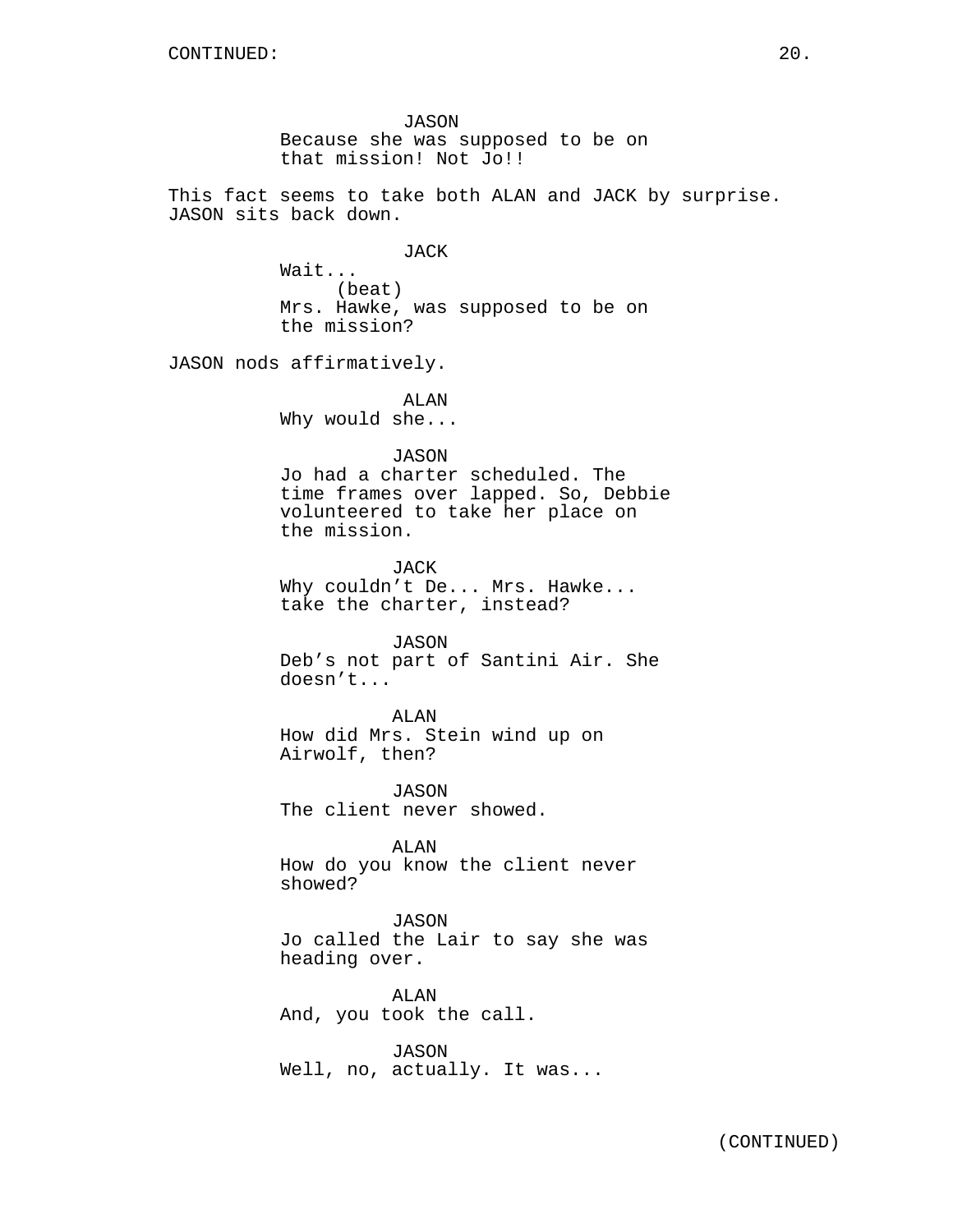ALAN Mrs. Hawke. JASON Yeh. ALAN Was that phone call before or after her trip to look for her earring? JASON (think) Before. ALAN gives JACK a "Bingo!" look. JASON Wait... (beat) You don't think... (beat) No... (beat) You don't know her, she loved St. John. Why would she... ALAN Does the name Dale Lambert, mean anything to you?

JASON pretends not to recognize the name. If they'd asked him that question yesterday, he wouldn't have had to pretend. Because, before last night, he'd never heard the name.

> JASON Lambert? No. Should it?

JACK drops the file on JASON's desk.

ALAN Well, guess you don't know her as well as you thought you did!

JASON raises an eyebrow and takes the file.

ALAN We ran into him at Hawke's place this morning. So... (beat) ...we ran a computer check on him. Want to know what we found?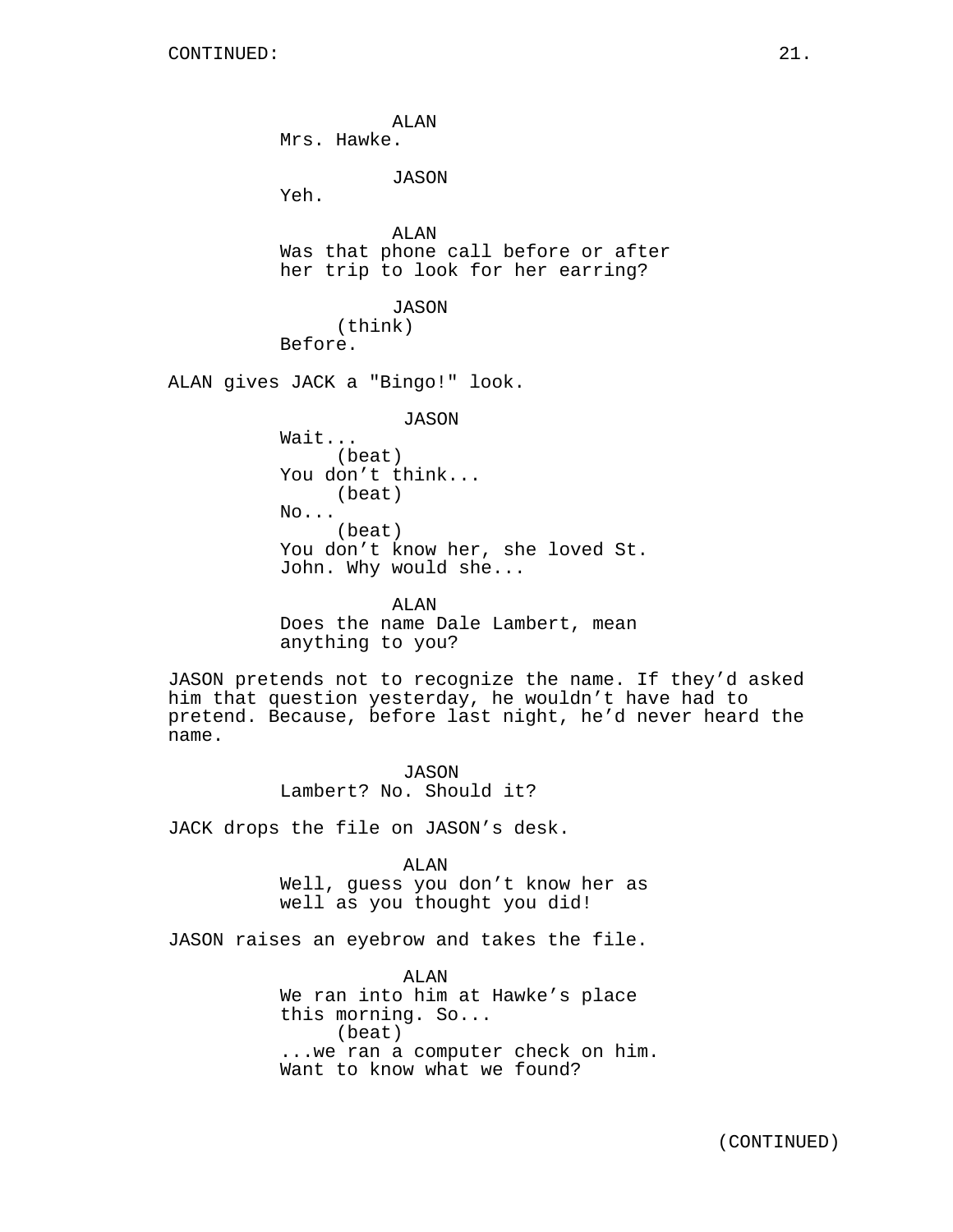JASON Do I have a choice?

ALAN laughs. JASON opens the file and starts to look through it.

> ALAN Seems Mrs. Hawke and Mr. Lambert have quite a history. If you know what I mean. (beat) They've been quite close for years.

> BEAT They met in Paris, France. In October of '93. They were about to get married, when Hawke arrived and brought her back home.

JASON finds the wedding announcement article in the file.

ALAN End of story, right?

JASON I'm guessing not.

ALAN Then you guess right. (beat) While at Hawke's, Mr. Lambert said that Mrs. Hawke called him in Washington. (beat) At the time, that meant nothing. But after learning they'd met in Paris 6 years ago, and that he was living in Paris at the time... (beat) I got to thinking. How'd she know he was in Washington, and not Paris? She would've had to have been in touch with him. (beat) So, I called a friend on the DCPD, and asked him to find out where Mr. Lambert lived and to search it for anything that connected to Mrs. Hawke. Anything.

JASON Get to the point.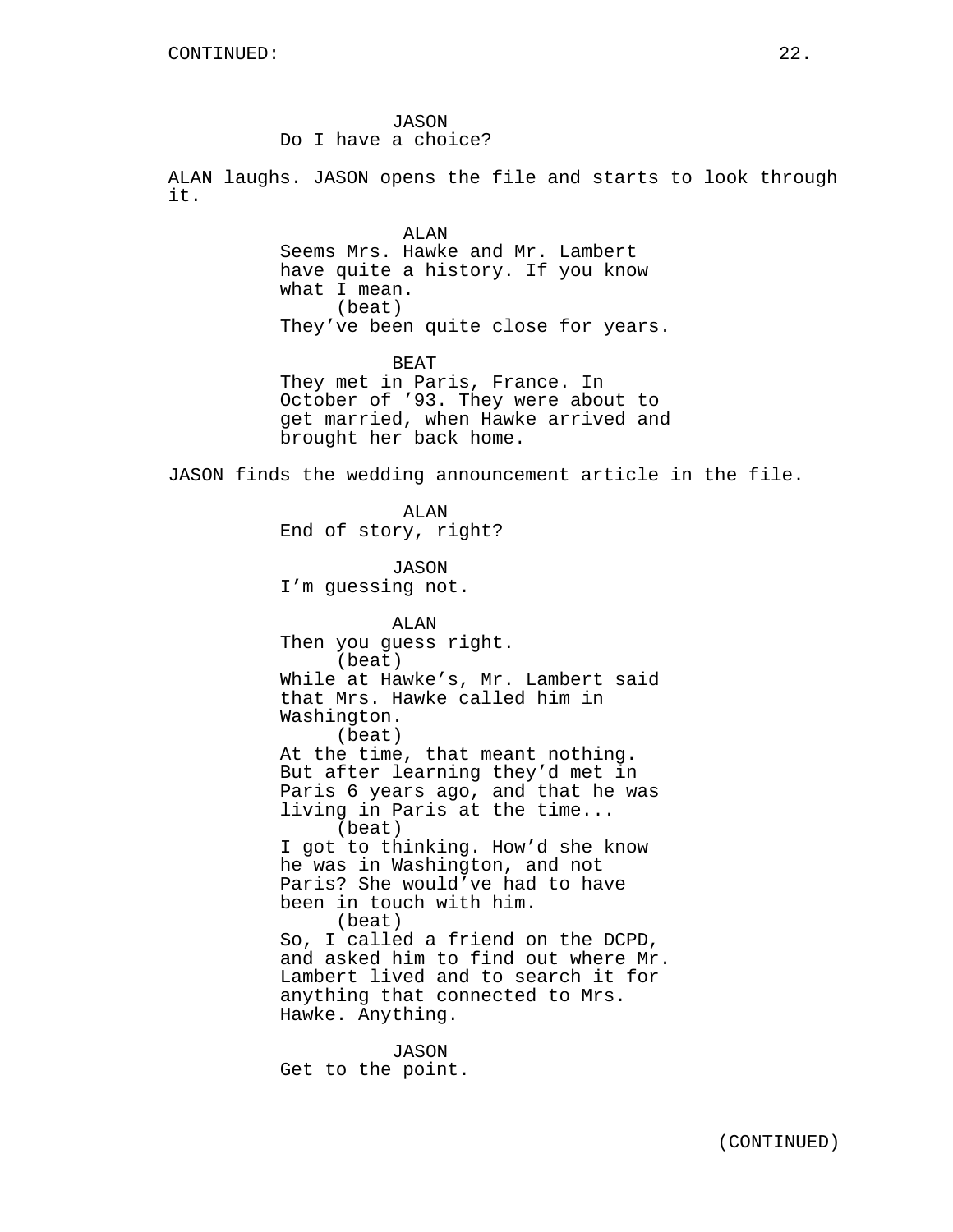ALAN I wasn't sure if they'd find anything. But they did. (beat) Want to know what they found? (beat) Letters. JASON Letters? ALAN Yes. Letters. Letters from Mrs. Hawke. (beat) The most recent one, was dated two weeks ago. We have fax copies of all the letters. You'll find them in the file. (beat) They also found a computer disk with Mrs. Hawke's name on it. And, on the disk were copies of all the letters he'd sent her. We have copies of those letters in the file too. (beat) Now, you want to know what I think? JASON That's a rhetorical question, right? ALAN I think... that she was, no make that is, still in love with Lambert. I think they've been seeing each other throughout the last 6 years. I... JASON (raise eyebrow) An affair? ALAN You said it. JASON Based on what? Letters? (beat) All they prove is that they've kept in touch. Nothing points to...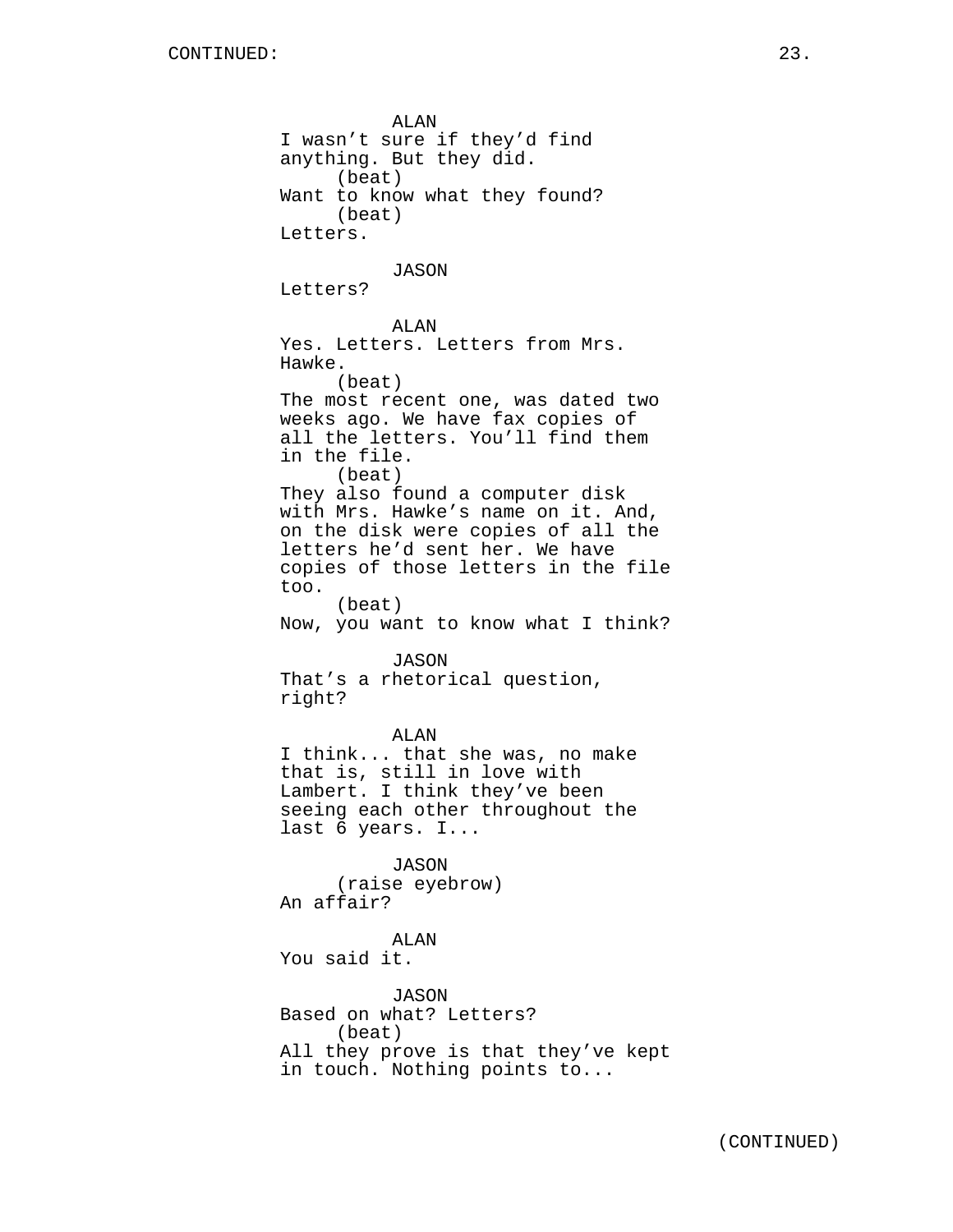ALAN You're right. (beat) On the surface that's all. All the letters tell us, is that Mr. Lambert moved to DC last month. But... look at these.

ALAN opens the file to another page. The page is a list of dates and places. It has the heading "LAMBERT, DALE travel itinerary for Oct. 93 - Present".

> ALAN Check out all the dates to the US.

> > JASON (look at the dates)

So?

ALAN turns the page. He places the two pages beside each other. The heading on the second page is "AIRWOLF MISSIONS Oct. 93 - Present".

> ALAN This, is a list of all Airwolf missions over the last 6 years. (beat) Note the highlighted dates on both pages.

JASON (look at dates) They're the same.

ALAN You still think she isn't hiding something?

JASON But none of Da... Lambert's trips have been here. And I notice you don't have a travel sheet for Debbie.

ALAN It would be of no use. From what I hear, she's one helluva pilot. Hawke taught her.

JASON Yes. But what does...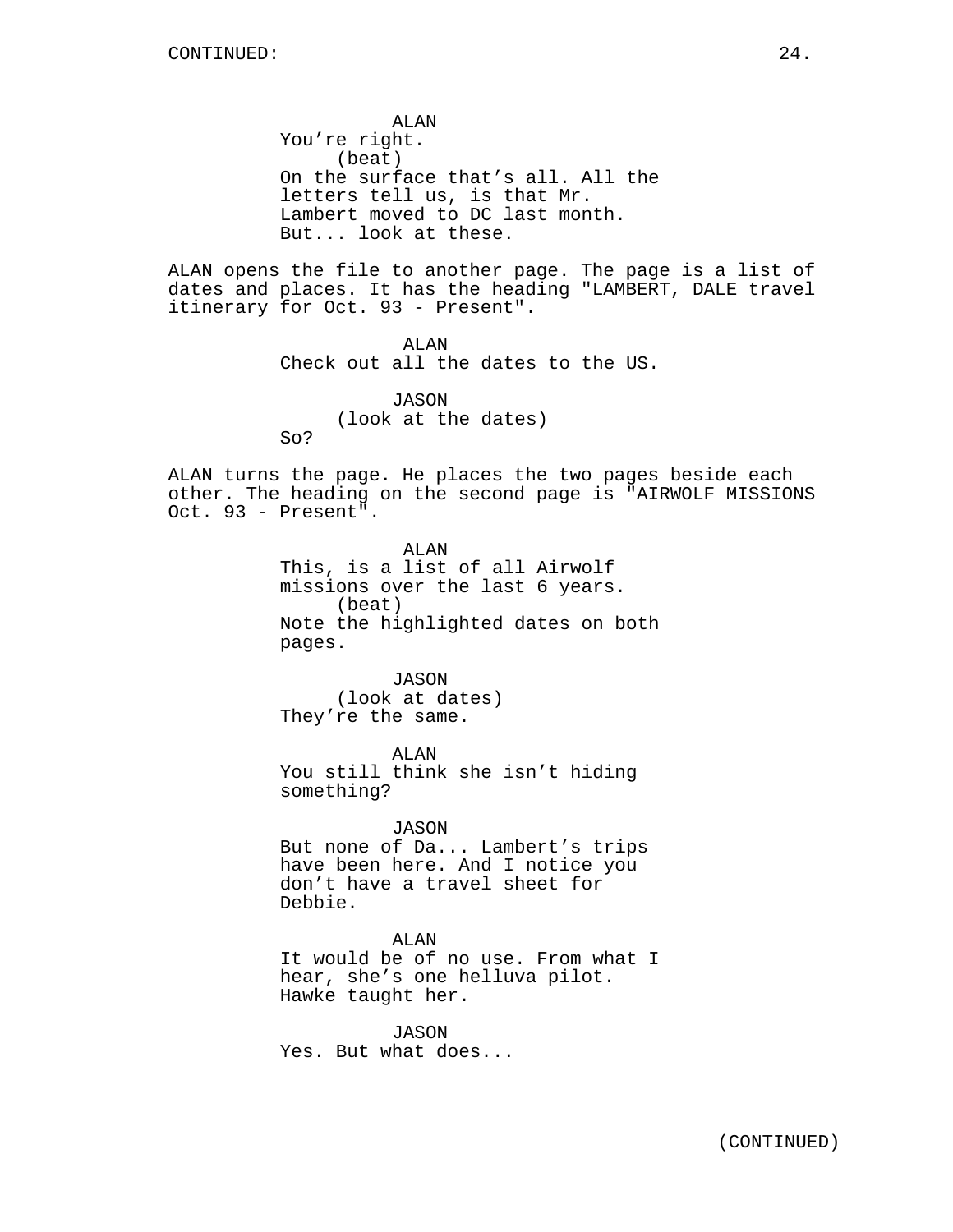ALAN Correct me if I'm wrong, but... (beat) She does have access to Santini Air, right? Its planes, choppers... JASON Yes, she does. ALAN So she could've, at any time, used one of them to rendez-vous with Lambert? (beat) She also had the opportunity, and the means, to plant that bomb aboard. JASON She didn't do it. I know her. You don't. She couldn't have done it. JACK Which is it Mr. Locke? Didn't? Or couldn't? JASON Where's her motive? You tell me. What would her motive be? ALAN Lambert! JASON What? ALAN You heard me. I bet Hawke figured out she'd been secretly seeing Lambert, and... JASON And what? Instead of getting a divorce, you think she killed him? ALAN Wouldn't be the first time that someone... JASON That's ridiculous. Why? Why would

she do that? Why?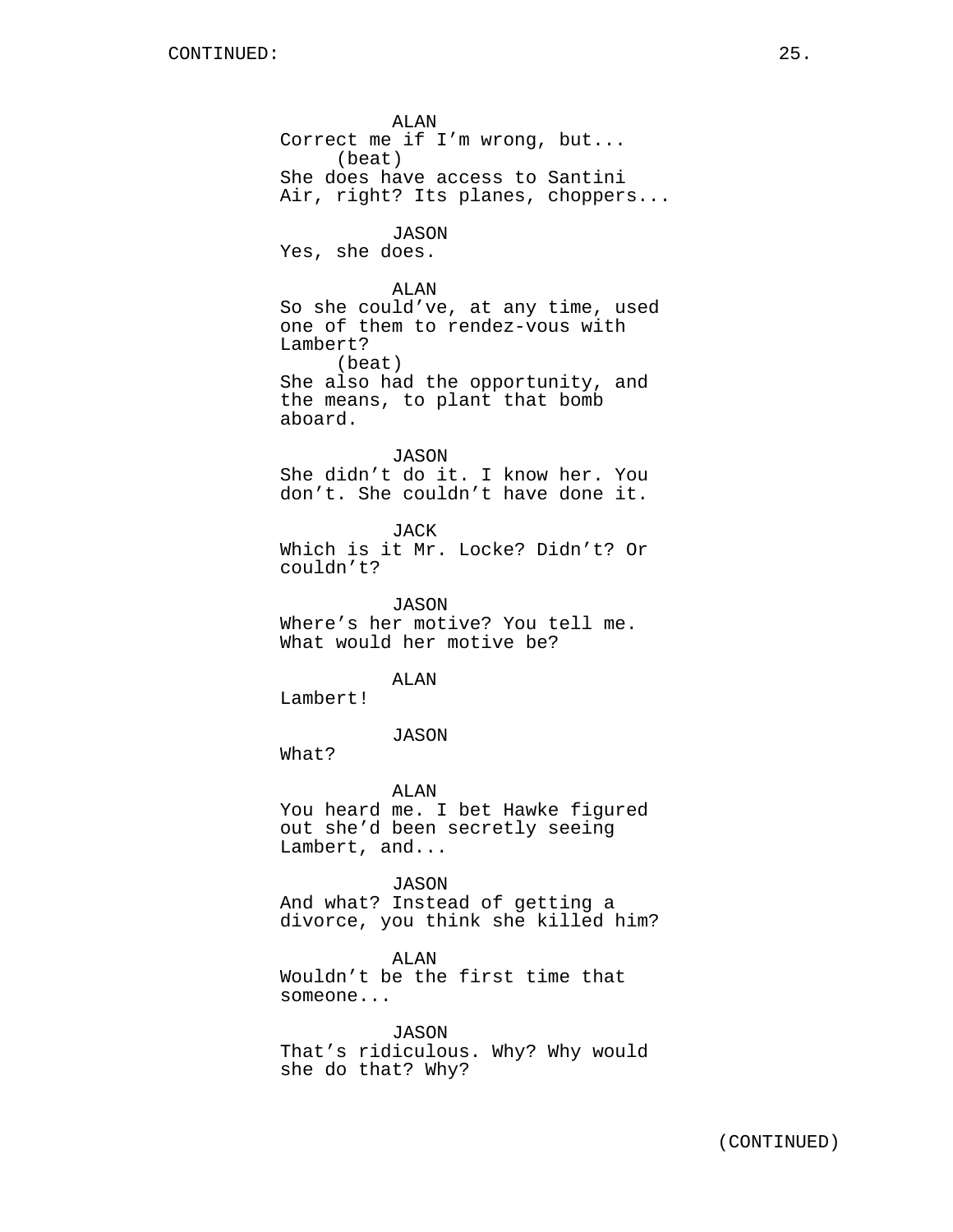ALAN I don't know, yet. But I intend to find out. (beat) We'll be back, Mr. Locke. (beat) Please, feel free to read the file.

ALAN and JACK rise and head to the door.

JASON I hope you don't stop looking for other suspects! Because you're looking in the wrong place. Debbie had nothing to do with it.

ALAN and JACK exit.

CUT TO:

19 INT: MIKE'S LOFT - 1:00PM 19

ANNA is staring at some pictures on the fireplace mantle. One is of DEBBIE and ST. JOHN's wedding. One is of the gang outside Santini Air. One is of MIKE and DEBBIE, at DEBBIE and ST. JOHN's wedding. She picks that one up, and throws it at the front door. As the picture hits the ground, there is a knock on the door.

> ANNA (mutter) Dammit! (louder) Coming!

She walks over to the door and opens it. It's ALAN and JACK. ALAN looks down and sees the broken glass on the floor, and the upside-down picture frame.

> JACK Miss Sawitzky?

## ANNA

Yes?

ALAN and JACK flash their badges.

JACK DNS-IA. Can we come in?

ANNA Ah, sure. Come on in.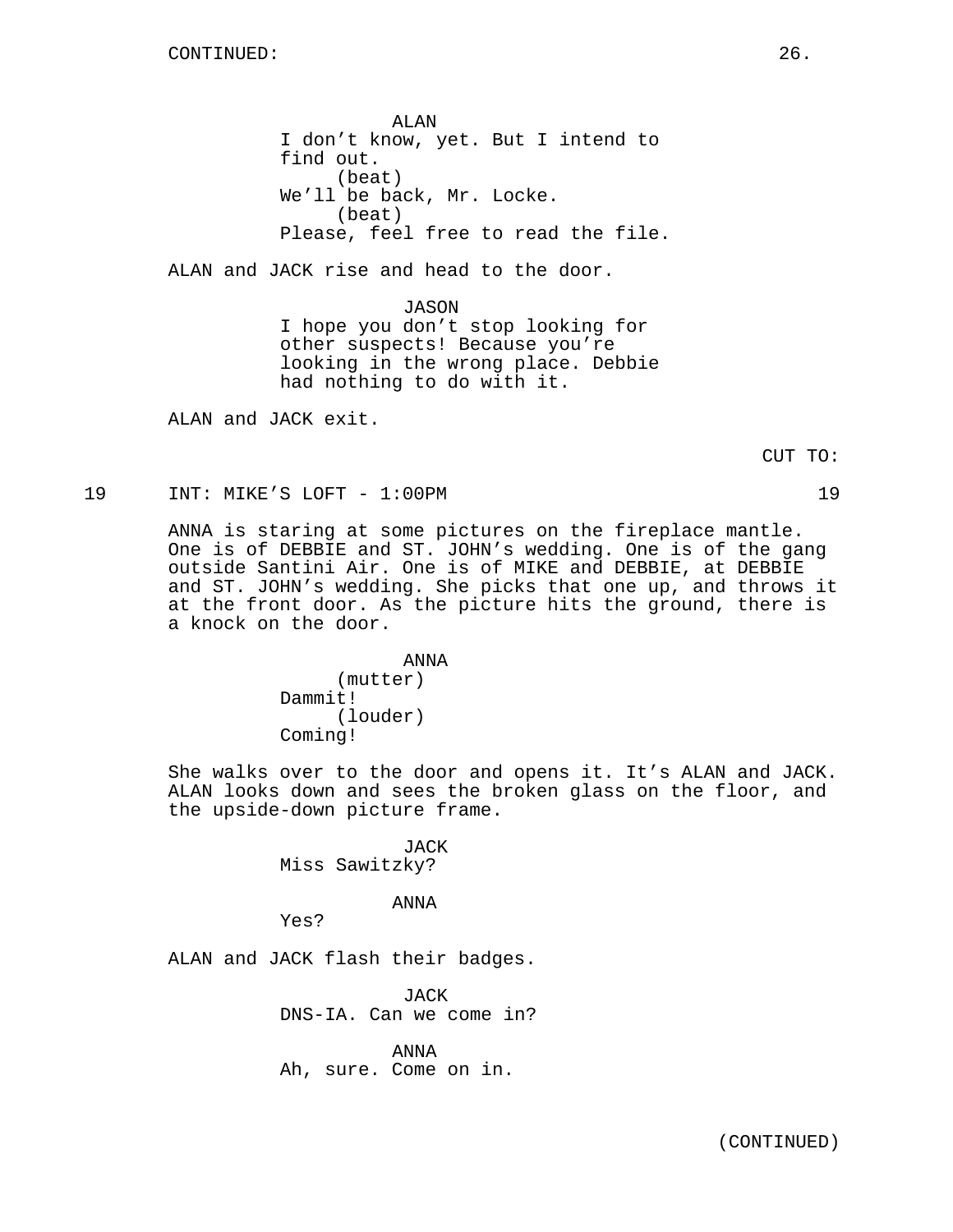ANNA motions them in. While she is closing the door, ALAN picks up the photo. He looks at it, but thinks nothing of it.

# ALAN

Here.

ALAN hands her the picture, and she takes it.

### ANNA

Thanks. Please, have a seat.

# JACK

Thanks.

ALAN and JACK sit. ANNA places the photo on the coffee table, and sits down.

## JACK We have a few questions to ask you. If you don't mind. Won't take long. (beat) (Take out a tape recorder) Do you mind if I use this?

### ANNA

No, not at all. (beat) But, I don't know how much help I can be. I mean, I didn't know anything about the mission. I was never directly involved with Airwolf. (beat) Unlike Debbie, who from day one, was let in. Did you know she actually got to go on assignments with them?

JACK We know. She was part of the team for years. I hear she actually taught herself how to fly Airwolf?

Before ANNA can answer, ALAN jumps in.

ALAN These questions have nothing to do with Airwolf, ma'am.

ANNA (surprise) Oh? Then what?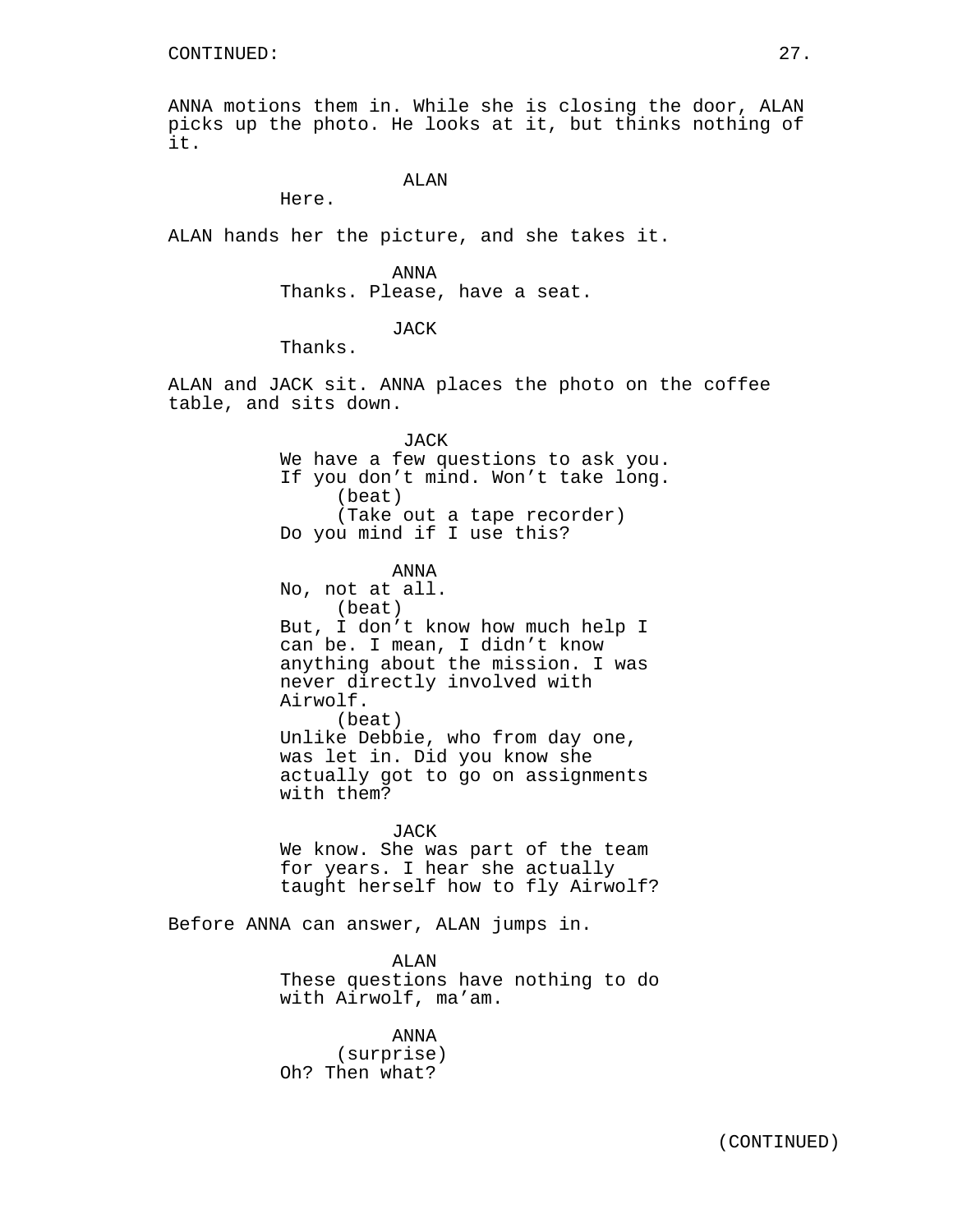ALAN How long have you known Mrs. Hawke? ANNA (raise eyebrow) Debbie? I met her in the summer of '91. (beat) At a convention. JACK Where? ANNA Toronto. That's where we lived at the time. ALAN What sort of convention? ANNA (mutter) Star Trek. JACK What was that? ANNA Star Trek, okay. It was a Star Trek convention. ALAN (beat) So you knew her before she met Hawke? ANNA That's right. (beat) We meet St. John and Mike in October '92. JACK How, or should I say where, did you meet them? ANNA Debbie's cousin, Frank, invited her to his annual Halloween party, and she invited me.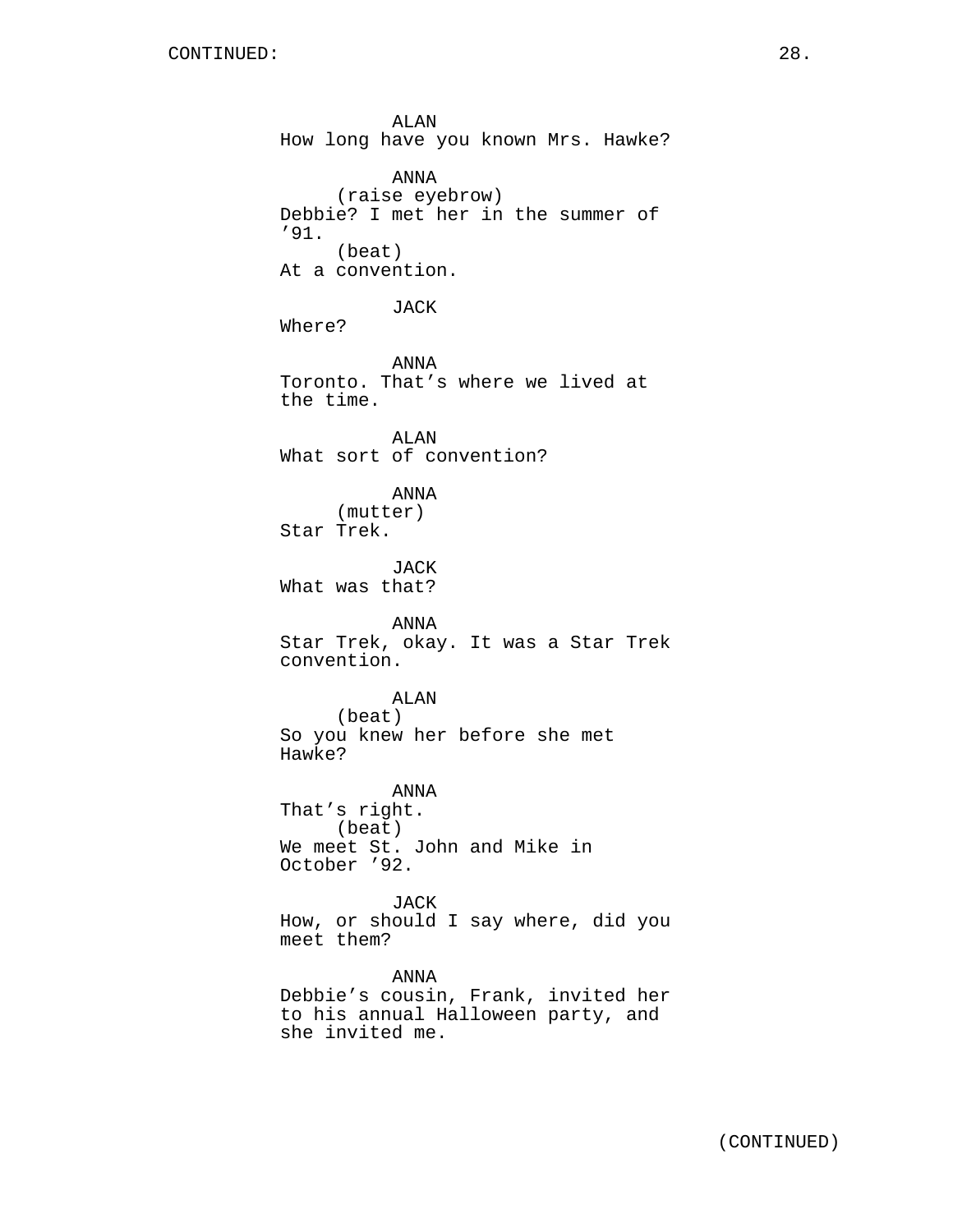surprised.

JACK That's Frank Stein, correct? ANNA Yes. ALAN So meeting them was just a coincidence. It wasn't planned. ANNA Right. (beat) Well, actually, I suppose it was planned. (beat) Frank invited Debbie up to introduce her to Mike. He thought she could make him settle down. He was surprised when she hooked up with St. John instead. ALAN How well do you know her? ANNA Who, Debbie? ALAN nods affirmatively. ANNA She was my best friend. We used to tell each other everything. Neither JACK nor ALAN notice ANNA is using the past tense. JACK Everything? ANNA Yes. Everything. ALAN Then it wouldn't surprise you to learn she's having an affair? JACK gives ALAN a "we don't know that" look. ANNA looks

> ANNA An affair? Debbie? With whom? How...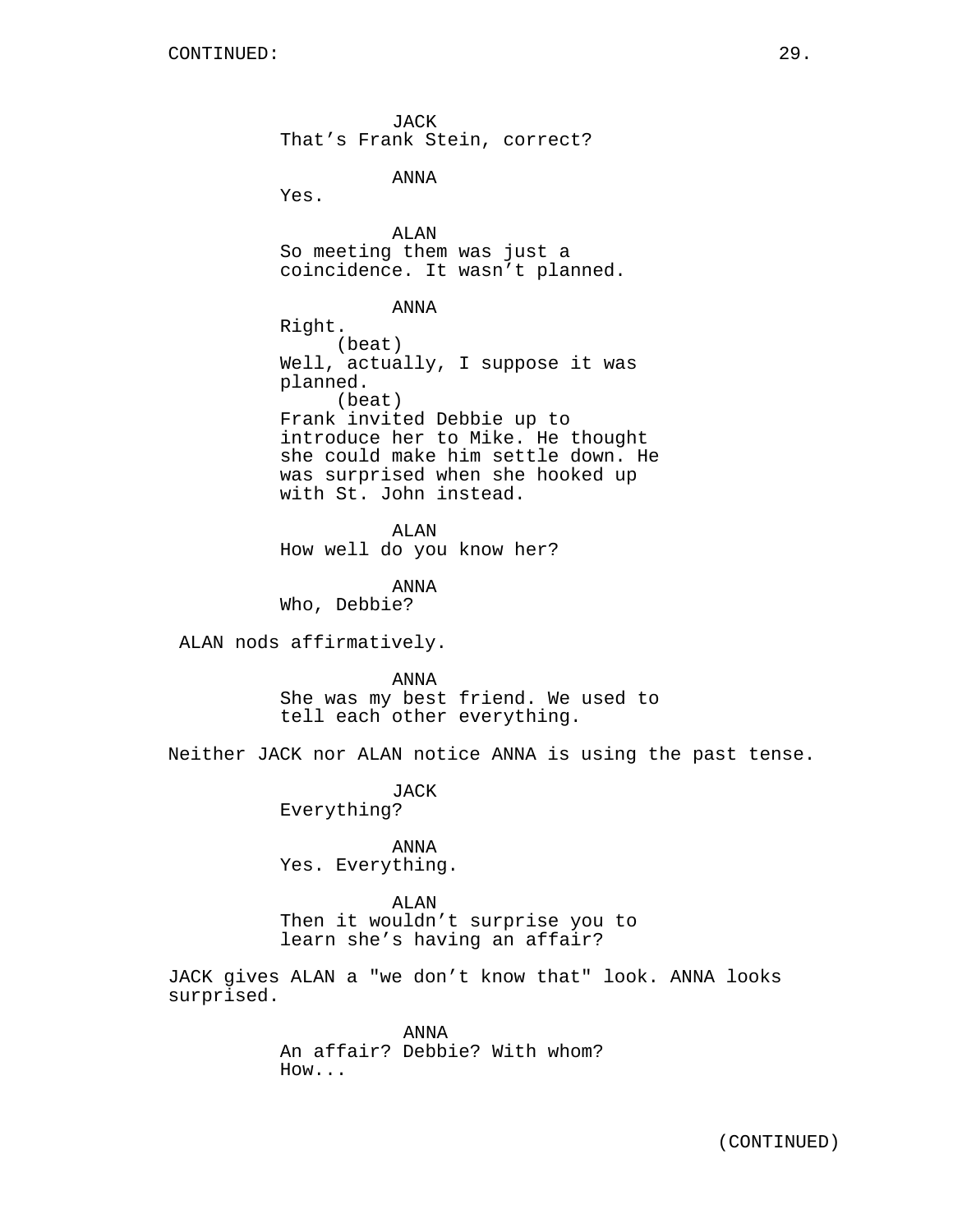ANNA looks down at the photo of MIKE and DEBBIE. JACK and ALAN look to see what she is looking at. They see the picture.

> ANNA No. It can't be. (beat) He said it was over. He said... (beat) He said that since she married St. John they were only friends. (beat) I should have known better. He's never been able to keep his hands off her. (beat) No, let me correct that. They've never been able to keep their hands off of each other.

Throughout ANNA's speech, ALAN and JACK have been trying to figure out who "HE" is. As ANNA finishes, ALAN realizes the "HE" that she is referring to is MIKE.

### ALAN

(mutter) Rivers?

ANNA

Of course, Mike! It was always Deb this, Deb that, or Airwolf this, Airwolf that. Between that damned chopper and her, there was no room for me. I loved Mike, I really did. But every time we got together one of them would come between us.

ALAN is loving this information. JACK is looking confused.

#### JACK

Whoa, whoa. Stop. Rivers & Mrs. Hawke?

ANNA can tell from the look on JACK's face, that this is news.

> ANNA That is what you were talking about, wasn't it?

JACK No. It wasn't.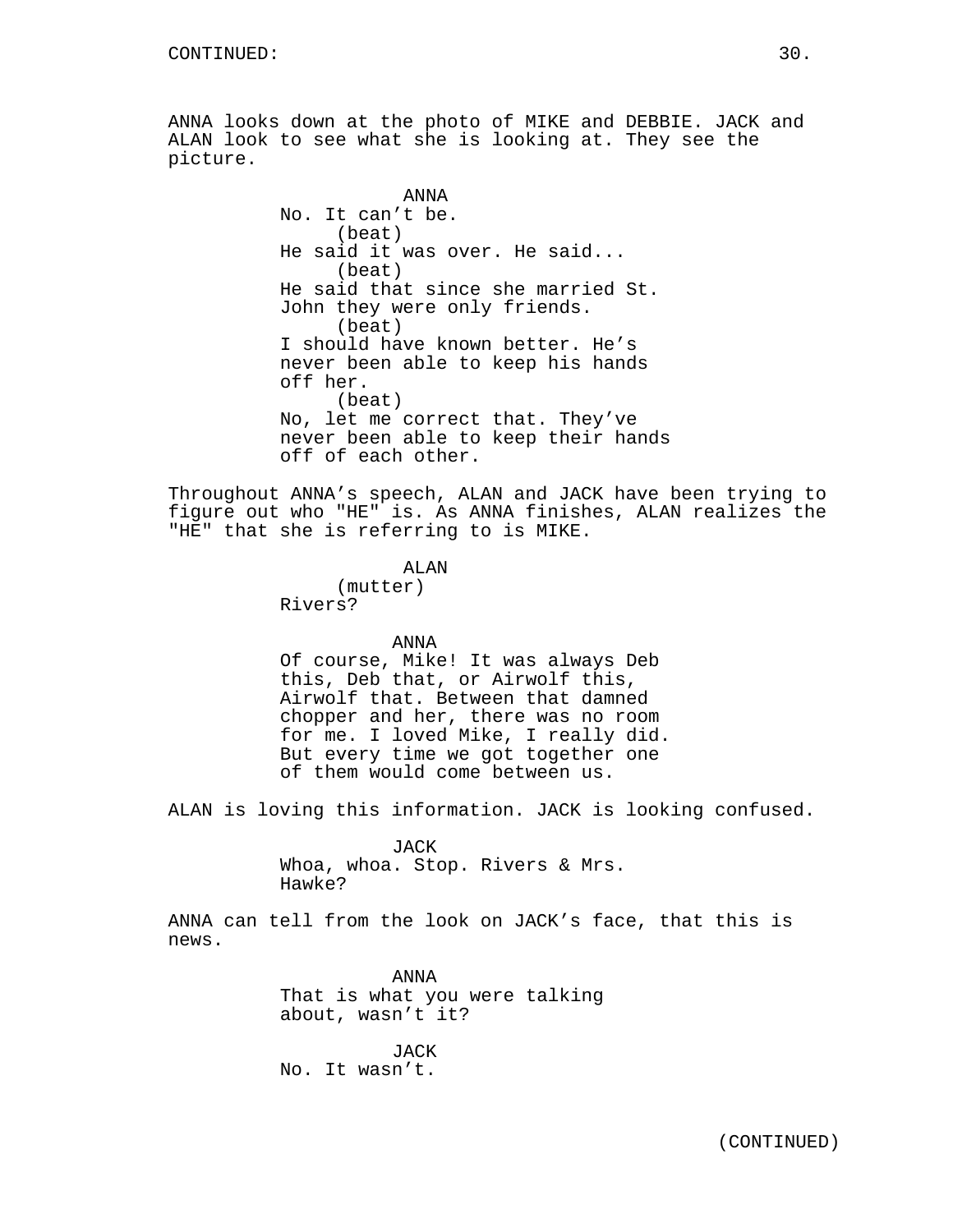ANNA (surprise) If it wasn't Mike, then who... ALAN Are you saying that Mrs. Hawke and Rivers were having an affair? ANNA Since day one. (beat) She once told me that Mike did things to her that no other man had. Not even St. John. (beat) She said he was a dream lover. But, that he'd never settle down. He wasn't the marrying type. He tired of women easily. ALAN Let me get this straight... (beat) She was sleeping with Rivers while dating Hawke? ANNA Yeh. They were even together the day before the wedding. **JACK** And Hawke never found out?

ANNA

Nope.

(beat) They were real careful. And, from what Debbie told me, they weren't really having an affair. Just an occasional 'roll in the hay' every now and then.

JACK What about after the wedding?

ALAN

Do you think he was still...

ANNA ...in love with her? He always was. From the first moment he saw her.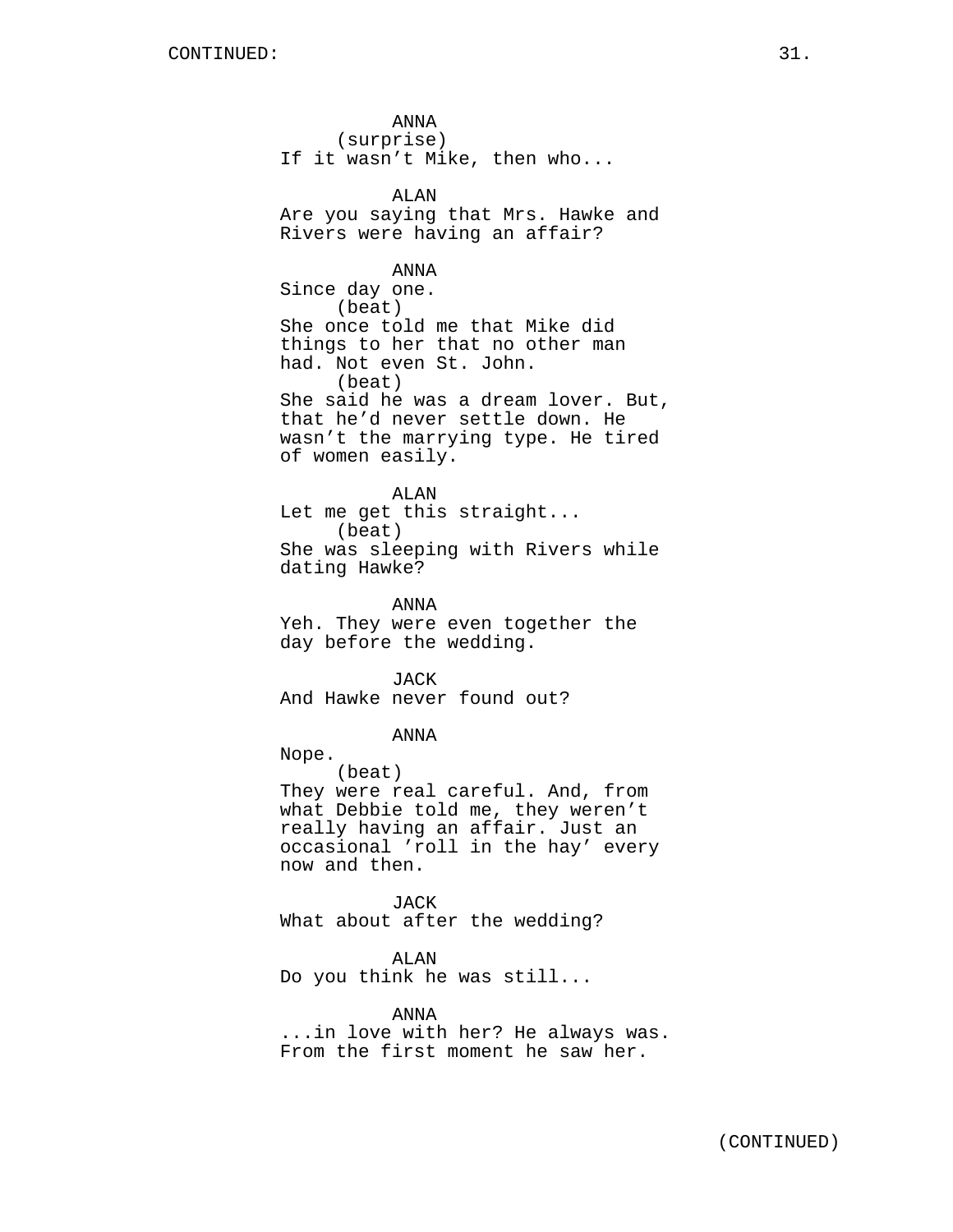JACK

Can you think of anyone who would want to kill them?

ANNA

From what I've heard, Airwolf has been responsible for messing up a lot of people's plans. Any one of them could have..

ALAN But none of them had access to Airwolf.

ANNA Are you saying it was an inside job? That someone within The Company...

JACK We're not sure yet.

ANNA

I don't think St. John or Mike had an enemy in The Company. But there was one person who never liked the way Debbie wormed her way into their lives and the Airwolf Project. May...

ALAN What does that have to do with anything?

ANNA Maybe they were after Debbie. After all, she was on Airwolf when...

JACK No, she wasn't.

ANNA (surprise) What?!?

JACK Mrs. Hawke wasn't on Airwolf.

ANNA What do you mean she wasn't...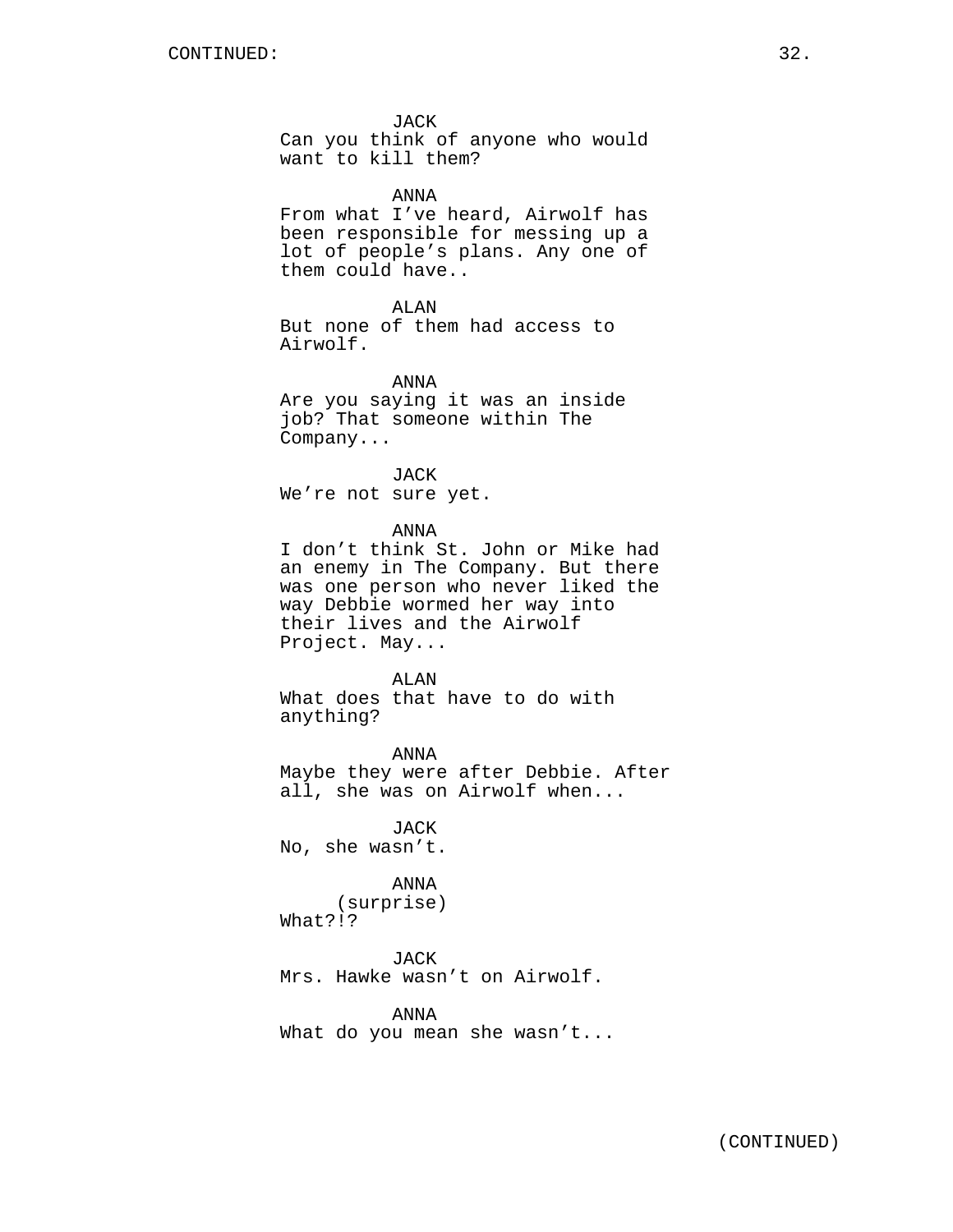JACK Mrs. Stein was.

ANNA (raise eyebrow) Jo? But I thought she had a charter, and that Debbie was going on the mission?

ALAN She was supposed to be, but the charter fell through. The client never showed.

ANNA

Oh.

Momentary pause.

JACK Did Mrs. Hawke ever mention the name Dale Lambert to you?

ANNA Lambert... (beat) Lambert... (beat) No. Not that I can recall. Why?

ALAN Well, thanks for your time, ma'am. If you think of anything give us a call. And if we need to see you we'll be back.

JACK stops the recorder. ALAN and JACK rise.

ANNA

Wait... (beat) You think Debbie did it? Don't you?

JACK We can see ourselves out. Good-bye.

JACK and ALAN leave.

ANNA So, she's alive. I have to see her. I have to know.

ANNA leaves.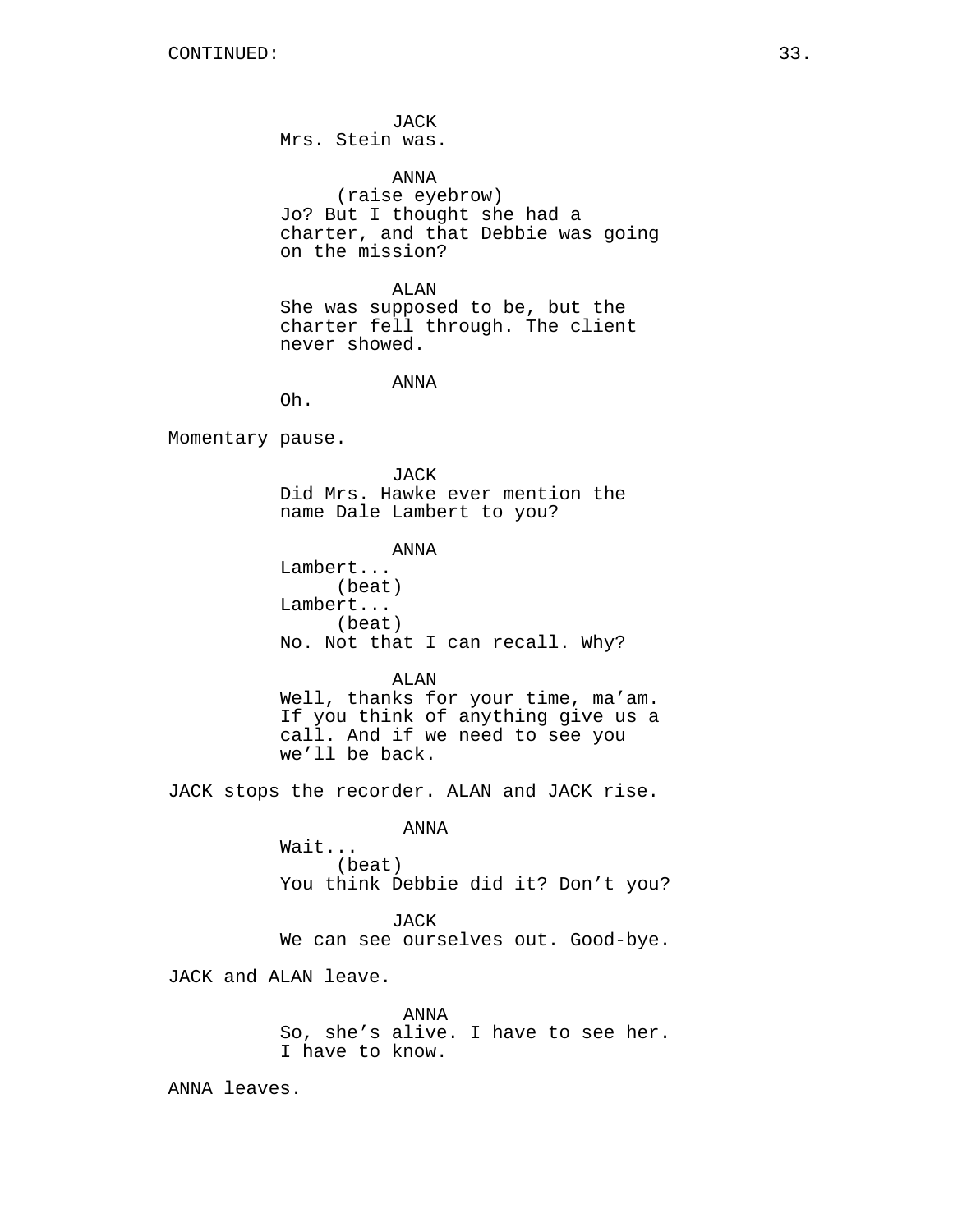20 INT: ST. JOHN'S (2:00PM) 20

DEBBIE is walking into the kitchen. Someone starts banging on the door. DEBBIE walks over to, and opens it. It's ANNA. She is mad. She barges in, and turns to DEBBIE.

> ANNA (yell) How could you, eh? How?

DEBBIE closes the door and turns to her.

DEBBIE How could I what?

ANNA I just had a visit from two IA guys. They say you destroyed Airwolf.

DEBBIE looks confused.

DEBBIE

What?

ANNA I want to know why?

DEBBIE

Anna, I...

ANNA

No, don't answer that. I already know why. God, how could I have been so stupid. (beat) It was Mike, wasn't it? You still had feelings for him. You couldn't stand the fact that Mike and me, or Mike and anyone for that matter, were finally getting close. You couldn't stand the fact that maybe, just maybe, he'd finally gotten over you!

DEBBIE

I...

ANNA Well, you want to know something? (beat) (MORE)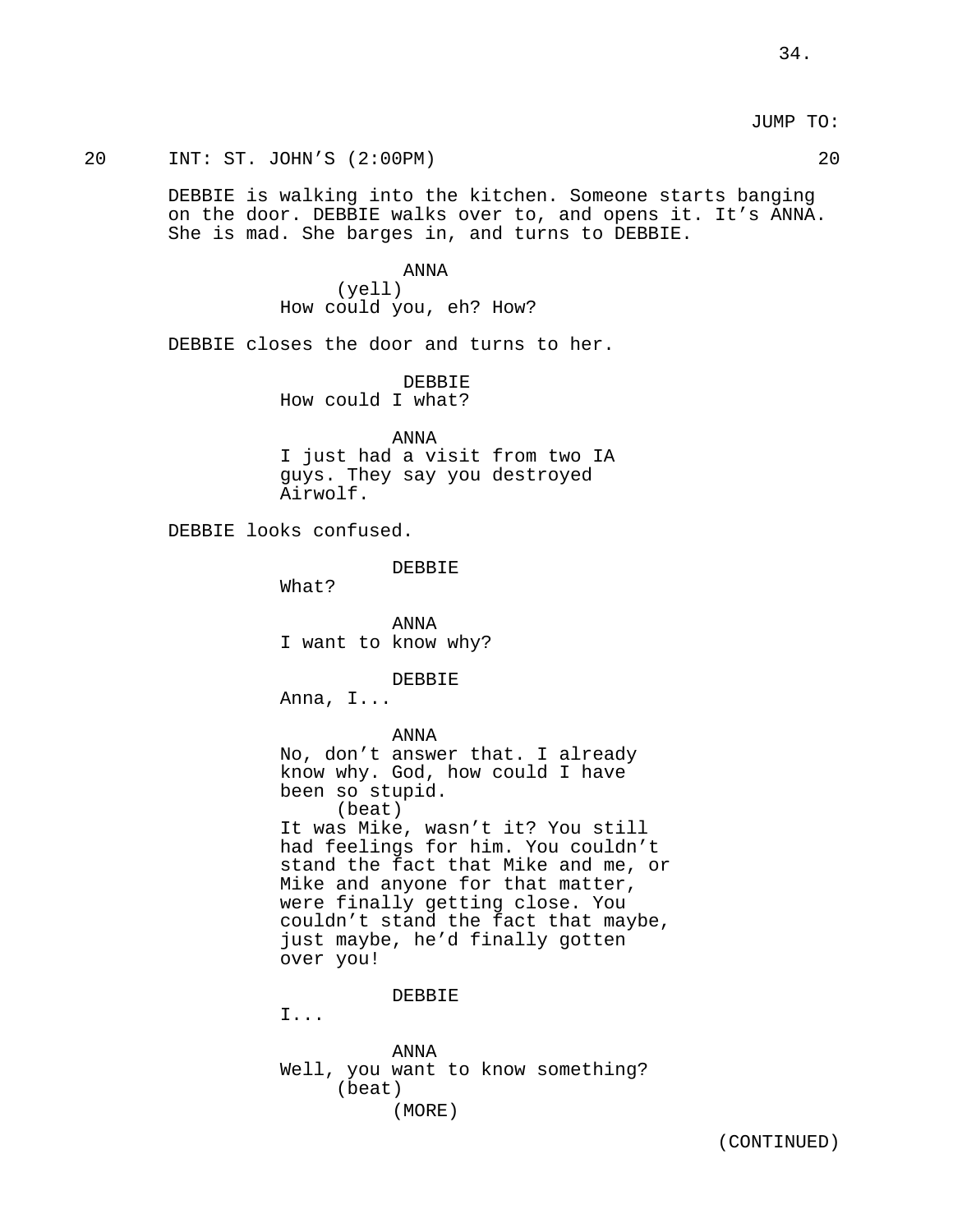ANNA (cont'd) He hasn't, didn't. No matter what I did, he never looked at me the way he looked at you. No matter how hard I tried, he always loved you. (beat) Between you and Airwolf, I never stood a chance. I'm just not sure which one of you he loved more. (beat) What is it about you any way? Why is it that every man you sleep with loves you forever, eh? DEBBIE Look, I... ANNA You know, since I've been back, Mike has had a lot of late meetings. At the time I thought

nothing of it. That's his job. And I'd finally started to feel that Mike was falling in love with me. I thought this time it will work. Third times the charm, right? (beat) But I see I was wrong. There were no meetings, were there? It was you. He was with you. It wasn't love for me I was seeing in Mike's

eyes. It was happiness. Happiness that you were once again in his life -- making love to him, giving him everything he wanted. (beat) I should have suspected something. (beat) I guess St. John finally figured it out, eh? That's why you did it. He found out you were screwing around with Mike, and...

DALE walks into the living room wondering what all the noise is about. DEBBIE gives DALE a "get out of the room" look. ANNA turns around and sees DALE.

> ANNA And who's this? (beat) No, don't tell me... your latest conquest, right? (to Dale) (MORE)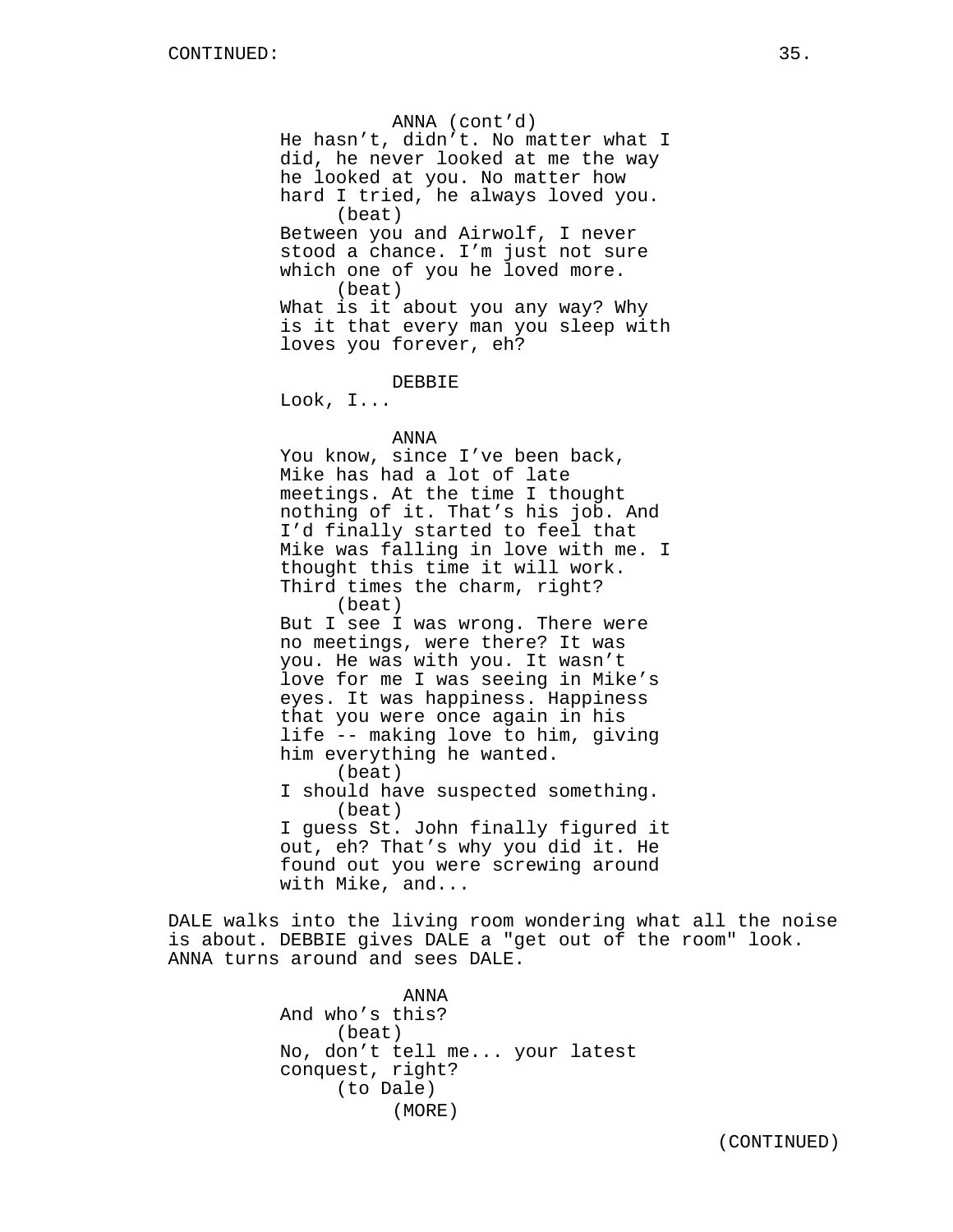ANNA (cont'd) If I were you, I'd leave. Now. Before it's too late. (beat) Because, once you let her sleep with you, you'll only want to sleep with her. No other woman will satisfy you. (to Debbie) I thought you loved St. John. He hasn't even been gone for a day, and you're already about to sexually trap this...

DEBBIE slaps her. ANNA looks stunned.

## DEBBIE

Get out. Now!

ANNA laughs and turns to exit. She passes DALE.

ANNA Remember what I said. Sleep with her, and you'll either be her sex slave for life, or she'll be the death of you.

ANNA exits.

DALE Who was that? And, what was that all about?

#### DEBBIE

Don't ask!

DEBBIE turns and heads to the kitchen. DALE follows her.

## JUMP TO:

21 INT: MIKE'S LOFT (2:45PM) 21

ANNA enters. She walks over to the mantle, and picks up a picture of her and MIKE from one Halloween. She throws it against the wall, and says line while throwing it.

## ANNA

Damn you!!!

She picks up the picture of the gang outside Santini Air, and throws that picture against the wall while saying next line.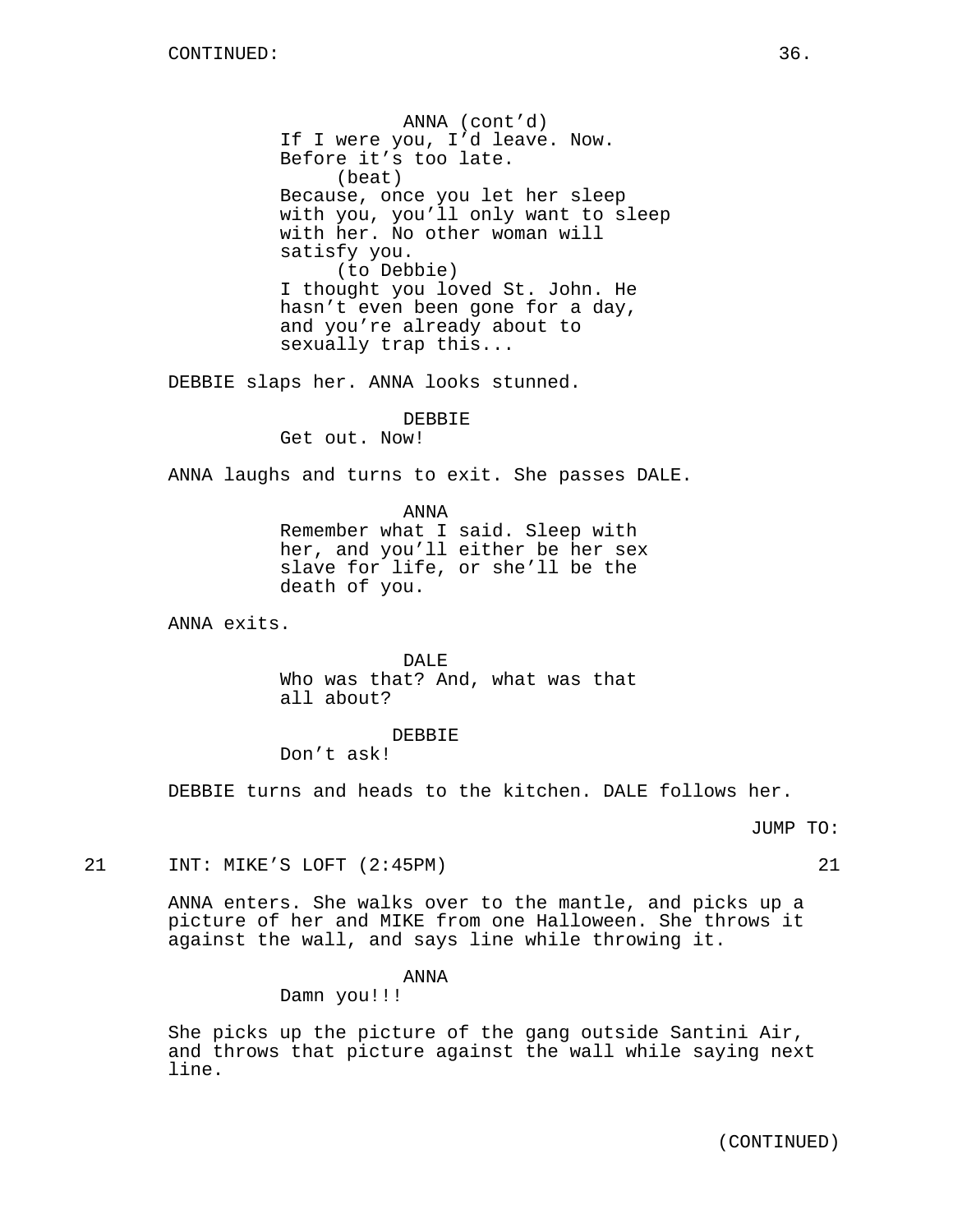## ANNA All of you!

She then heads to the bedroom, slams the door, and slides to the floor.

> ANNA What have I done!!!

She starts crying, and thinks back.

22 FLASHBACK #4 (ANNA'S POV) 22

Chapter 10: Scenes 11-20.

FADE TO:

FADE TO:

23 INT: MIKE'S BEDROOM (3:00PM) 23

right.

ANNA's still sitting on the floor by the door, crying.

ANNA

Oh Mike... (beat) Maybe if I had gone to St. John that night, and told him what I saw... (beat) Told him about you and Debbie. Maybe things could have been different. Maybe we... (beat) Oh, who am I kidding. If I'd told him, things would only be worse. If I had told him, he would have confronted her, and you. She would have turned to you, after losing him. And you would have taken her. (beat) I knew you loved her, but... I thought that as long as she loved St. John, I could make you forget her, and love me. I guess I failed

again. I can't seem to do anything

JUMP TO: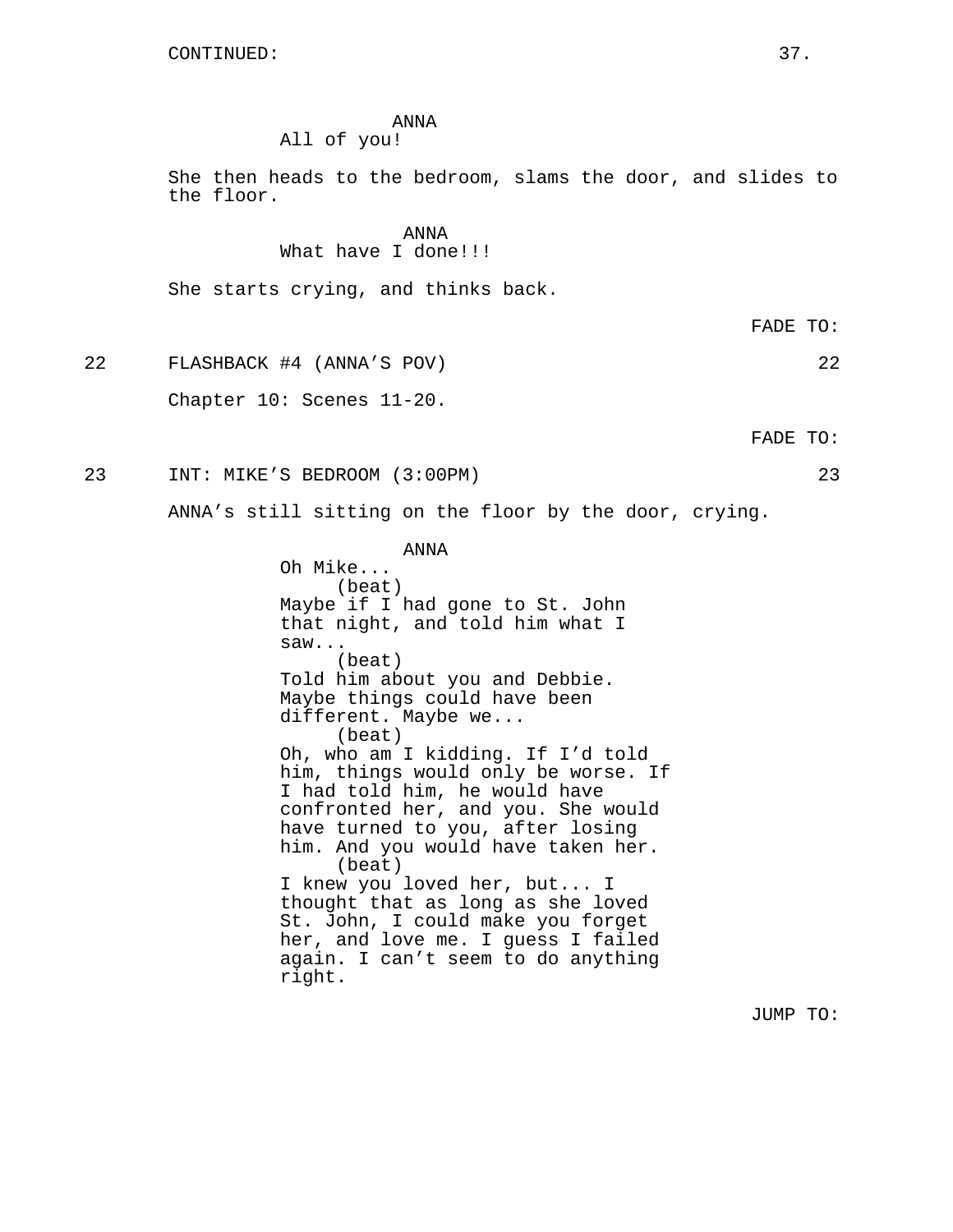24 INT: JASON'S OFFICE (3:30PM) 24

JASON is sitting at his desk. He is reading though the file that ALAN and JACK left. There is a knock on the door.

JASON

Come in.

A boy enters with an envelope. He offers the envelope to JASON.

BOY

Mr. Parker from IA asked me to give you this.

JASON

Thank you.

JASON takes it. The BOY exits. JASON opens the envelope. In the envelope is a tape, and a note. JASON reads the note.

> NOTE This tape contains a copy of our conversation with Miss Sawitzky. I think you'll find it fascinating. We did.

JASON opens the desk drawer, and removes a mini-cassette recorder. He places tape in, and presses play.

JUMP TO:

25 INT: MIKE'S LOFT (6:30PM) 25

ANNA is sitting on the couch, reading a book. Knock on door. She rises and answers it. It's JASON.

> ANNA (surprise) Jason! What are...

JASON (enter) What the hell were you thinking?

ANNA (confusion) What?

ANNA closes the door. JASON has gone into the living room. ANNA follows. ANNA looks at him.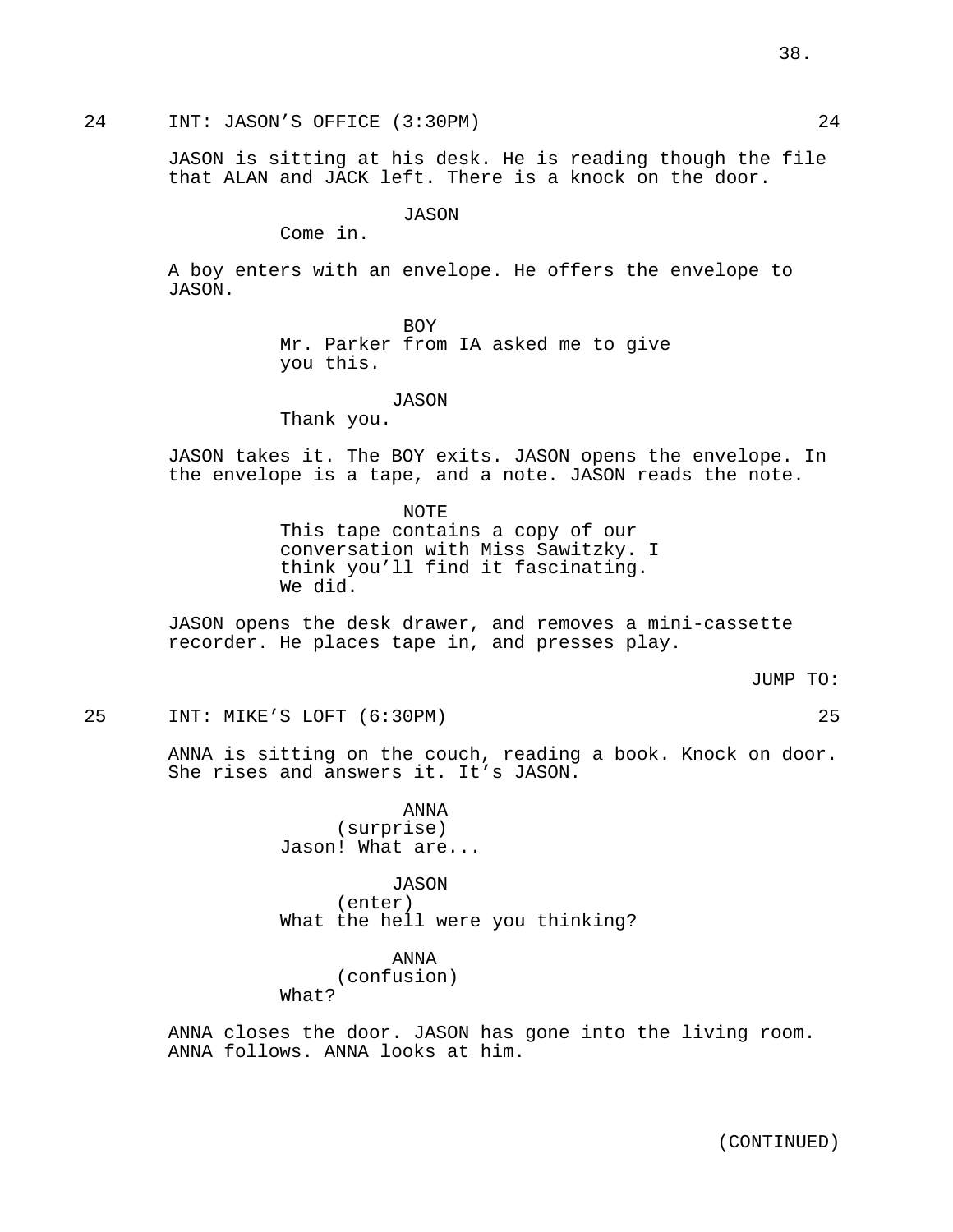JASON Why'd you tell IA that Mike was having an affair with Debbie? What were you...

ANNA

He was. (beat) You mean you didn't know?

JASON You're lying. Mike would never...

ANNA Oh please! You mean to tell me you never noticed the way they looked at each other? I can understand St. John being blind to the fact, but...

JASON Is this your idea of a...

ANNA Oh, believe me, it's true. You better sit down, Jason.

JASON sits down.

ANNA Like I told IA... Debbie told me she and Mike were lovers.

JASON Why would she tell you that?

ANNA (ignore question) They've been lovers since they met, Jase.

JASON Don't call me that. Nobody calls me that.

ANNA Debbie di... does.

ANNA almost says "did", but stops herself.

JASON She's the only one.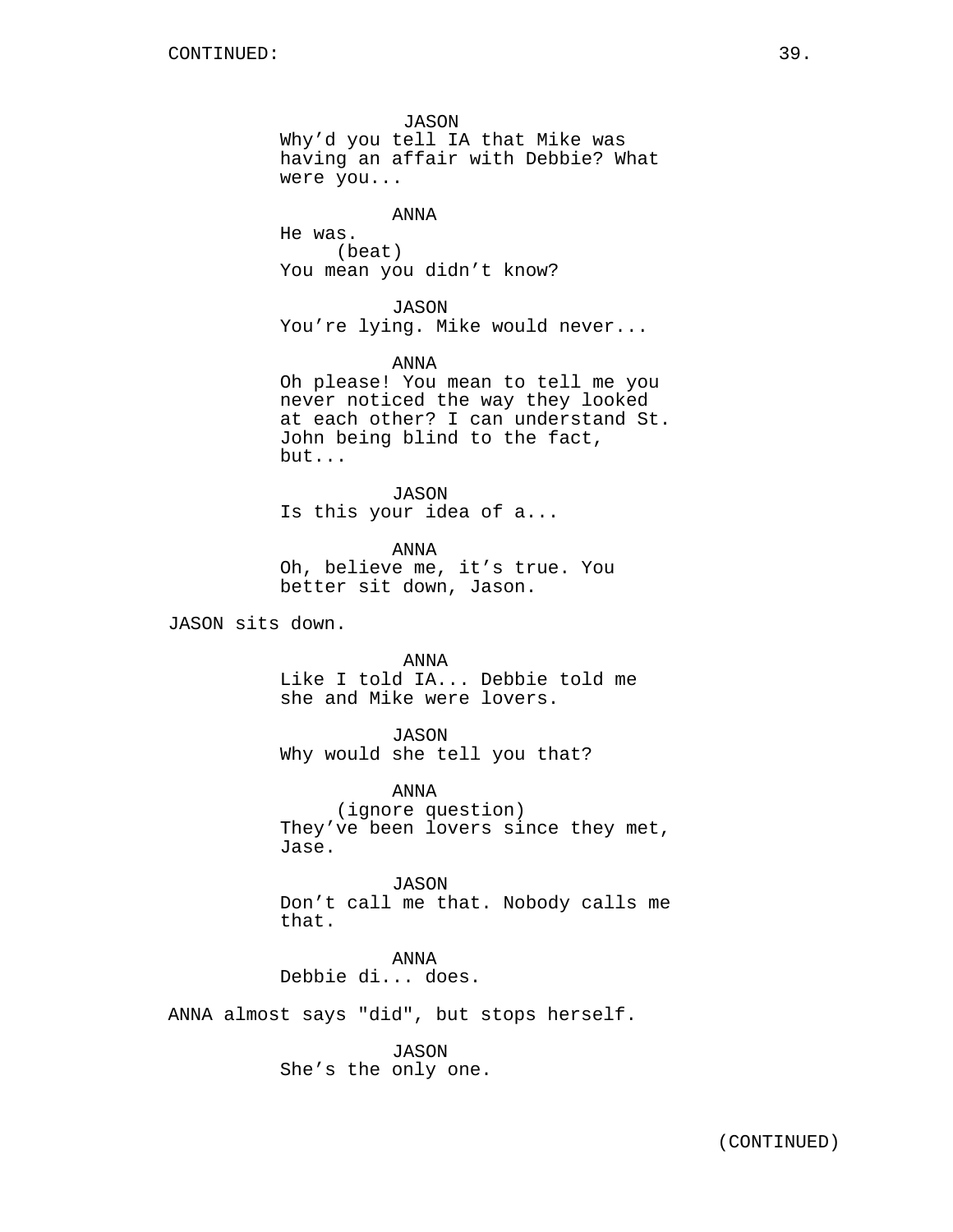ANNA (mutter) Of course. (normal) She's been playing St. John and Mike off each other for years. (beat) It all started when they got stranded on that Island in '92. Remember that?

JASON

(nod)

Yeh. St. John was worried sick.

ANNA

He was worried that if Debbie spent too much time around Mike, he might lose her to him.

JASON gives her a "what" look.

ANNA

One day I confronted her. I asked her what was going between her and Mike. She swore me to secrecy. She made me promise never to tell anyone, specially St. John, what she was about to tell me.

JASON

Let's just say for a moment I believe you, which I don't, why, would you tell IA, of all people.

ANNA

Because I thought she was dead. I thought she was on Airwolf with Mike and St. John.

JASON

I guess you better tell me all you know, or all you think you know. I don't want IA dropping any more surprises in my lap.

JUMP TO: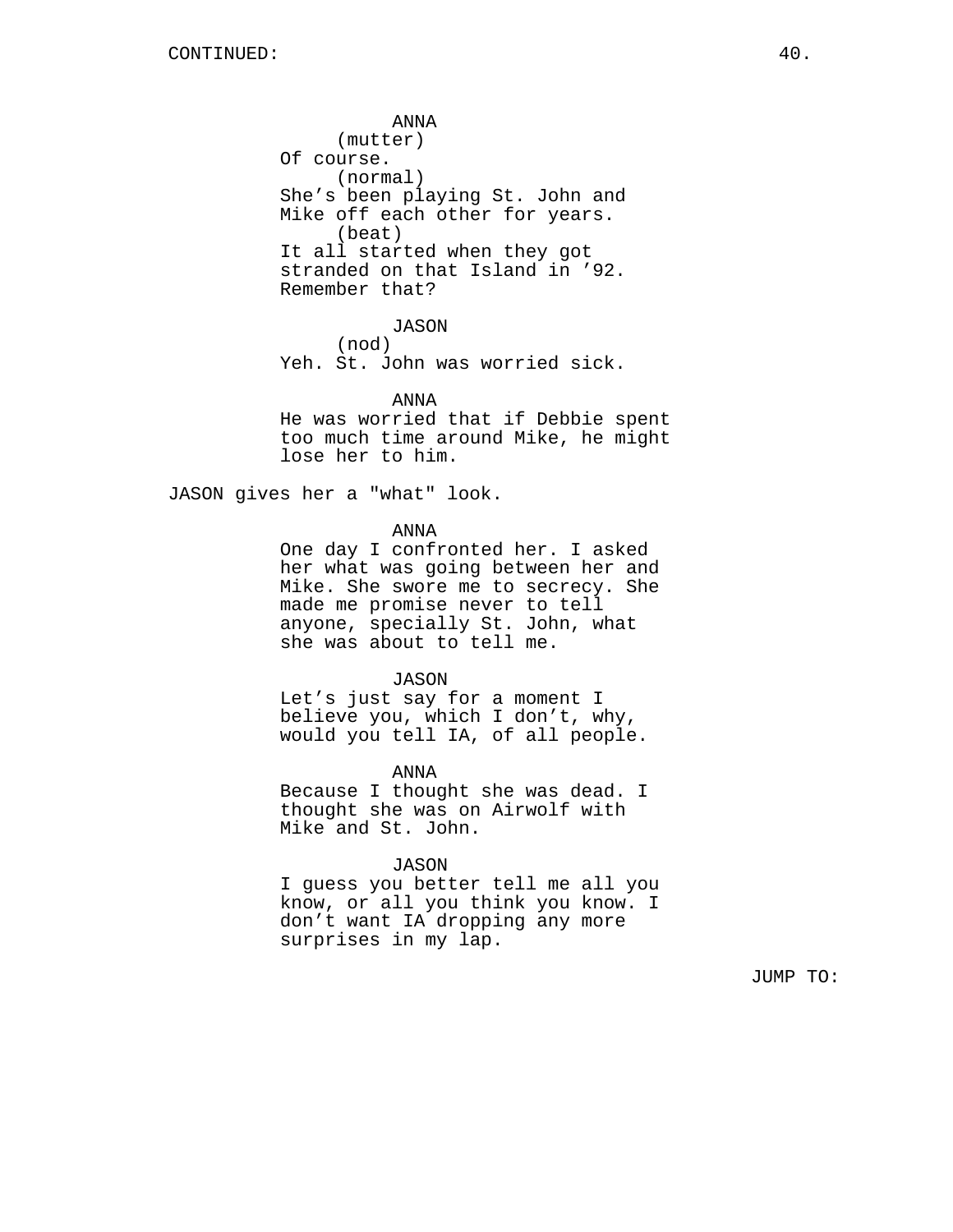26 INT: IA -- JACK FOSTER'S OFFICE (7:30PM) 26

JACK is sitting at his desk, writing something down. ALAN comes barging in, and drops a fax in front of him. ALAN is smiling. JACK looks at the fax, then at ALAN.

JACK

What's this?

ALAN That, partner, is the background check on Dale Lambert.

JACK What background check on Lambert?

ALAN Just read it.

JACK reads it. His eyebrow arches.

**JACK** Is this for real?

ALAN

Yep.

JACK

The CIA?

ALAN Keep reading. It gets better.

JACK I can't believe he's CIA. (beat)(think of something) Wait, that means his move to Washington was a recall or a reassignment. He...

ALAN Yeh, but Jack, he's a weapons expert. He could make a bomb in his sleep.

JACK

So?

ALAN Don't you see. If Mrs. Hawke knew he was a weapons expert for the CIA...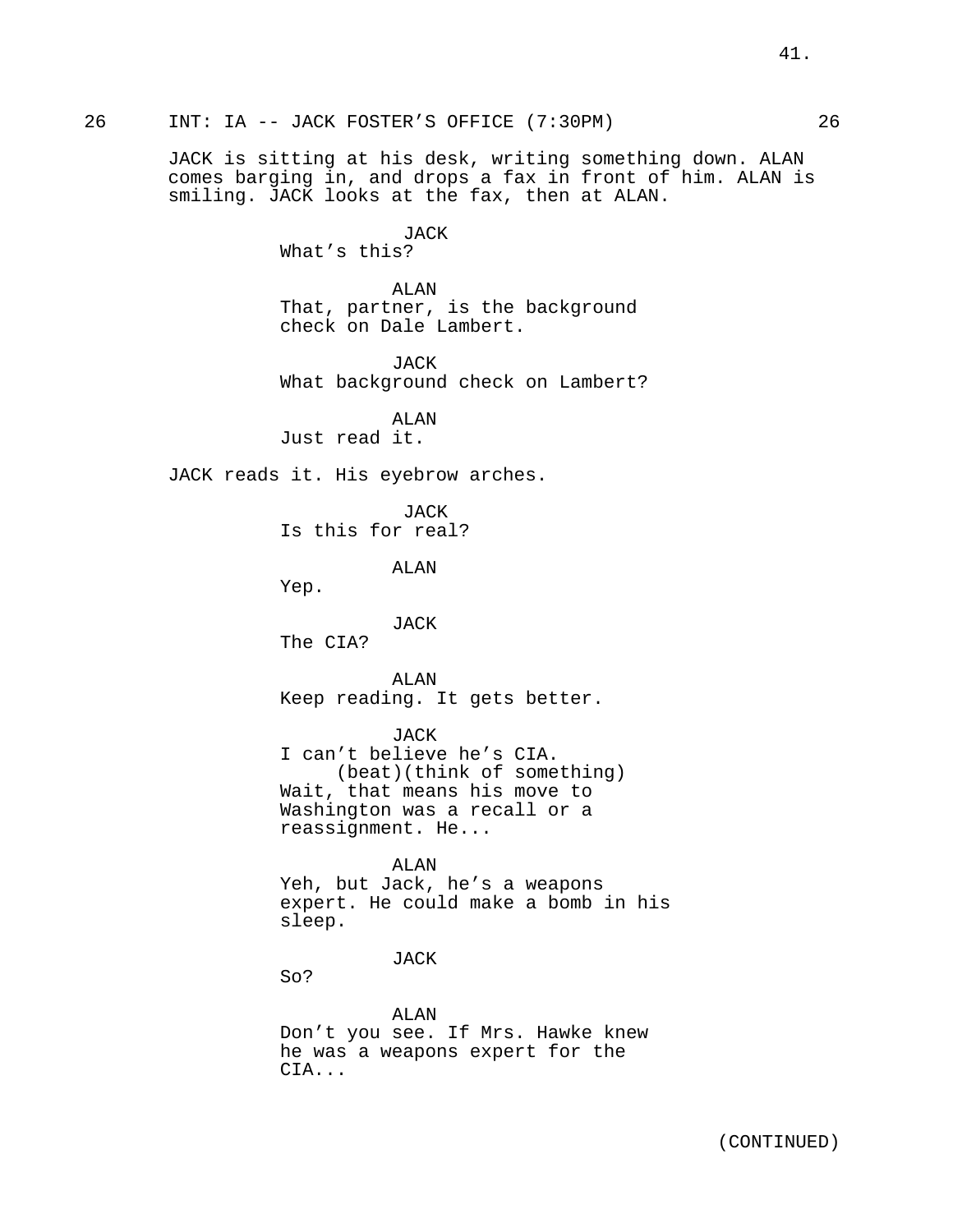JACK That's a big if!!

ALAN (ignore Jack) ...then she could have been planning this for a long time.

JACK Or, maybe Lambert wanted her back, and killed Hawke to get her.

JACK picks up the phone, and starts dialing a number.

ALAN Who are you calling?

JACK motions ALAN to shut-up.

SECRETARY (VO) Mr. Locke's office.

**JACK** Is he there?

SECRETARY (VO) No. He's gone for the day. May I take a message?

JACK No. No message.

JACK hangs up the phone, and looks at ALAN.

JACK

Do we know how Mrs. Hawke and Lambert met? The circumstances surrounding it?

ALAN Not really.

JACK Well find out. And, while you're at it... (beat) See how Glen's coming on accessing River's and Hawke's diaries.

ALAN

Right.

ALAN leaves. JACK looks down at the fax.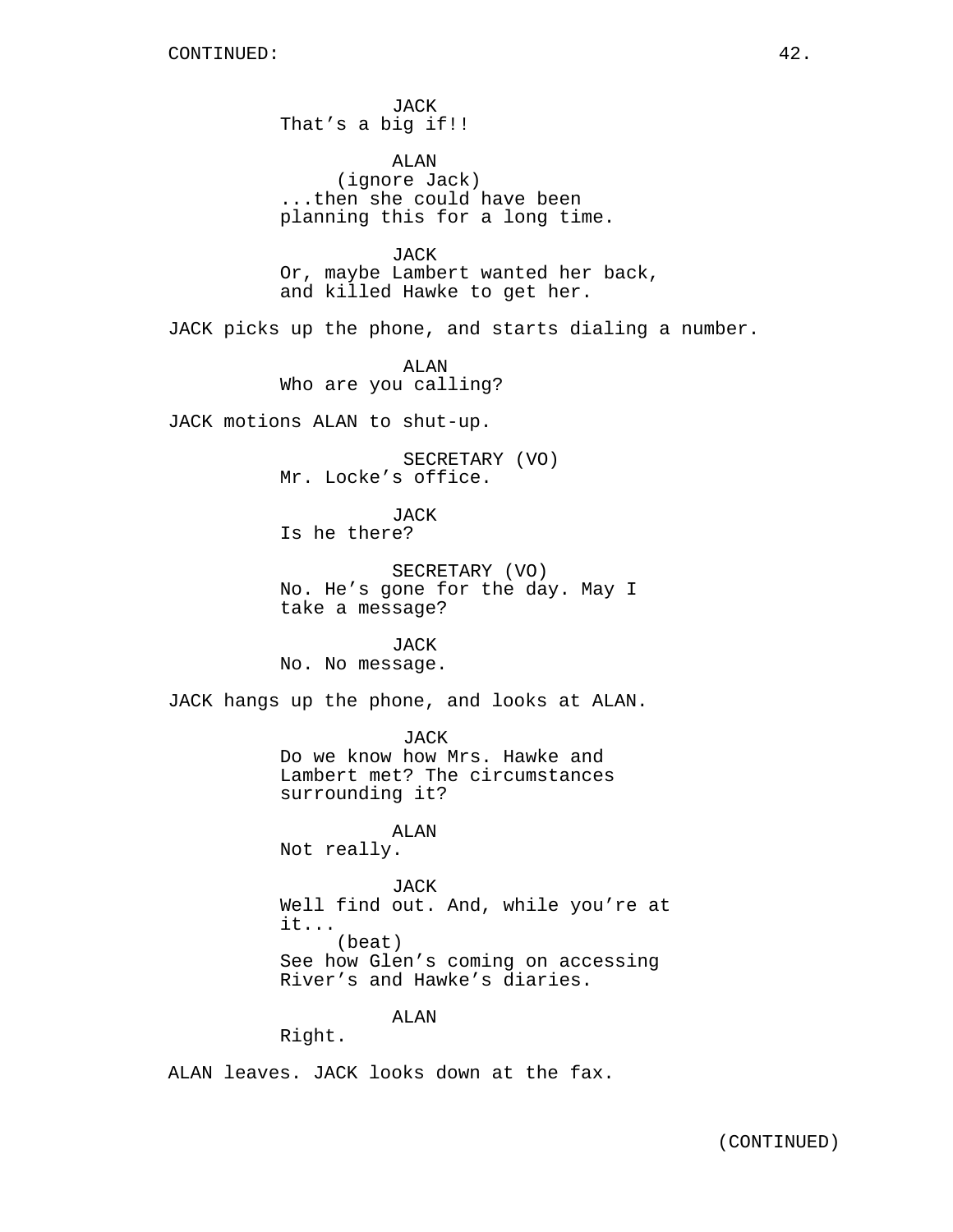JACK The CIA? Interesting.

JUMP TO:

### **THURSDAY DECEMBER 16TH 1999**

## 27 INT: HAWKE RESIDENCE (9:00AM) 27

DALE and DEBBIE are eating breakfast. A constant knocking starts on the door. DEBBIE rises and goes to door.

DEBBIE

I'm coming, I'm coming.

DEBBIE opens the door. JASON barges in. He has that IA file in his hands.

> DEBBIE Jase, what's...?

JASON (look at her) Don't Jase me.

DEBBIE closes the door. She wonders what's wrong. JASON turns and walks to kitchen, as he says next line.

> JASON We've got a problem!

DEBBIE raises an eyebrow and follows JASON to kitchen.

DEBBIE

A problem?

JASON sits at the table. DEBBIE sits back in her chair. JASON has a real serious look on his face.

> DEBBIE I don't like that look. What's...

JASON IA thinks you blew up Airwolf.

DEBBIE So I've heard.

JASON (surprise) What?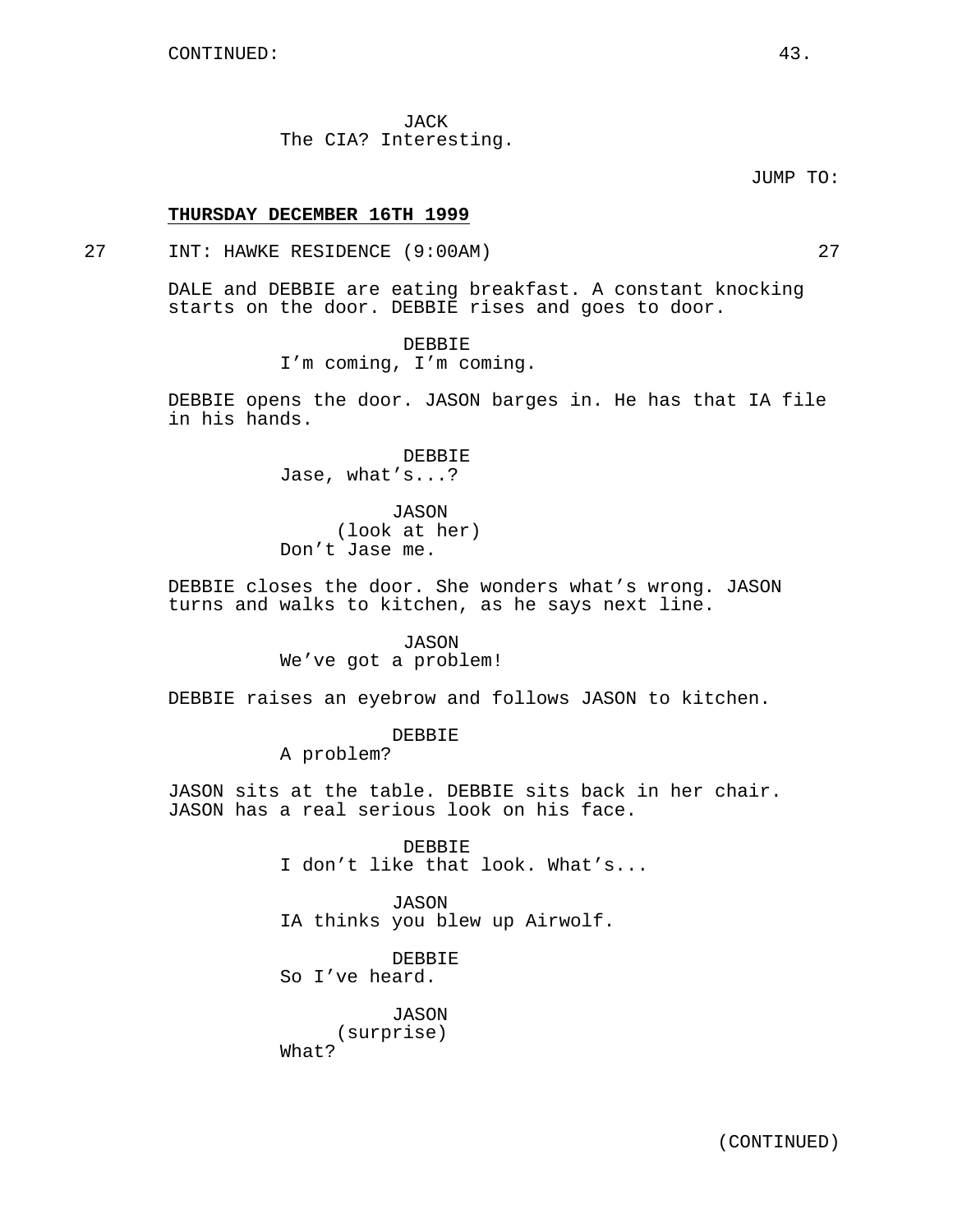DEBBIE Anna came over yesterday afternoon. I still don't know makes IA think I had...

JASON looks at DALE. DALE looks confused. DEBBIE stops talking.

> JASON They think you two have been having an affair.

## DALE

An affair?

DEBBIE How'd they come to that...

JASON drops the file on the table. He takes out the sheet of LAMBERT's travel itinerary and the sheet of Airwolf's missions. He places them side by side.

DEBBIE

What are these?

JASON (point to Lambert's) This, shows every trip to the US that you... (turn to Lambert) ...made since November '93. (beat) And this... (point to other one) ...lists every Airwolf mission for the same time frame. (beat) Look at the highlighted dates.

DEBBIE and DALE look at the dates.

JASON During every extended Airwolf mission, Dale was in the US.

DALE

So?

DEBBIE Yeh, so what?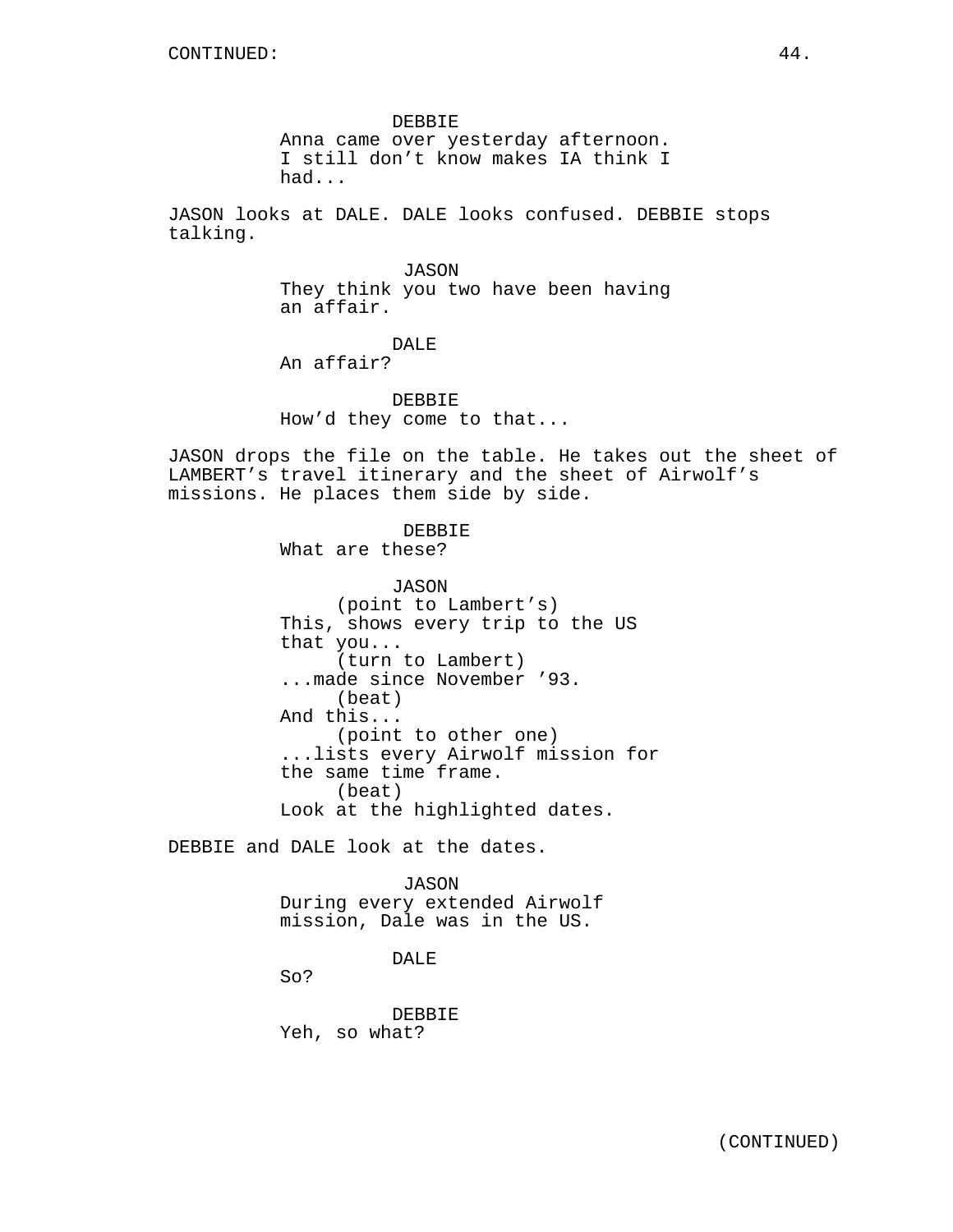JASON They're saying that, since you have access to Santini Air... DEBBIE ...That I borrowed a chopper to meet with him? (beat) Ha! (beat) Jase, I was on 1/2 of those missions. Maybe more. Don't you remem... DALE (look at Debbie) You work for DNS too? DEBBIE (look at Dale) Sorta. It's a long story. JASON looks at the file, then back at DEBBIE. JASON There are copies of letters you two have... DEBBIE Letters? Where would... JASON They had the DCPD search Dale's apartment. DALE They what? How... DEBBIE Wait. Just because we kept in touch, doesn't mean we've been having an affair. I haven't seen him since... JASON Oh, and I suppose you and Mike weren't lovers either! DEBBIE (give Jason a look) Mike? How'd...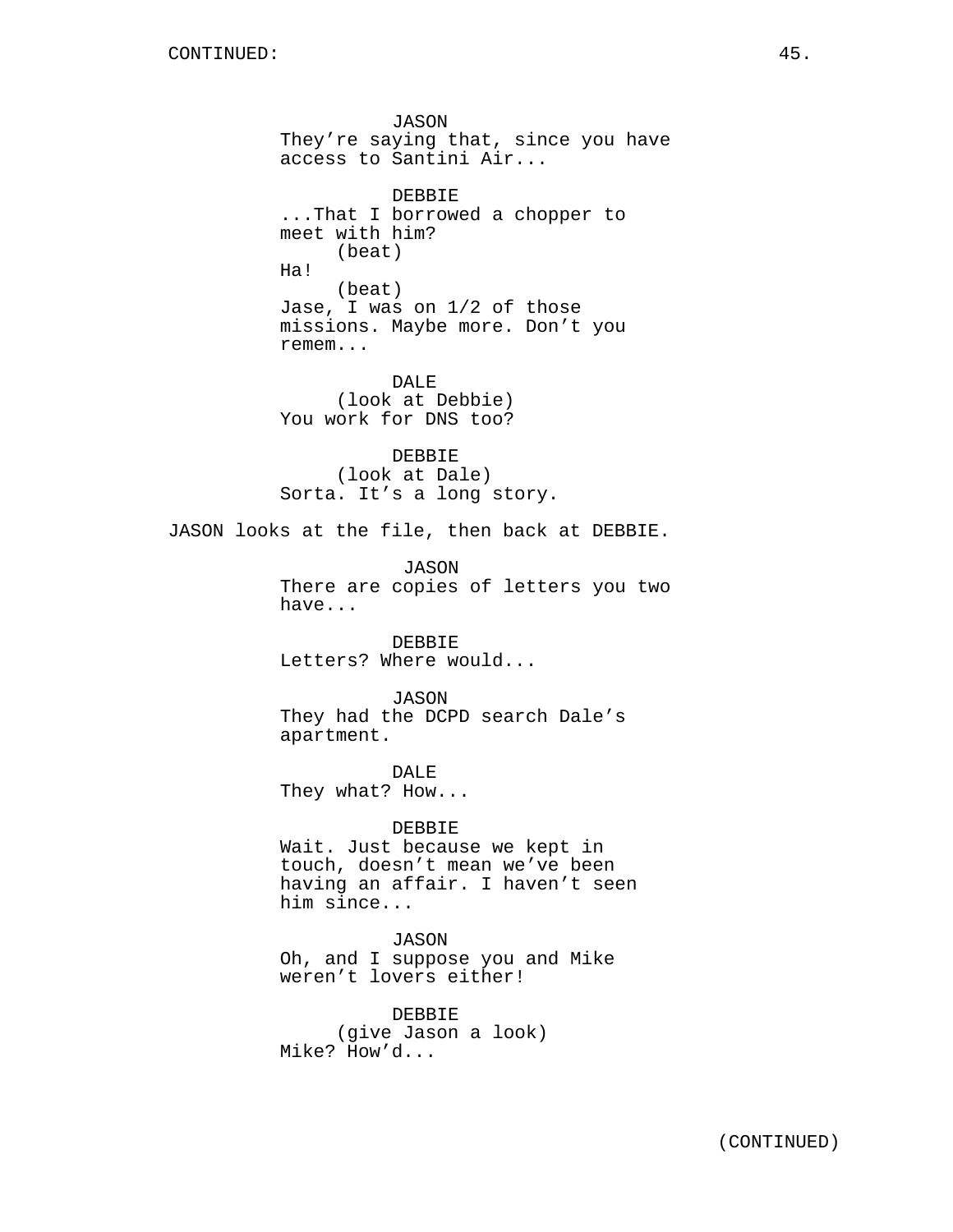JASON ...I find out?

JASON removes the mini-cassette recorder with ANNA's tape in it. He places it on the table.

JASON

Oh, Anna had quite a story for IA. Here I was defending you to them. Saying you'd never cheat on St. John. Saying that they didn't know you like I knew you. And all these years, you and Mike...

DEBBIE Jason, it wasn't...

JASON I don't know what to believe, anymore.

DEBBIE Jase, I... I don't know what she said, but...

JASON Here, listen for yourself.

JASON presses play on the recorder.

ALAN Then it wouldn't surprise you to learn she's having an affair?

JACK gives ALAN a "we don't know that" look. ANNA looks surprised.

> ANNA An affair? Debbie? With whom? How...

ANNA looks down at the photo of MIKE and DEBBIE. JACK and ALAN look to see what she is looking at. They see the picture.

> ANNA No. It can't be. (beat) He said it was over. He said... (beat) He said that since she married St. John they were only friends. (beat) (MORE)

(CONTINUED)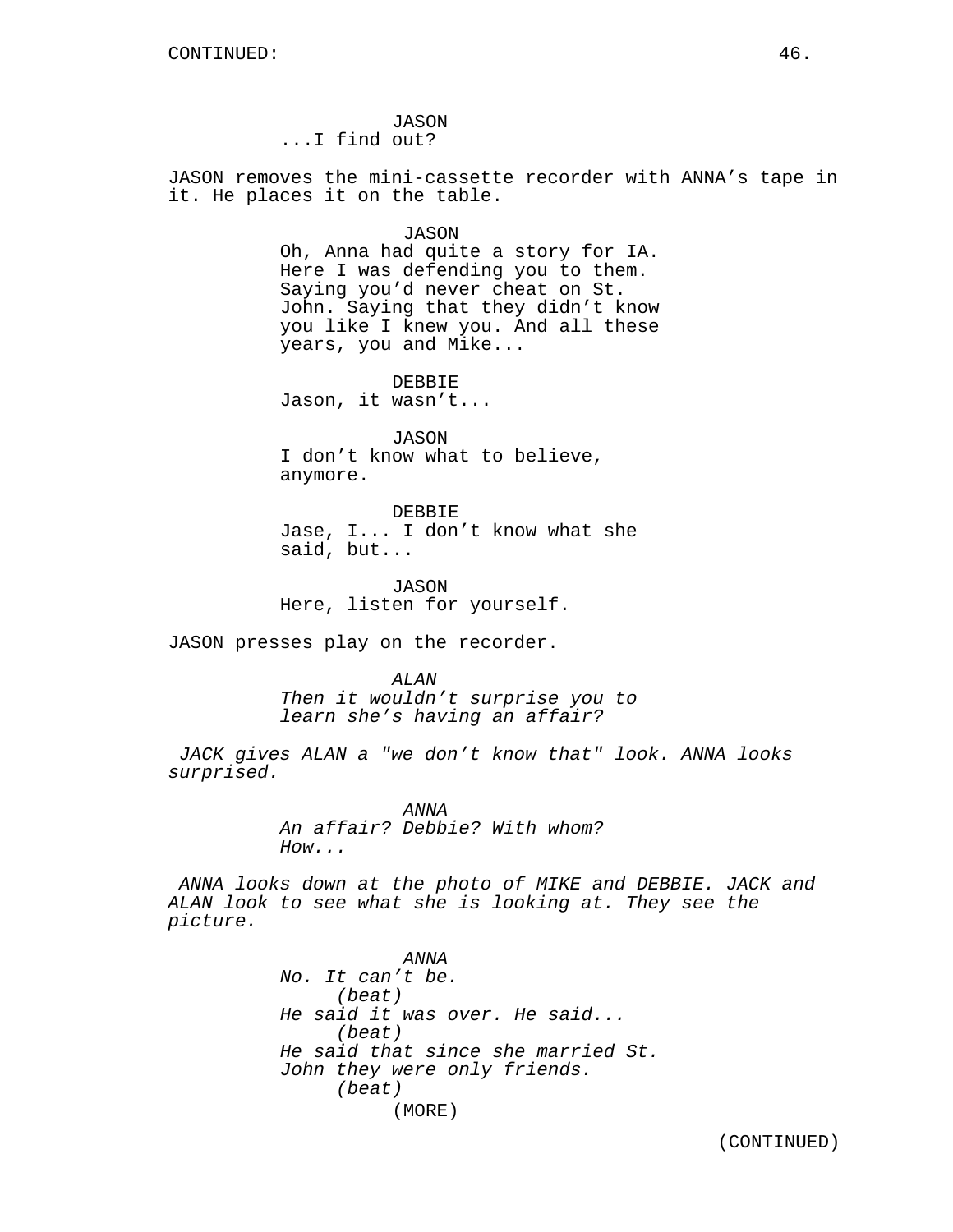ANNA (cont'd) I should have known better. He's never been able to keep his hands off her. (beat) No, let me correct that. They've never been able to keep their hands off of each other.

Throughout ANNA's speech, ALAN and JACK have been trying to figure out who "HE" is. As ANNA finishes, ALAN realizes the "HE" that she is referring to is MIKE.

### ALAN

(mutter) Rivers?

### ANNA

Of course, Mike! It was always Deb this, Deb that, or Airwolf this, Airwolf that. Between that damned chopper and her, there was no room for me. I loved Mike, I really did. But every time we got together one of them would come between us.

ALAN is loving this information. JACK is looking confused.

## JACK Whoa, whoa. Stop. Rivers & Mrs. Hawke?

ANNA can tell from the look on JACK's face, that this is news.

> ANNA That is what you were talking about, wasn't it?

JACK No. It wasn't.

## ANNA (surprise) If it wasn't Mike, then who...

ALAN Are you saying that Mrs. Hawke and Rivers were having an affair?

ANNA Since day one. (beat) (MORE)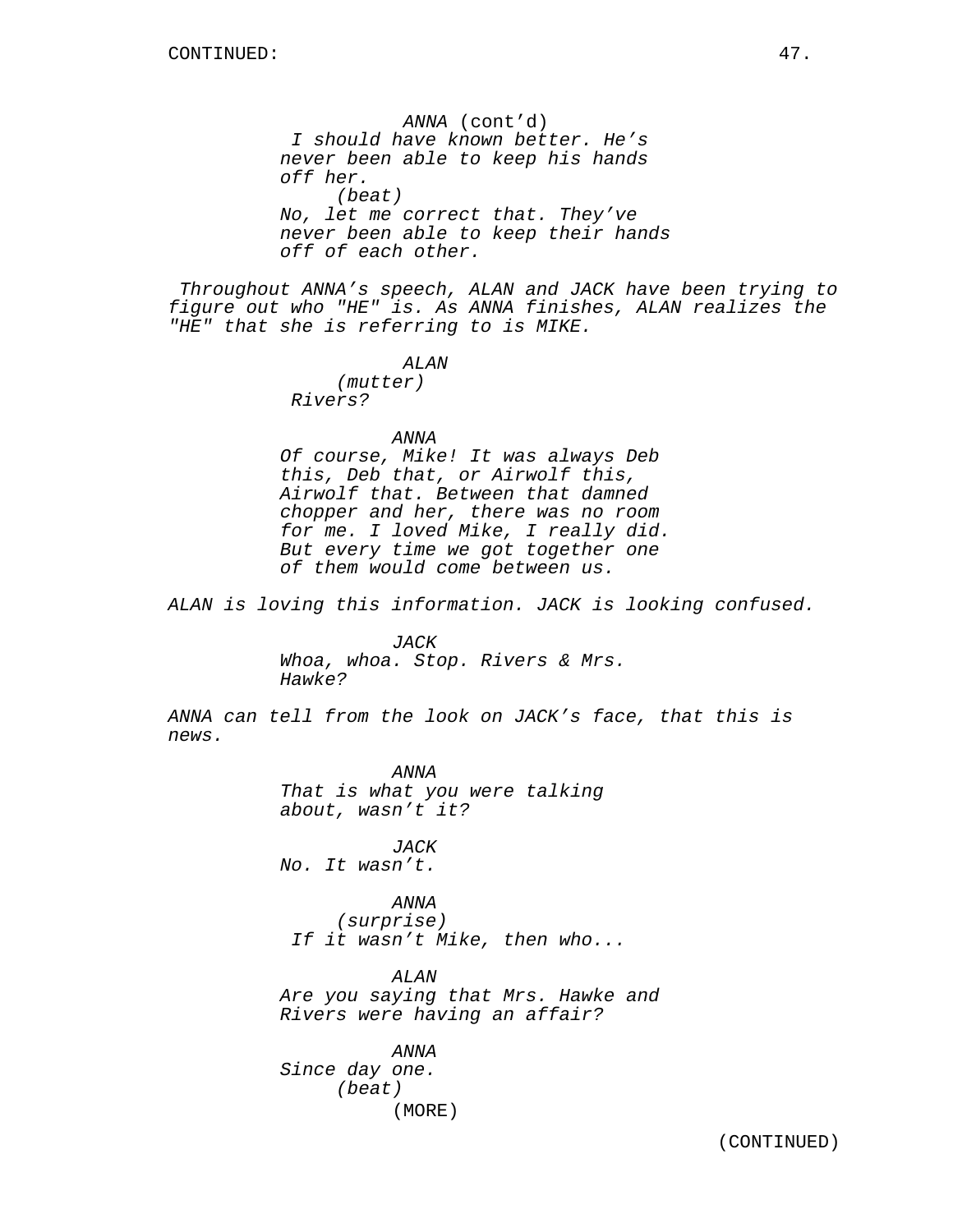ANNA (cont'd) She once told me that Mike did things to her that no other man had. Not even St. John. (beat) She said he was a dream lover. But, that he'd never settle down. He wasn't the marrying type. He tired of women easily.

ALAN Let me get this straight... (beat) She was sleeping with Rivers while dating Hawke?

ANNA Yeh. They were even together the day before the wedding.

JACK And Hawke never found out?

ANNA

Nope.

(beat) They were real careful. And, from what Debbie told me, they weren't really having an affair. Just an occasional 'roll in the hay' every now and then.

JACK What about after the wedding?

ALAN Do you think he was still...

ANNA ...in love with her? He always was. From the first moment he saw her.

JASON stops the tape.

DALE Tell him she's lying Deb. Tell him...

JASON I already talked to Anna. She made a lot of references to times... (look at Debbie) and places where you and Mike...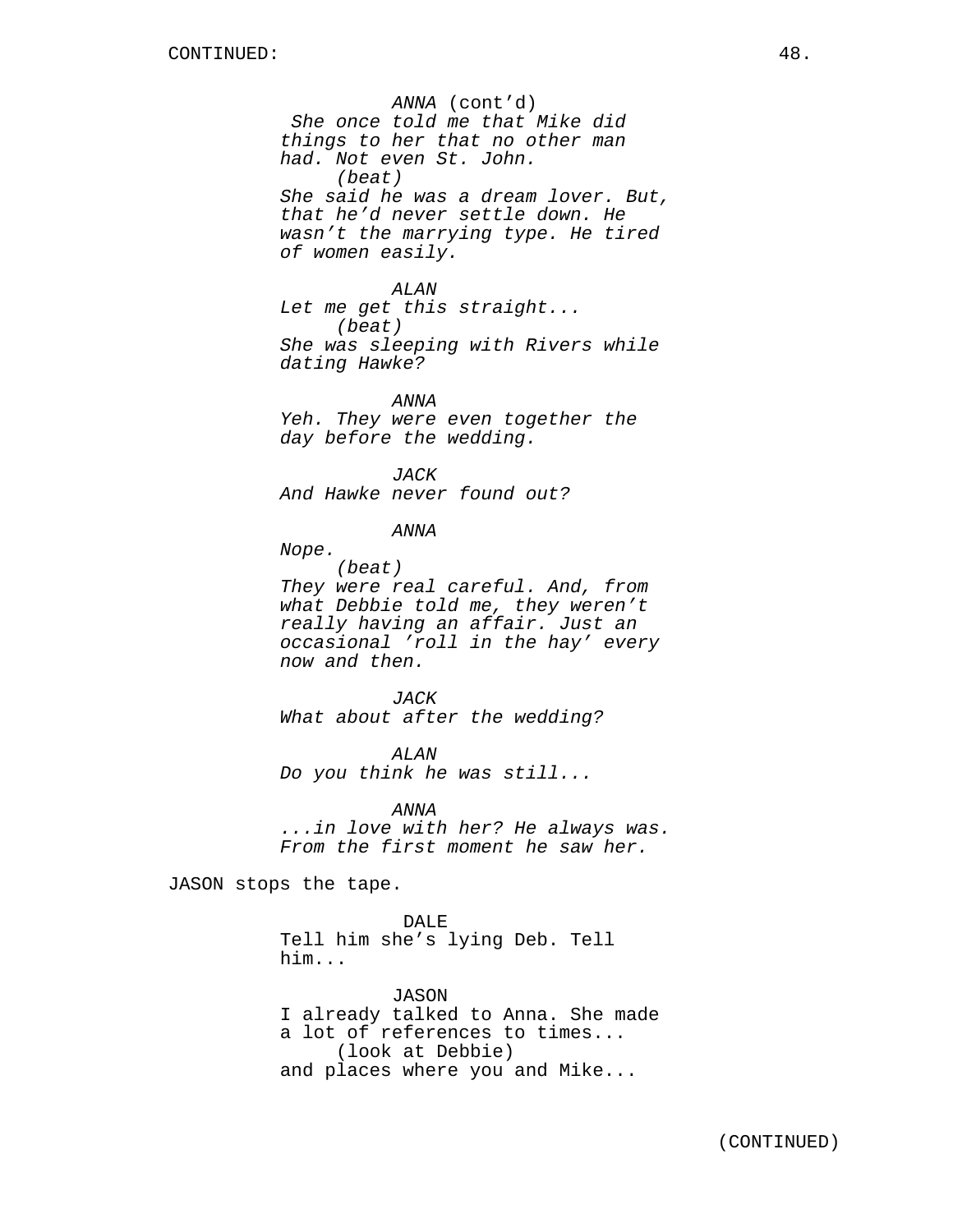DEBBIE God, she has a wild imagination.

JASON Are you saying she's lying?

#### DEBBIE

On the tape, she said that Mike and I were together on the day before the wedding. That is a lie. We weren't even on town. Airwolf was on a mission remember we barely made it back for the wedding!

JASON So you and Mike never...

DEBBIE I admit there was a time when we were... (beat) ...attracted to each other. But it was St. John I was in love with. Mike knew that.

JASON So Mike was just an occasional sex...

DEBBIE

Jase, I... (deep breath) Look she's always thought I was trying to steal Mike from her. But it's not true. She makes it sound like I had sex with Mike every week.

JASON

Did you?

DEBBIE

No!

(beat) We were only together once before St. John and I got engaged, but...

DEBBIE doesn't like the look of doubt that both JASON and DALE are giving her.

> DEBBIE You got to believe me, Jase. You know how much I loved St. John. I'd... I'd never... I...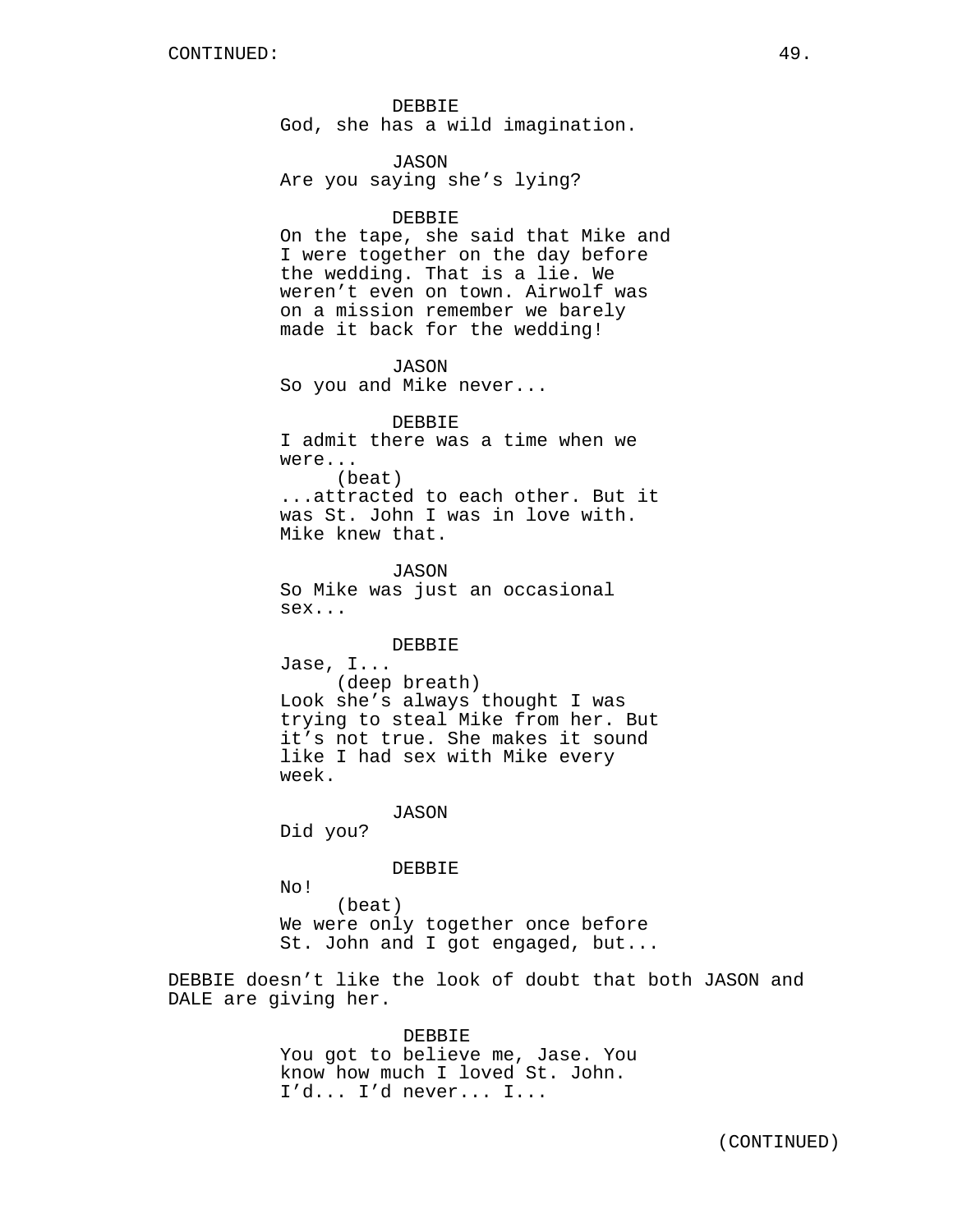DEBBIE starts to cry. DALE gives JASON a "back-off" look and comforts her.

> DAL<sub>E</sub> So IA's trying to pin this on Deb?

JASON Yeh. And between you, and Mike, and...

DALE Well, if IA insists on pursuing that road, I guess we'll have to figure this out for ourselves.

DEBBIE recomposes herself. DALE lets go of her.

DALE We're going to have to reconstruct everything that happened that day. Everything. No matter how small or insignificant it might seem.

JASON You sound like you've done this before.

DALE

Ah...

JASON What line of business did you say you were in?

DALE doesn't know if he should answer. DEBBIE answers the questions.

> DEBBIE Computers. He sells computers.

DALE (change subject) Before we start, I have one question.

DALE knows the answer to this question, but, if he wants to keep his cover, he isn't supposed to, so he asks the question.

> DALE<sup>1</sup> What is Airwolf?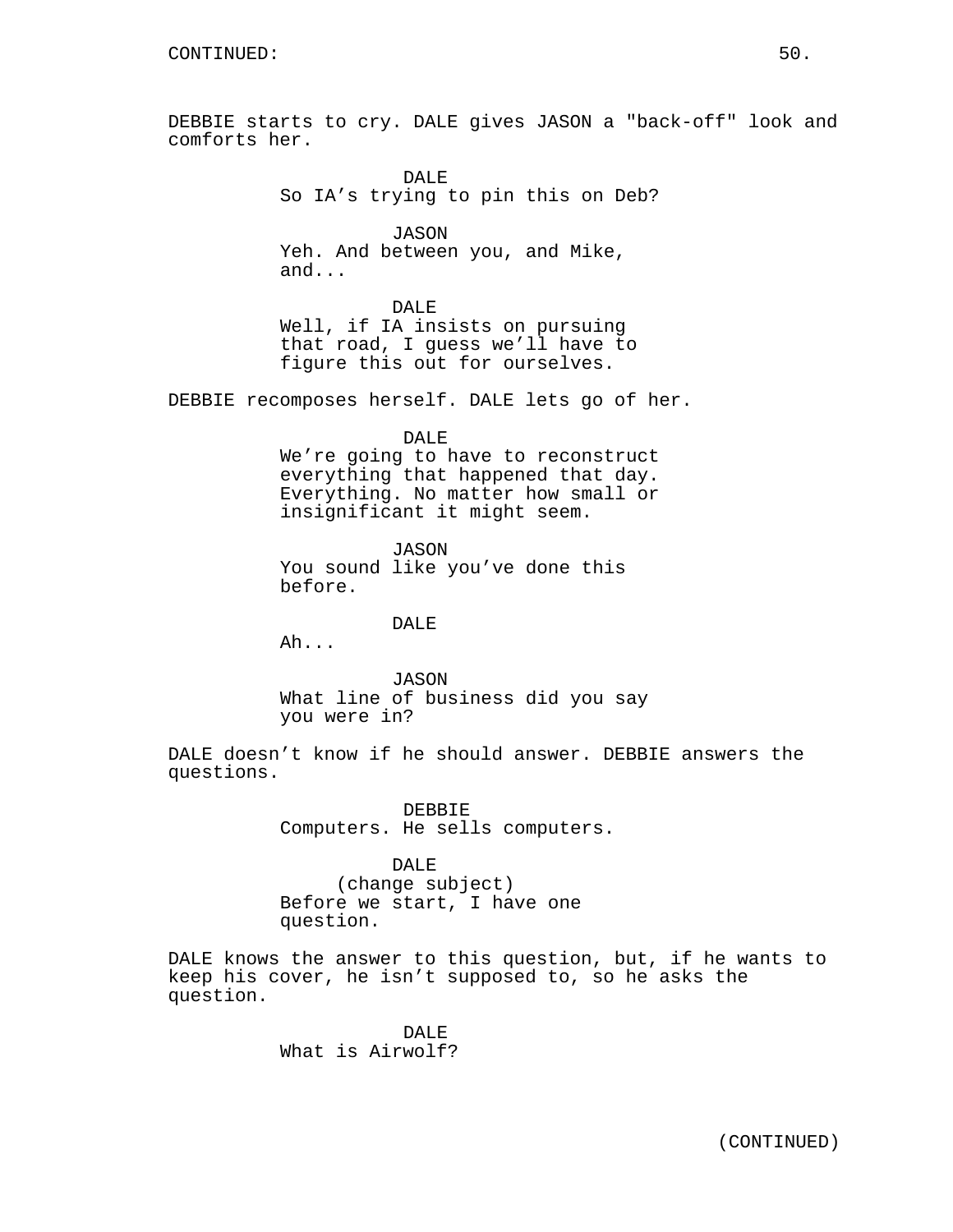JASON She is... was... a mach 1 plus attack helicopter. She was our secret weapon. She was immune to all known weapons. DALE (whistles) That's why IA believes it had to be an inside job. JASON Right. DALE And that's why they believe the bomb was inside. JASON It was inside. DALE So, Airwolf was setting out on a mission? JASON Yeh. DALE What sort of mission? JASON A simple pick-up. DALE What was being picked up? JASON It wasn't a what. It was a who. DALE Then the pick up could've been the target. DEBBIE wonders why they didn't think of that before. DEBBIE He's right. (beat) We all assumed it was either St. John, Mike, Jo, or Airwolf.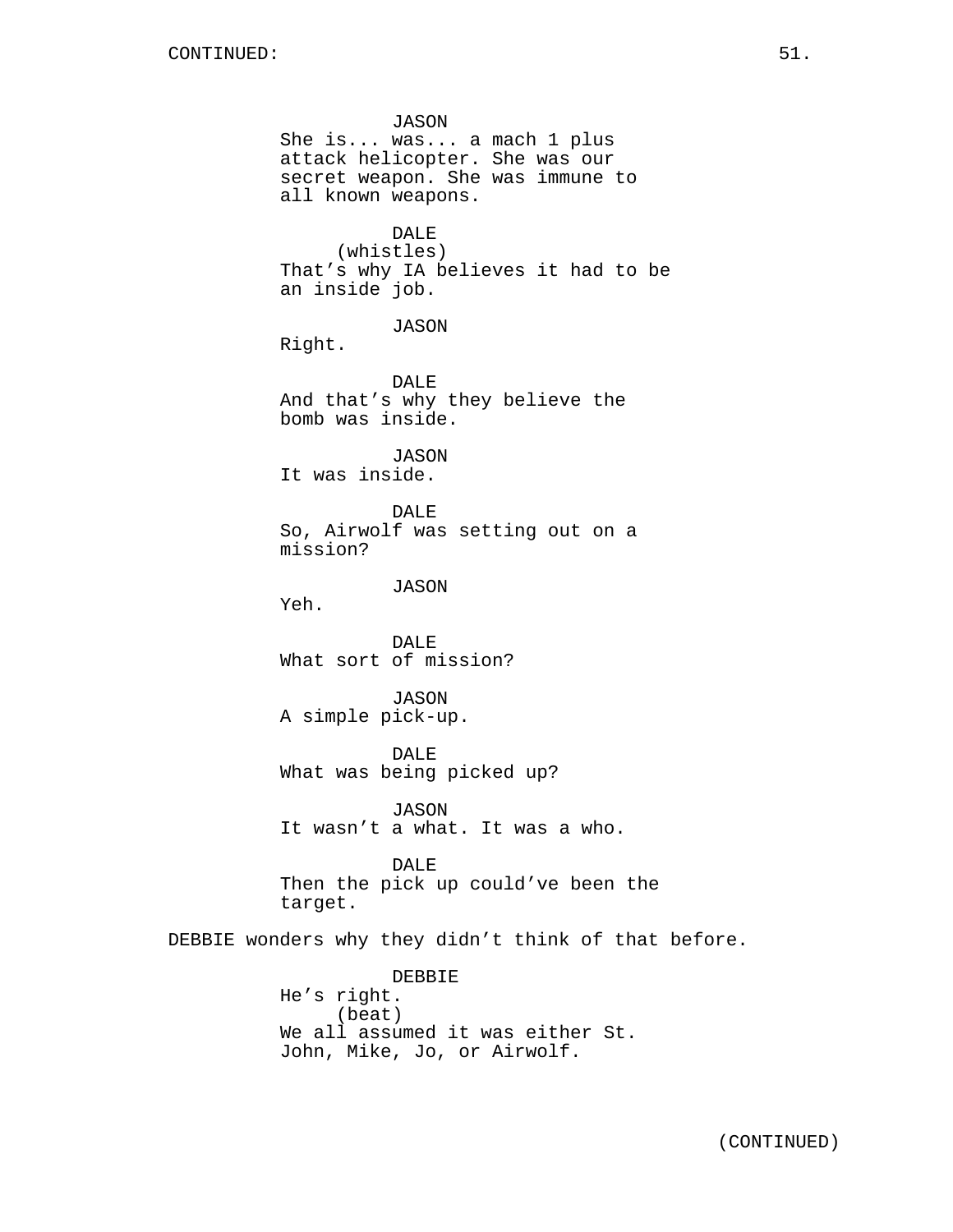JASON That still doesn't explain how a bomb got inside undetected.

DALE

Undetected?

## **JASON**

Airwolf has internal scanners. If any explosives were on board, the scanners would've detected them.

DALE Unless, the scanners were disabled.

DEBBIE

Or delayed.

JASON Either way, we're back to an inside job.

DALE Who had access to Airwolf?

JASON Besides St. John, Mike, and Jo... (beat) Only me and Debbie.

DALE I see. I assume you monitor Airwolf

while she's on a mission?

Neither JASON nor DEBBIE notice that DALE just called AIRWOLF "she" and not "it".

> JASON Yeh. We do.

> > DALE

How?

JASON Well, she has... had... internal sensors and scanners, and an external camera. She also had a constant computer link to both the Lair's computers, and HQ's computers.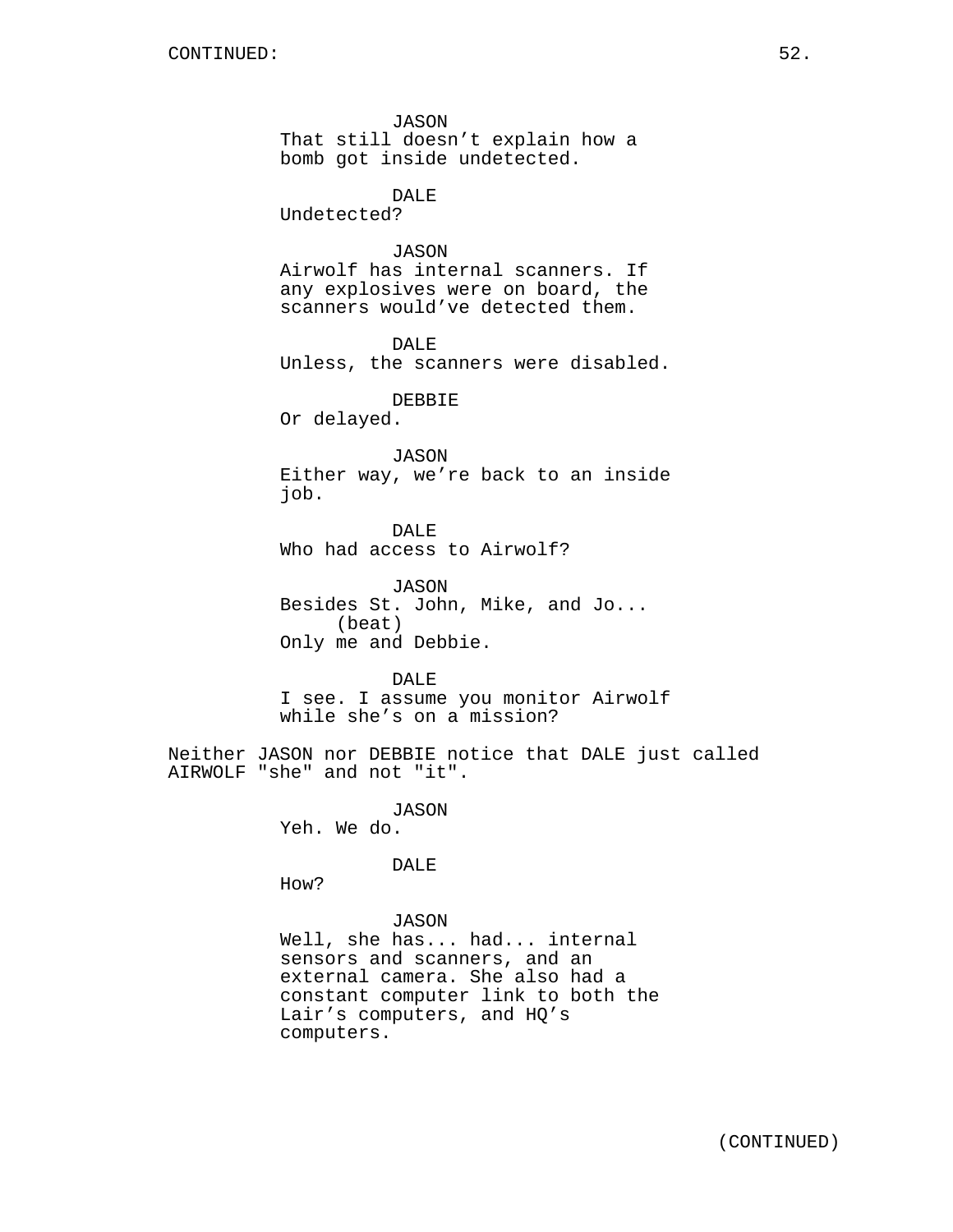DALE You mentioned before, that IA had retrieved the external camera. JASON They went over the tape, but there was nothing worth while on it. DALE Do you have a copy of the tape? JASON Sure. It's at the Lair. DALE The Lair? DEBBIE Airwolf's base. DALE You mean she's not kept at HQ somewhere? DEBBIE Nope. DALE Why not? You'd think... DEBBIE It's a long story. DALE Oh. (beat) So, what do ya say we, mosey on down to the Lair, and take a look at that tape. Maybe we'll see something IA missed. JASON

Sure, why not. It's worth a shot.

They rise, and head out. JASON leaves the file and the tape on the table.

JUMP TO: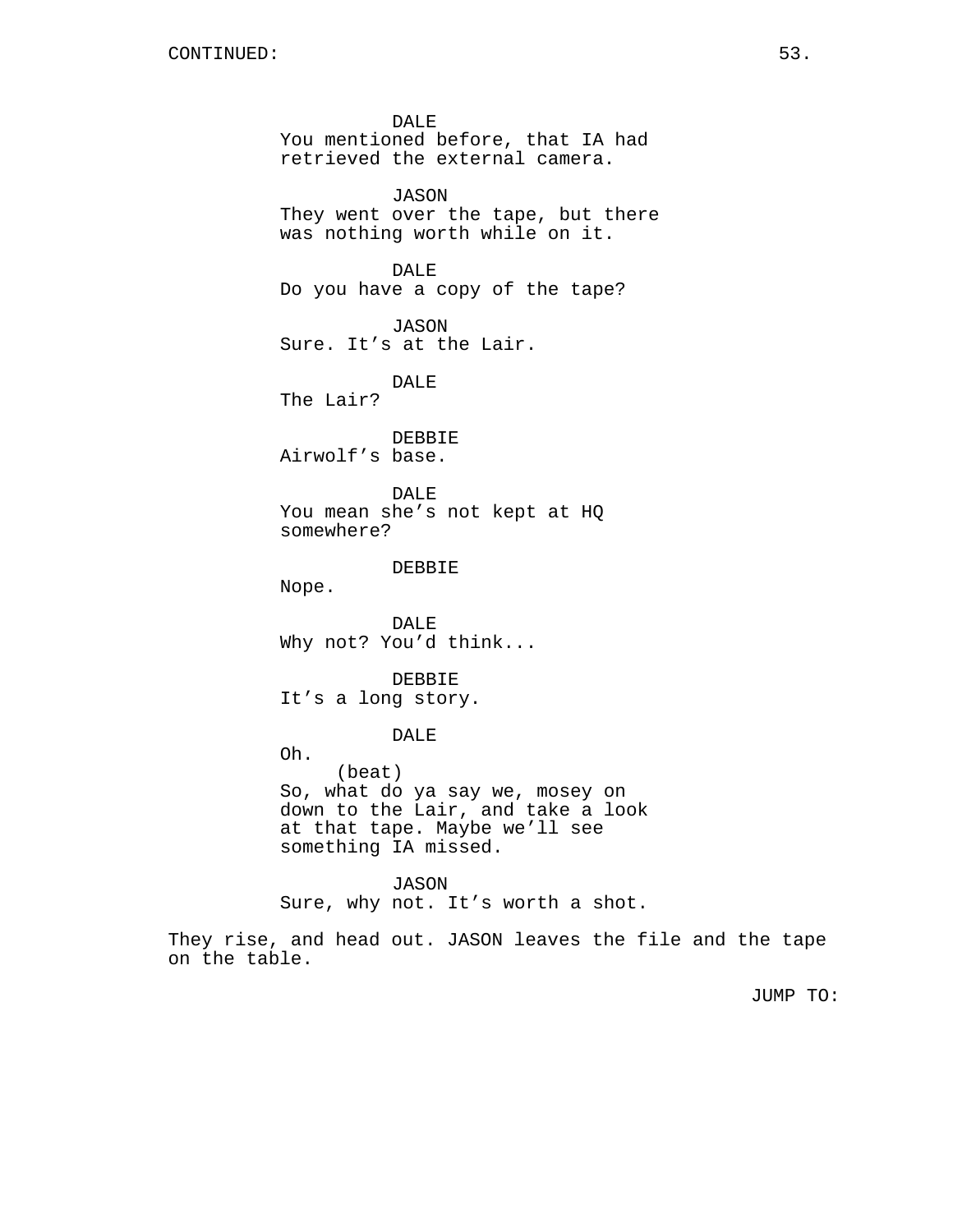## 28 INT: THE LAIR (12:30PM) 28

JASON is sitting at one of the computers. DALE and DEBBIE are standing behind him. They are viewing the tape footage taken from Airwolf's external camera. The scene on the screen, shows a man with a briefcase running towards Airwolf. The man gets on board, and Airwolf ascends. (Note: The man is not seen entering as the camera is on the other side of the chopper.) Airwolf is flying for a while, then an explosion is heard, and the camera hurdles to the ground. The picture cuts on impact.

> JASON (frustration) Nothing.

DALE Rewind it. There has to be something there. We're just not seeing it.

DEBBIE It's gonna be the same every time. I can't watch it again.

DEBBIE walks off. JASON rewinds the tape. DEBBIE stops on the spot where Airwolf would be, if Airwolf was there.

> DEBBIE I keep expecting to hear her soft whir... (beat) To see her descend... (beat) To wake-up and realize that this is just a dream... No a nightmare...

DALE walks over and stops behind her.

DALE You okay? (beat) Deb...

JASON The tape is ready. You guys coming?

DALE In a minute. (beat) Deb?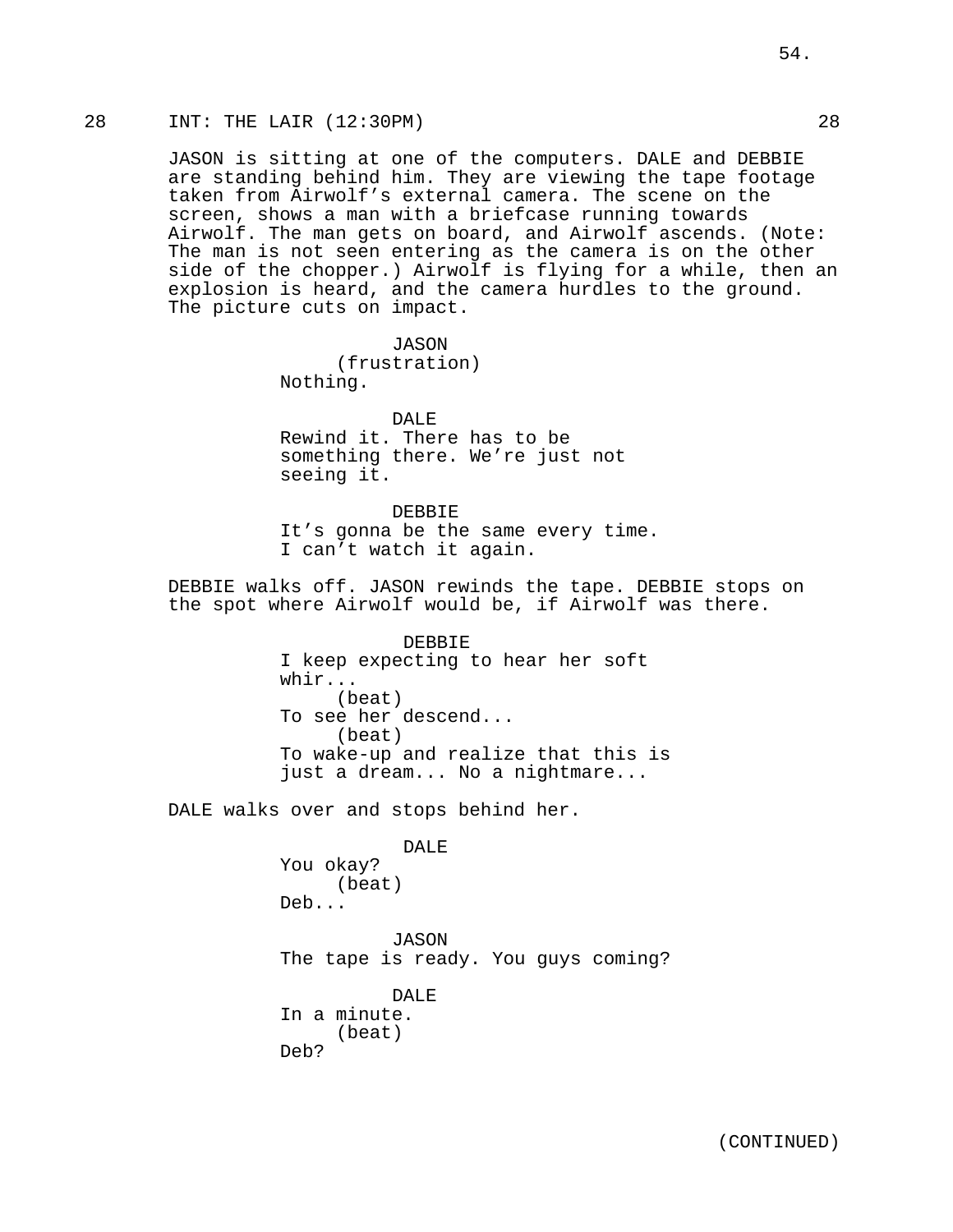DEBBIE Dammit! It's external footage, Dale! From Airwolf's POV. It won't tell us what happened inside! And it... it...

DEBBIE turns to DALE. She looks like she's about to cry. DALE puts his arms around her. She places her head on his chest, and holds him. JASON thinks of something.

> JASON What was that?

DALE What was what?

JASON What she just said...

DALE Something about the tape being external footage, and what we need is internal...

JASON Internal... of course. The new system.

DEBBIE (look to Jason, confused) The what...

JASON The new system. Remember. St. John and Mike finished installing it

before... before...

DEBBIE Right. I forgot about that.

DEBBIE walks to the ramp. DALE follows. They meet JASON at one of the computers. DEBBIE sits, and enters the following command into the computer: "INTERNAL TAPE LOG, FILE A56-7W."

> DALE Will someone tell me what...

JASON Debbie was working on modifications to Airwolf's systems. (beat) She felt that with all the technological advancements over the (MORE)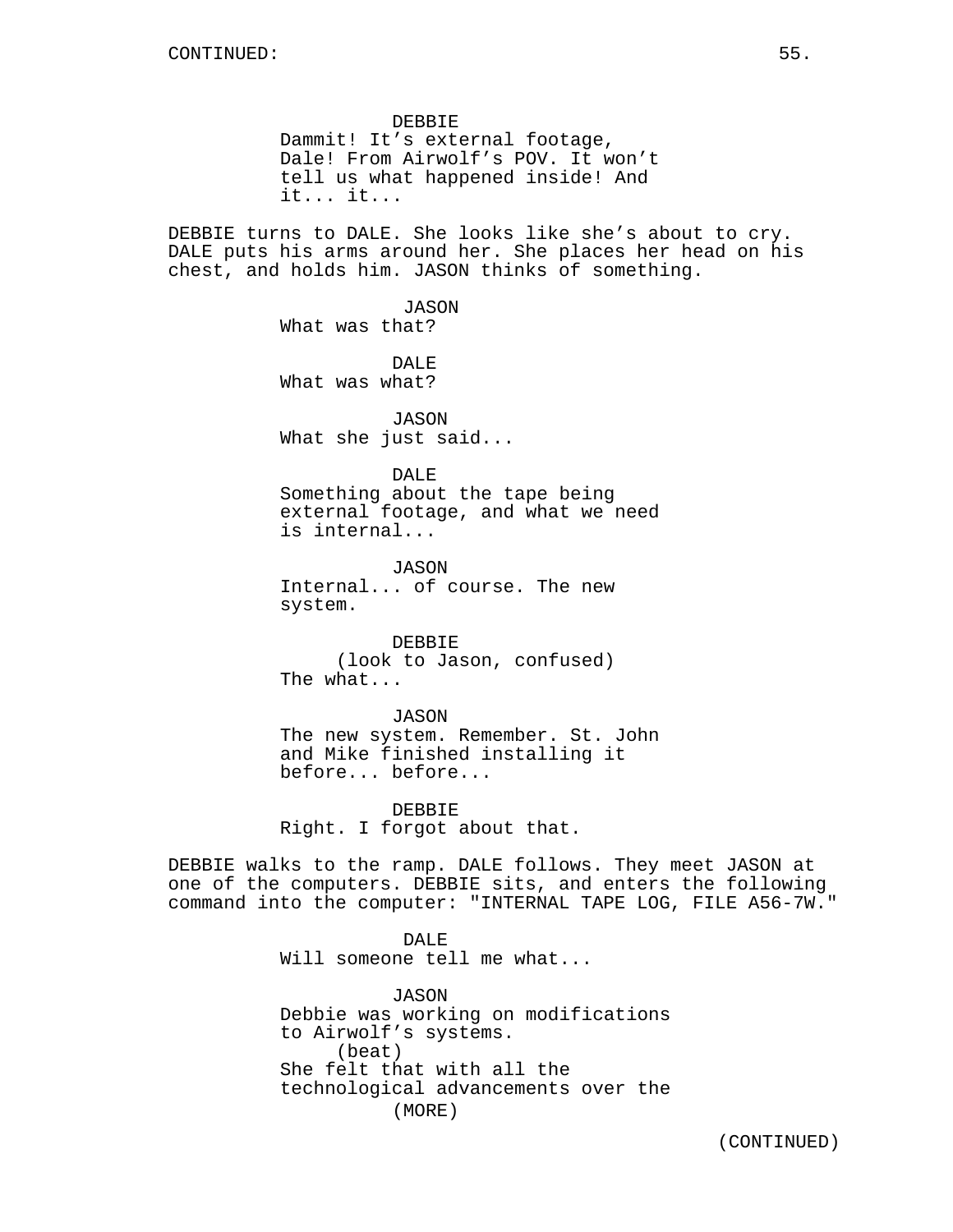JASON (cont'd) last 20 years that, Airwolf needed an over hall. (beat) One of modifications, would simultaneously record events on board Airwolf here, and on board.

## DALE

A back-up copy.

JASON

Right. Only both copies, would be originals. Having been made at the same time.

DEBBIE We had an internal camera installed last week.

DALE So then, we should have a view of what went on inside.

JASON

Correct.

The file appears on the screen, with the message: "Please enter start-time--> $\frac{1}{\sqrt{2}}$  and DATE: --/--/--"

> DEBBIE Jase, what's the time frame for Airwolf's descent on the field?

JASON plays the tape and freeze-frames on Airwolf's descent. He reads the time index. DEBBIE enters the Time Index, and the date. The file opens and displays opening scenes from Airwolf's POV. The tape ends with JO's line: "Internal scanners are regis..."

> DEBBIE Did you hear that?

> > JASON

Hear what?

DEBBIE Jo said, "Internal scanners are regis..."

DALE

So?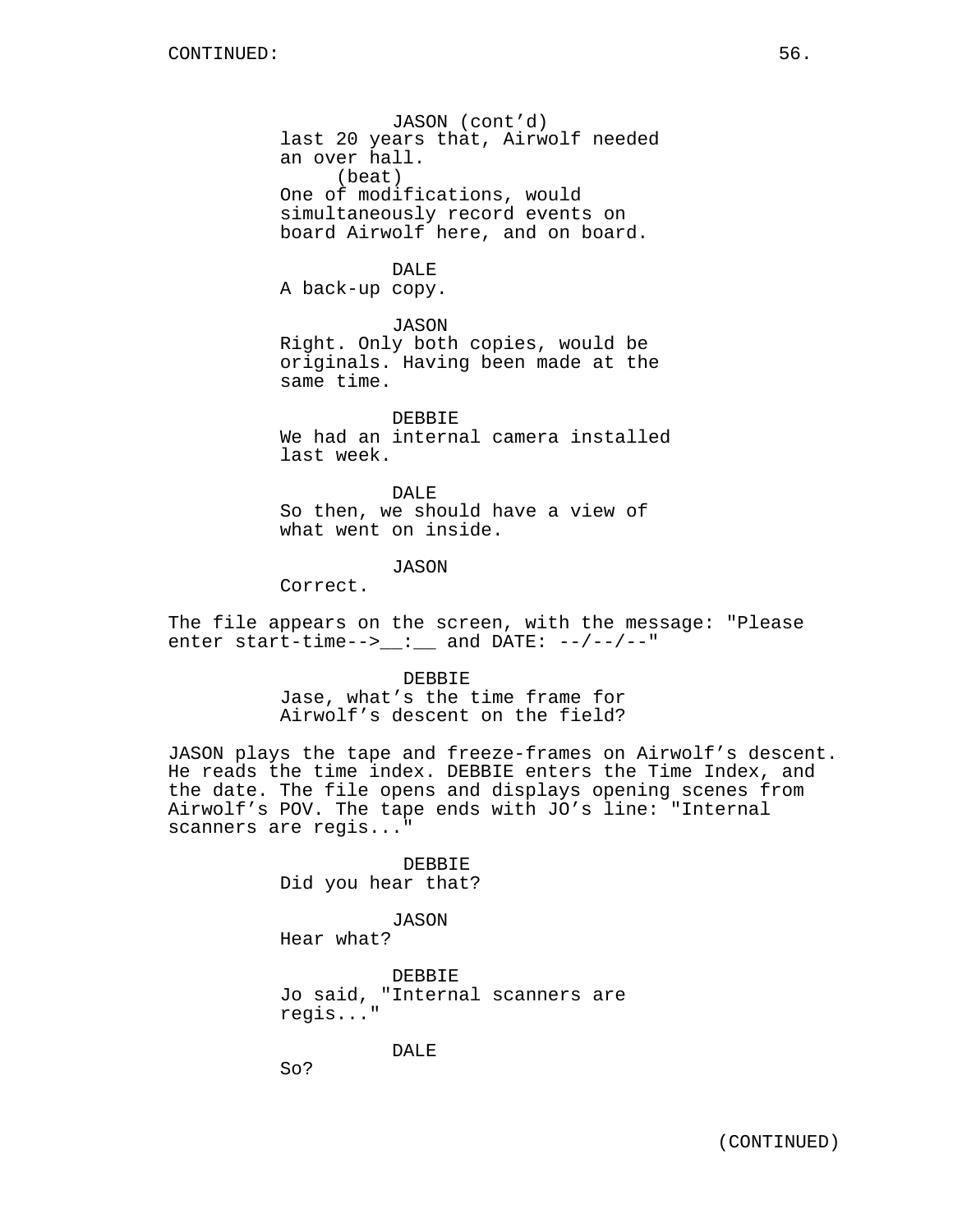DEBBIE That means the scanners were working! They weren't off-line!

JASON That means the bomb wasn't on board when she left.

DALE Okay. So how did it get there?

JASON Let's view that again.

DEBBIE replays the tape. She pauses it when the man says: "You're late! I'm on a tight schedule here, and..."

DEBBIE

Of course!

DALE and JASON exchange a confused look.

DEBBIE It's been right there.

DALE

What has?

DEBBIE They were late. He said so.

#### DALE

So?

DEBBIE They were supposed to pick him up at 11:30.

DALE And according to the tape they arrived at 12:30. That's a whole hour.

DEBBIE (to Jason) Where would they have been if Airwolf was on time?

JASON They were supposed to bring him straight to HQ.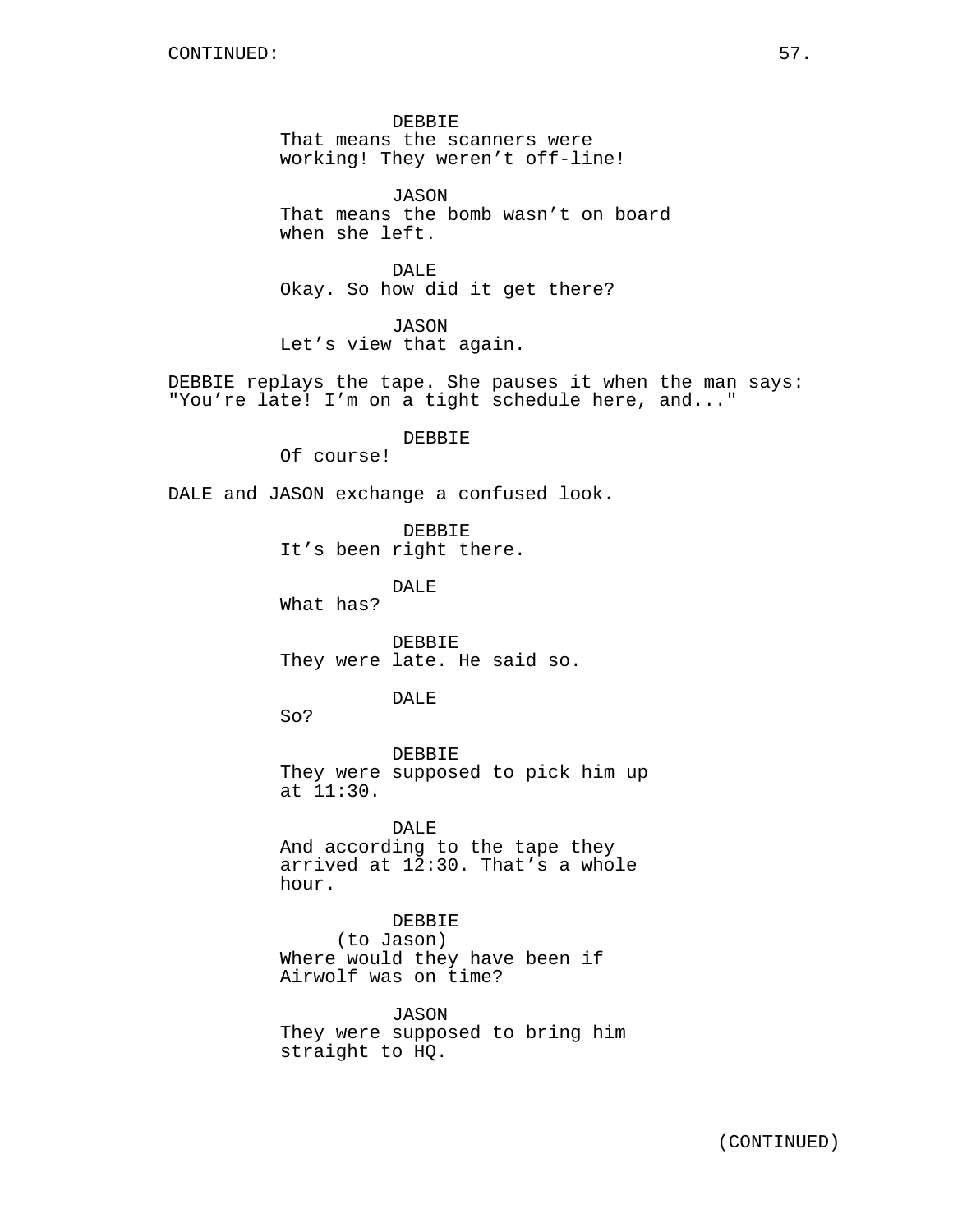DEBBIE Then Airwolf wasn't the target. It had nothing to do with Airwolf. The bomb was meant for HQ?

JASON Or someone at HQ?

DALE Time-out! That still doesn't explain where the bomb was? Or how it got on board? Or why the scan...

DEBBIE / JASON The briefcase!

DEBBIE The bomb could have been shielded, so Airwolf wouldn't have detected it.

JASON And the shield had to drop in order for the bomb to detonate.

DEBBIE And that's when the scanners registered it.

DALE Did IA recover any of the briefcase?

JASON

I don't know.

DALE Well then, let's go find out. Shall we?

They all rise and exit the Lair.

CUT TO:

29 INT: DNS HQ: HALLWAY OUTSIDE THE EVIDENCE ROOM (3:30PM) 29

DALE, DEBBIE, and JASON, are running down the hall. DEBBIE and JASON are wearing their DNS-ID cards. DALE is wearing a VISITOR's card. They approach the guard desk outside the evidence room. The guard, is reading a magazine.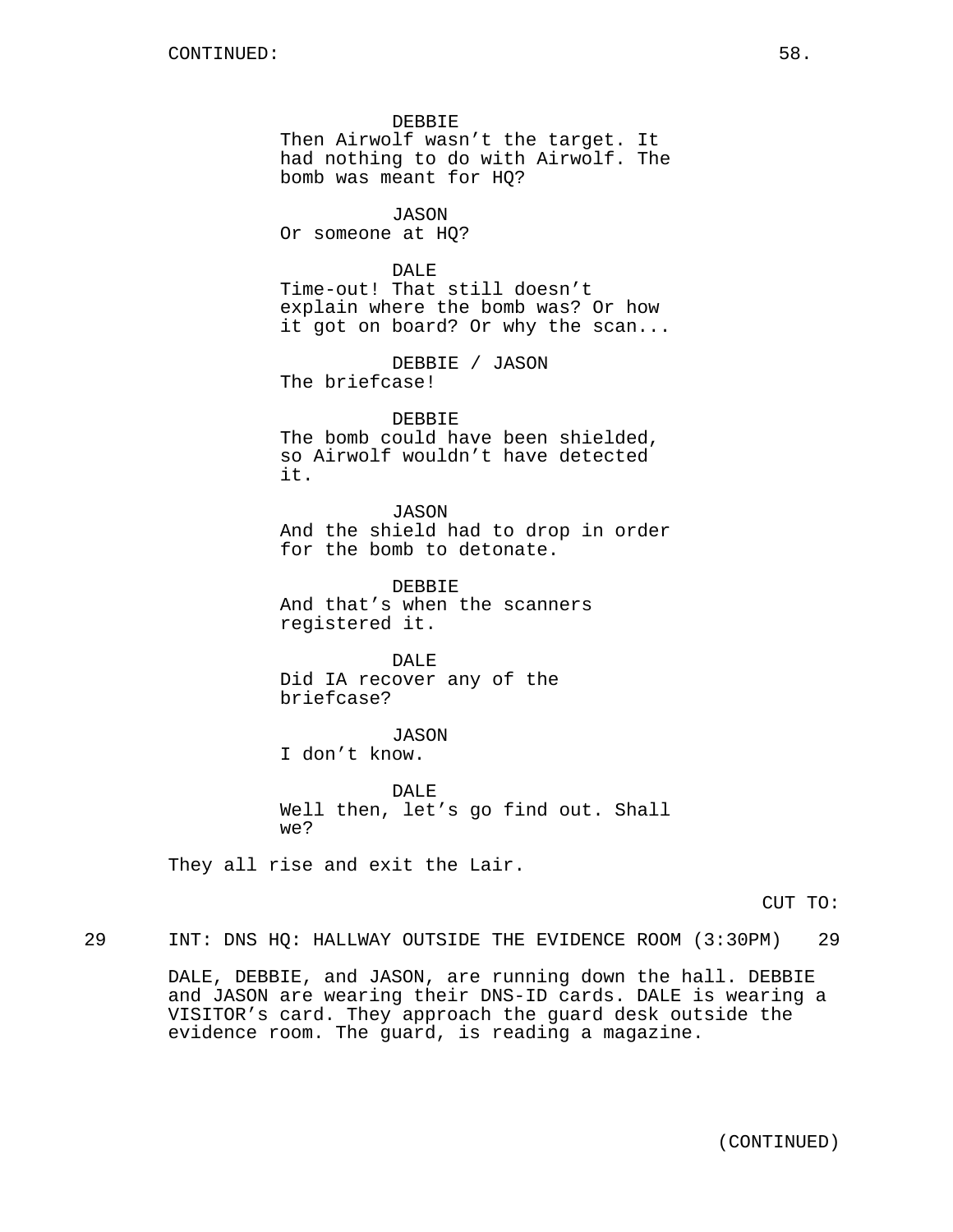JASON Excuse me, I was... GUARD (look up) Mr. Locke, what can I do for you? JASON We'd like to see what the retrieval team found at the wreck of...  $A56-7W.$ GUARD Airwolf, hunh. JASON Yeh. GUARD This way. The guard leads the way to a room labeled "Lab 7", unlocks the door, and opens it. GUARD Hope you find what you're looking for. DEBBIE, JASON, and DALE, enter. CONTINUE TO: 30 INT: LAB 7 30

> There is a whole bunch of metal pieces, and other stuff scattered all over the room.

> > JASON Well, let's start looking.

> > > CUT TO:

31 INT: IA OFFICE (5:00PM) 31

ALAN and JACK are sitting at a table. The table is covered with files, papers, photos, and printouts.

> ALAN Let's call it a day. We'll go over this all again in the morning.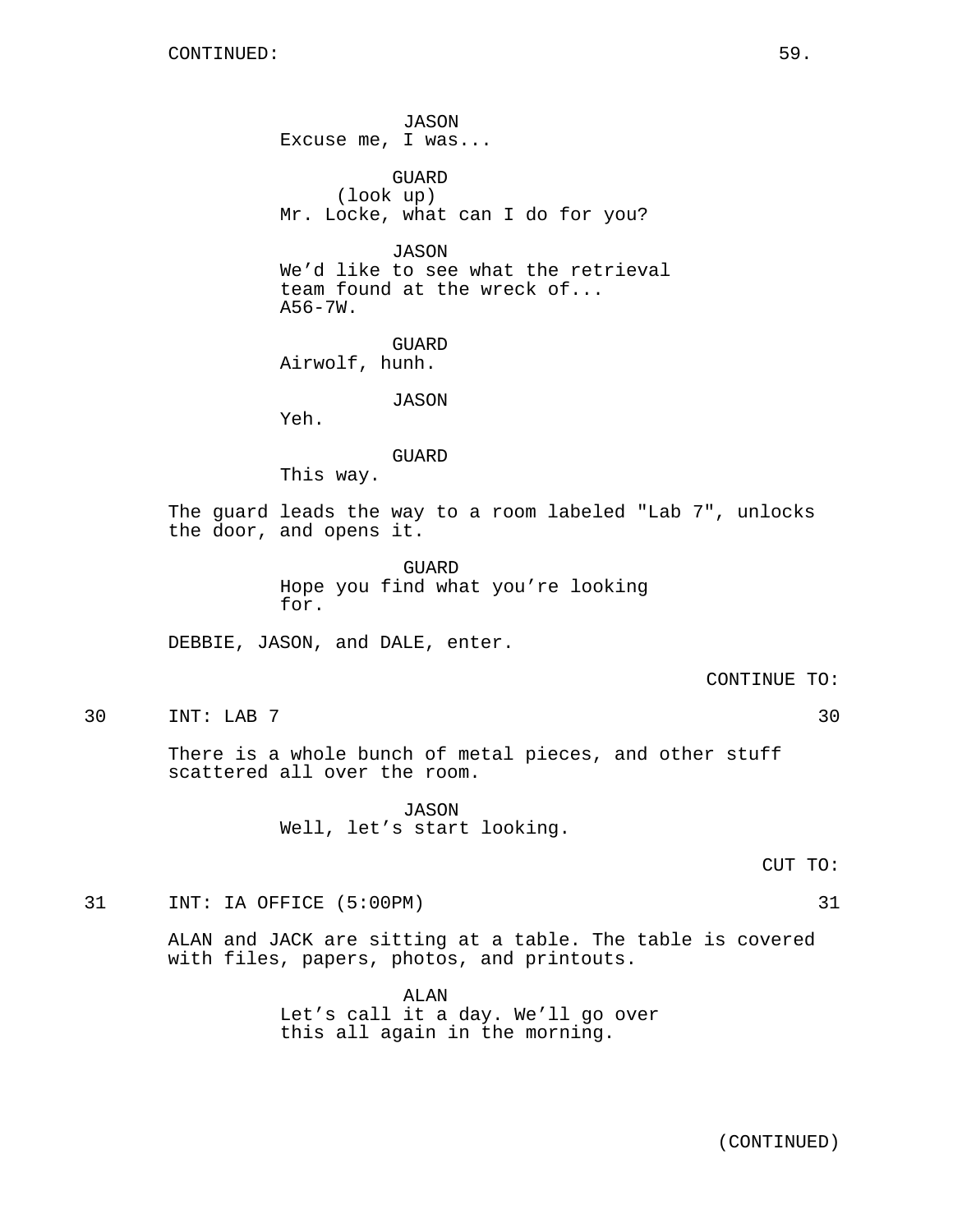JACK I don't think we have anything to make this stick.

ALAN What do you mean? We know she was having an affair with Rivers.

JACK

Was. The keyword is was. Since she and Hawke got married...

ALAN They were still lovers. Trust me. I can tell. (beat) And don't forget Lambert!

JACK Were you reading the same files I was? Lambert is...

ALAN

CIA.

JACK

She didn't, doesn't know that. He was part of her past. They're just friends. And, last time I checked, Friendship wasn't a crime.

ALAN

Then there's her connection to the KGB.

JACK (Raise eyebrow) The KGB? Where'd you...

ALAN

Hawke states in his journal, that she knew Arkov. Worked with him actually.

JACK

Helped him. She helped him. They met by accident. Besides they all...

ALAN She seems to met a lot of people by accident.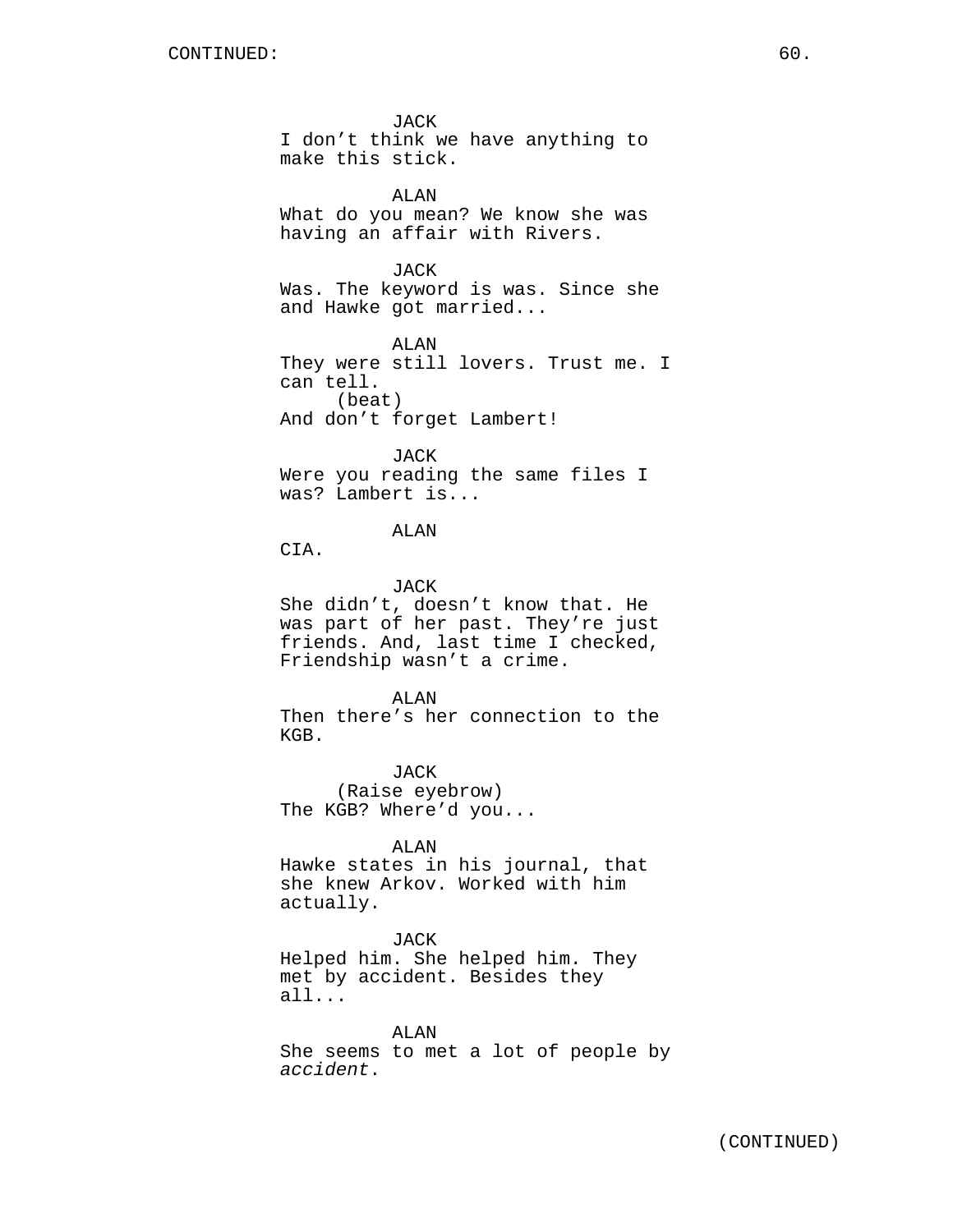JACK You really want to pin this on her, don't you?

ALAN And all you want to do is pin her to your bed! Ride her till sunrise! You're thinking with the wrong head, partner!

JACK gives him a look.

ALAN Don't give me that look, Jack. (beat) It's obvious you want her. Now why don't you just take all your...

The door opens. JACK and ALAN look at the door. DEBBIE, DALE, and JASON enter. JASON walks up to the table and drops a lab report on it. DALE and DEBBIE stop just inside the door. JACK looks at the report.

JACK

What's this?

JASON

A lab report. On the remains of the briefcase from Airwolf.

ALAN says line as JACK picks up the file and starts to read it.

> ALAN Briefcase? What briefcase? And what good would...

JACK Ah, Alan, I think you should read this.

ALAN

Why?

JACK The bomb was inside the briefcase.

ALAN Okay, but...

JACK (look at Alan) Give it up, Alan. This case is closed.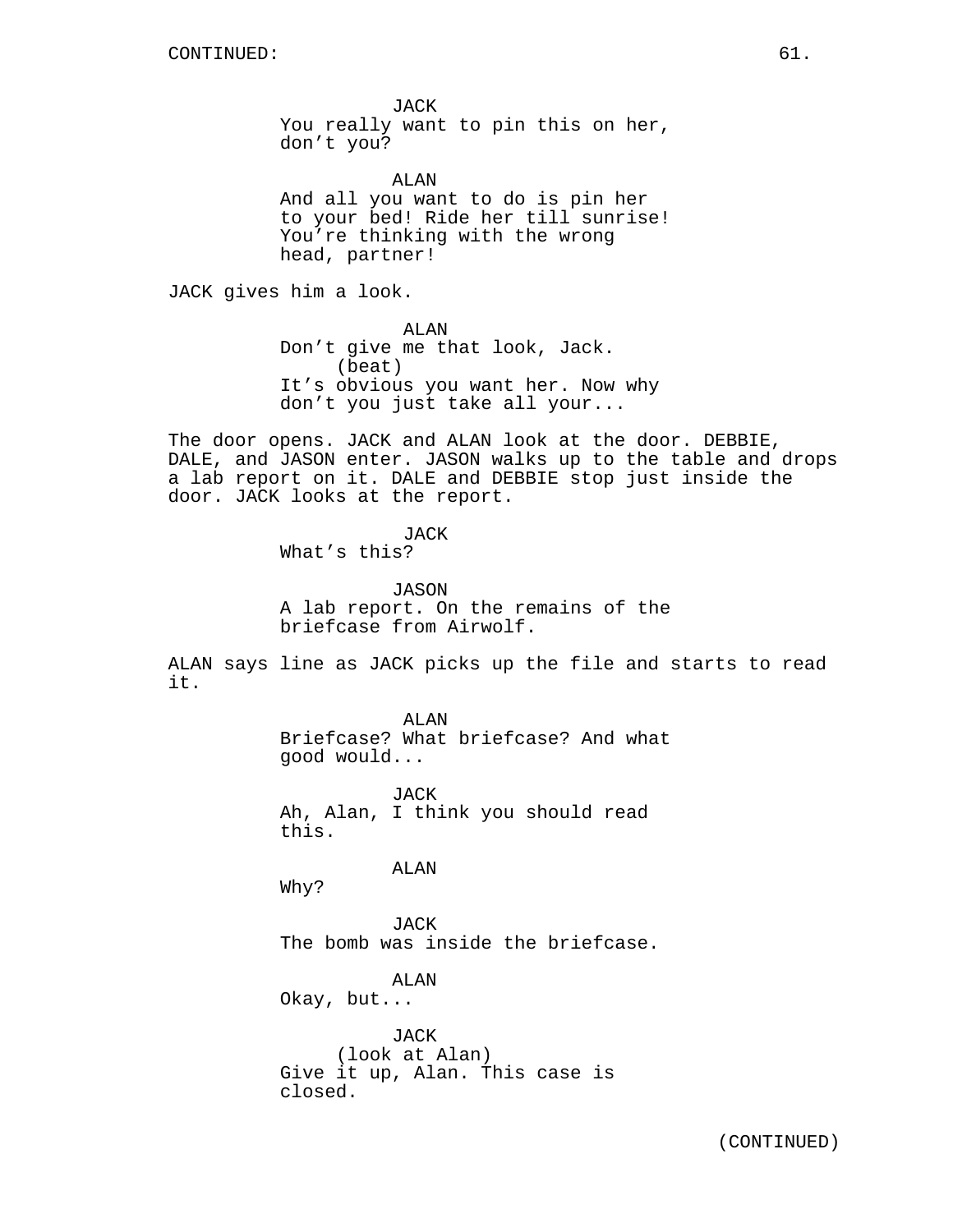(look at Debbie)(smile) We're sorry if... DEBBIE I understand. DEBBIE, DALE, and JASON turn to leave. JASON (To Debbie and Dale) Now we just have to figure out who the target was! ALAN (overhearing) Wait, Target? What... JASON (turn back) Airwolf couldn't have been the target. Nor the team. (beat) At the time of the explosion, they would have delivered the pick-up to HQ. JACK So the bomb was meant for someone at HQ! JASON Any idea who he was supposed to meet? ALAN Don't you know? JASON I was just told to deliver him here. ALAN We'll look into it. DEBBIE and DALE are standing in the doorway, waiting for JASON. JASON heads for them.

> JACK Oh, and, Mrs. Hawke...

DEBBIE rolls her eyes to heaven in a "Now What?" gesture, then turns to Jack. He smiles at her.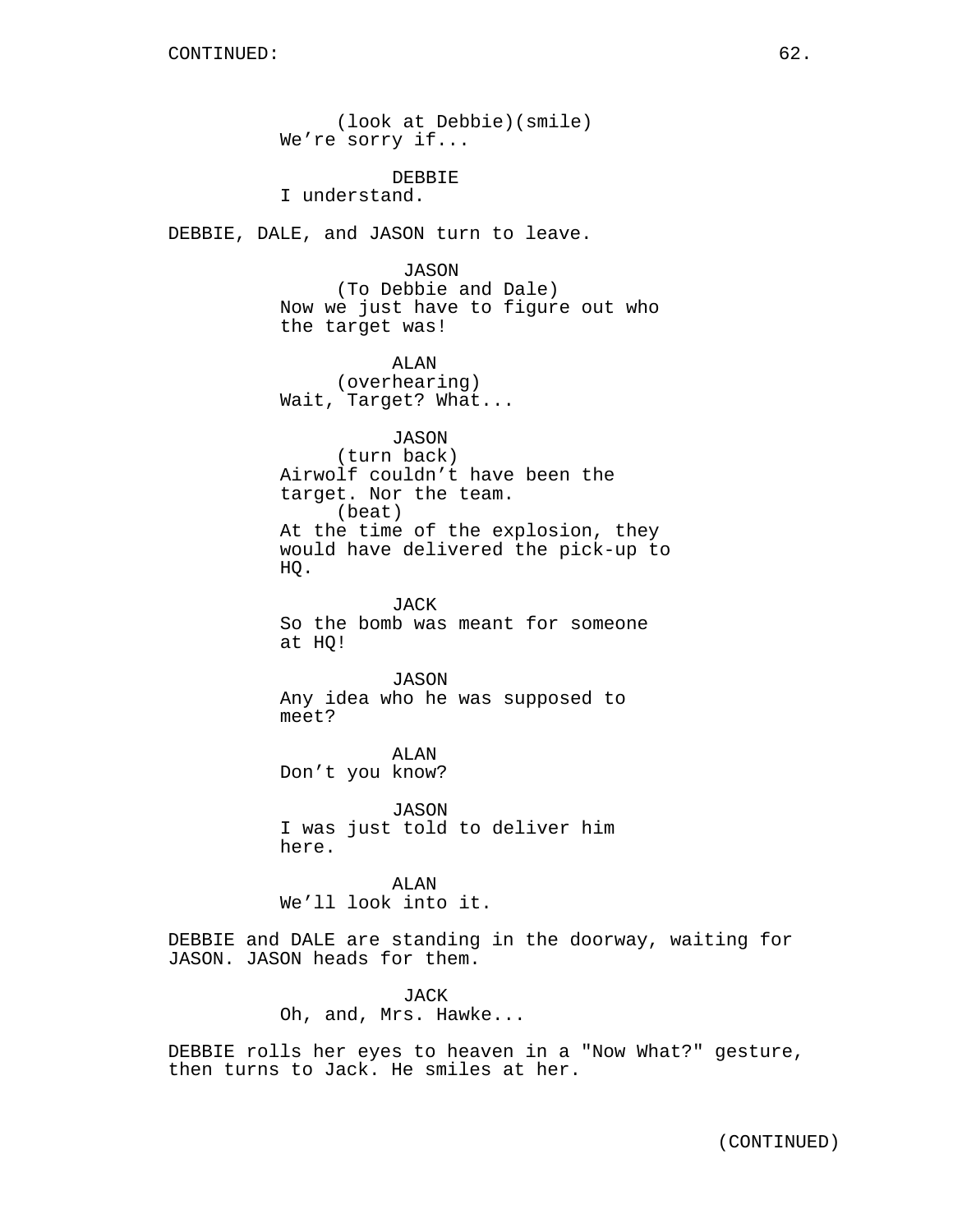JACK Sorry again for...

DEBBIE You were just doing your job, right?

JACK

Right.

JACK smiles at her again. ALAN rolls his eyes. DEBBIE turns around. DALE leans over and whispers in her ear.

> DALE Boy, does he want you!

DEBBIE elbows him. They leave. JACK and ALAN start gathering up the papers and stuff on the desk -- stacking them.

> JACK Looks like you miscalled this one, partner!

> > ALAN

Maybe.

JACK Maybe? What...

ALAN I still think she's hiding something. I still need some answers. (beat) Unlike you, I'm not letting my desires do my thinking. Don't think I'm dropping this.

JACK But Alan, the report...

ALAN DON'T "but Alan" me.

ALAN turns to leave.

JACK Where are you going?

ALAN Wherever she leads me, partner. Wherever she leads me.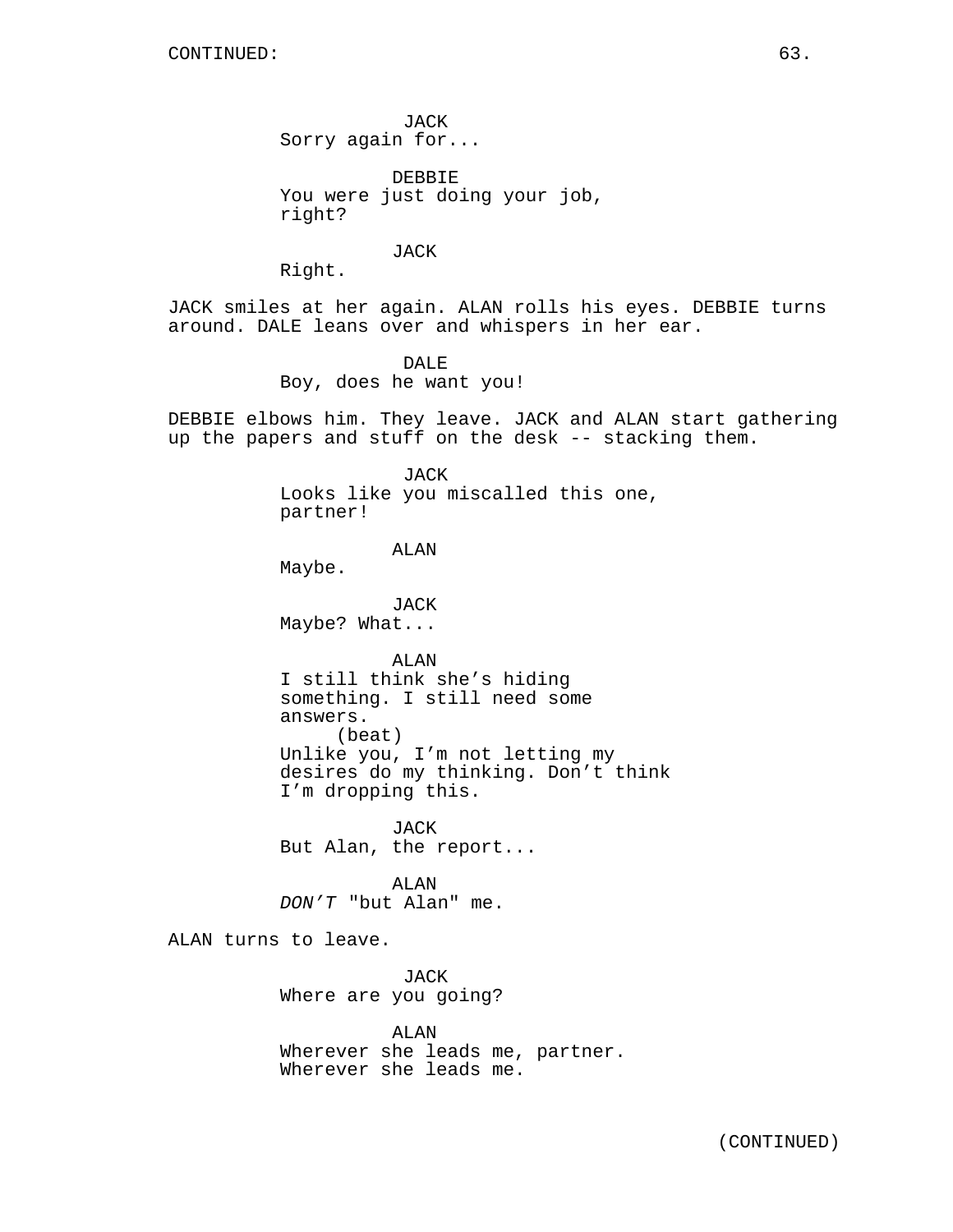ALAN walks to the door. JACK continues piling the papers and stuff. ALAN gets to the door, and turns back to JACK.

> ALAN Oh, and Jack...

JACK looks up. ALAN smiles.

ALAN Since the odds are that Lambert will be enjoying her tonight, riding her till they wear out... (beat) I suggest you find yourself a woman, any woman, and do the same. (beat) I don't want you to show up tomorrow still thinking like a sex crazed animal whose only thought is: "Gee, I wonder what she's like in bed? I want to know why River's would jeopardize, no betray, his friendship with Hawke to screw Hawke's girlfriend? She must give one helluva ride." If you want to...

JACK Um, Alan... You're losing them.

ALAN Right. Just remember what I said?

ALAN leaves. JACK shakes his head back and forth. He grabs his jacket, and is about to exit, when, ANNA arrives in the doorway.

> ANNA Mr. Foster?

> > JACK

Yes?

ANNA I got a message you wanted to see me?

JACK Oh yeh. We did. But, not any more.

ANNA

Oh?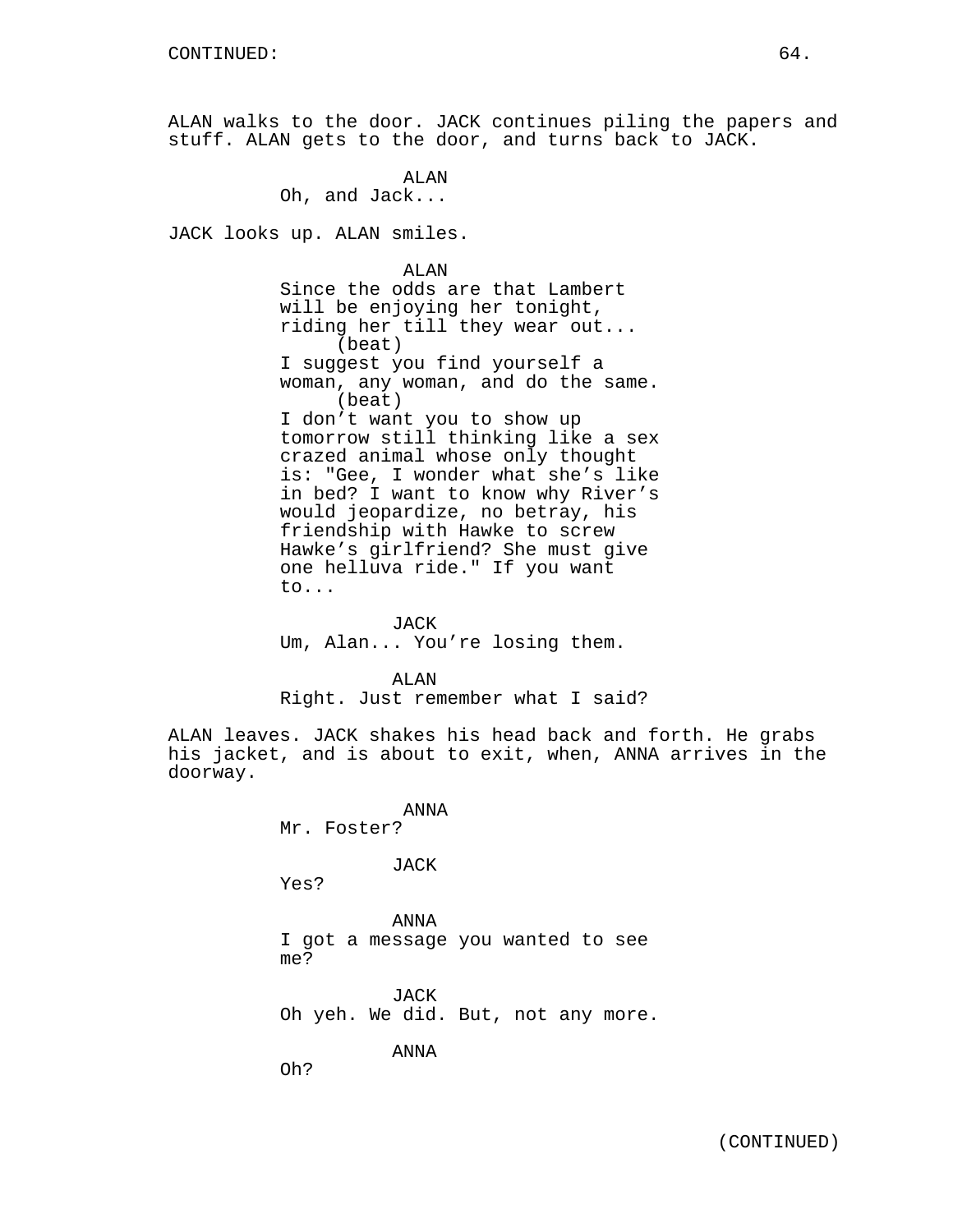JACK We got some evidence that clears Mrs. Hawke.

ANNA Then I suppose you won't be wanting this...

ANNA holds up a video tape, and walks over to JACK.

JACK What's that?

ANNA Show me your VCR, and find out!!

JACK points to the cabinet. ANNA walks over, smiling. Her back is to JACK.

> ANNA I... found this... hidden in the back of Mike's closet.

JACK sits in his chair. ANNA puts the tape in, and presses play, smiling evilly.

32 VIDEOTAPE (INT: HOTEL ROOM) 32

Neon lights flashing outside. DEBBIE is handcuffed to a bed. The date in the bottom corner says: 10/30/94. The time: 10:00pm. DEBBIE is wearing a very revealing nightie. MIKE enters camera range and sits on the bed. He runs his hand along her side.

> MIKE You know, I've never done anything like this before.

> > DEBBIE

Neither have I. But, I always wanted too, and... you know what they say, there's a first time for everything. (beat) I want to do this. I want to do this with you. I want to experience it. With you. St. John would never go for it. And, just to show my appreciation, you can keep the tape. Think off it as my wedding gift. To you.

PAN TO: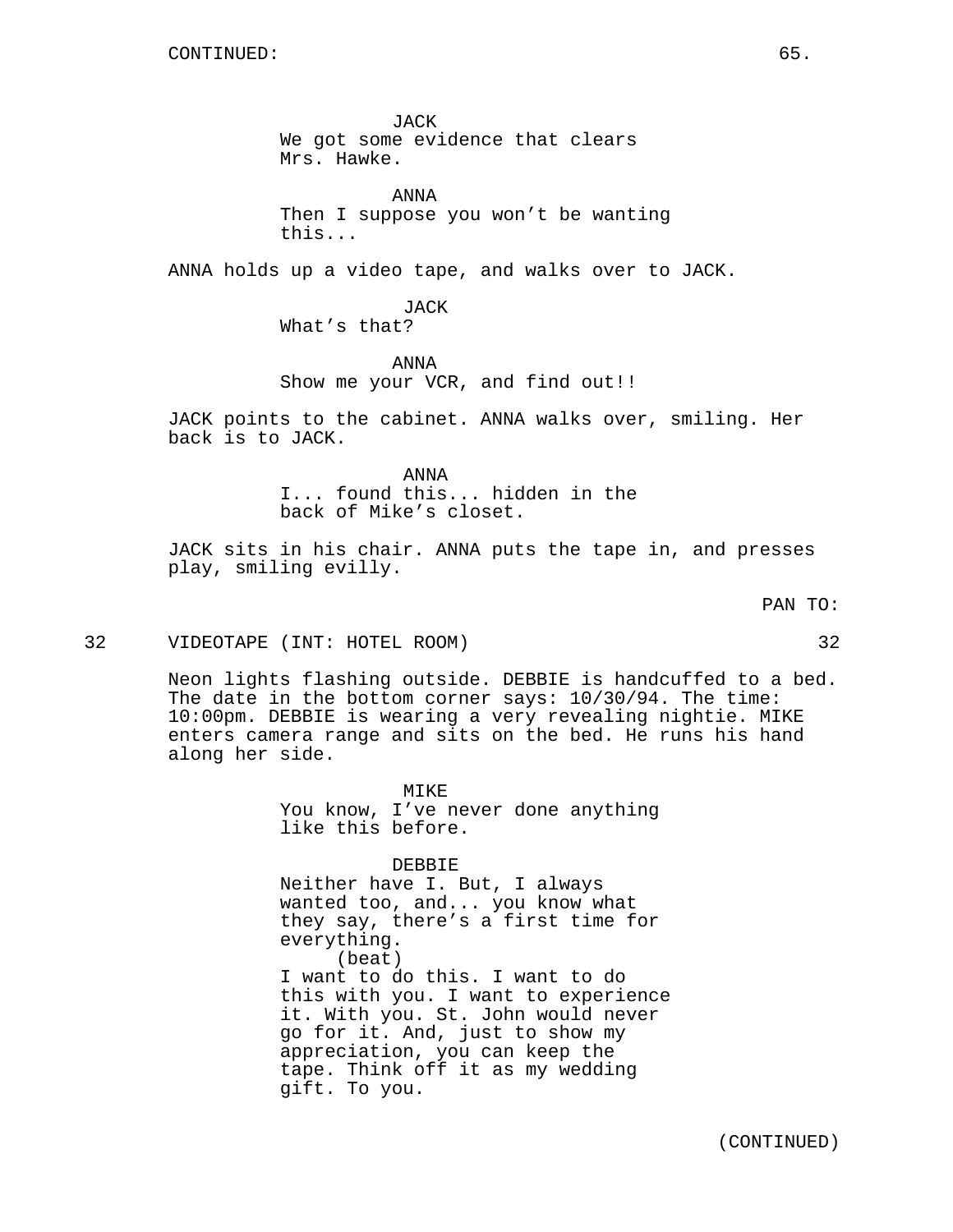MIKE crawls onto her, and kisses up her body. He lies on her, and looks into her eyes.

> MIKE But, you're the one getting married tomorrow.

> > DEBBIE

(beat)(smile) Now, are you gonna just look at me all night, or will you do what I want?

MIKE kisses her -- deeply and passionately. After a few moments, MIKE releases her. He starts kissing her neck, his hands running down her shoulders. The nightie she is wearing, is strapless. He runs his hands down her sides, removing the nightie on his way down.

CUT TO:

## 33 A FEW HOURS LATER 33

JACK and ANNA are still watching. The Time Index is now 12:55am, 10/31/94. MIKE is cuffed to the bed, and DEBBIE is having her way with him. They are completing another love making session. When they are finished, she rolls off him, and removes the cuffs. He turns onto his side, resting his head on his hand, and looks at her. She looks at him.

### DEBBIE

What?

I know.

MIKE runs his hand along the side of her face.

MIKE I wish that we...

DEBBIE places her fingers on his lips.

DEBBIE Shhh. Don't say it.

DEBBIE kisses him. She lets him go.

MTKE. I'm gonna miss you.

DEBBIE And I you. (beat) Any time you need me, just play the tape.

(CONTINUED)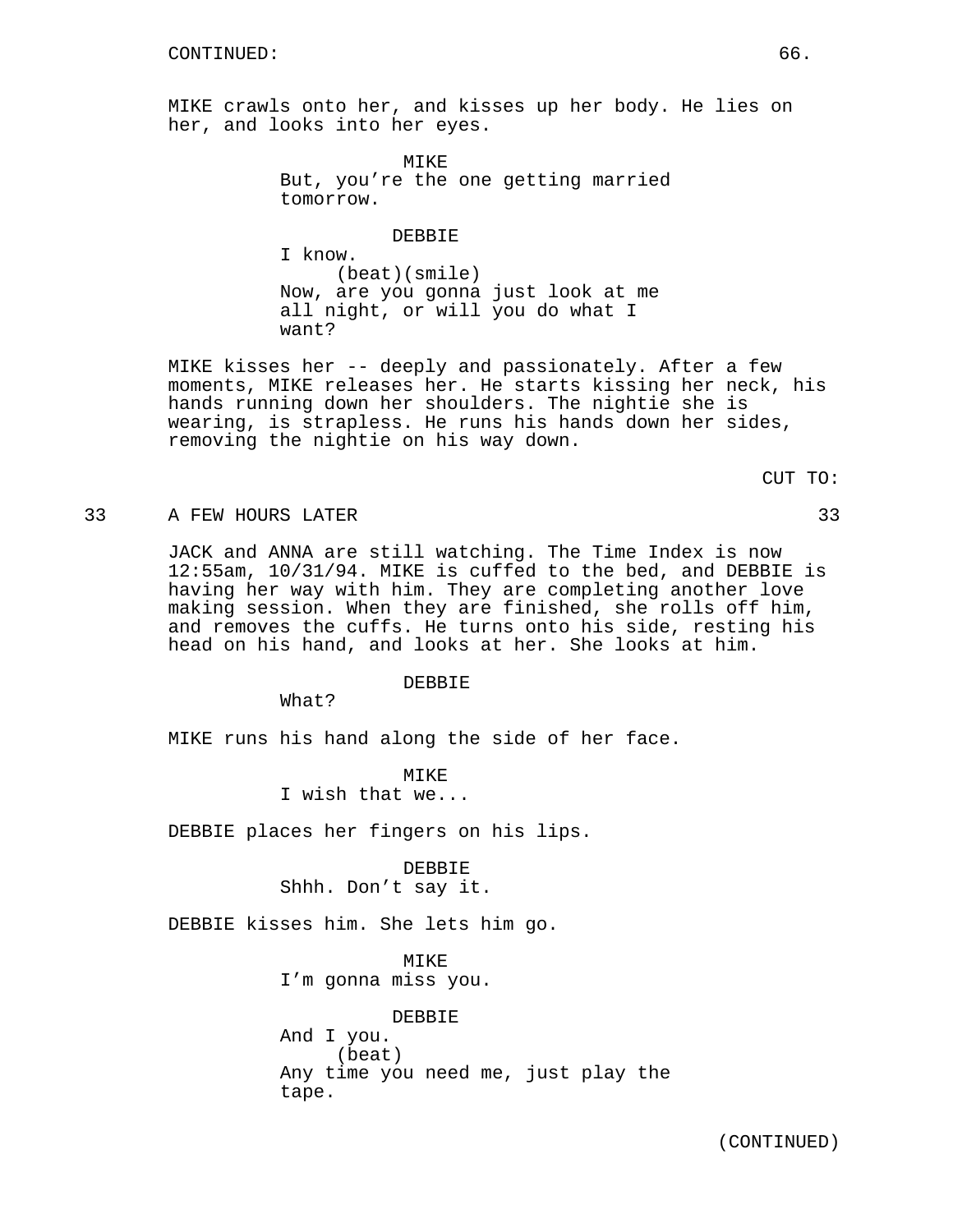MIKE is about to say something, when he sees the bedside clock.

> MIKE Ah, Damn. It's 1:00am. Anna's gonna kill me.

DEBBIE I guess this is it, hunh?

MIKE Yeh. I guess so.

DEBBIE rises wrapped in the bed sheet, walks over to the camera, and stops the tape.

PAN TO:

34 INT: OFFICE 34

The tape turns to static. ANNA presses stop, removes the tape, and goes to JACK.

> JACK You mind if I... we, keep the tape?

ANNA (hand it to him) Be my guest. I sure as hell don't want it.

JACK takes the tape.

ANNA Well, I better get going.

ANNA turns to leave. JACK remembers what ALAN said.

**JACK** Miss Sawitzky?

# ANNA

(turn)

Yeh?

JACK Would you like to grab a drink, or, something?

ANNA (think) Sure. I'd like that.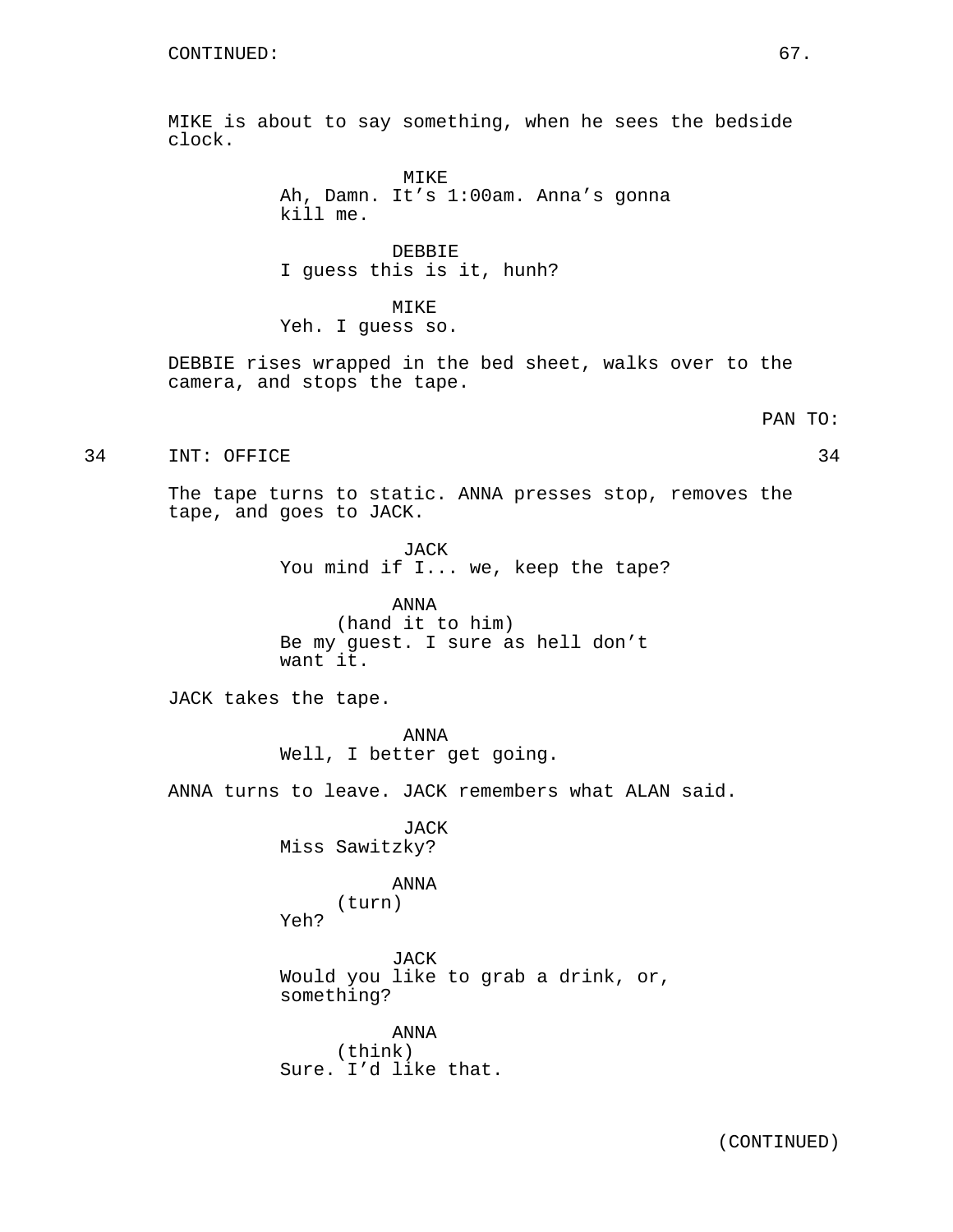JACK (smile) Great.

JACK and ANNA leave.

JUMP TO:

### **FRIDAY DECEMBER 17th 1999**

35 INT: JACK'S OFFICE (9:00AM) 35

JACK is on the phone. ALAN enters as JACK says line.

JACK (surprise) Are you sure? (beat) Thanks.

JACK hangs up the phone. ALAN notices the concerned look on JACK's face. JACK is lost in his thoughts and doesn't notice ALAN there. ALAN sits in the chair in front of JACK's desk.

> ALAN What's wrong, partner? (beat) Jack? (beat) Jack?

JACK Sorry, what... what'd you say?

ALAN Who was on the phone?

JACK says the next line slowly, as if he is still in a state of confusion.

> JACK I was checking out who that guy was supposed to meet.

ALAN What guy?

JACK Airwolf's pick-up.

ALAN Oh, that guy. (beat) (MORE)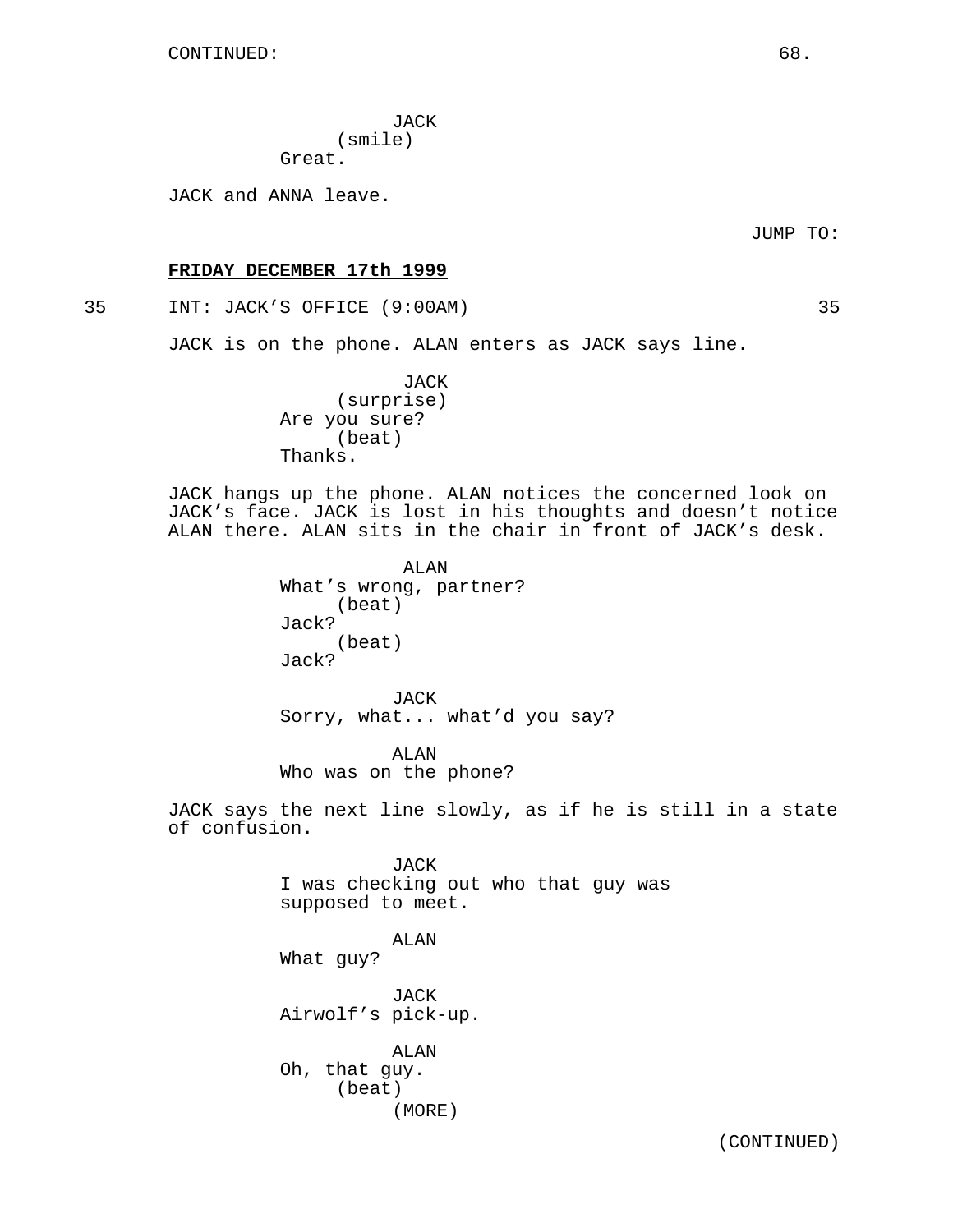ALAN (cont'd)

And..

ALAN is waiting for JACK to answer. JACK doesn't, he's thinking.

> ALAN C'mon Jack, who was it? We have to warn...

> > JACK

No one.

ALAN (raise eyebrow) Come again?

JACK

No one.

ALAN He had to be meeting someone. He wasn't just...

JACK Nobody at HQ was supposed to meet any informers that day. (beat) In fact, no one even knows the name of the man who...

ALAN That's impossible Jack! Someone had to order Airwolf on that mission. Find that...

ALAN stops talking. He gets a sudden burst of inspiration, a crazy idea, but it works.

> ALAN The whole thing was a set-up! Right from the start. (beat) That puts her back at the top of the suspect list Jack. She must have hired the guy and...

JACK You're forgetting that she was supposed to be on Airwolf, and...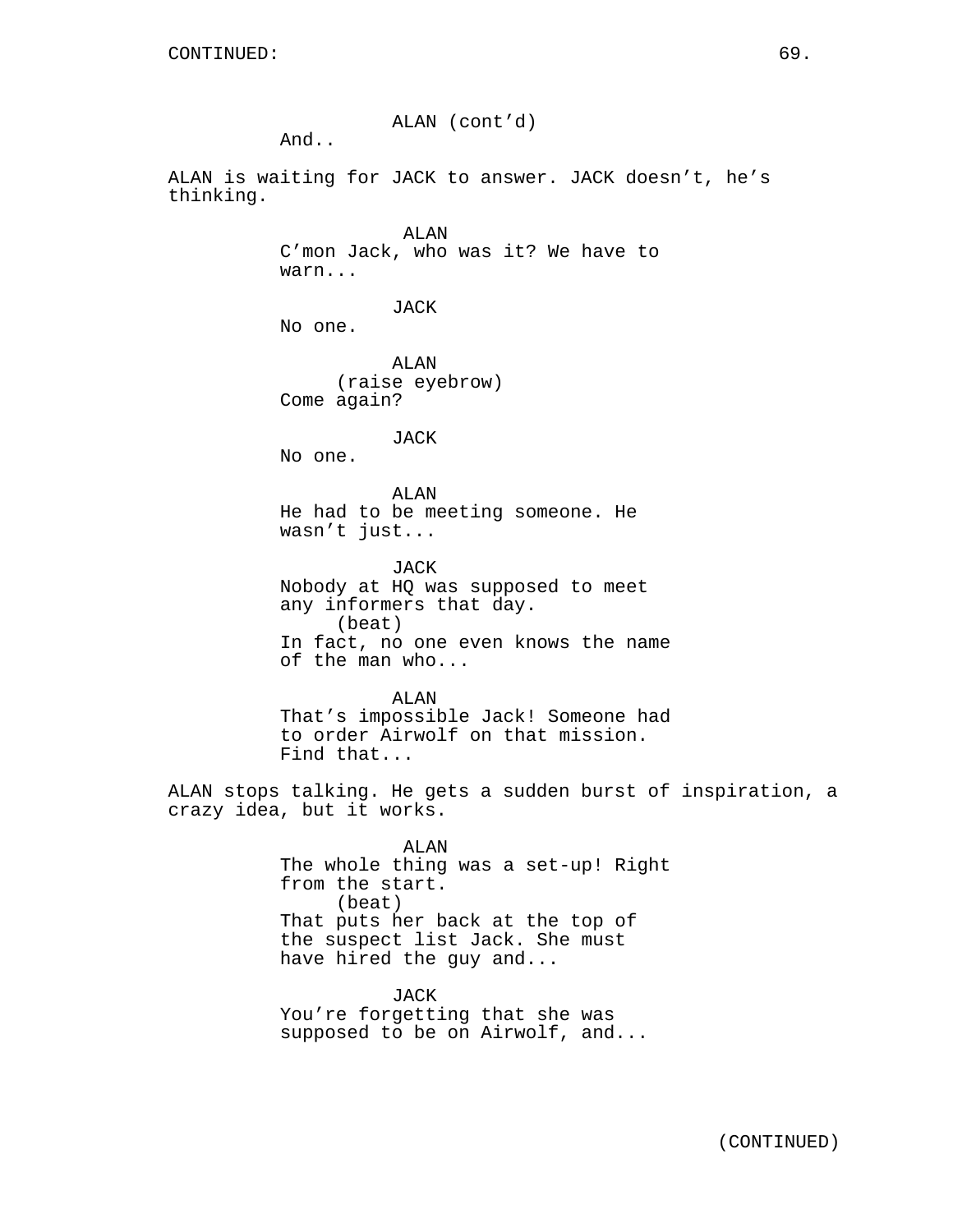ALAN And you're forgetting that Airwolf was delayed, and she let Mrs. Stein go!

(beat) I'm telling you, she volunteered so that no one would suspect her.

JACK

But how'd she know that the charter would cancel?

ALAN The charter was part of the plan.

JACK Boy, you have an answer for everything. Next you'll be telling me...

ALAN Think about it! (beat) The charter takes Mrs. Stein out of the picture. Then, later, Mrs. Hawke has someone call and cancel the charter at the last minute, so that...

JACK Even if she did all that, which I still say she didn't... (beat)

How'd she know Mrs. Stein would arrive in time to take her place?

ALAN

Simple. She knew exactly how long it would take for the new systems to be connected. And, she had to have them installed so she'd be off the hook. She also knew how long it would take to get from Santini Air to the Lair.

JACK We still need a motive. We know she loved Hawke...

ALAN (cut him off) ...and don't forget Rivers.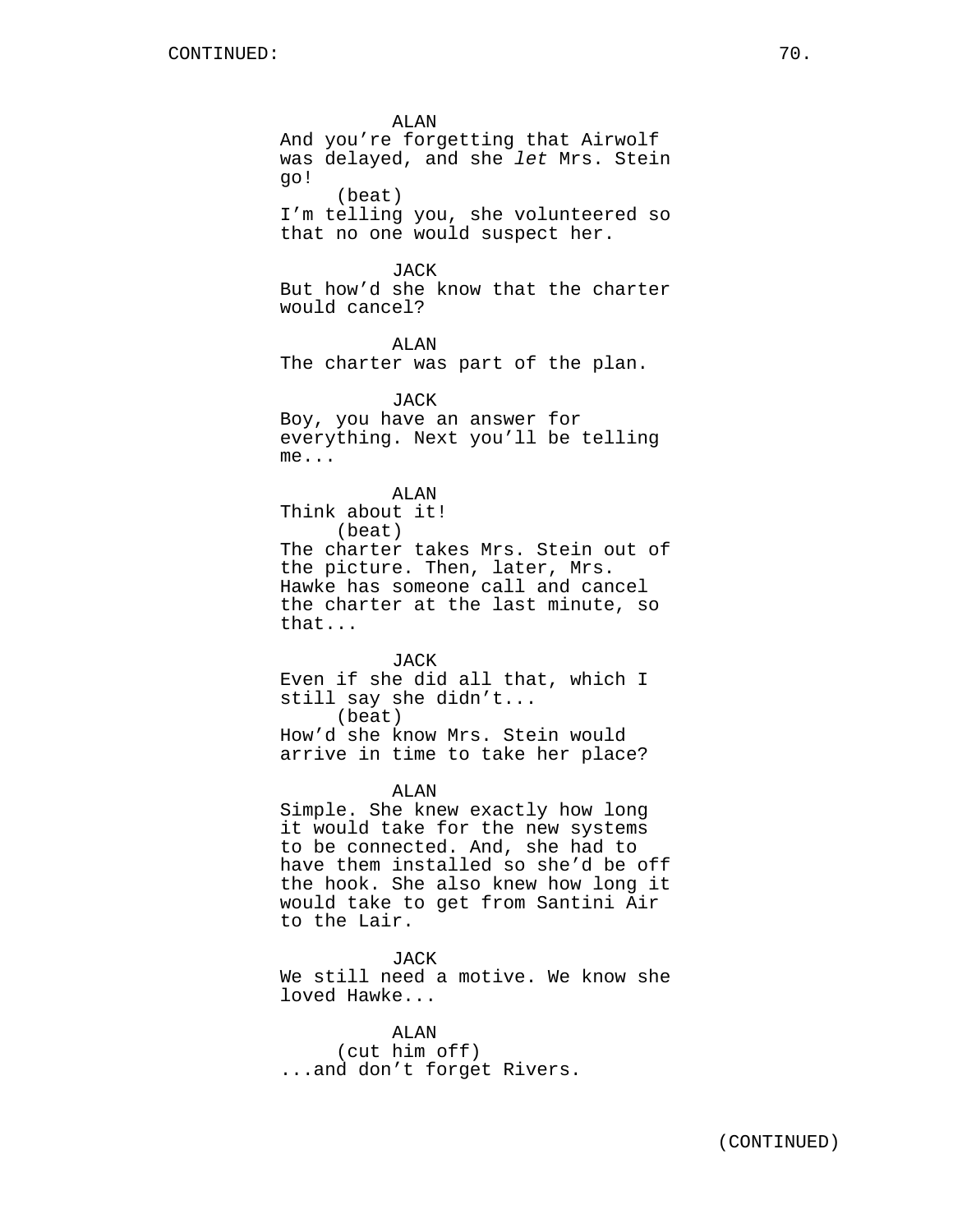JACK ...and Rivers. (beat) But what about Mrs. Stein? Why...

ALAN I was looking into that. Did you know that she was married to Mrs. Hawke's cousin?

JACK Frank Stein. Yeh, I knew that.

ALAN But, did you know that two years Frank Stein was killed during a mission to rescue his wife, and...

Note: When JACK uses DEBBIE's first name, in the next line, ALAN arches his eyebrows.

> **JACK** And you think that Deb never forgave her for his death?

> > ALAN

Right!

### JACK

Deb works for us too! She knows the risks! Hell she's almost be...

ALAN

She did it Jacky!!! Or she hired someone to do it. Either way she's going down.

JACK It doesn't feel right, Alan. There's something missing. (beat) I feel like I'm trying to put together a jigsaw puzzle with no clue as to what the picture is, and, to top it off, pieces are missing. Very important pieces, that, once found, would make the picture clear.

ALAN I hate it when you start talking like that. Why can't you face it? She...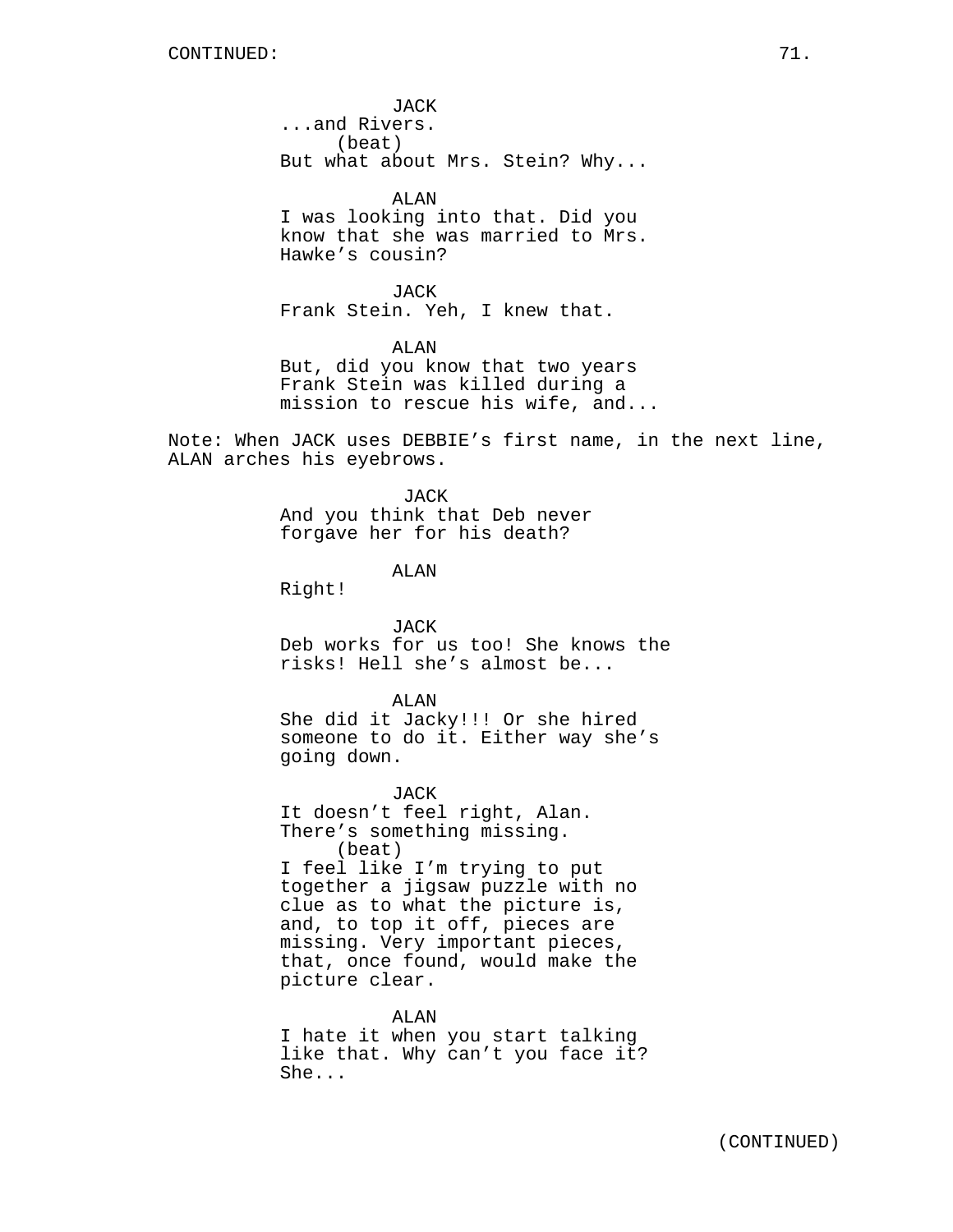JACK ...didn't do it. And I'll prove it! Somehow.

#### JUMP TO:

36 INT: LAIR (11:00AM) 36

DEBBIE and DALE are at the computers. DEBBIE is running the Airwolf tapes. They are trying to find the best shot of the pick-up guy, to use to run an ID check. DALE thinks this is the best shot.

> DALE Stop. There. That's it.

DEBBIE Okay. Now, let's bring it in closer.

DEBBIE uses the computer to pixel off the section of the image they want. Then she enhances that area.

> DEBBIE There. Let's find out who he is.

DEBBIE enters a command into the computer. The computer displays the flashing message "SEARCHING..." in the middle of the screen. JASON enters and walks over.

> JASON Here you are! I've been looking everywhere for you!

DEBBIE Well, you found us.

JASON walks up the ramp to them. The message changes to "MATCH" as JASON reaches them. The computer shrinks the picture into the top left 1/4 of the screen, and displays a bio alongside, and under it.

> JASON Who's that? DEBBIE Our pick-up. (beat) According to this, his name is Kevin H. Alcides. Occupation... (raise eyebrow) Actor.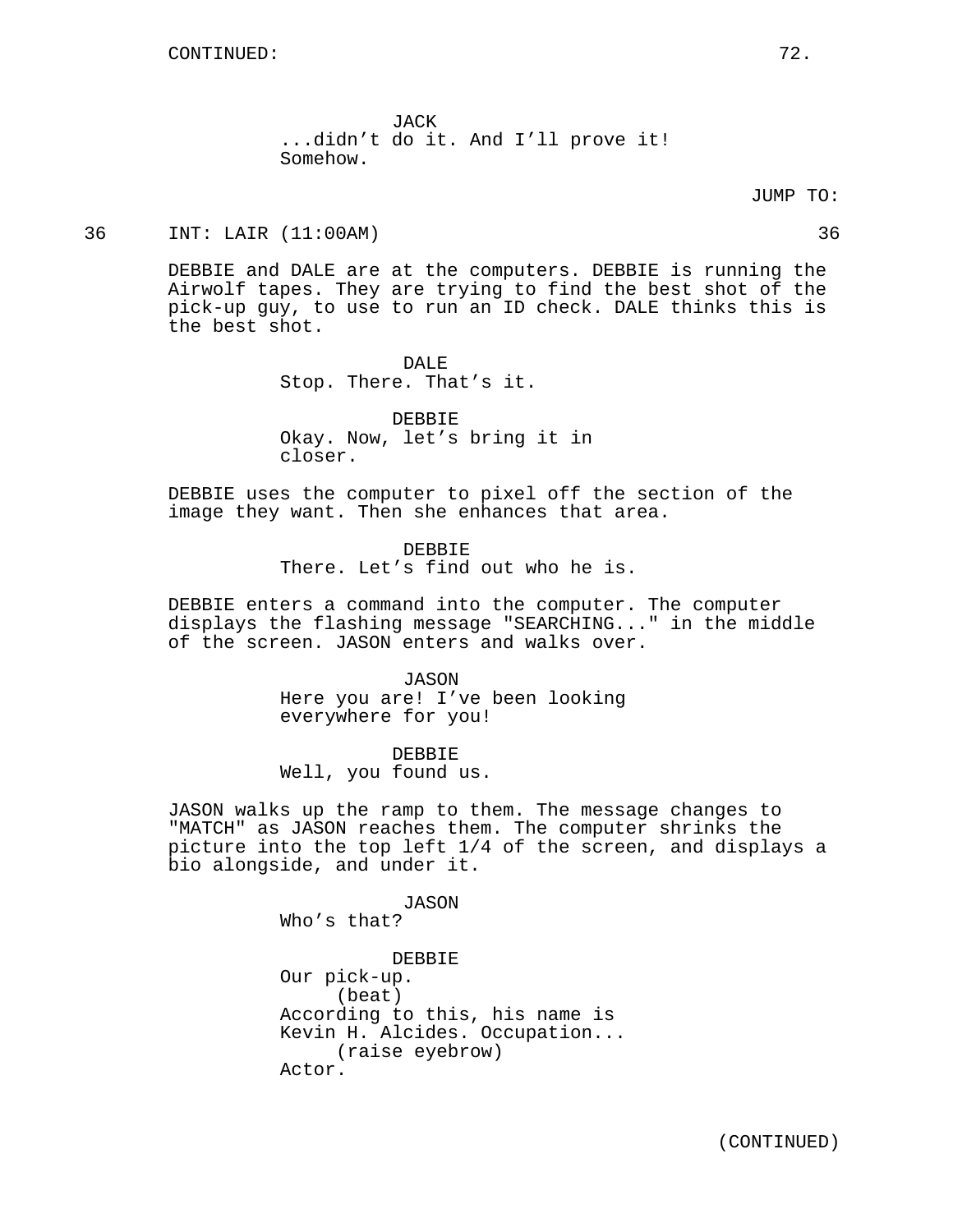JASON Actor? What would a...

DEBBIE (continue reading) His wife and 3 kids, were recently killed in a car accident.

JASON and DALE are waiting for DEBBIE to continue. She doesn't.

DALE What else does it say? DEBBIE Nothing. That's it. JASON That's it? DEBBIE Except for his acting credits, and an address, that's the end of the file. DALE An actor? (beat) What could he possibly know that would be of any interest to the Department of National Security? JASON That's a very good question. DEBBIE Did you hear from IA yet, on who Alcides was meeting? JASON No. Not yet. DALE I say we go search his place. Maybe we'll find an answer there. JASON Good idea. DALE What's that address, Deb?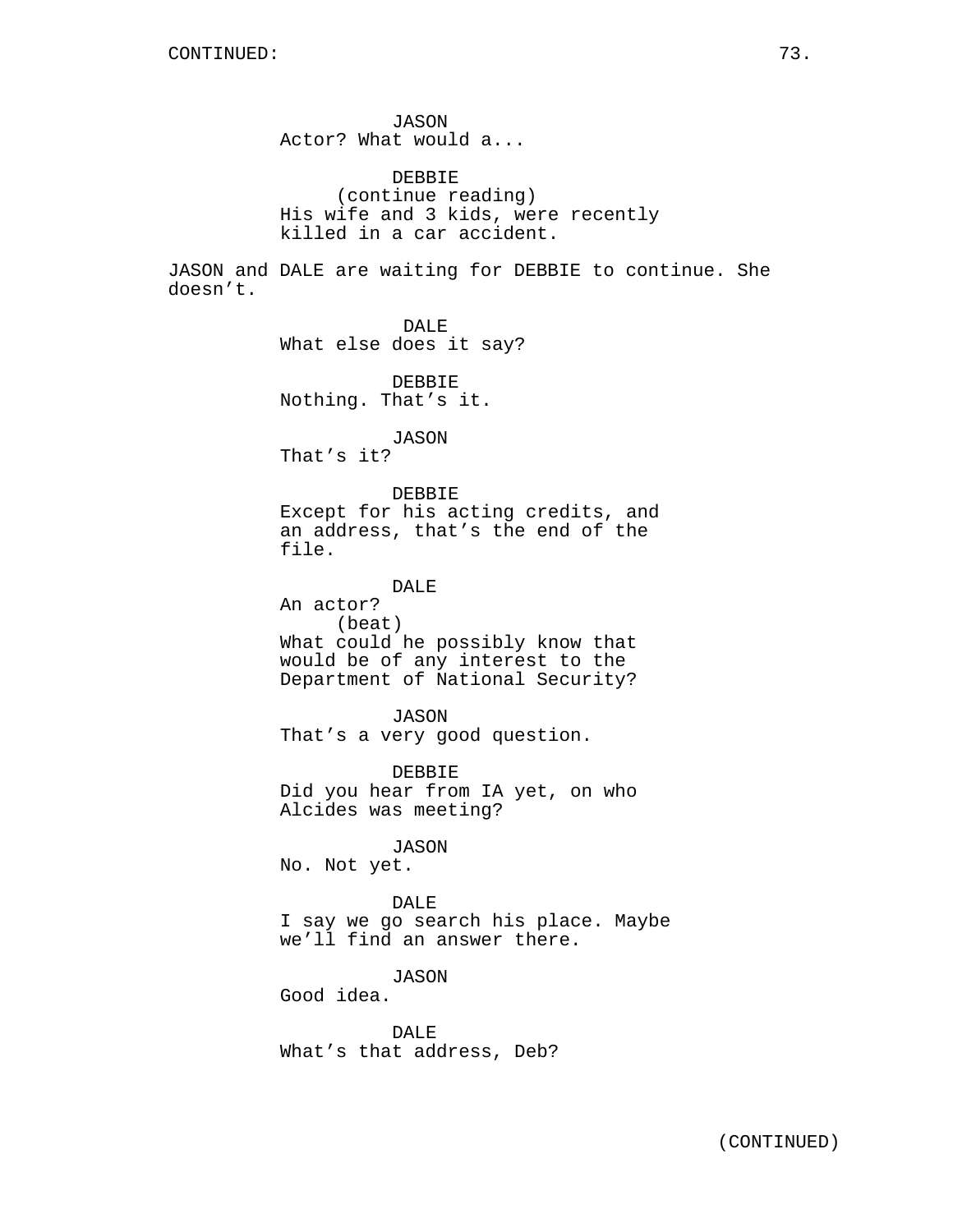DEBBIE (read) 1300 Mount Olympus Court.

DALE writes it down as DEBBIE reads it off. Then, the three of them exit the lair.

JUMP TO:

37 EXT: KEVIN'S PLACE (3:00PM) 37

DEBBIE, DALE, and JASON, walk to the front door. JASON turns the door knob.

JASON

It's locked.

DEBBIE looks to JASON. She gives him a "well, duhhh" look. DALE reaches into his pocket, and removes a set of lock picks, while DEBBIE and JASON are exchanging words. DALE starts on the lock. FOCUS on: DEBBIE and JASON.

> DEBBIE Of course it's locked. This is a bad section of town.

JASON And how would you know? I've never heard of this street before?

DEBBIE Mike's place is around the corner.

JASON gives DEBBIE a look and is about to say something when DALE clears his throat. They both look to him. The door is open.

> DALE You guys comin' in? Or are you gonna stand around arguing all day?

JASON How'd you...

JASON sees DALE slip the lock picks into his pocket.

JASON You always carry around a set of lock picks?

DALE I'm... always locking my keys in my car.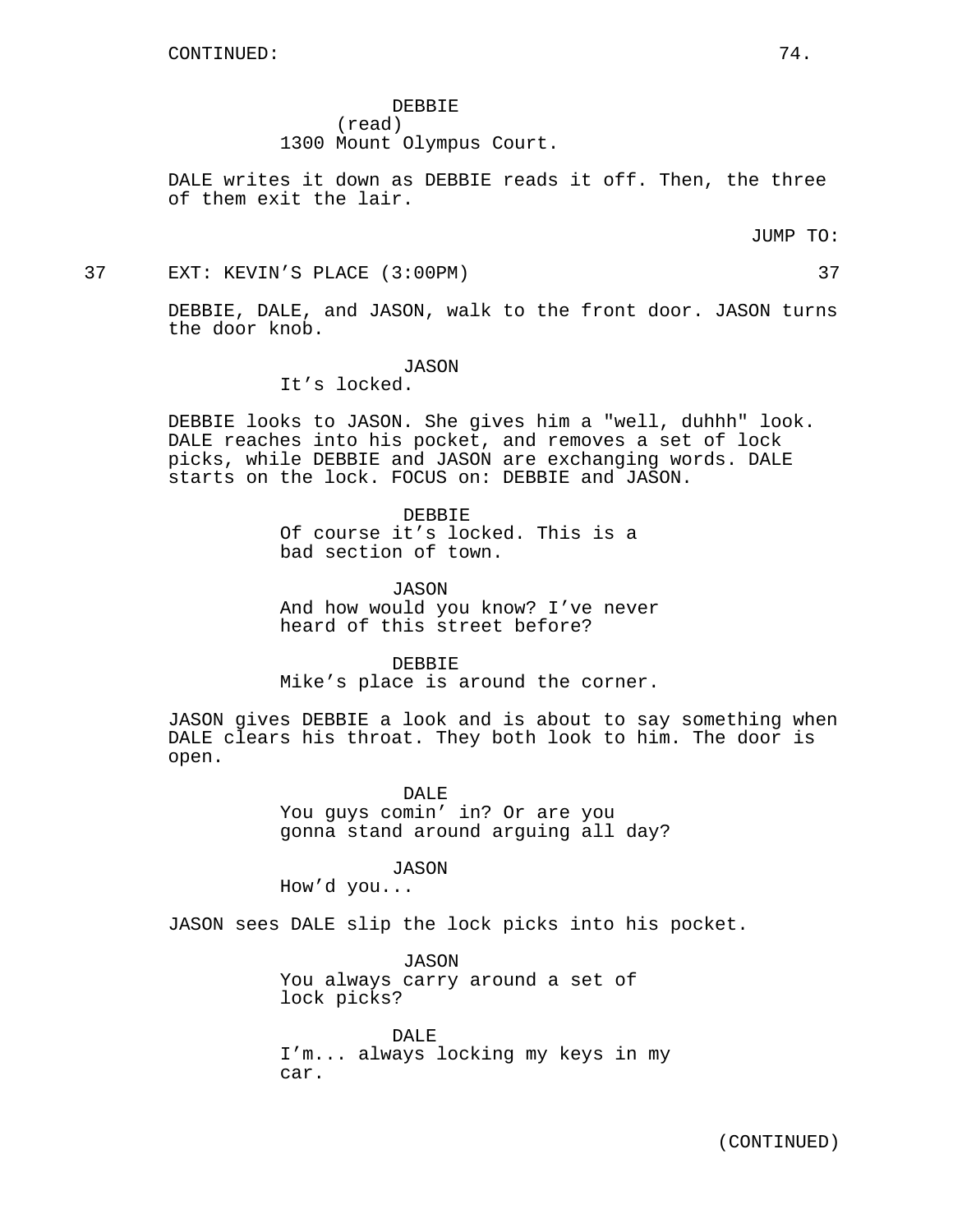JASON

But they're...

JASON was going to say "government issue", but DALE cuts him off.

> DALE Look, the door's open. You comin'?

DEBBIE enters. JASON enters. DALE enters closing the door behind him.

CONTINUE TO:

# 38 INT: KEVIN'S PLACE (MAIN ROOM) 38

There is a computer in one corner, a TV/VCR/stereo cabinet in another, a desk in another, and a sofa along the other wall. There are movie posters and other memorabilia throughout the place.

> JASON Deb, see if you can find anything on his computer. Dale and I will search the rest of the place.

> > DEBBIE

Right.

DEBBIE goes to the computer. DALE goes down the hall. JASON goes to the desk.

PAN TO:

39 FOCUS ON DEBBIE 39

She turns on the computer. It boots up, and enters Windows. She enters FILE MANAGER, and searches the directories.

CONTINUE TO:

# 40 TIME FLIES 40

JASON searches the desk, and the rest of the room, DEBBIE searches the computer, DALE searches the other rooms.

CONTINUE TO: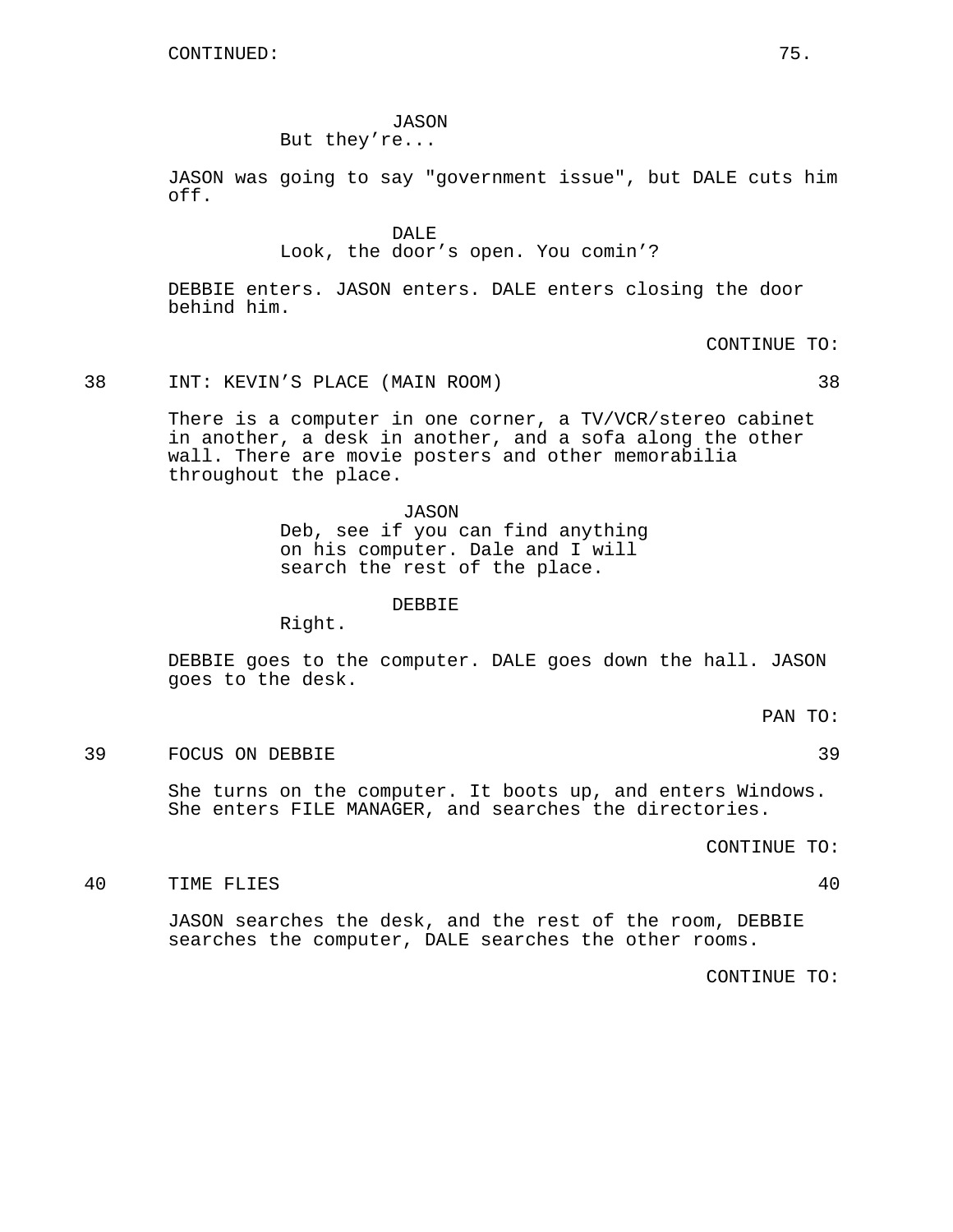# 41 TIME RESUMES (BEDROOM) 41

DALE finds three files labeled "CONFIDENTIAL" with a DNS logo in the top corner. He picks up the files, and returns to the main room, calling Jason's name.

DALE

Jason?

42 LIVING ROOM 42

JASON looks up. DALE holds up the files.

DAL<sub>E</sub>

I think I found something!

JASON walks towards DALE, who is walking towards JASON. DALE hands JASON the files. JASON looks at them.

> JASON Where'd he get these?

> > PAN TO:

43 FOCUS ON DEBBIE 43

She has opened a file called "JOURNAL.TXT" and is reading it in "NOTEPAD".

> JOURNAL Personal Log, 99/11/08: I think my luck has finally changed. That ad I placed has finally paid off. I just got a call from some broad named Anna.

DEBBIE stops reading to herself. JASON and DALE are walking over, they stop behind her.

> DEBBIE (mutter) Anna?

JASON What was that?

DEBBIE Listen to this...

DEBBIE reads out the Journal entries.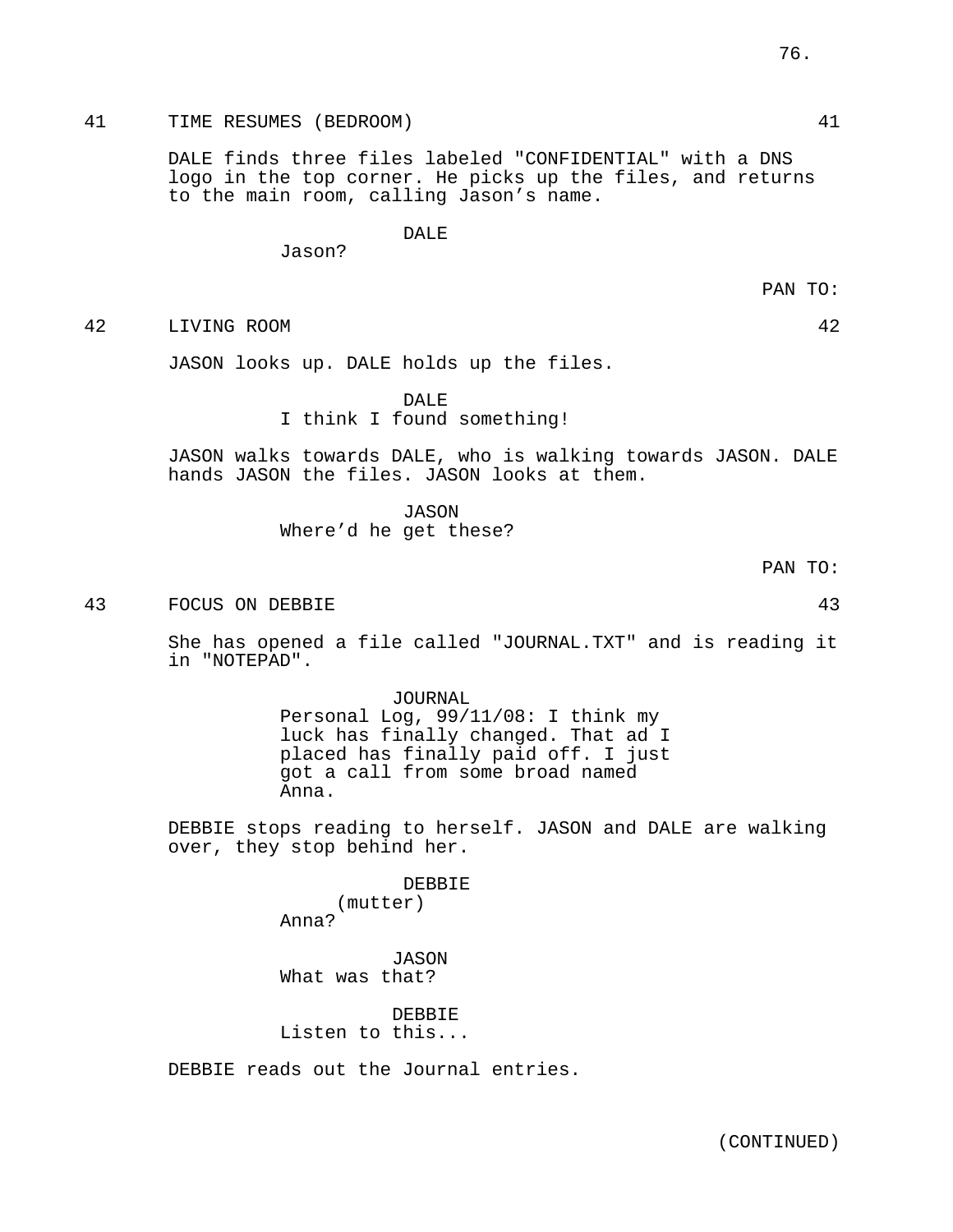JOURNAL (DEBBIE) Personal Log, Date 99/11/13: I think my luck has finally changed. That ad I placed has finally paid off. I just got a call from some broad named Anna. She says she'll pay me \$25,000 to help her pull of a practical joke on her boyfriend, his best-friend, and his friend's wife. She says Mike, that's her boyfriend, and his friends have it coming to them. They've been pulling stunts on her for years. And now she wants to get them back. She says she's been working on this for a while, and needs someone they don't know to help her pull it off. She said she'd come over in the morning and tell me what she had in mind. This will be the easiest 25 grand I've ever made. I'll fill you in later. KHA out.

Personal Log, Date 99/11/14: Anna just left. This is one elaborate joke she's planning. Seems that Mike and his friends work for some government agency named DNS. She gave me some files to read, and told me to memorize their contents. She's planning to lure them to a field where I'll meet them. Don't ask me how she'll get them there. When I asked all she said was "you don't need to know." These government types and their "need to know". She said they'd take me somewhere where the joke would play out. I asked how she planned to do this, and she said she still had a few loose ends to tie up, then she'd be in touch. KHA out.

Personal Log, Date 99/12/13: Sorry I've been away for so long, but, that couldn't be helped. I'm sure you're wondering what happened? Well, she hasn't called back. I'm beginning to think the joke was on me. I guess... wait, the phone's ringing. Maybe it's her. Hold on... Yep. That was her. She said everything is set for tomorrow.

(MORE)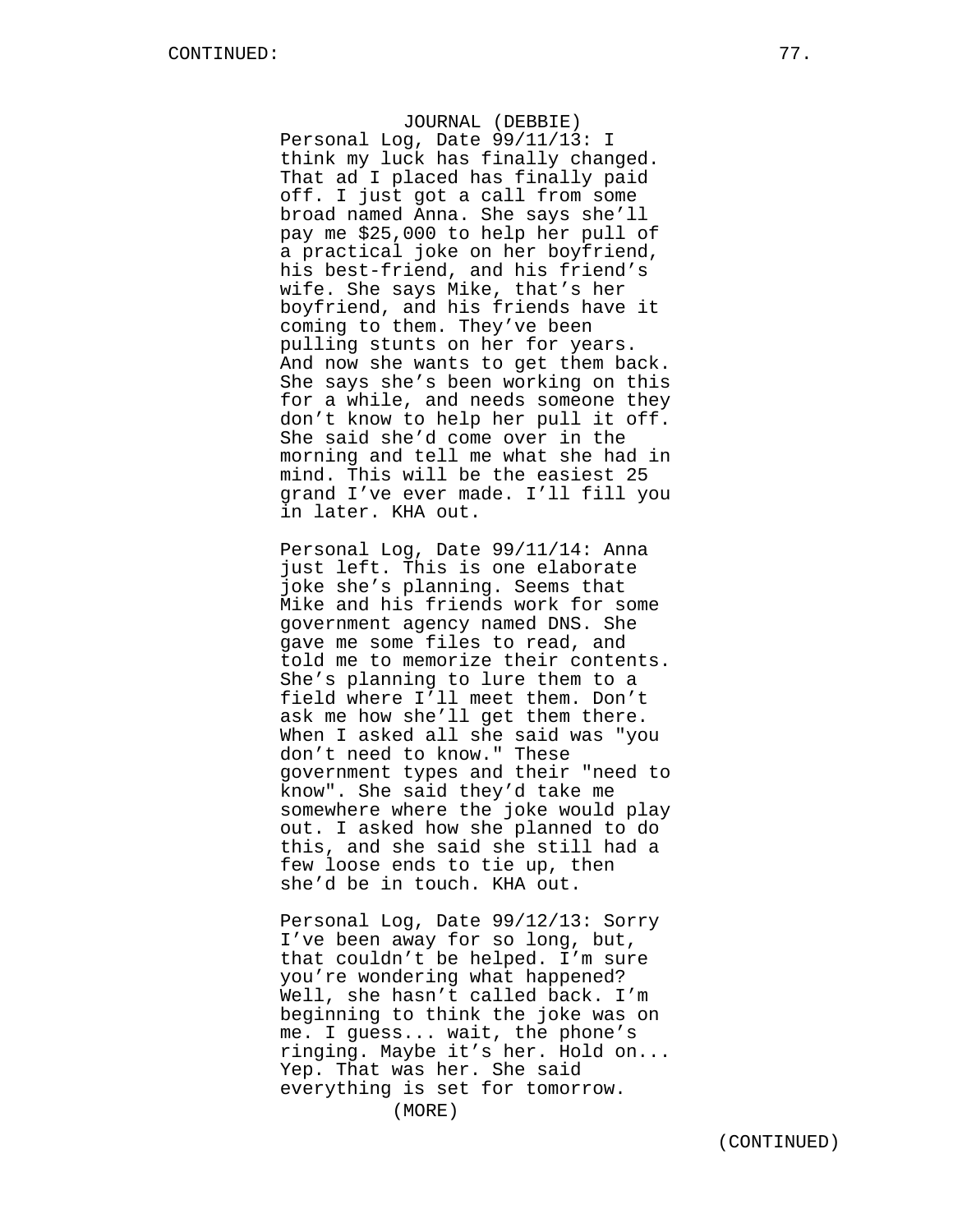JOURNAL (DEBBIE) (cont'd) Told me she had a few last minute props to give me. She's on her way over now. I'll let you know what they are...

Personal Log, Supplemental: She just left. She gave me a briefcase. Can you imagine? A briefcase! I asked her what was in it, and she said it was for her to know, and them to find out. I guess she could tell I was curious, because she said "Remember what curiosity did to the cat? Don't open it till I give you the signal." I don't know why, but I suddenly felt like Pandora. And I remember what happened when she opened that box that the gods told her not to. Anyway, she was about to leave when she turned to me and said something that I don't quite understand. She said I could do or say anything that my character would, but, I must make sure to gently pat the briefcase as soon as their chopper ascended. Fill you in when I return. KHA out.

That was the last entry. END of FILE.

JASON

So the bomb wasn't in the briefcase, the bomb was the briefcase!

# DALE

It was also had a touch sensitive trigger, not a timer. It didn't matter how late Airwolf was, the bomb was activated when Alcides patted the briefcase.

DEBBIE tells the computer to print the file.

DEBBIE I can't believe Anna would want to kill them.

JASON I think maybe she wanted you dead too.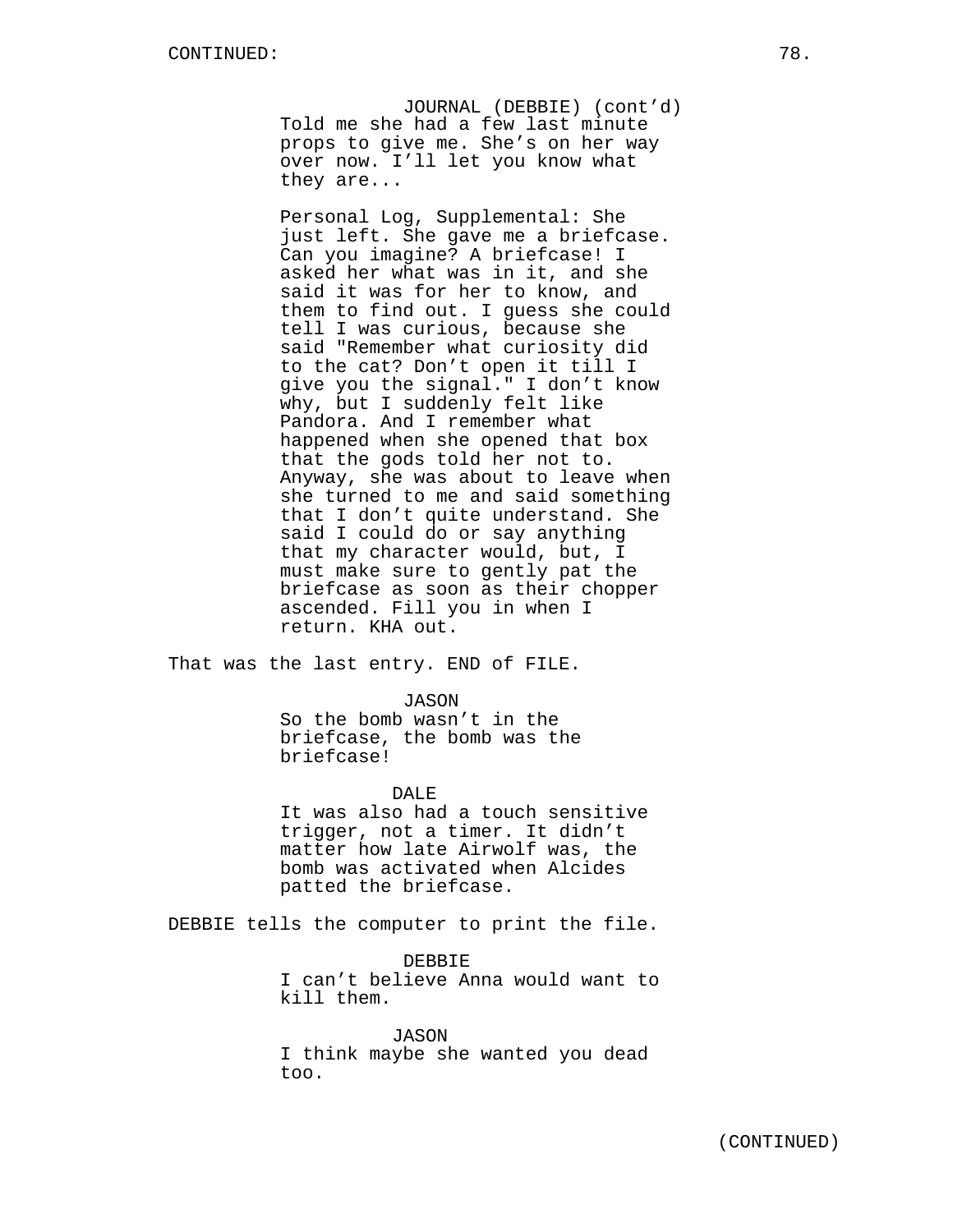DEBBIE Me? But I wasn't...

JASON You almost were.

#### DEBBIE

But Anna didn't know that. Alcides says she was planning this for some time. At least a month. How would she know if I was going to be on Airwolf?

DALE Maybe that was one those "loose ends" she had to tie up. She had to make sure you would be. (beat) Alcides journal refers to Mike, St. John and you. Not Mike, St. John, and Jo.

DEBBIE Yeh, but how... (light bulb) The charter.

JASON What was that?

### DEBBIE

The charter. The one Jo was...

DALE

What about it?

DEBBIE Anna took the call. She set it up.

JASON What? When?

DEBBIE

(think)

About 3, maybe 4, days before...

JASON

I didn't think Anna could boo...

DEBBIE

That was the first time she did.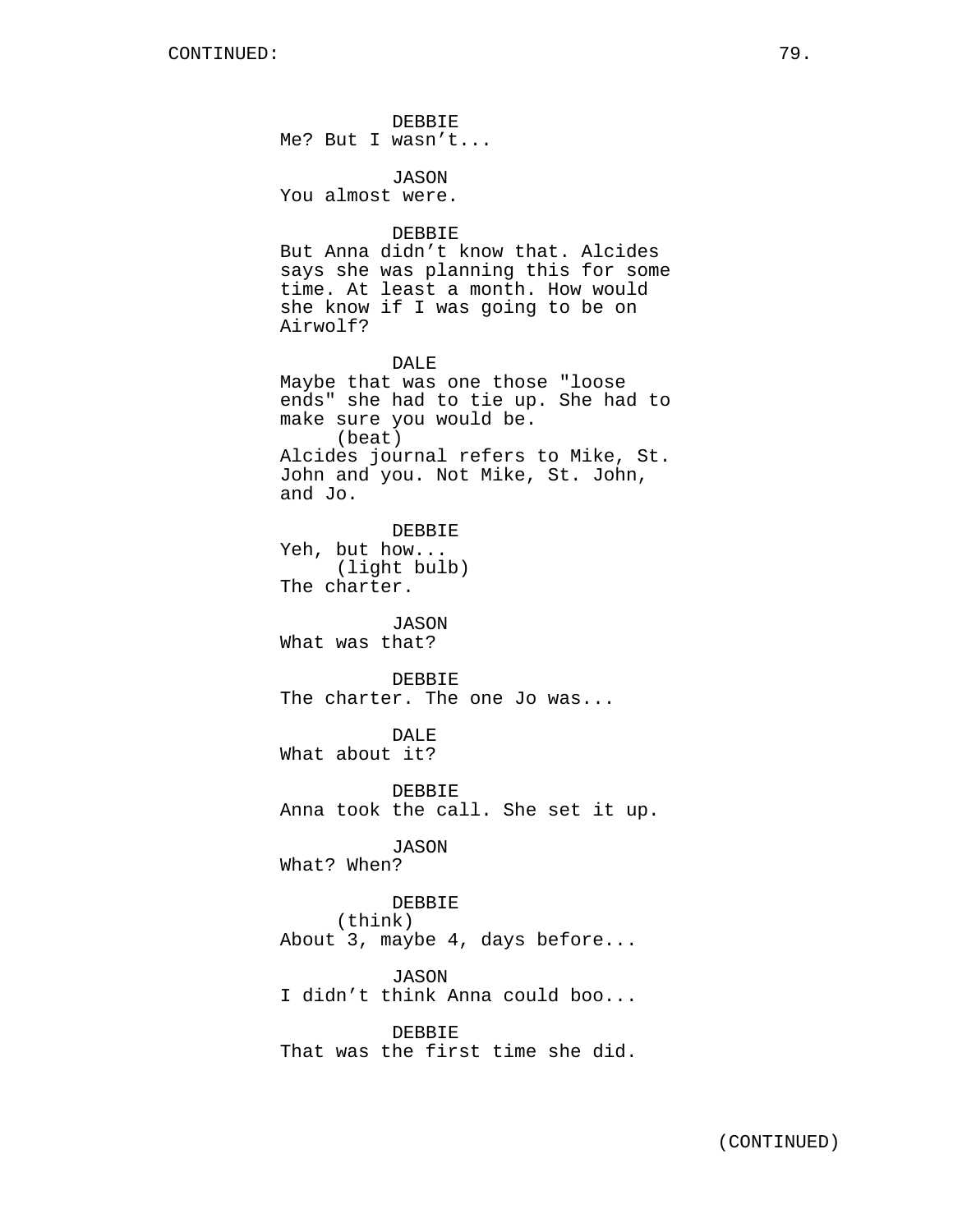JASON How come she... DEBBIE As I recall, the five of us were in the office. Mike and Jo were having one of their "disagreements" and Stj and I were betting on who'd win. (beat) Anyway, the phone rang, and Anna answered it. When she was booking the charter, she must have noticed that that was Jo's week for charters, and... DALE ...figured the charter would get rid of Jo, and the guys would need you in Airwolf. (beat) But how could she arrange to have Airwolf pick up Alcides without raising suspicion? JASON Easy. For the past few months she's been working part-time in the file room at HQ. DAL<sub>E</sub> So? DEBBIE So, she'd have the opportunity to pull this off. JASON And she did hand me the tape outlining the mission. DALE / DEBBIE (look at Jason)

Tape!?!

DEBBIE It was a taped mission? I thought all assignments had to be delivered in person or over the phone?

JASON They did.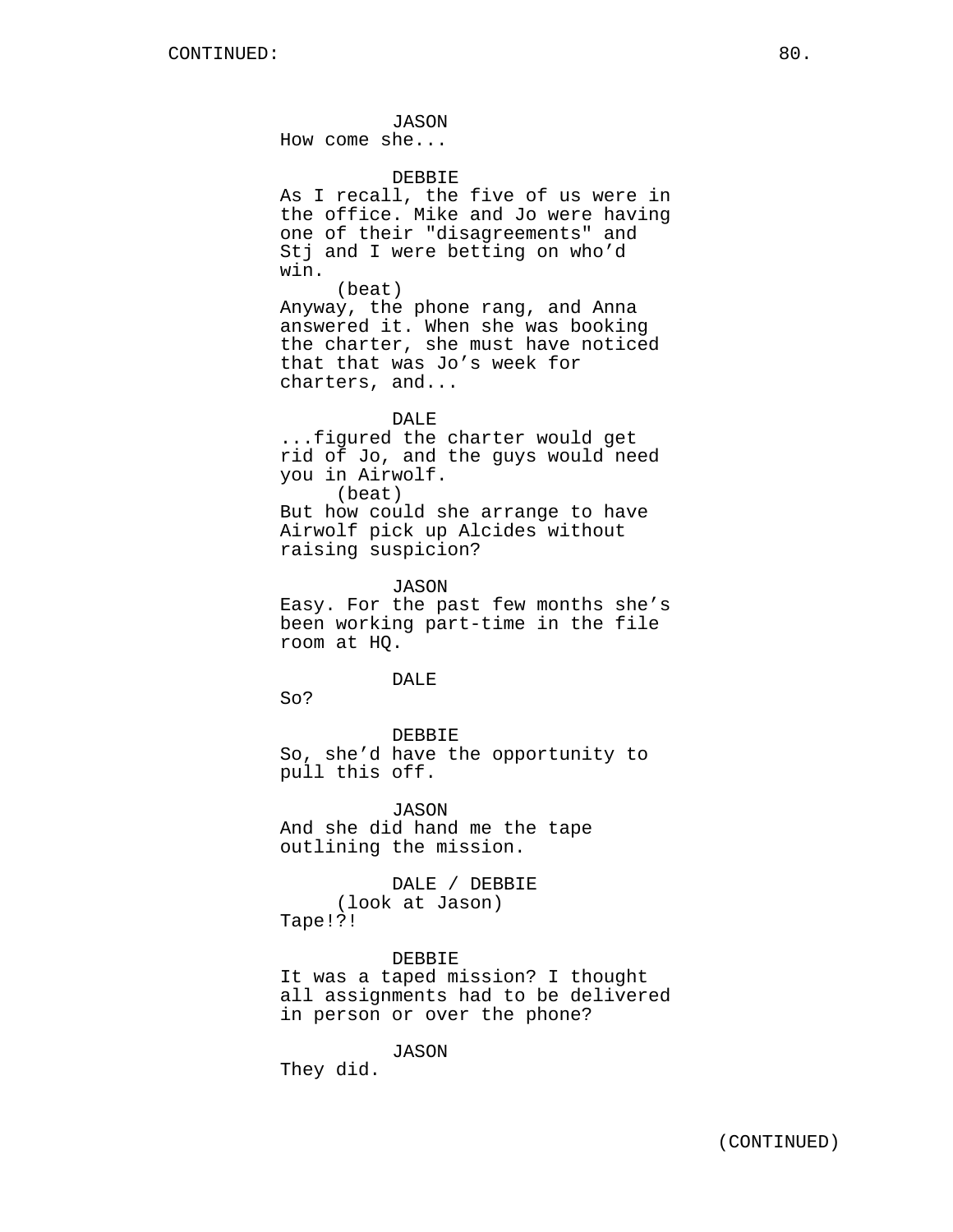### DEBBIE

Did?

DALE When did taped missions become acceptable?

JASON Last month an INTERNAL SECURITY memo was passed out.

### DEBBIE

Memo? What memo? I never...

### JASON

It stated that phone taps had been detected on some lines, and...

#### DEBBIE

Phone taps?

### DALE

How could there be a phone tape? All Government Agency lines are scrambled. Even if an outside source was taping the line, unless they had a decoder, or the decoding code, all they would get is a lot of mumbo-jumbo!

#### JASON

I know! But according to the memo, they believed there was a leak within.

(beat) Look, the memo is back in my office if you don't believe me?

#### DEBBIE

We're not saying we don't believe you, Jase. But, you must have been the only one to get...

(light bulb)

Of course. She had to think of some way to get you to accept the taped mission.

### DALE

But the voice on the tape would have to have been a voice of authority. I mean not just anyone would have the authority to order Airwolf on a mission.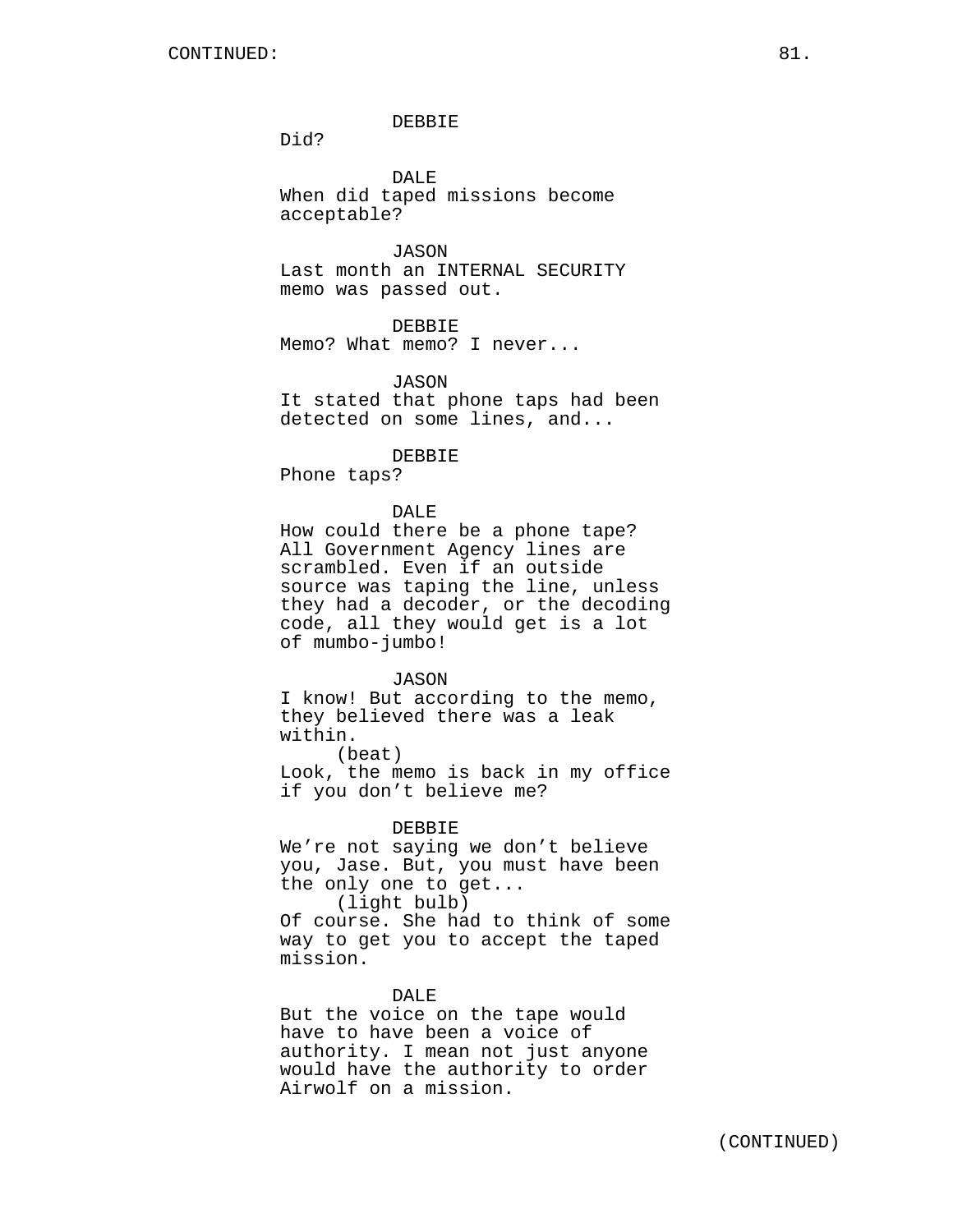DEBBIE picks up the computer printouts and turns off the computer. (Note: Neither JASON nor DEBBIE wonder how DALE knows so much about government procedures.)

> DALE So how'd she... DEBBIE (mutter) Computers?

JASON What was that?

### DEBBIE

Last week I caught her reading one of my computer books. It was on computer dubbing. You know, where you record a voice and store it in the computer. The computer analyzes the voice print, and later it can say anything you want in that voice.

DALE So all she would need, is a valid voice print?

#### DEBBIE

Right.

#### DALE<sup></sup>

Now we know she had both the means and the opportunity to pull this off. But what about motive?

DALE looks from DEBBIE to JASON. DEBBIE looks at JASON.

DEBBIE Yeh. What about motive? I mean why kill Mike? She loved him. She'd do anything for him. She...

JASON There's your motive.

### DEBBIE

What?

JASON Mike. Mike was her motive. (look at Debbie) Imagine how she must have felt knowing that the man she'd do (MORE)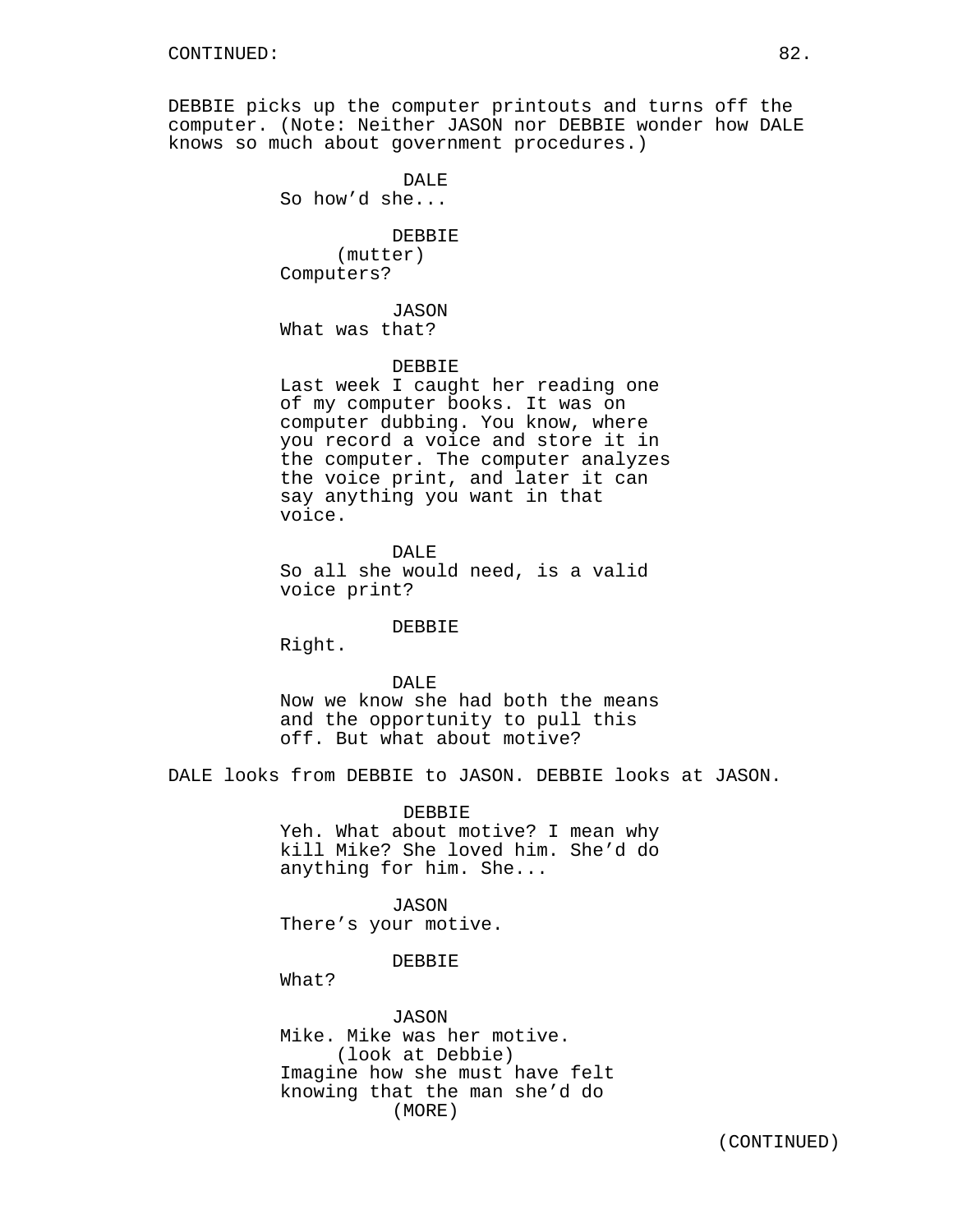JASON (cont'd) anything for... the man she loved more than anything... would never love her the same way. He never would because he loved someone else more. Someone he knew he might never have. (beat)

She was jealous of his feelings for you. She knew he'd never love her like he loved you. Maybe she'd finally just had all she could take of the three of you, and decided to get rid of you all, in one shot.

DEBBIE

Would have worked too. Only Jo's charter canceled and the installation took a little longer than we thought.

#### DALE

This doesn't look good for Anna. If she's innocent, someone has gone to a lot of trouble to frame her.

DEBBIE No. She did it. There are just too many coincidences otherwise.

DEBBIE gets up, and heads to the door. JASON and DALE look at each other then at DEBBIE. She opens the door and turns to them.

DEBBIE

Comin'?

DALE Depends. Where are we going?

DEBBIE

IA.

(beat) These... (Hold up printouts) ...should get them off my back.

DALE and JASON head over. DEBBIE exits, followed by DALE, then JASON, who closes the door behind him.

JUMP TO: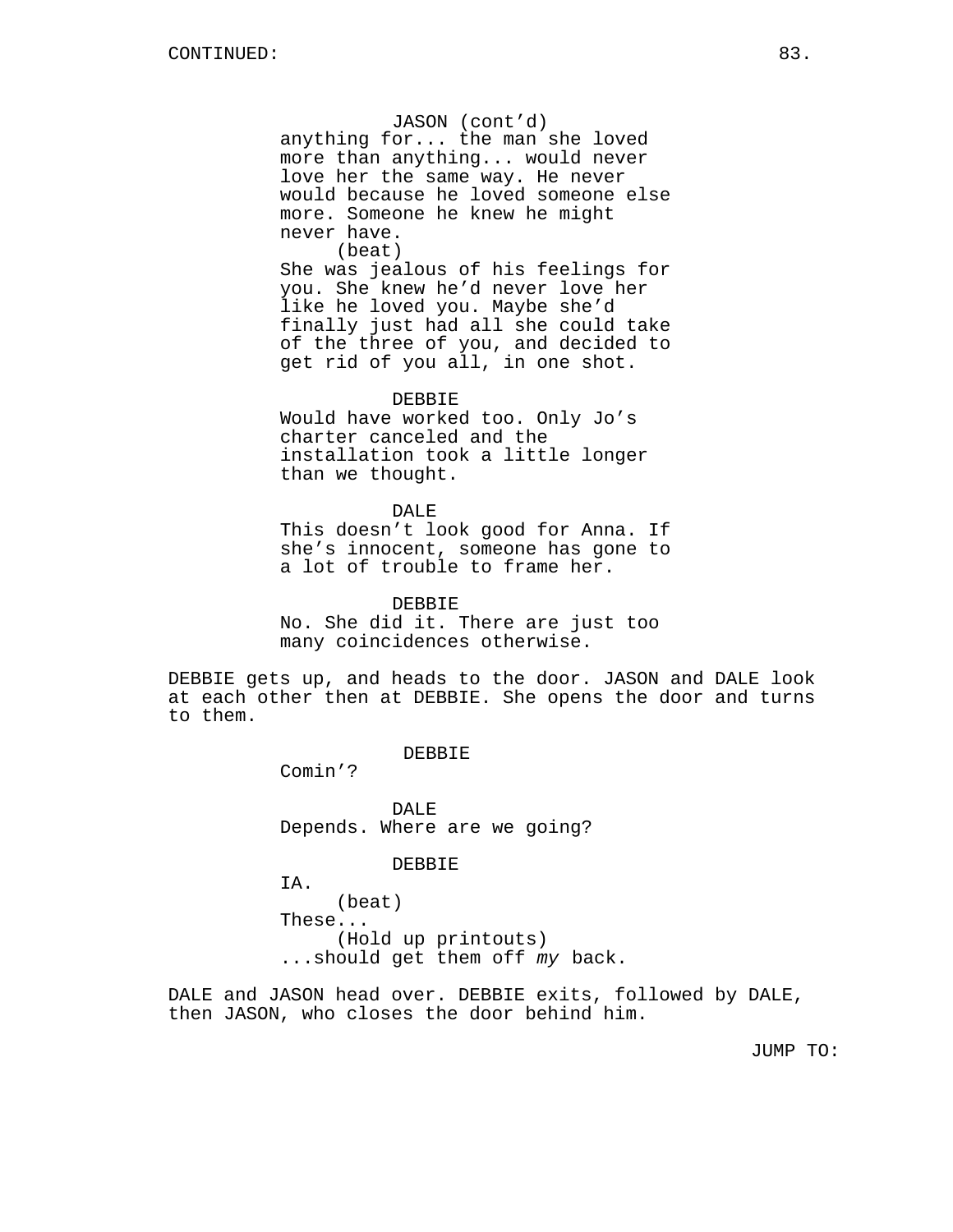ALAN is sitting behind his desk. He has the remote control for the TV/VCR in his hand. ALAN has a jumbo TV. He is watching the tape of MIKE and DEBBIE he took from the evidence room. ALAN has a silly smirk on his face. The time index on the tape, is 10:30pm. There is a knock on the door. (Note: The TV/VCR, is along the same wall as the door.)

ALAN

Who is it?

JACK (VO) Me. Why is the door locked?

ALAN (mutter) Damn.

ALAN pauses the tape.

ALAN (to Jack) Hang on.

JACK (VO) What are you doing in there?

ALAN walks to the door and opens it. Just a bit. He won't let JACK in.

> **JACK** Aren't you gonna let me in?

ALAN I'm working on something personal.

JACK Did you remove the tape from the evidence room?

ALAN (play dumb) Tape? What tape? I didn't see a tape!

ALAN's phone rings. ALAN ignores it.

JACK Aren't you gonna get that?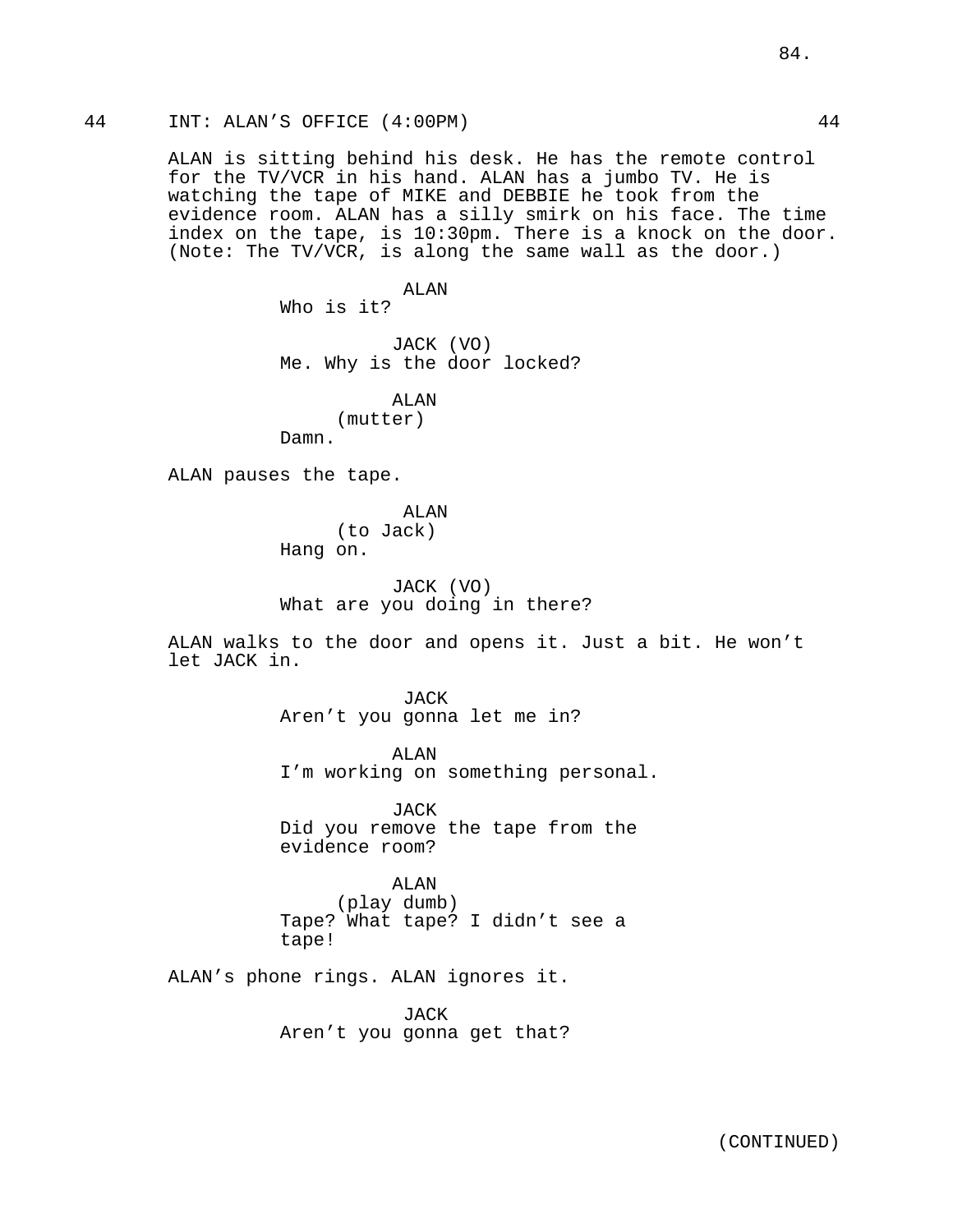ALAN Get what? JACK The phone! (beat) Why are you acting so... JACK suspects something is going on in the office, and pushes ALAN aside. He enters the office and sees the frozen video frame of MIKE and DEBBIE on the TV. He walks over and removes the tape from the VCR. The phone stops ringing. ALAN Hey, I haven't finished with that!!! JACK You are now. ALAN I have a right to see all evidence. JACK starts to walk past ALAN. ALAN stops him and flashes that conniving smirk. ALAN Have you seen it? JACK Yeh. I saw it. ALAN What did ya think? (beat) Ya think she's worth it? JACK tries to leave. ALAN There's just one thing I want to know. (beat) How does it end? (beat) How long do they do each other? (beat)

Ya know she is hot. I can see why Rivers risked everything to be with her. She really knows how to give it to ya, doesn't she?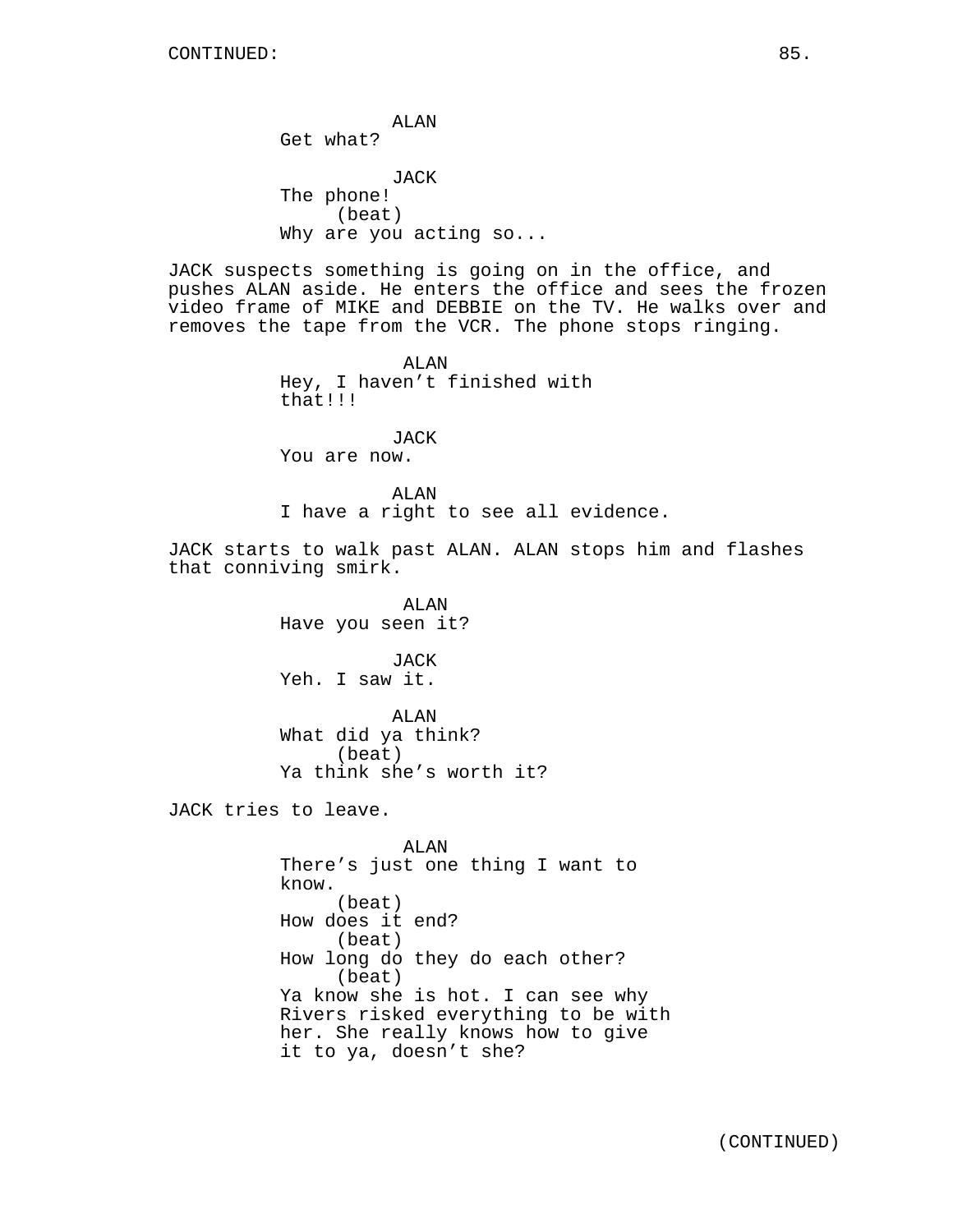JACK Shut-up, Alan.

JACK exits. ALAN yells after him.

ALAN

She's out of your league, Foster. You'd never last with her! Besides she's bopping Lambert right now!

ALAN closes his office door, and returns to his desk. He looks up a phone number and dials it. As he is dialing we...

JUMP TO:

# 45 INT: JACK'S OFFICE (5:00PM) 45

DEBBIE, DALE, and JASON are in the office. They have just finished filling JACK in on everything they've learned. DALE can't help but notice the way that JACK is looking, well learning is more like it, at DEBBIE. He can't take his eyes off her.

> JASON ...and that's it.

JACK So it was Anna who set this up?

DEBBIE Yeh. And when I get my hands on her, I'll...

JACK smiles.

DEBBIE What's so funny?

JACK Nothing. It's just that Alan was so sure it was you. I can't wait to see the look on his face when he learns he was wrong.

DALE Where is Alan anyway? I thought both of you would...

JACK gets a serious look on his face. He remembers the last time he was with ALAN.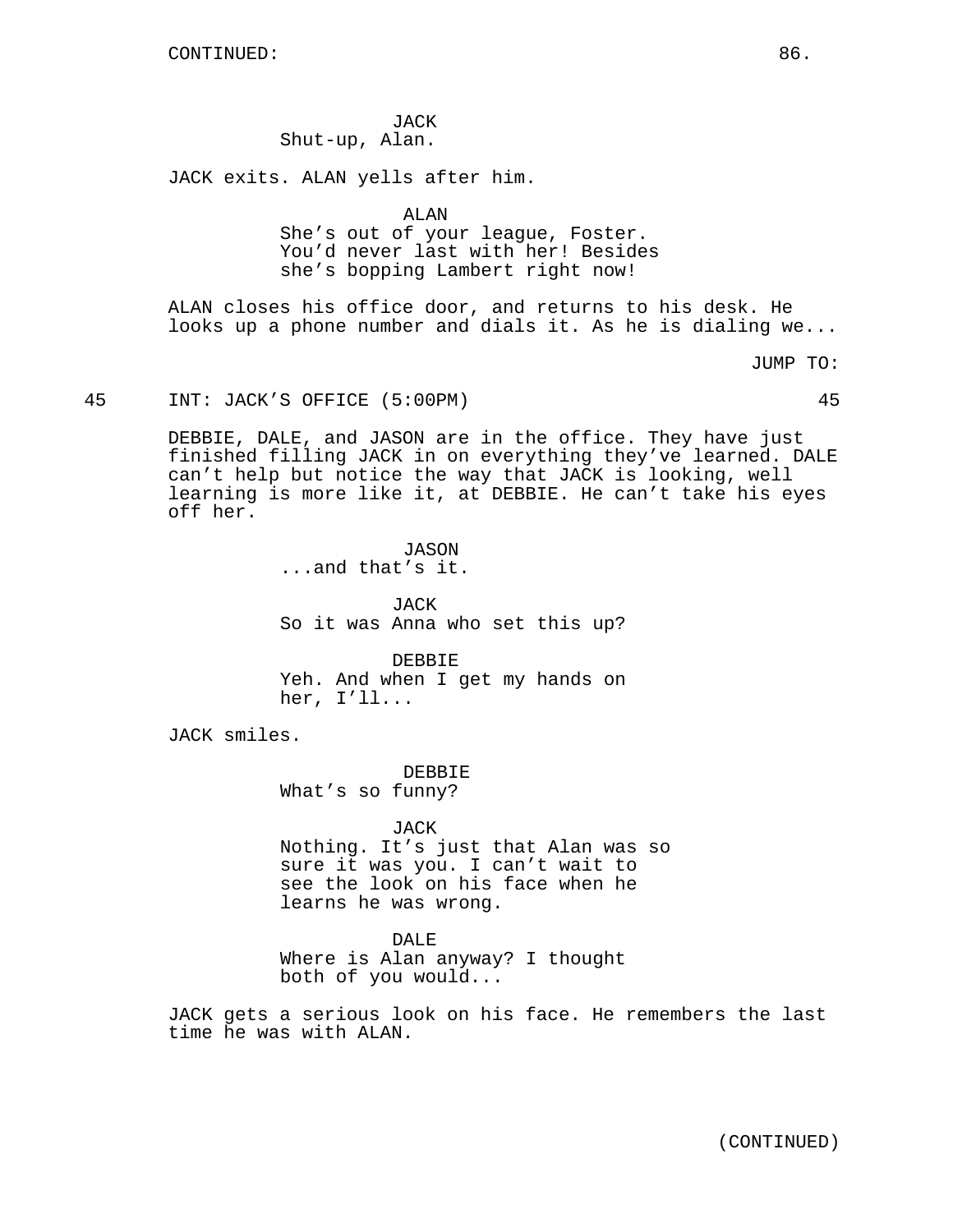JACK (mutter) The tape. DEBBIE Tape? What tape? JACK picks up the phone and calls ALAN's office. SECRETARY (VO) Mr. Parker's office. JACK It's Jack. Is he around? SECRETARY (VO) Sorry, Mr. Foster. He left the building. JACK You know where he went? SECRETARY (VO) No. JACK Damn! (beat) Did he say anything, anything, before he left? SECRETARY (VO) He was mumbling something about a river bed. JACK (curious) Thanks. JACK hangs up the phone. DALE What... JACK (mutter) A river bed? What... (mutter)(light bulb) No. River's bed. He's... JASON What are you mumbling about?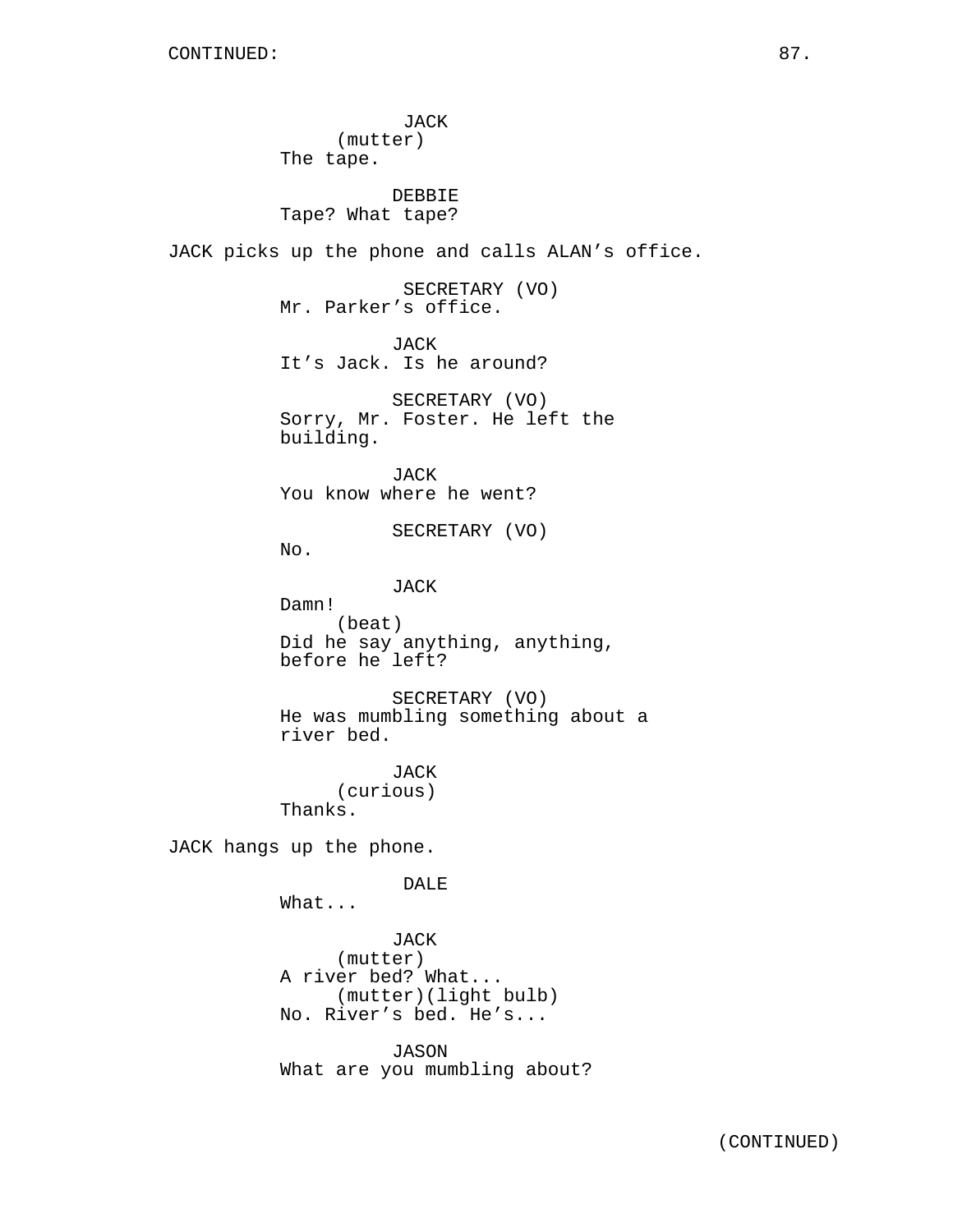JACK I think he's gone to talk to Anna.

DALE Why would...

DEBBIE We better get going.

All head out.

JUMP TO:

46 INT: CAR OUTSIDE OF MIKE'S (6:00PM) 46

All in car. JACK is driving. JASON is in front passenger seat. DEBBIE is in back behind JASON, and DALE is in back behind JACK.

> DEBBIE Let me go talk to her first.

> > DALE

But...

DEBBIE If we all go in there, she might suspect something. (beat) If I go alone, we won't tip our hand. (beat) If I'm not back in a few minutes, come get me, okay?

JASON

Okay.

DEBBIE opens the car door.

JASON

Be careful.

DEBBIE

Always.

DEBBIE exits the car and starts walking to the door.

DALE (to Jason) I can't believe you're letting her...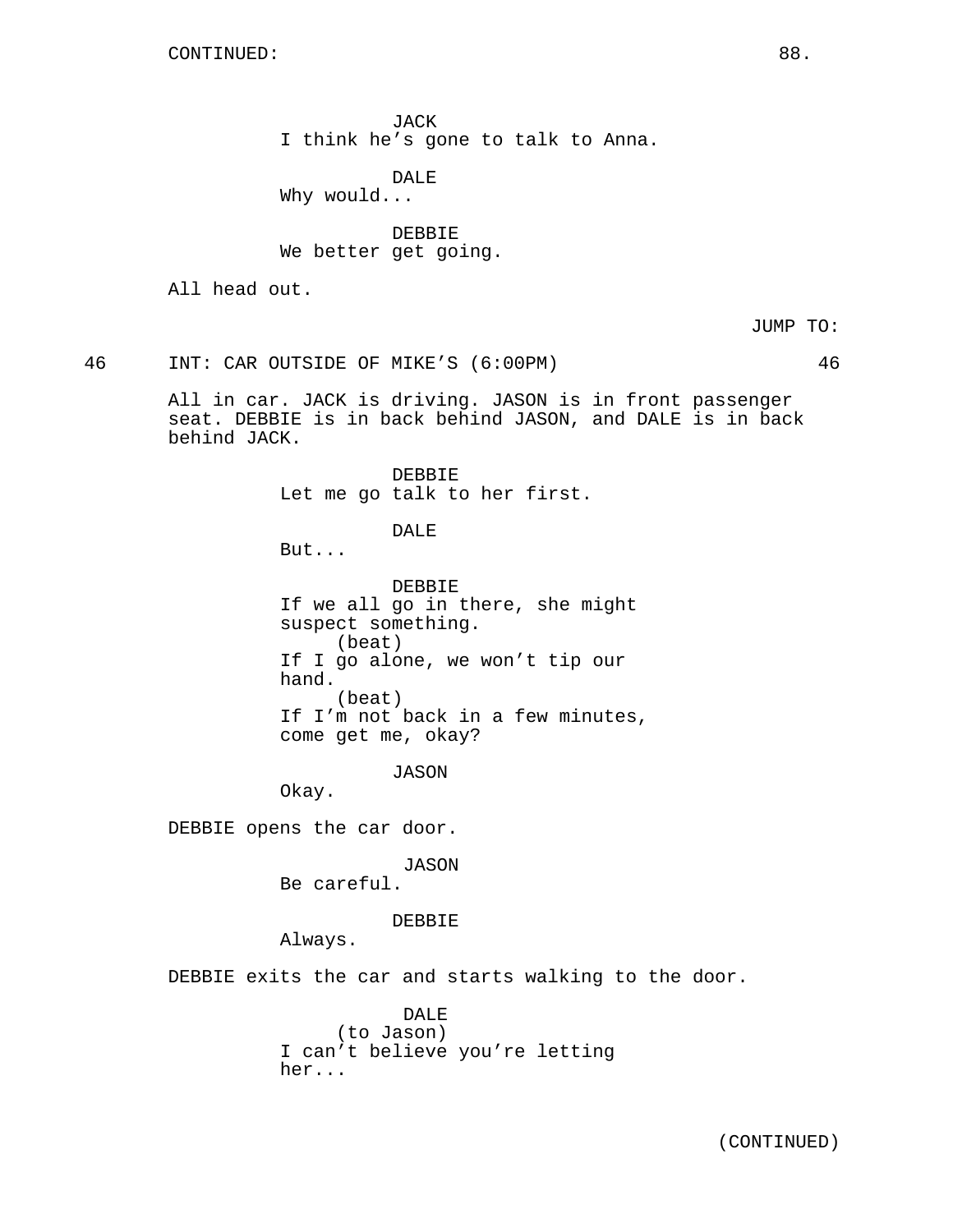JASON

I'm not.

JASON opens the glove compartment and removes two guns. He hands one to DALE.

> JASON You know how to use this?

DALE I've had a little experience with one, yeh.

JACK

Hmph.

DALE looks at JACK. So does JASON.

JASON

What?

JACK (to Jason) You mean you don't know who he is?

JASON I don't understand.

JACK Mr Lambert here... (beat) ...is CIA.

JASON (to Dale) What? CIA? As in Central In...

JACK

Yep.

JASON Does Deb know?

DALE

No.

PAN TO: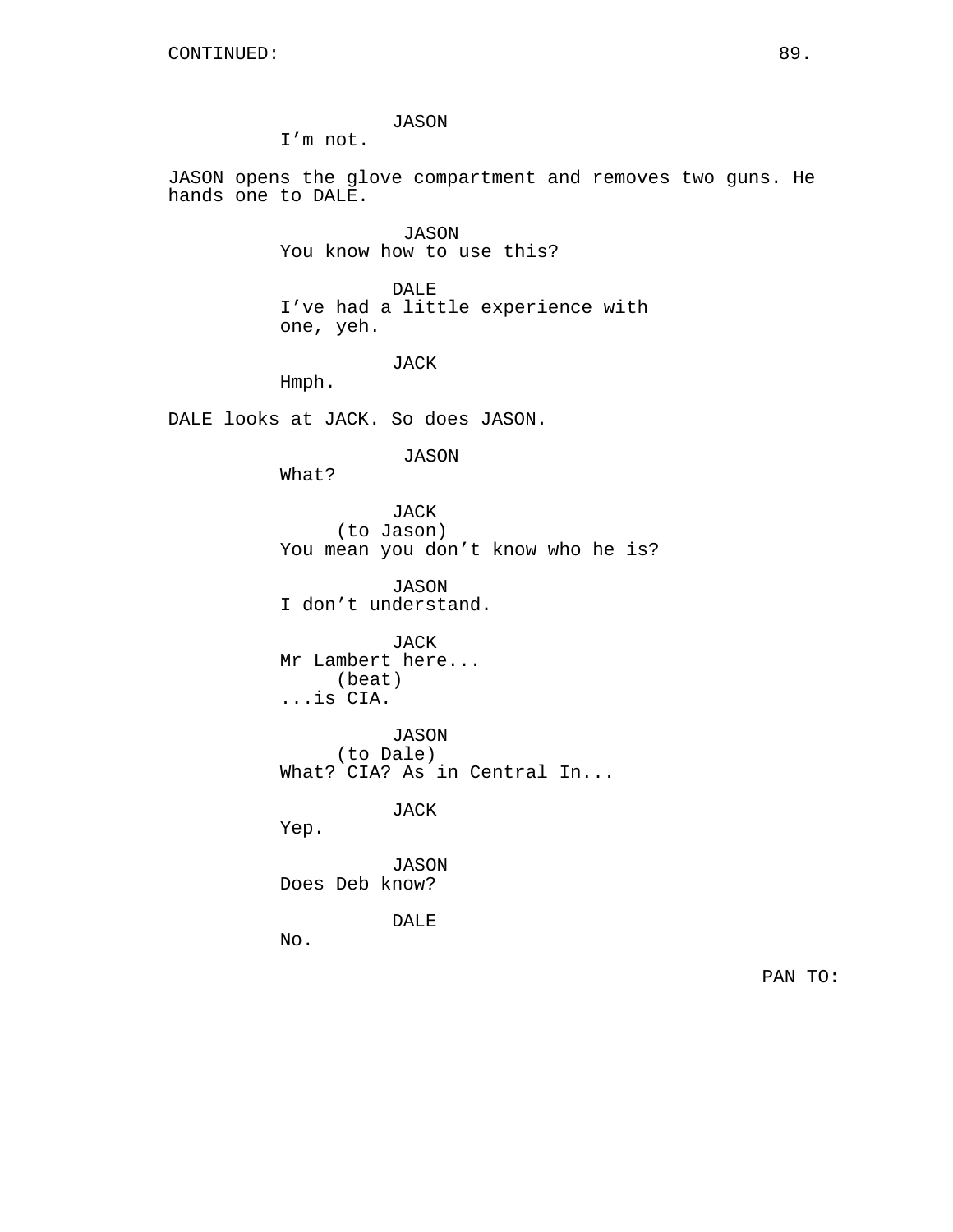# 47 EXT: MIKE'S - FRONT DOOR 47

DEBBIE gets to the front door. She uses a copy of MIKE's key from her keyring and opens the door.

48 INT: MIKE'S 48

ANNA is on the couch. She has MIKE's gun in her hand. She thinks someone is trying to break in. The door opens, and she can tell it's DEBBIE. She places the gun behind her. DEBBIE enters the room.

> DEBBIE Where is he, Anna?

> > ANNA (innocent)

Who?

DEBBIE

Alan Parker.

ANNA

He left about 10 minutes ago. He wanted to know if I had another copy of something I gave to his partner. Said he wanted to finish it.

DEBBIE has no idea what ANNA is talking about. She walks over to the couch and sits, she touches her watch on the way over. ANNA doesn't notice.

> DEBBIE You blew it. You know that?

> ANNA What are you talking about?

DEBBIE You really were your own worst enemy.

ANNA What are you...

DEBBIE Just when Mike was beginning to think he could love you.

ANNA

What?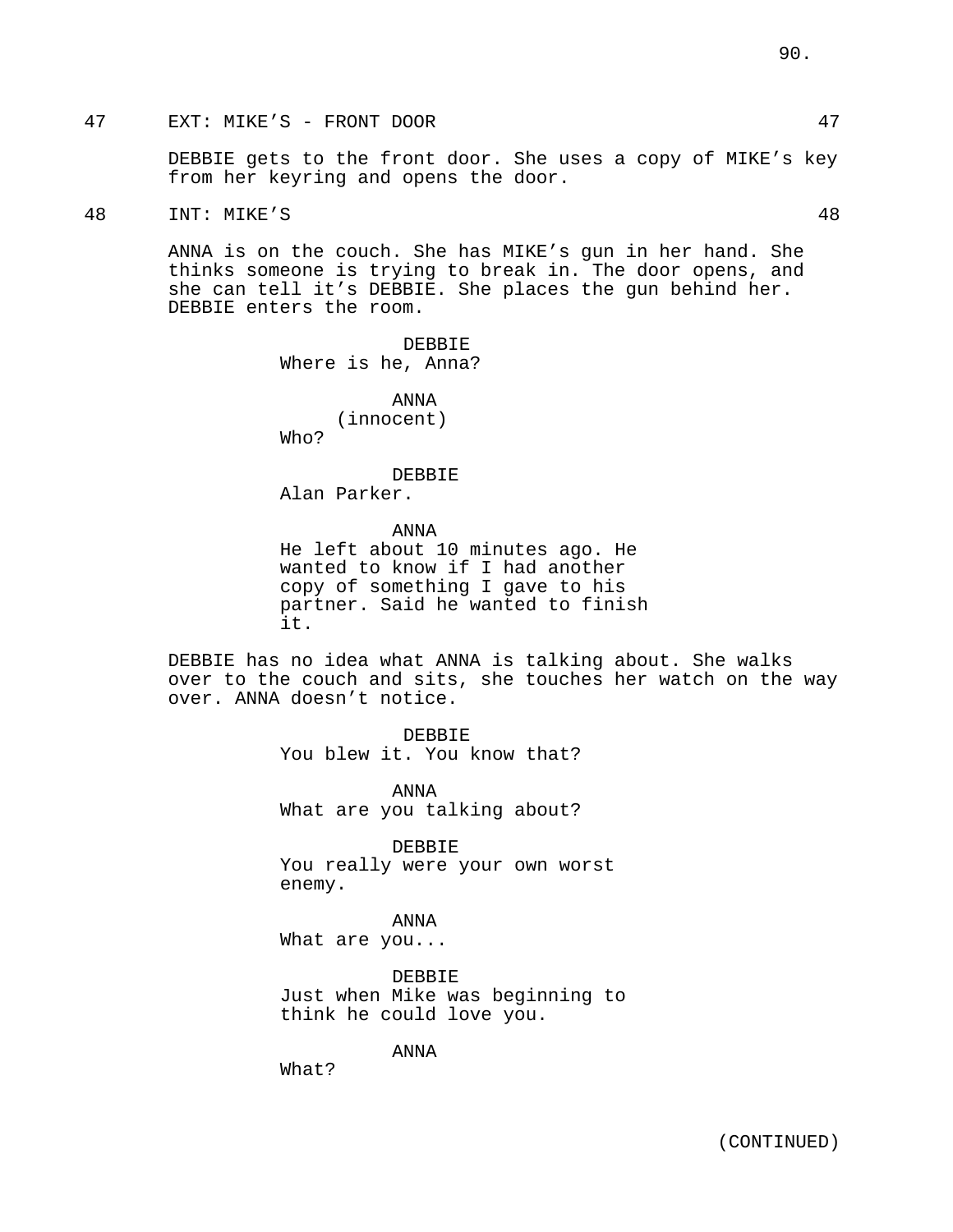# DEBBIE

He was even thinking about proposing on New Year's Eve. He thought it would be a great way to celebrate the year 2000.

ANNA You're lying!!!

#### DEBBIE

He asked me if I would go with him to pick out a ring after we got back from the mission. You shouldn't have killed them.

ANNA

No. You're lying!!! Mike never would have married me. He never loved me. He was just using me. (beat) You know I was tempted a few times to just go and tell St. John that you and Mike were lovers. But then the sudden thought that that wouldn't have helped kept coming to me. I mean, if I told him, he would have either killed Mike, or left you. Either way, I'd lose. If he left you, then you would have gone crying to Mike and Mike would have taken you, and left me. It was always you he loved. It was always you he...

DEBBIE Maybe before. But not now. Mike and I...

ANNA rises from the couch, and points the gun at DEBBIE. DEBBIE freezes the last time she seen ANNA with a gun she had to take it form her in case she hurt someone. This time ANNA looks more confident holding it.

DEBBIE

What are you...

ANNA It was always you and Airwolf. The two most important things to Mike. (beat) Airwolf. I was never part of the team. I...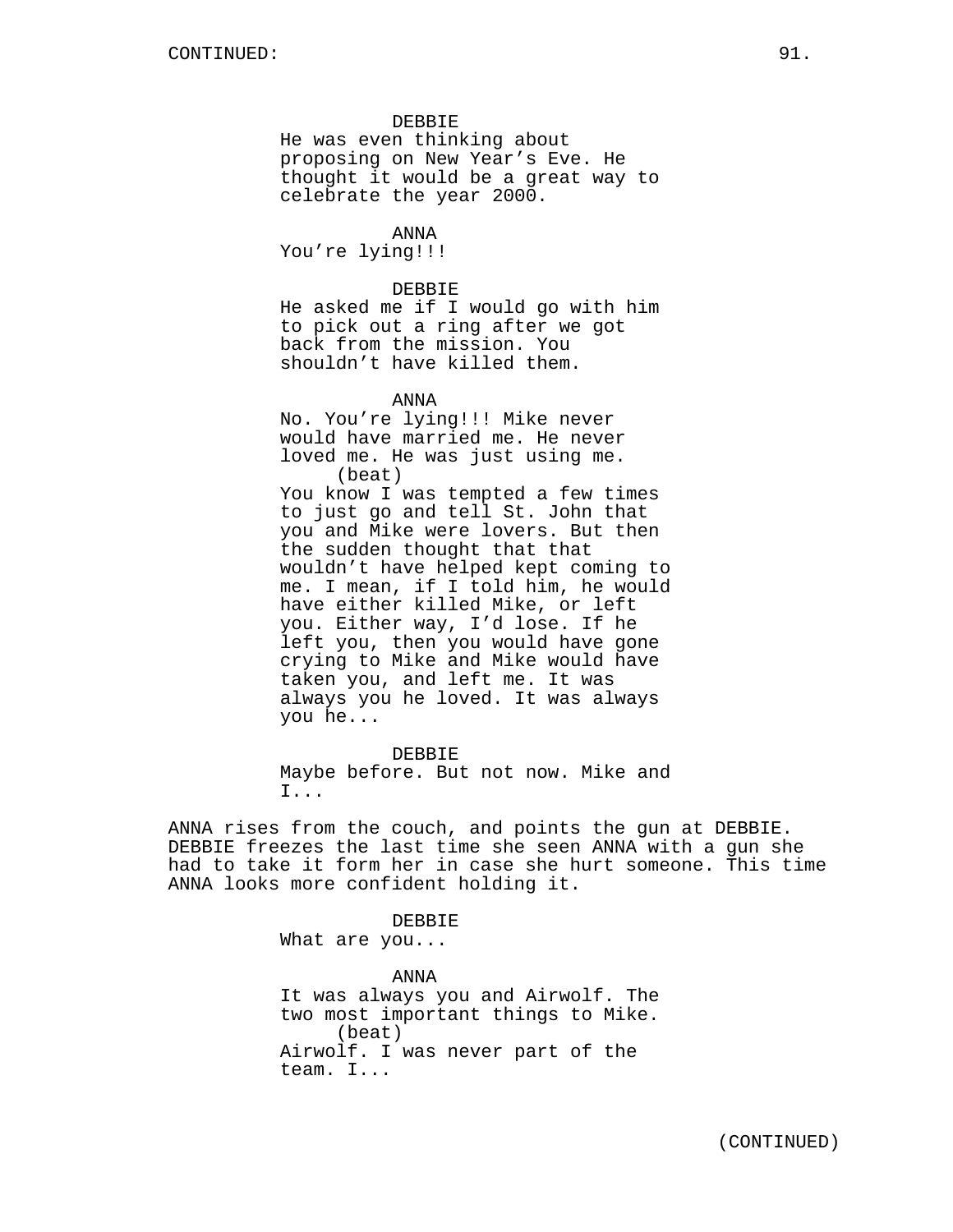# DEBBIE

You never wanted to be. You...

#### ANNA

It was always a big secret. I only found out about it by accident. And in all these years, I've only ever ridden in it once. And again that was by accident. But you... you were in from day one. A full team member in a matter of days. You got to go on missions. You even got to fly it.

### DEBBIE

The fact that you still refer to her as an "it", probably didn't help matters.

#### ANNA

It is an "it". It's a chopper. A machine.

#### DEBBIE

That's where you're wrong. She is... was... so much more than a chopper. She...

#### ANNA

Damn you! You were supposed to be on Airwolf.

(beat)

It took me a long time to set that up. The job at HQ, the fake memo to Jason, the fake mission tape. All of it. All I needed was to make sure you would be there and not Jo. Then the charter request came in. When I noticed the schedule it was like fate.

(beat)

Everything was perfect. The three of you. The three of you would spend the afterlife either carrying on as you had, or explaining to St. John why.

(beat) When IA told me it was Jo on Airwolf and not you, I was shocked. I couldn't believe fate had worked against me. Again. (beat)

But, but then they suspected it was an inside job. I was never involved (MORE)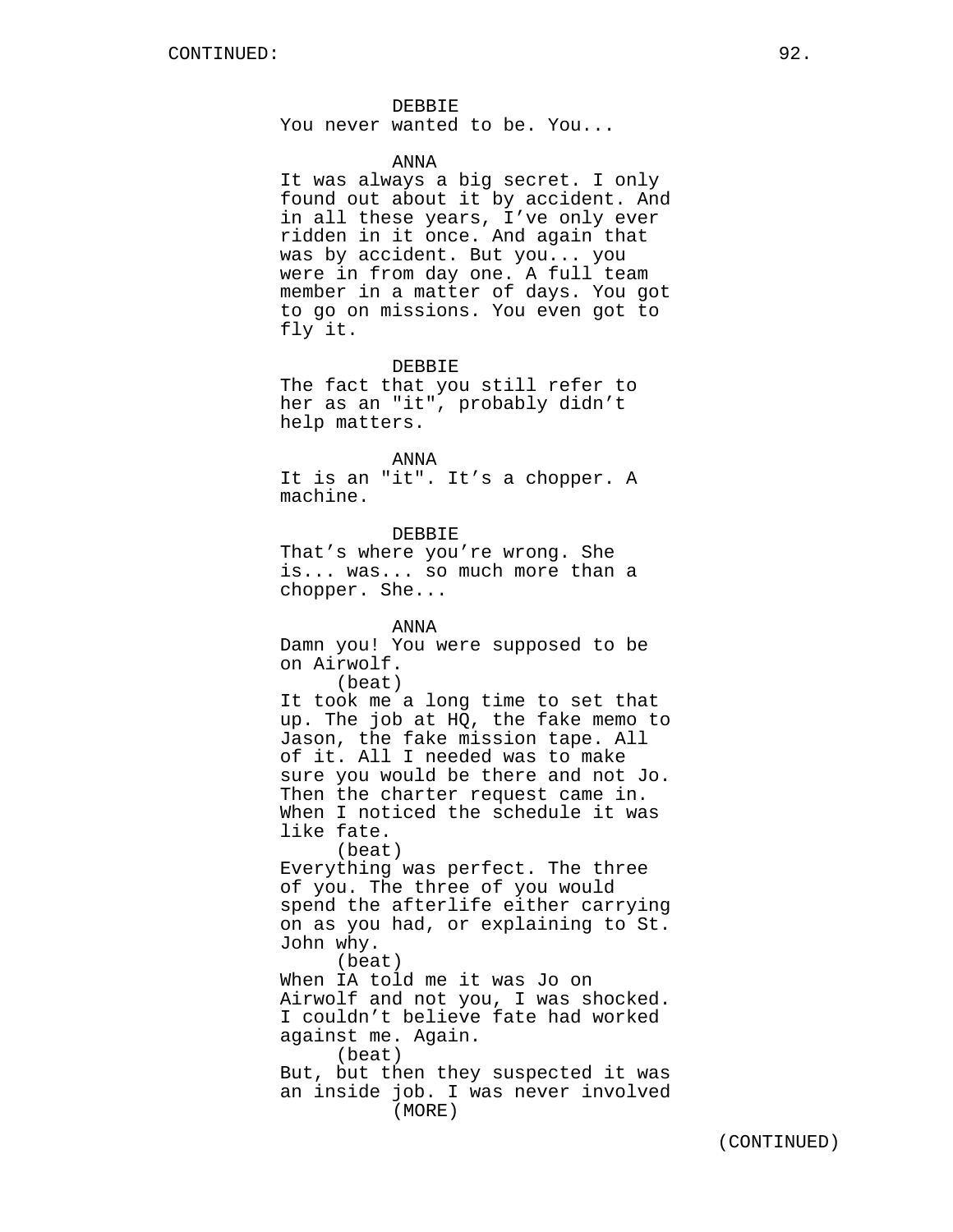ANNA (cont'd) with Airwolf, so their only real suspect was you. The only thing missing was motive. (beat) I finally had a chance to enact my revenge. And it would be better then having you die with them. I wanted to help them prove that you did it. I gave them the motive they needed. I told them that you and Mike were lovers. Had been since the day you met, and still were. (beat) You should have seen the look on their faces. They couldn't believe that you and Mike were doing it behind St. John's back for years.

They told me they thought you'd been having an affair with Dale Lambert. Why'd you never mention him, hunh? I thought we told each other everything?

DEBBIE

I...

### ANNA

Of course I still needed proof that you and Mike were lovers. I searched the loft from top to bottom trying to find something, anything. I mean you meant so much to him there had to be something. (beat) And when I had almost given up, guess what I found, in a box in the back of a closet?

#### DEBBIE

I don't know.

### ANNA

(smile) A video tape.

DEBBIE gets a surprised look on her face.

DEBBIE Video tape? What...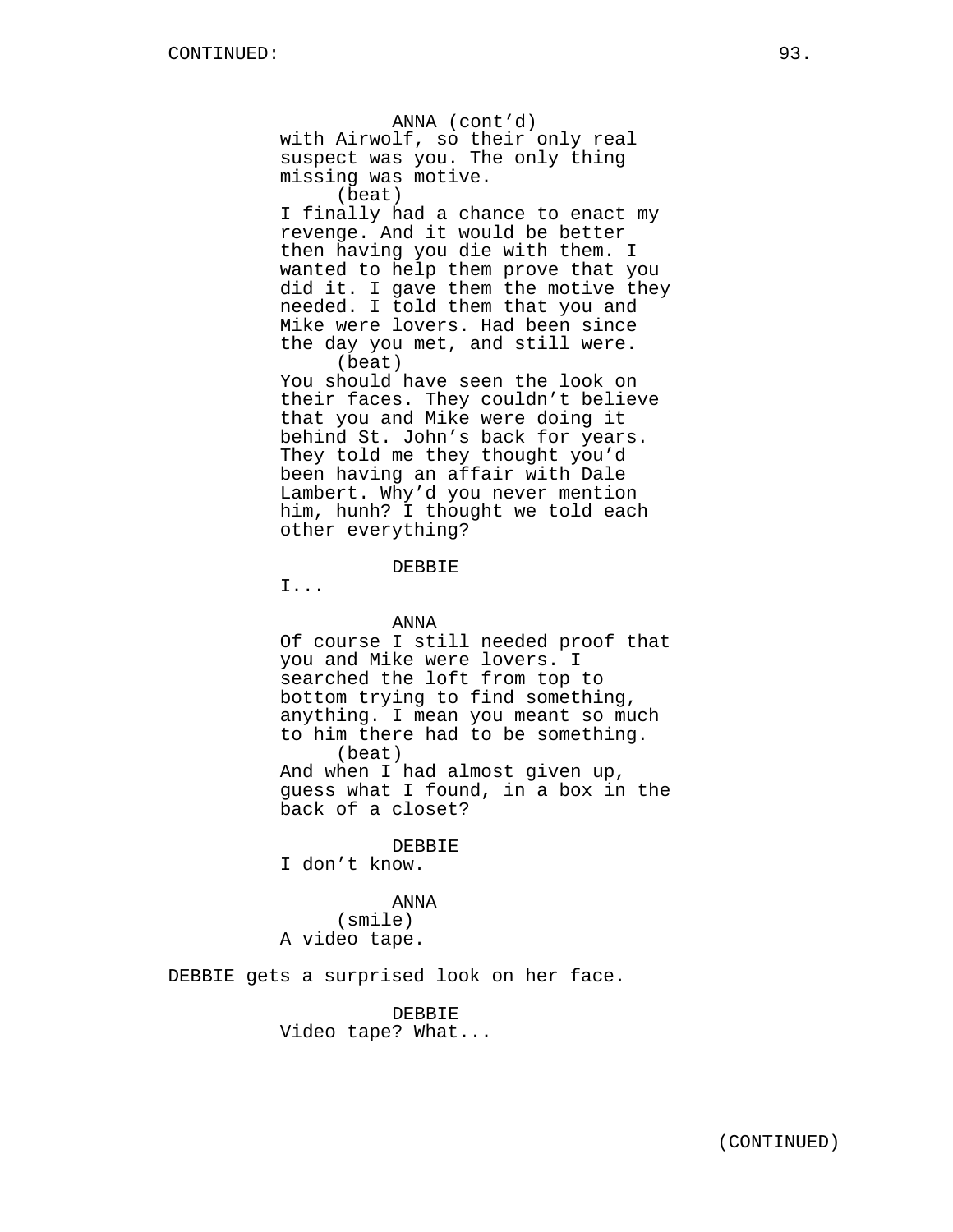ANNA

A scandalous, XXX-rated, porno tape. A three hour sexcapade with you and Mike.

DEBBIE looks at her with raised eyebrows. She has no idea what ANNA is talking about.

#### ANNA

And the night before your wedding no less.

DEBBIE We never... Where is it now?

#### ANNA

IA has it. Mr Foster has one copy, and Mr. Parker has the other. I hope Alan enjoys it as much as Jack did. You should've seen the way Jack was glued to it. He wants you, you know. Now more than ever. He was watching you with Mike and wishing it was him. Maybe you can give him one night for believing in you. He'd be a helluva lot better for you than Lambert.

#### DEBBIE

(raise eyebrow) Leave Dale out of this!

#### ANNA

Oh, speaking of your latest lover, Jack told me a fascinating piece of information about him the other night.

DEBBIE looks at her confused.

#### ANNA

It would appear he's been with you for one reason, and one reason only.

DEBBIE Oh? And what is the reason?

ANNA His job. He's a government agent.

DEBBIE raises her eyebrows.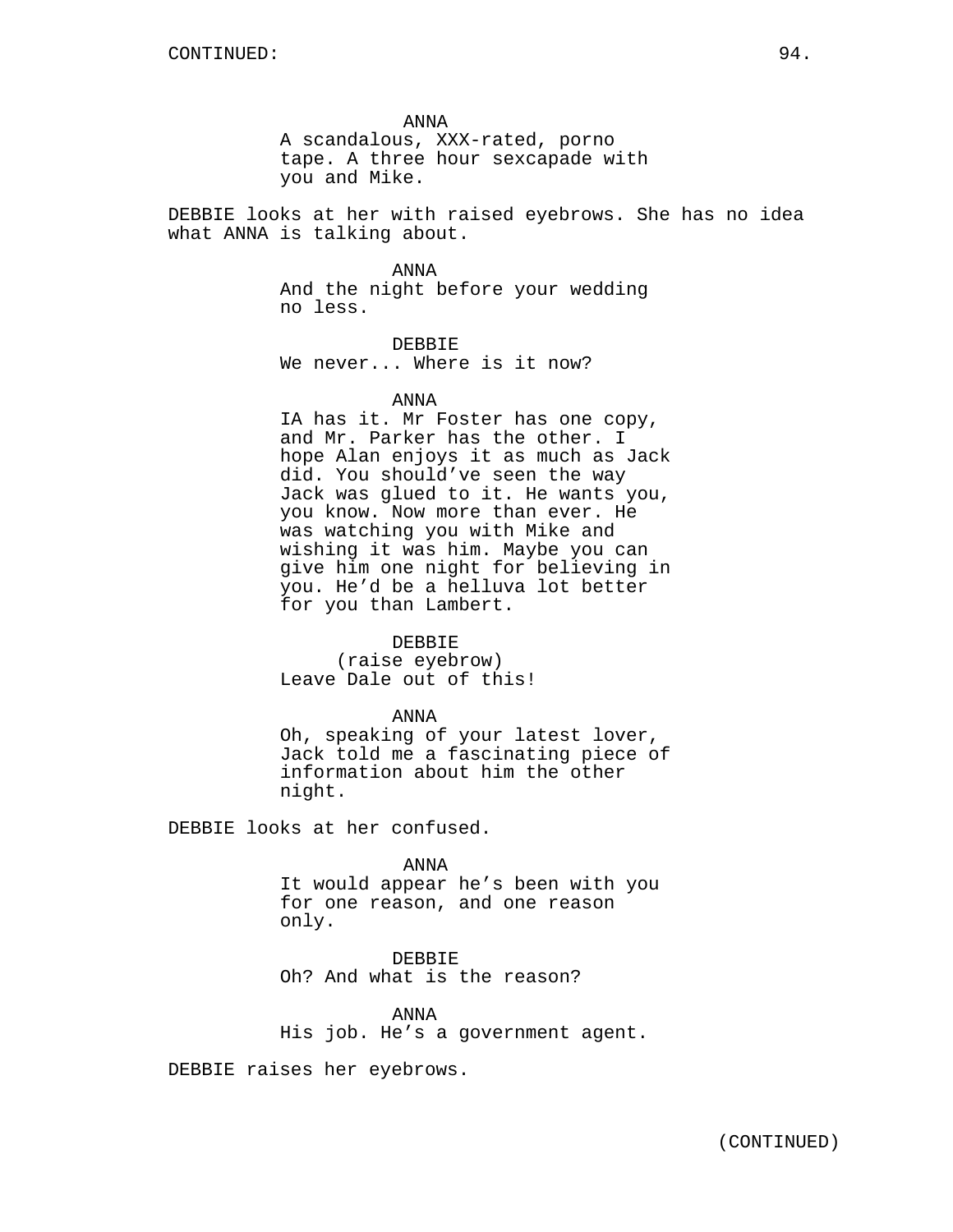ANNA CIA to be precise.

BEAT So, tell me. How does it feel to be used? Knowing he was sleeping with you to get to Airwolf?

DEBBIE That's a lie. I...

ANNA cocks the gun.

ANNA

I guess Jack will never get to sample you first hand. It's time to join dear Stj, and your lover Mike. I'm sure you have a lot to say to them. Goodbye Debbie.

ANNA is about to pull the trigger, when DALE bursts in.

DALE<sup>1</sup>

Drop it Anna. Don't make me shot.

ANNA turns, and fires two shots at DALE. One gets him in the leg, and one in the shoulder. DALE slumps to the ground.

DEBBIE

DALE!!!!!

DEBBIE is about to run to him.

ANNA

Don't move.

ANNA is about to shot DEBBIE, when she is shot from behind. ANNA falls. DEBBIE sees JACK in the door. Their eyes lock. DEBBIE turns to DALE, and sees that JASON is with him. DEBBIE sees ANNA on the ground.

ANNA

De... Deb...

DEBBIE bends down to her.

ANNA I guess... Mike and I... will finally be together...

ANNA dies. DEBBIE looks over at DALE and JASON. JACK walks over to her and ANNA.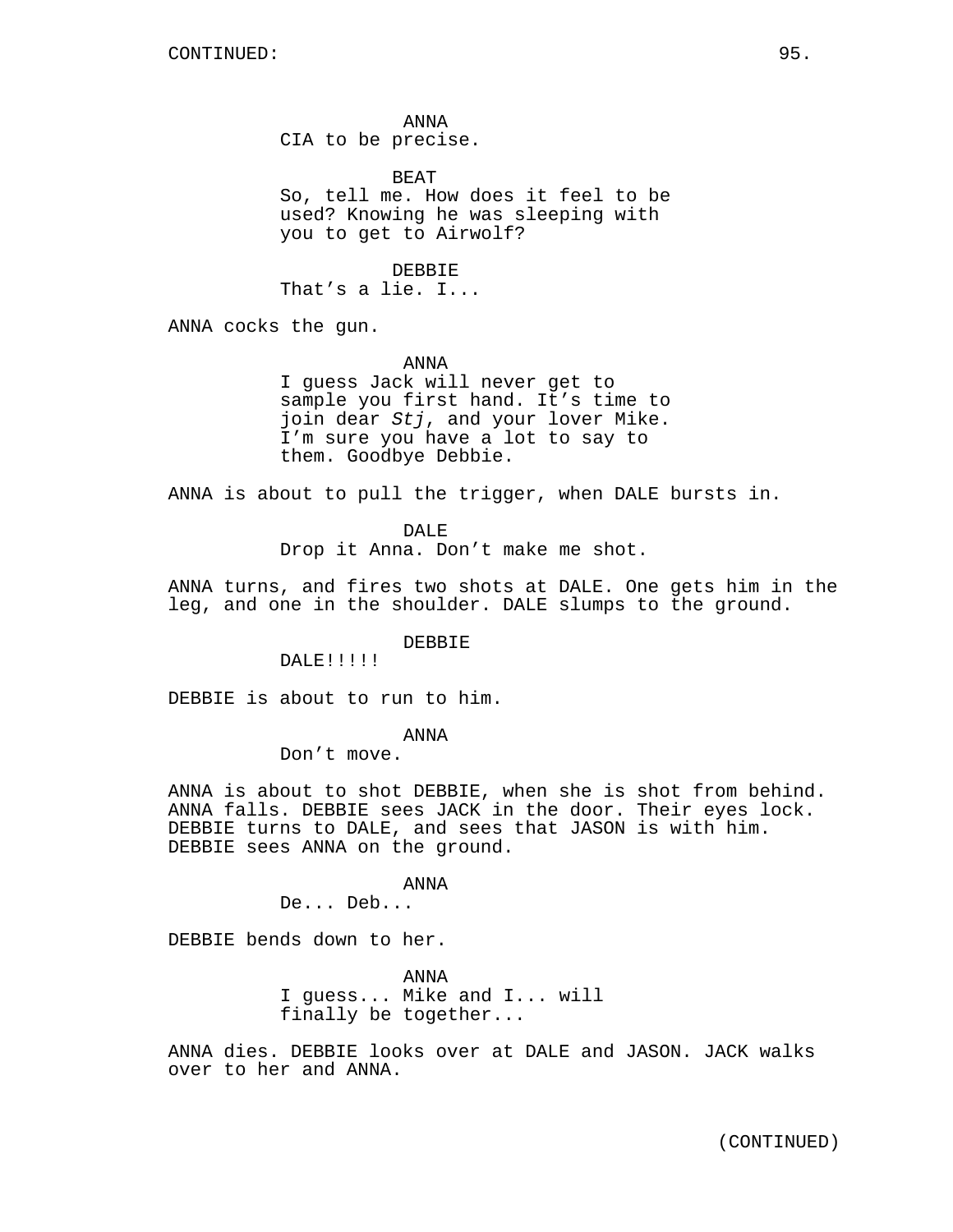JACK Go to him. I'll take of her.

DEBBIE

(smile) Thanks.

DEBBIE goes over to DALE.

DEBBIE

You okay?

DALE<sup>1</sup> Fine. Just a flesh wound. I've had worse.

DEBBIE

So I heard.

They both look at each other for a moment.

DEBBIE / DALE We have to talk.

They both snicker.

DALE

I have something to tell you. But, first, can you help me up?

DEBBIE smiles, and helps him up. They exit. JACK is on the phone. JASON is looking at ANNA wondering how it all came to this.

JUMP TO:

49 INT: HAWKE RESIDENCE -- LIVING ROOM (9:00PM) 49

DEBBIE and DALE are sitting on the couch.

DALE

You have to believe me, Deb! When we met in Paris, I didn't know you worked for DNS or that you were connected to the Airwolf Project. Hell you didn't even know it at the time. I only learned of your connection a few days ago.

DEBBIE

I want to believe you, Dale. But, the CIA? You'd think that we would have crossed paths. I mean Airwolf and..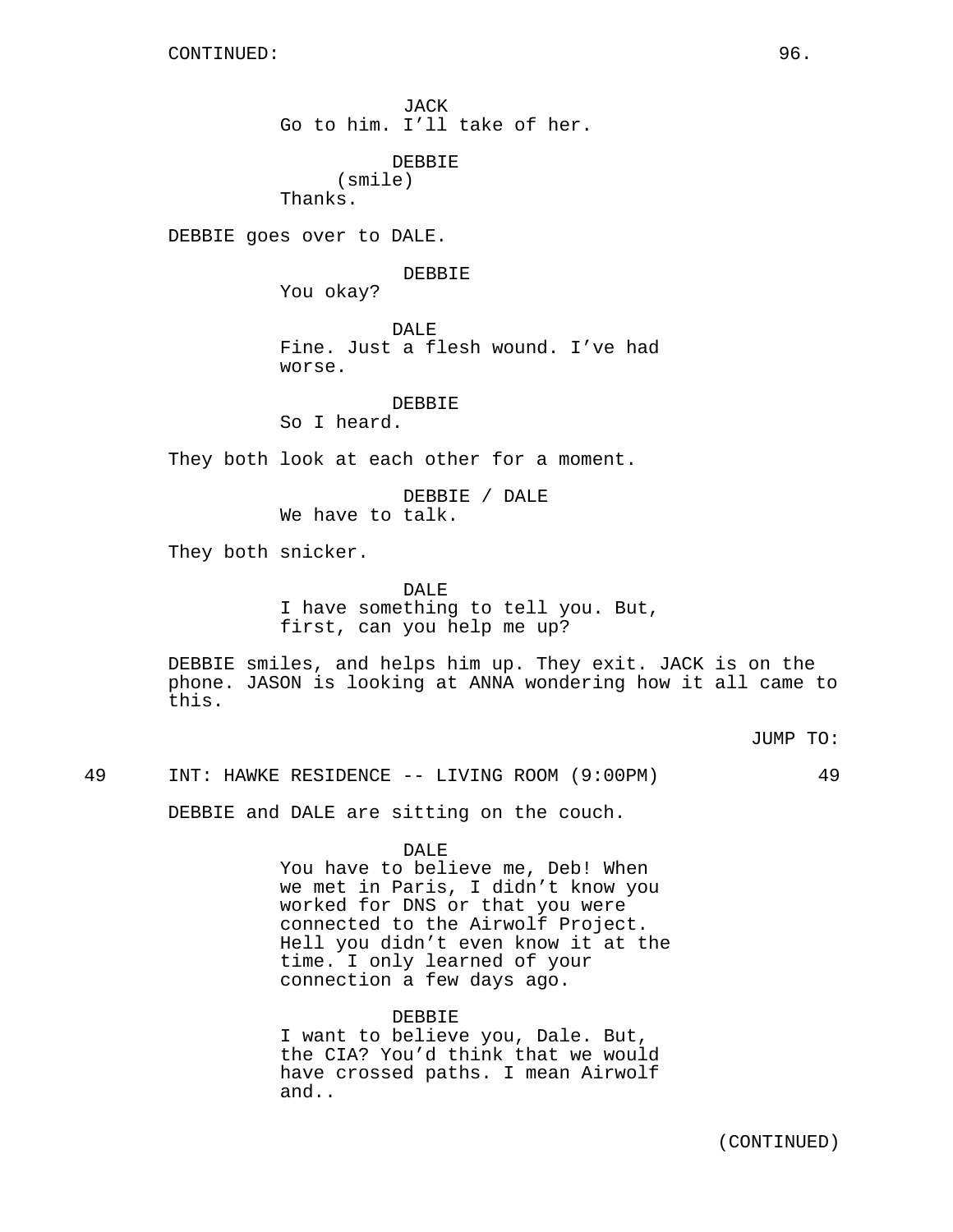#### DALE

I know. And, we almost did. But something always came up, and I had to back out. I'll admit, I've heard of Airwolf. I knew what she was, and what she was capable of. But I never looked into who her crew was. I mean I never needed to know. And in this business, if you don't need to know, you don't need to know. It's better that way.

### DEBBIE

Yeh. I know. (beat) It would have been one strange situation if we'd've wound up on a mission together.

#### DALE

I can just imagine my surprise being introduced to Airwolf's crew, and discovering they were St. John, Mike, and maybe even you.

#### DEBBIE

How do you think I'd feel learning our CIA contact was you!

#### DALE

I guess we all would have had a lot of explaining to do.

### DEBBIE

Yeh.

#### DALE

So, how does a Canadian citizen get clearance to work for a US Government Agency and get assigned to Classified Project?

#### DEBBIE

Technically, I work for CSIS. Assigned as a Liaison to DNS and the Airwolf Project.

### DALE

That means that Airwolf can operate in Canada.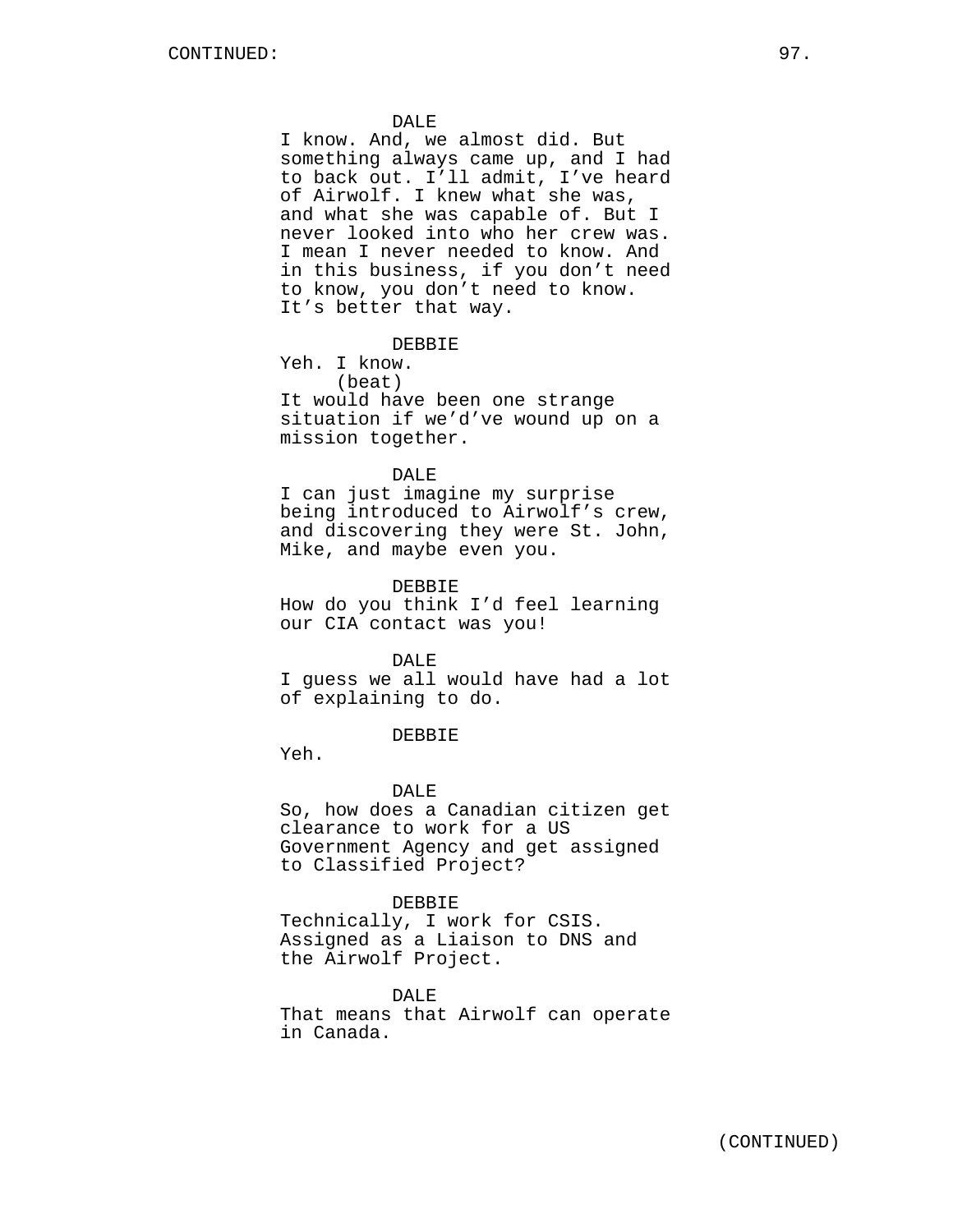DEBBIE

Yeh.

**MONDAY DECEMBER 20th 1999**

50 INT: THE LAIR (2:00PM) 50

DALE and DEBBIE are standing in the now empty lair. Everything is gone. DNS have removed everything. JASON enters.

> JASON Thought I'd find you here.

DEBBIE I can't believe they've removed everything already. It's as if...

JASON

I know. (beat) Smart thinking activating the record on your watch comm. IA's closed the file since ANNA's recorded confession clears you.

All is quiet for a few moments.

JASON The report came back on that video tape. (beat)

It's a fake.

DEBBIE I told you that.

JASON They had to be sure.

DALE So what convinced them?

JASON There were three big give-aways.

DALE and DEBBIE look at JASON.

JASON The first, and most obvious, the date. On Oct 30th 1994, Airwolf was (MORE)

JUMP TO: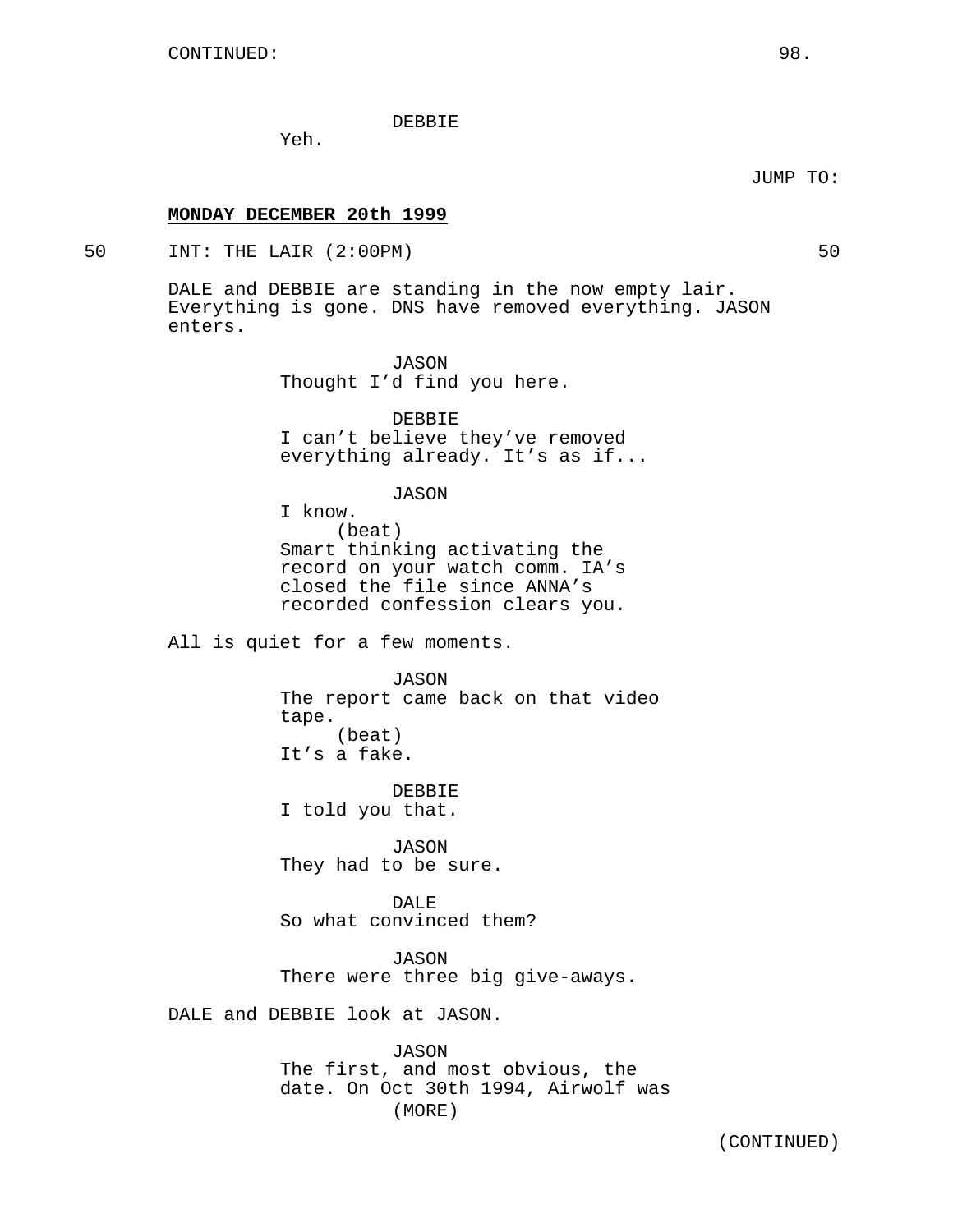JASON (cont'd) on a mission. St. John, Mike and you weren't even in town.

DEBBIE Looks like Anna didn't do her homework.

DALE You said three. What where the other two?

### JASON

Apparently there's a calendar that is barely visible that shows the date as Dec 1999 and not Oct 1994, and if you look out the window there is a billboard that mention the "Countdown to the New Millennium"

DEBBIE

As long as everyone knows it was a fake.

JASON

She really went to a lot of trouble to frame you, you think she would have...

#### DEBBIE

The frame up was an after thought, remember? She really wanted me dead. She put that tape together at the last minute when the initial plan fell through.

JASON If Jo's charter hadn't...

DEBBIE Or if the install hadn't...

DEBBIE looks around at the big empty space.

DEBBIE I wish I stayed on Airwolf. I...

DALE Then Anna would have won.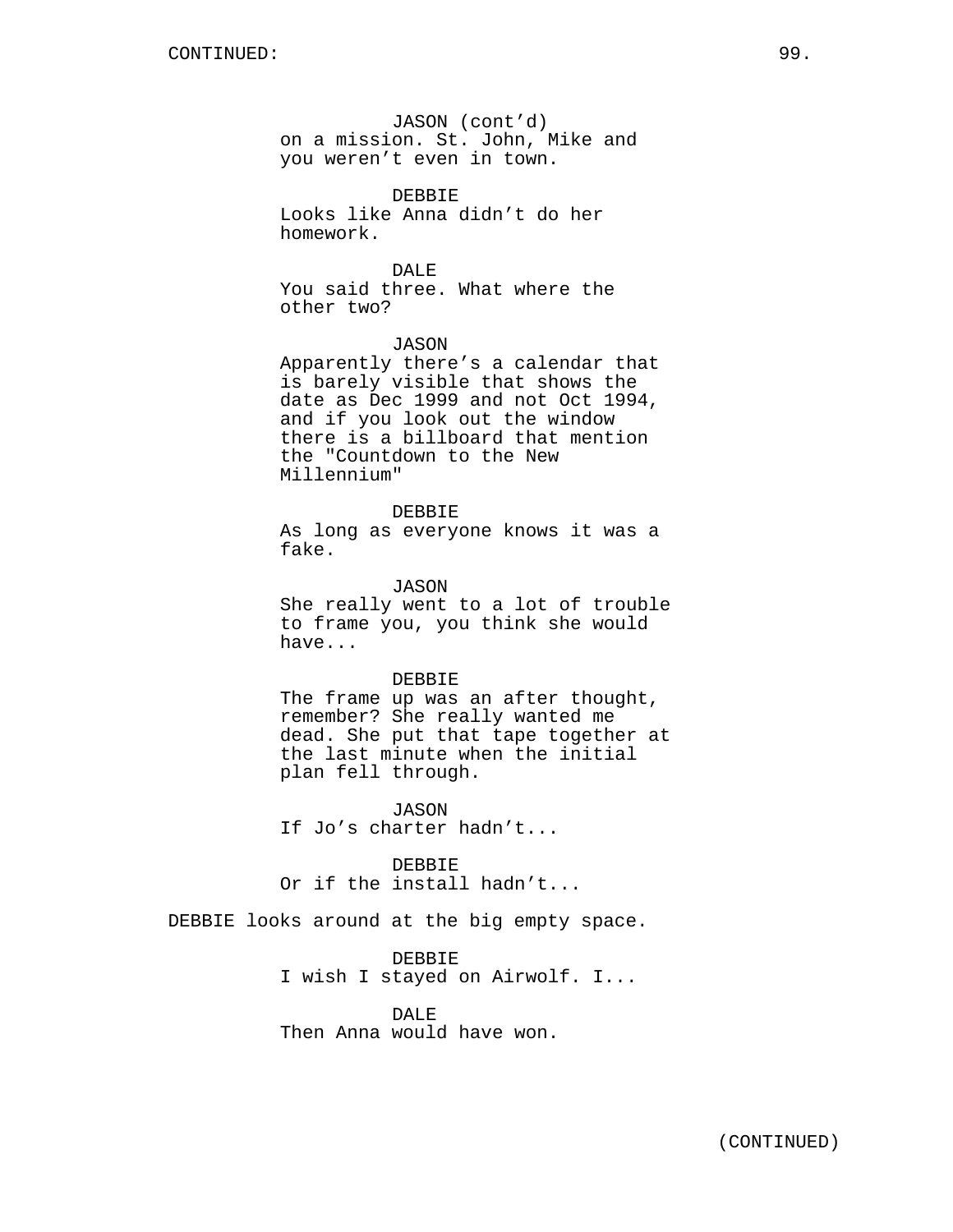JASON She was planning this for a while. Deb. She fooled us all. (beat) IA did some digging on Anna.

#### DEBBIE

And?

## JASON

Did you know that when she came back she originally asked for a field job?

DEBBIE What? She never wanted to be in the field. She..

### JASON

I know.

# DEBBIE

So what...

JASON She failed the Psych Eval.

DEBBIE Failed? How could she fail? It's...

### JASON

Her file said she was unstable and if pushed could snap making her not suitable for the field.

DEBBIE

Unstable? Obsessive, yes, but unstable?

JASON and DALE look at her.

#### DEBBIE

She was obsessed with Mike from day one. But she never had any patience. She wanted to be the number one thing in his life. (beat) She hated the fact that his job meant more to him than she did. That he spent more time with Airwolf than with with her. (beat) She despised the fact that, as part of the team, I was part of his life (MORE)